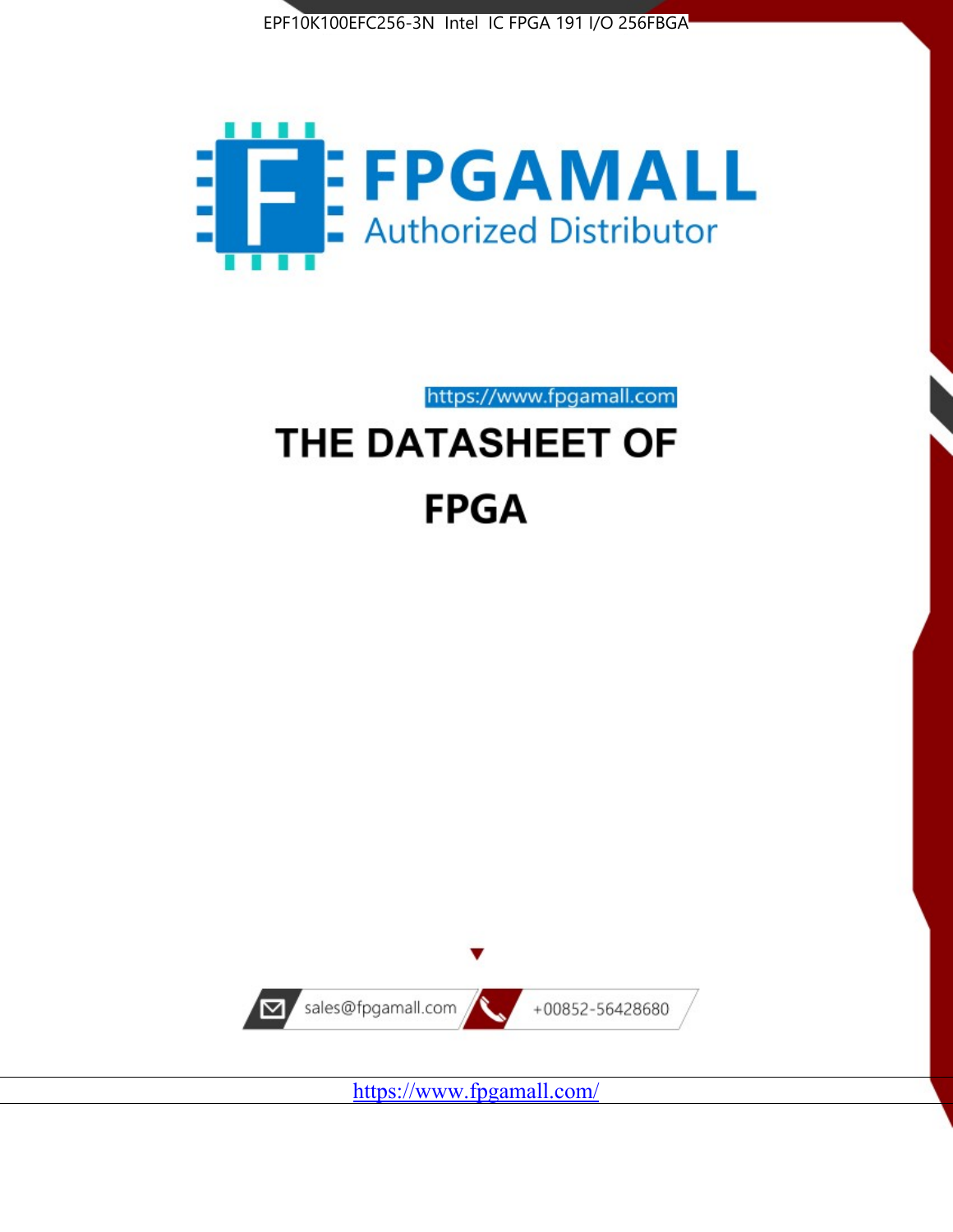

### **FLEX 10KE**

### **Embedded Programmable Logic Device**

**January 2003, ver. 2.5 Data Sheet**

**Features...** ■ Embedded programmable logic devices (PLDs), providing system-on-a-programmable-chip (SOPC) integration in a single device

- Enhanced embedded array for implementing megafunctions such as efficient memory and specialized logic functions
- Dual-port capability with up to 16-bit width per embedded array block (EAB)
- Logic array for general logic functions
- High density
	- 30,000 to 200,000 typical gates (see Tables 1 and 2)
	- Up to 98,304 RAM bits (4,096 bits per EAB), all of which can be used without reducing logic capacity
- System-level features
	- MultiVolt<sup>™</sup> I/O pins can drive or be driven by 2.5-V, 3.3-V, or 5.0-V devices
	- Low power consumption
	- Bidirectional I/O performance  $(t_{SI}$  and  $t_{CO}$ ) up to 212 MHz
	- Fully compliant with the PCI Special Interest Group (PCI SIG) *PCI Local Bus Specification, Revision 2.2* for 3.3-V operation at 33 MHz or 66 MHz
	- -1 speed grade devices are compliant with *PCI Local Bus Specification, Revision 2.2*, for 5.0-V operation
	- Built-in Joint Test Action Group (JTAG) boundary-scan test (BST) circuitry compliant with IEEE Std. 1149.1-1990, available without consuming additional device logic



For information on 5.0-V FLEX<sup>®</sup> 10K or 3.3-V FLEX 10KA devices, see the *FLEX 10K Embedded Programmable Logic Family Data Sheet*.

| Tadie T. Flex Tuke Device Features |                  |                                      |  |  |
|------------------------------------|------------------|--------------------------------------|--|--|
| Feature                            | <b>EPF10K30E</b> | <b>EPF10K50E</b><br><b>EPF10K50S</b> |  |  |
| Typical gates (1)                  | 30,000           | 50,000                               |  |  |
| Maximum system gates               | 119,000          | 199,000                              |  |  |
| Logic elements (LEs)               | 1,728            | 2,880                                |  |  |
| EABs                               | 6                | 10                                   |  |  |
| <b>Total RAM bits</b>              | 24,576           | 40,960                               |  |  |
| Maximum user I/O pins              | 220              | 254                                  |  |  |

#### *Table 1. FLEX 10KE Device Features*

#### **Altera Corporation 1**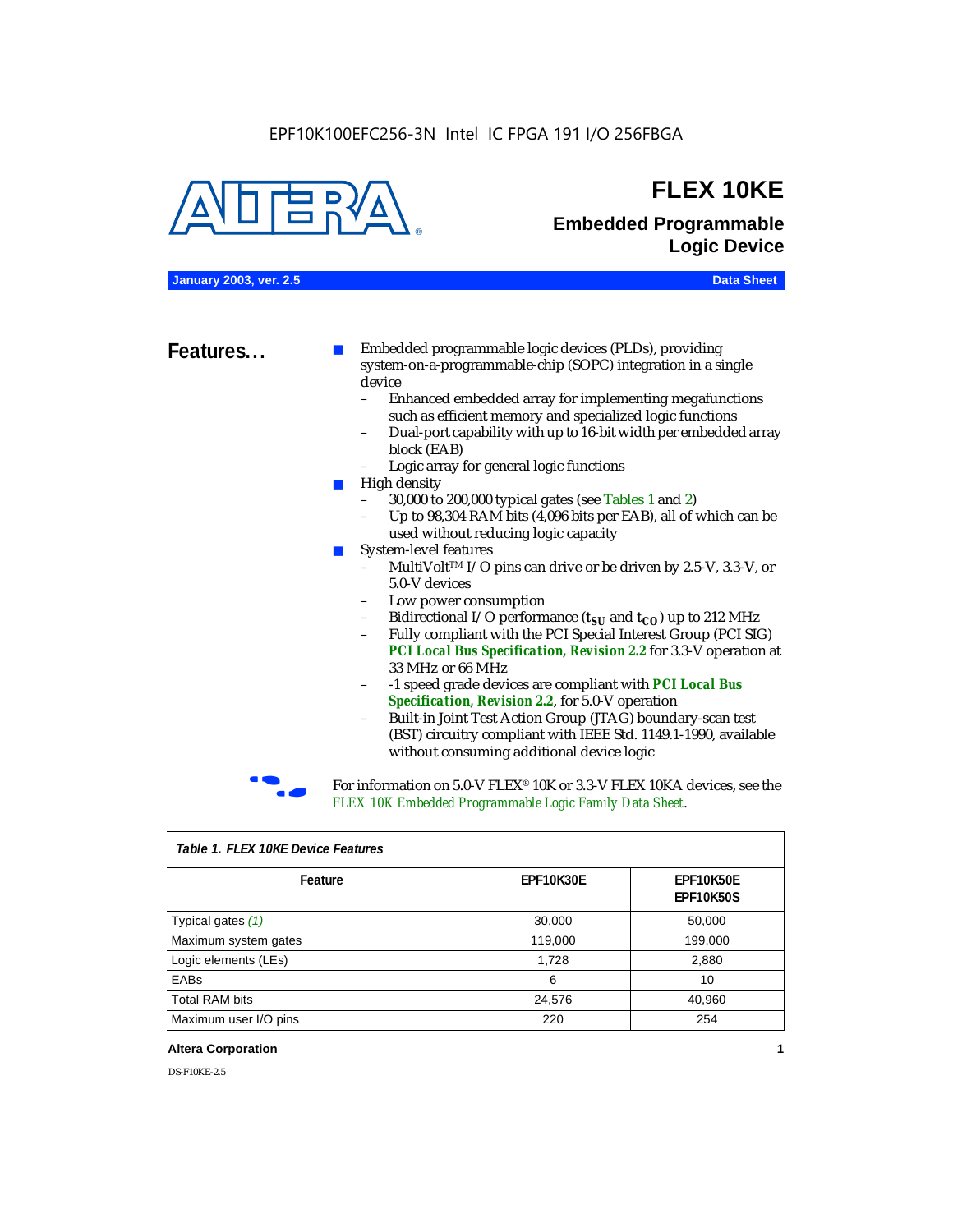| Table 2. FLEX 10KE Device Features |                |                   |                                        |  |
|------------------------------------|----------------|-------------------|----------------------------------------|--|
| Feature                            | EPF10K100E (2) | <b>EPF10K130E</b> | <b>EPF10K200E</b><br><b>EPF10K200S</b> |  |
| Typical gates (1)                  | 100,000        | 130,000           | 200,000                                |  |
| Maximum system gates               | 257,000        | 342,000           | 513,000                                |  |
| Logic elements (LEs)               | 4,992          | 6,656             | 9,984                                  |  |
| <b>EABs</b>                        | 12             | 16                | 24                                     |  |
| <b>Total RAM bits</b>              | 49,152         | 65,536            | 98,304                                 |  |
| Maximum user I/O pins              | 338            | 413               | 470                                    |  |

#### *Note to tables:*

- (1) The embedded IEEE Std. 1149.1 JTAG circuitry adds up to 31,250 gates in addition to the listed typical or maximum system gates.
- (2) New EPF10K100B designs should use EPF10K100E devices.

### **...and More Features**

- Fabricated on an advanced process and operate with a 2.5-V internal supply voltage
- In-circuit reconfigurability (ICR) via external configuration devices, intelligent controller, or JTAG port
- ClockLockTM and ClockBoostTM options for reduced clock delay/skew and clock multiplication
- Built-in low-skew clock distribution trees
- 100% functional testing of all devices; test vectors or scan chains are not required
- Pull-up on I/O pins before and during configuration
- Flexible interconnect
	- FastTrack<sup>®</sup> Interconnect continuous routing structure for fast, predictable interconnect delays
	- Dedicated carry chain that implements arithmetic functions such as fast adders, counters, and comparators (automatically used by software tools and megafunctions)
	- Dedicated cascade chain that implements high-speed, high-fan-in logic functions (automatically used by software tools and megafunctions)
	- Tri-state emulation that implements internal tri-state buses
	- Up to six global clock signals and four global clear signals
	- Powerful I/O pins
		- Individual tri-state output enable control for each pin
		- Open-drain option on each I/O pin
		- Programmable output slew-rate control to reduce switching noise
		- Clamp to  $V_{\text{CCIO}}$  user-selectable on a pin-by-pin basis
		- Supports hot-socketing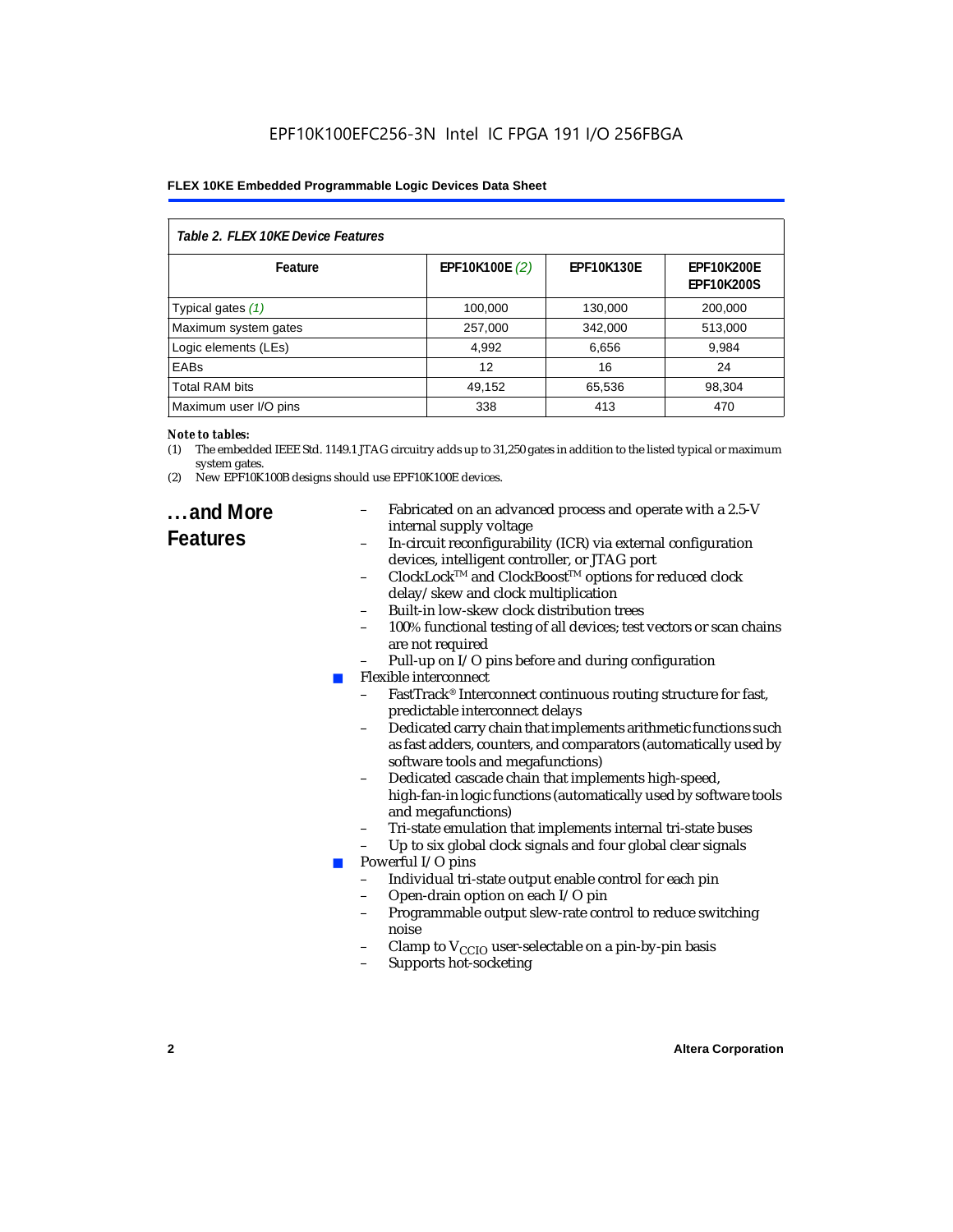- Software design support and automatic place-and-route provided by Altera's development systems for Windows-based PCs and Sun SPARCstation, and HP 9000 Series 700/800
- Flexible package options
	- Available in a variety of packages with 144 to 672 pins, including the innovative FineLine BGA<sup>TM</sup> packages (see Tables 3 and 4)
	- SameFrame™ pin-out compatibility between FLEX 10KA and FLEX 10KE devices across a range of device densities and pin counts
- Additional design entry and simulation support provided by EDIF 2 0 0 and 3 0 0 netlist files, library of parameterized modules (LPM), DesignWare components, Verilog HDL, VHDL, and other interfaces to popular EDA tools from manufacturers such as Cadence, Exemplar Logic, Mentor Graphics, OrCAD, Synopsys, Synplicity, VeriBest, and Viewlogic

| Table 3. FLEX 10KE Package Options & I/O Pin Count<br><i>Notes <math>(1)</math>, <math>(2)</math></i> |                        |                        |                                       |                                   |                |                                   |                |                       |                                   |
|-------------------------------------------------------------------------------------------------------|------------------------|------------------------|---------------------------------------|-----------------------------------|----------------|-----------------------------------|----------------|-----------------------|-----------------------------------|
| <b>Device</b>                                                                                         | 144-Pin<br><b>TOFP</b> | 208-Pin<br><b>POFP</b> | 240-Pin<br><b>POFP</b><br><b>ROFP</b> | 256-Pin<br>FineLine<br><b>BGA</b> | 356-Pin<br>BGA | 484-Pin<br>FineLine<br><b>BGA</b> | 599-Pin<br>PGA | 600-Pin<br><b>BGA</b> | 672-Pin<br>FineLine<br><b>BGA</b> |
| EPF10K30E                                                                                             | 102                    | 147                    |                                       | 176                               |                | 220                               |                |                       | 220(3)                            |
| EPF10K50E                                                                                             | 102                    | 147                    | 189                                   | 191                               |                | 254                               |                |                       | 254(3)                            |
| <b>EPF10K50S</b>                                                                                      | 102                    | 147                    | 189                                   | 191                               | 220            | 254                               |                |                       | 254(3)                            |
| EPF10K100E                                                                                            |                        | 147                    | 189                                   | 191                               | 274            | 338                               |                |                       | 338(3)                            |
| EPF10K130E                                                                                            |                        |                        | 186                                   |                                   | 274            | 369                               |                | 424                   | 413                               |
| EPF10K200E                                                                                            |                        |                        |                                       |                                   |                |                                   | 470            | 470                   | 470                               |
| EPF10K200S                                                                                            |                        |                        | 182                                   |                                   | 274            | 369                               | 470            | 470                   | 470                               |

#### *Notes:*

- (1) FLEX 10KE device package types include thin quad flat pack (TQFP), plastic quad flat pack (PQFP), power quad flat pack (RQFP), pin-grid array (PGA), and ball-grid array (BGA) packages.
- (2) Devices in the same package are pin-compatible, although some devices have more I/O pins than others. When planning device migration, use the I/O pins that are common to all devices.
- (3) This option is supported with a 484-pin FineLine BGA package. By using SameFrame pin migration, all FineLine BGA packages are pin-compatible. For example, a board can be designed to support 256-pin, 484-pin, and 672-pin FineLine BGA packages. The Altera software automatically avoids conflicting pins when future migration is set.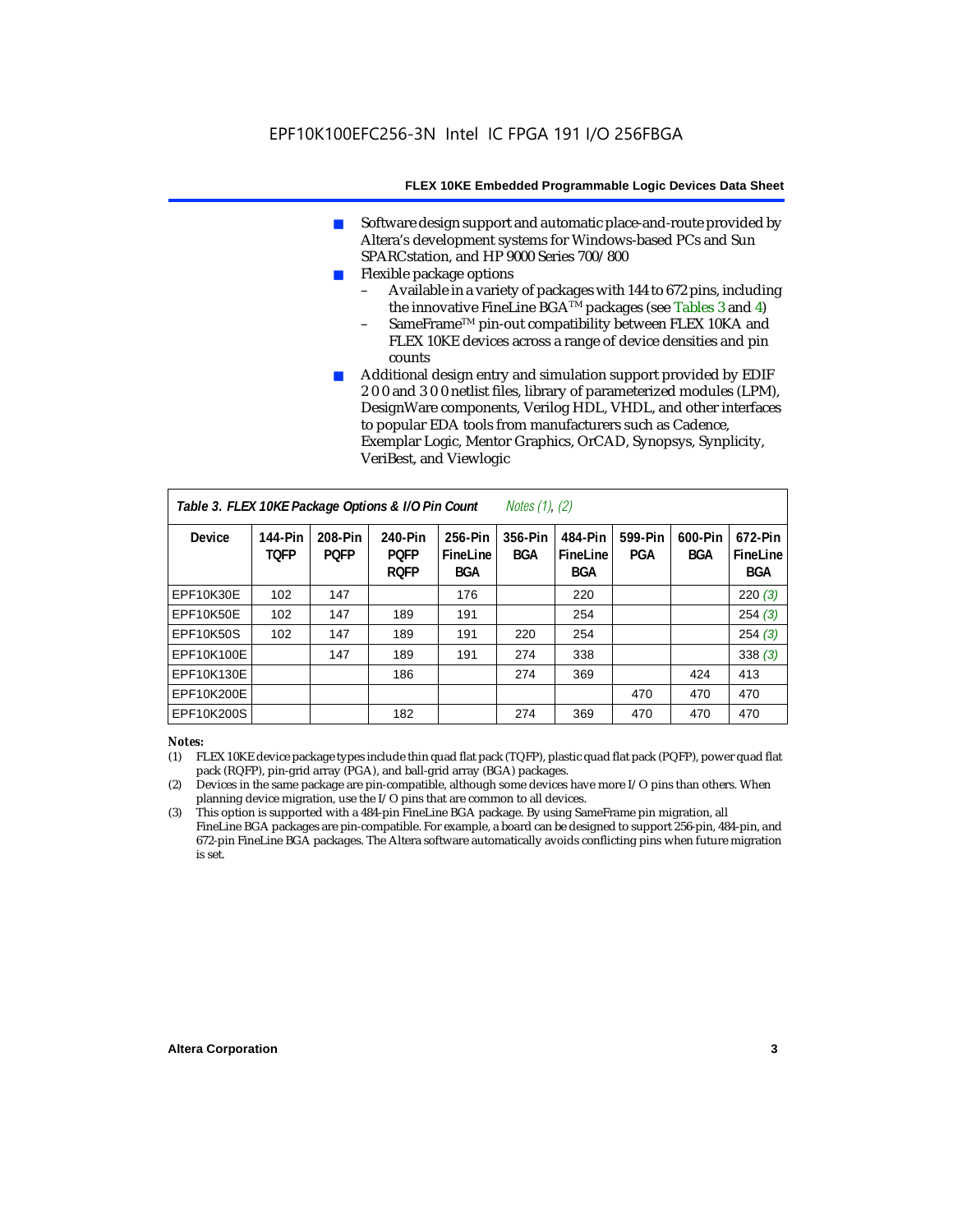| Table 4. FLEX 10KE Package Sizes          |                            |                                                      |                                       |                                   |                       |                            |                                   |                              |                                   |
|-------------------------------------------|----------------------------|------------------------------------------------------|---------------------------------------|-----------------------------------|-----------------------|----------------------------|-----------------------------------|------------------------------|-----------------------------------|
| <b>Device</b>                             | 144-<br>Pin<br><b>TOFP</b> | 208-Pin<br><b>POFP</b>                               | 240-Pin<br><b>POFP</b><br><b>ROFP</b> | 256-Pin<br>FineLine<br><b>BGA</b> | $356 -$<br>Pin<br>BGA | 484-Pin<br>FineLine<br>BGA | 599-Pin<br><b>PGA</b>             | $600 -$<br>Pin<br><b>BGA</b> | 672-Pin<br>FineLine<br><b>BGA</b> |
| Pitch (mm)                                | 0.50                       | 0.50                                                 | 0.50                                  | 1.0                               | 1.27                  | 1.0                        |                                   | 1.27                         | 1.0                               |
| Area $(mm2)$                              | 484                        | 936                                                  | 1.197                                 | 289                               | 1.225                 | 529                        | 3.904                             | 2,025                        | 729                               |
| Length $\times$ width<br>$(mm \times mm)$ |                            | $22 \times 22$ 30.6 $\times$ 30.6 34.6 $\times$ 34.6 |                                       | $17 \times 17$                    | $35 \times 35$        | $23 \times 23$             | $62.5 \times 62.5$ 45 $\times$ 45 |                              | $27 \times 27$                    |

### **General Description**

Altera FLEX 10KE devices are enhanced versions of FLEX 10K devices. Based on reconfigurable CMOS SRAM elements, the FLEX architecture incorporates all features necessary to implement common gate array megafunctions. With up to 200,000 typical gates, FLEX 10KE devices provide the density, speed, and features to integrate entire systems, including multiple 32-bit buses, into a single device.

The ability to reconfigure FLEX 10KE devices enables 100% testing prior to shipment and allows the designer to focus on simulation and design verification. FLEX 10KE reconfigurability eliminates inventory management for gate array designs and generation of test vectors for fault coverage.

Table 5 shows FLEX 10KE performance for some common designs. All performance values were obtained with Synopsys DesignWare or LPM functions. Special design techniques are not required to implement the applications; the designer simply infers or instantiates a function in a Verilog HDL, VHDL, Altera Hardware Description Language (AHDL), or schematic design file.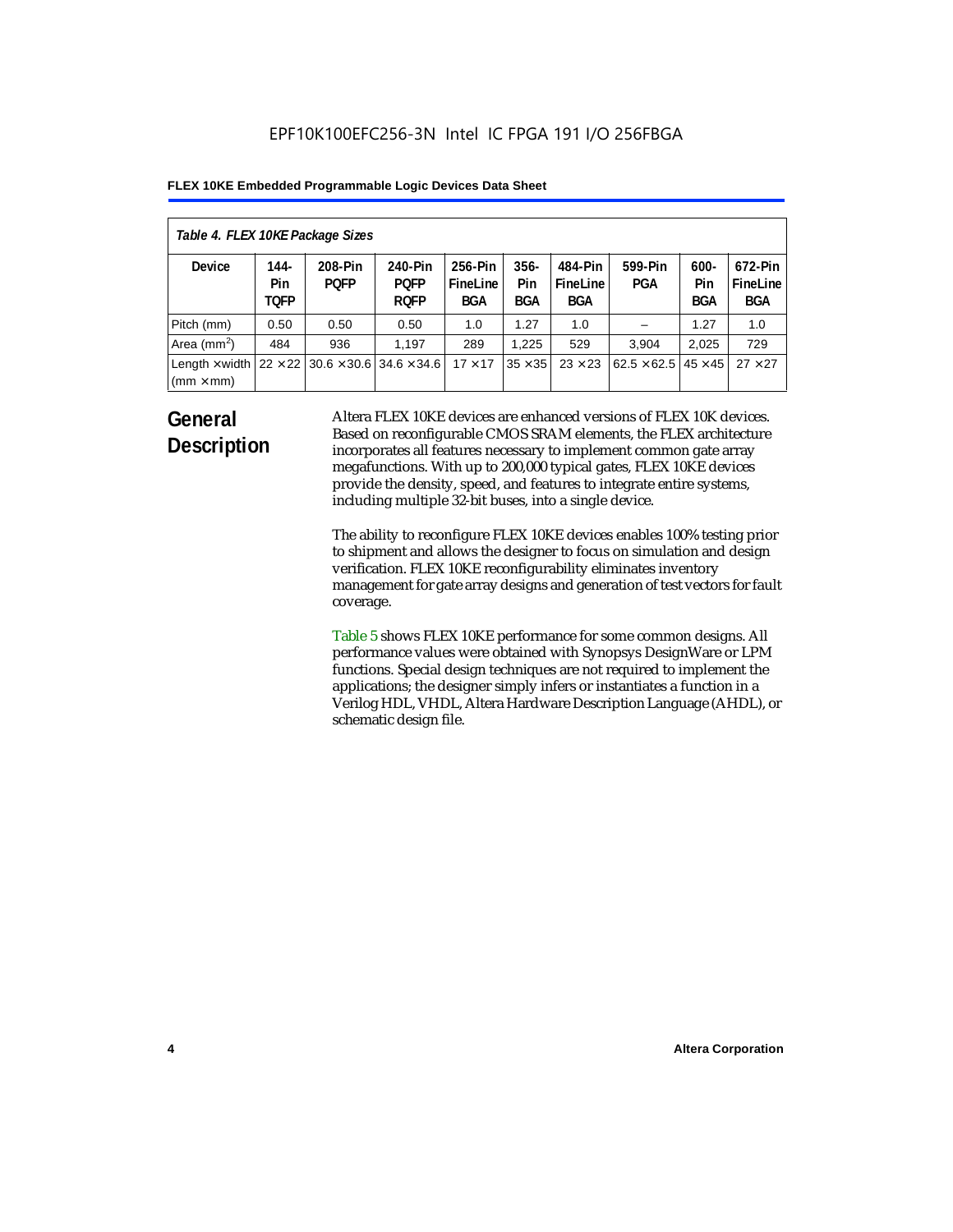| Table 5. FLEX 10KE Performance                   |            |                                      |                |                |                |              |
|--------------------------------------------------|------------|--------------------------------------|----------------|----------------|----------------|--------------|
| Application                                      |            | <b>Resources Used</b><br>Performance |                |                |                | <b>Units</b> |
|                                                  | <b>LEs</b> | <b>EABs</b>                          | -1 Speed Grade | -2 Speed Grade | -3 Speed Grade |              |
| 16-bit loadable counter                          | 16         | $\Omega$                             | 285            | 250            | 200            | <b>MHz</b>   |
| 16-bit accumulator                               | 16         | $\Omega$                             | 285            | 250            | 200            | <b>MHz</b>   |
| 16-to-1 multiplexer $(1)$                        | 10         | $\Omega$                             | 3.5            | 4.9            | 7.0            | ns           |
| 16-bit multiplier with 3-stage<br>pipeline $(2)$ | 592        | $\Omega$                             | 156            | 131            | 93             | <b>MHz</b>   |
| $256 \times 16$ RAM read cycle<br>speed $(2)$    | $\Omega$   | 1                                    | 196            | 154            | 118            | <b>MHz</b>   |
| $256 \times 16$ RAM write cycle<br>speed $(2)$   | $\Omega$   | 1                                    | 185            | 143            | 106            | <b>MHz</b>   |

#### *Notes:*

(1) This application uses combinatorial inputs and outputs.

This application uses registered inputs and outputs.

Table 6 shows FLEX 10KE performance for more complex designs. These designs are available as Altera MegaCore® functions.

| Table 6. FLEX 10KE Performance for Complex Designs             |                 |                |                |                |              |
|----------------------------------------------------------------|-----------------|----------------|----------------|----------------|--------------|
| Application                                                    | <b>LEs Used</b> | Performance    |                |                | <b>Units</b> |
|                                                                |                 | -1 Speed Grade | -2 Speed Grade | -3 Speed Grade |              |
| 8-bit, 16-tap parallel finite impulse<br>response (FIR) filter | 597             | 192            | 156            | 116            | <b>MSPS</b>  |
| 8-bit, 512-point fast Fourier                                  | 1,854           | 23.4           | 28.7           | 38.9           | $\mu s(1)$   |
| transform (FFT) function                                       |                 | 113            | 92             | 68             | <b>MHz</b>   |
| a16450 universal asynchronous<br>receiver/transmitter (UART)   | 342             | 36             | 28             | 20.5           | <b>MHz</b>   |

## *Note:*<br>(1) 1

These values are for calculation time. Calculation time = number of clocks required/ $f_{max}$ . Number of clocks required = ceiling [log 2 (points)/2]  $\times$  [points +14 + ceiling]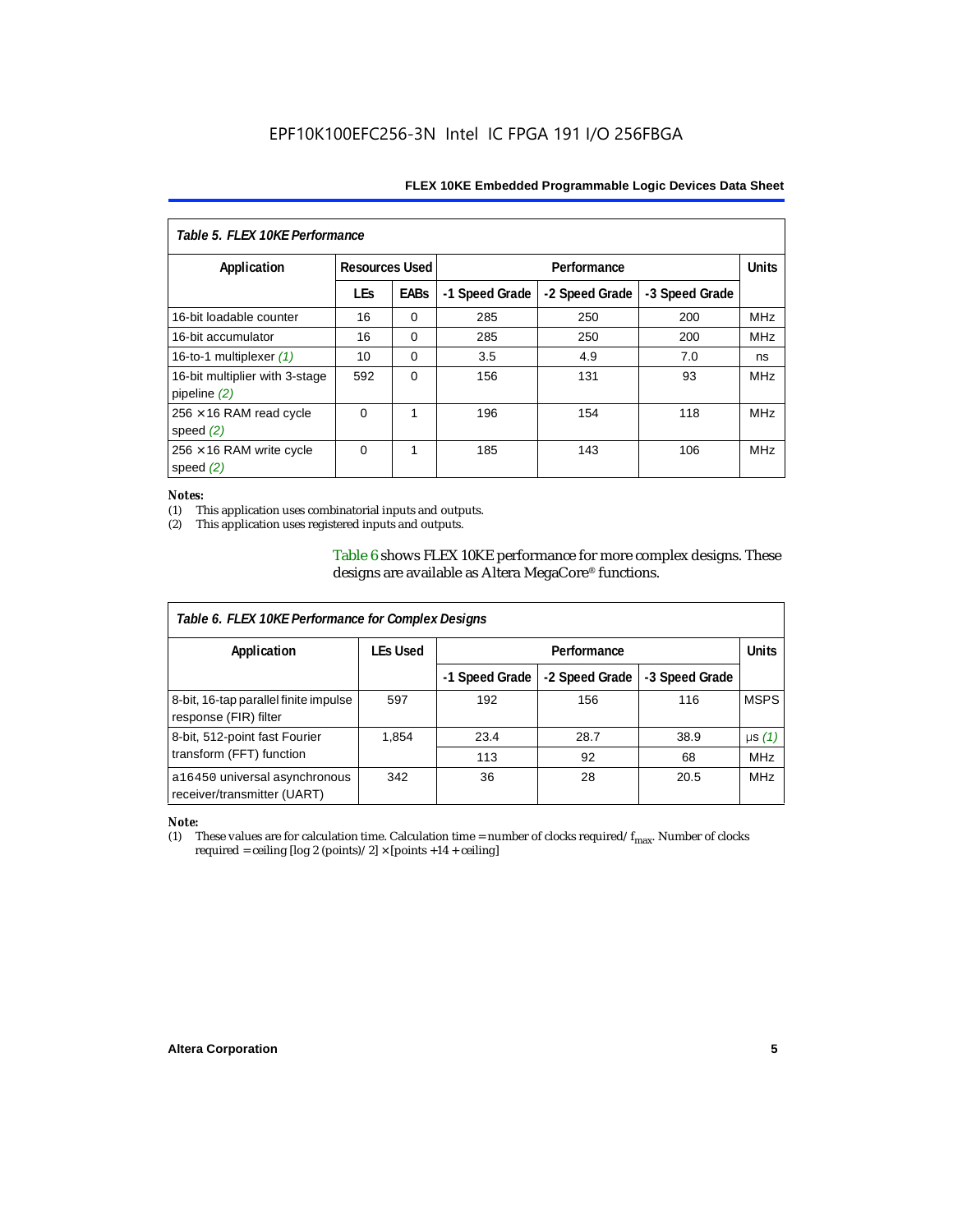Similar to the FLEX 10KE architecture, embedded gate arrays are the fastest-growing segment of the gate array market. As with standard gate arrays, embedded gate arrays implement general logic in a conventional "sea-of-gates" architecture. Additionally, embedded gate arrays have dedicated die areas for implementing large, specialized functions. By embedding functions in silicon, embedded gate arrays reduce die area and increase speed when compared to standard gate arrays. While embedded megafunctions typically cannot be customized, FLEX 10KE devices are programmable, providing the designer with full control over embedded megafunctions and general logic, while facilitating iterative design changes during debugging.

Each FLEX 10KE device contains an embedded array and a logic array. The embedded array is used to implement a variety of memory functions or complex logic functions, such as digital signal processing (DSP), wide data-path manipulation, microcontroller applications, and datatransformation functions. The logic array performs the same function as the sea-of-gates in the gate array and is used to implement general logic such as counters, adders, state machines, and multiplexers. The combination of embedded and logic arrays provides the high performance and high density of embedded gate arrays, enabling designers to implement an entire system on a single device.

FLEX 10KE devices are configured at system power-up with data stored in an Altera serial configuration device or provided by a system controller. Altera offers the EPC1, EPC2, and EPC16 configuration devices, which configure FLEX 10KE devices via a serial data stream. Configuration data can also be downloaded from system RAM or via the Altera BitBlaster™, ByteBlasterMV™, or MasterBlaster download cables. After a FLEX 10KE device has been configured, it can be reconfigured in-circuit by resetting the device and loading new data. Because reconfiguration requires less than 85 ms, real-time changes can be made during system operation.

FLEX 10KE devices contain an interface that permits microprocessors to configure FLEX 10KE devices serially or in-parallel, and synchronously or asynchronously. The interface also enables microprocessors to treat a FLEX 10KE device as memory and configure it by writing to a virtual memory location, making it easy to reconfigure the device.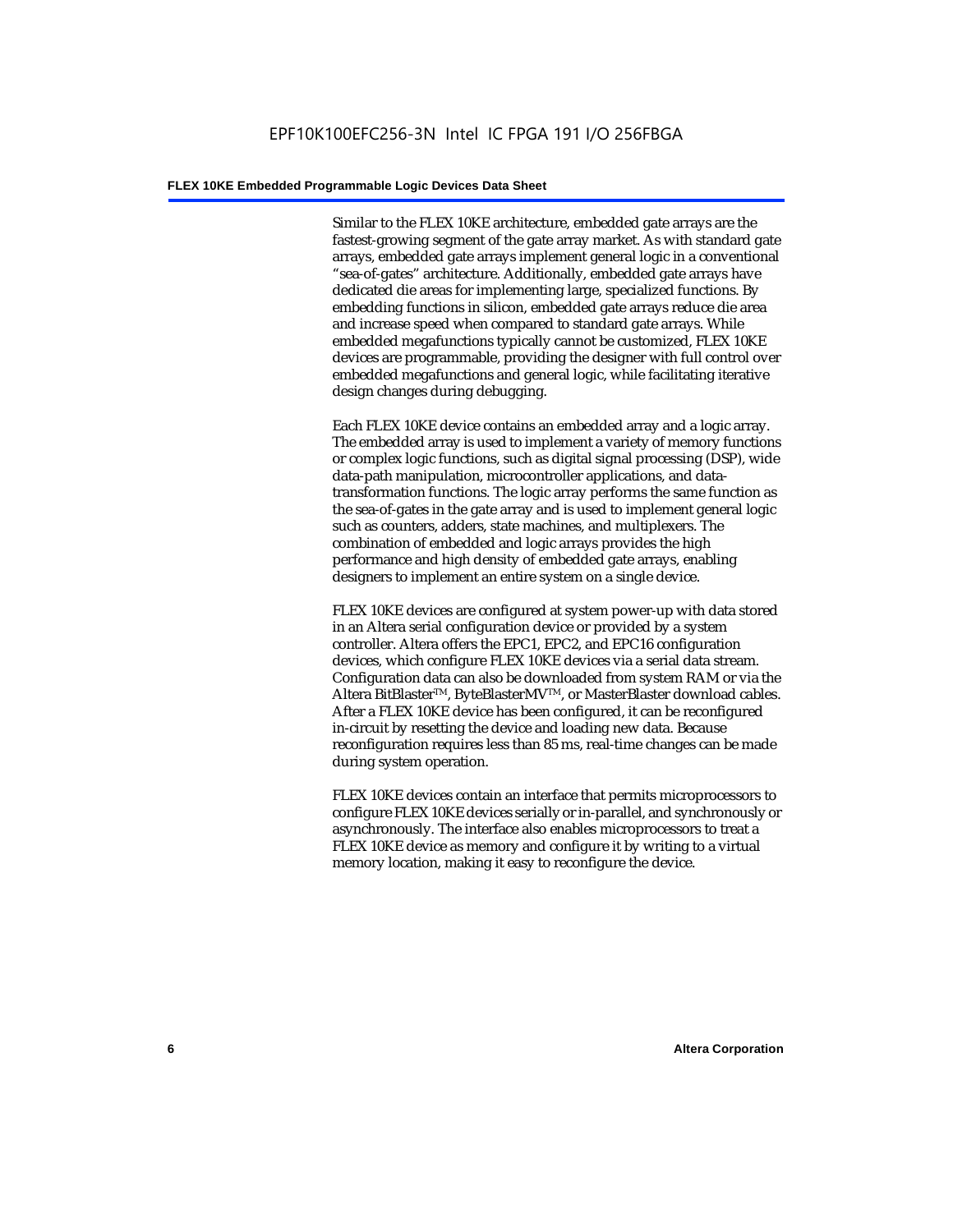For more information on FLEX device configuration, see the following documents:

- *Configuration Devices for APEX & FLEX Devices Data Sheet*
- *BitBlaster Serial Download Cable Data Sheet*
- *ByteBlasterMV Parallel Port Download Cable Data Sheet*
- *MasterBlaster Download Cable Data Sheet*
- *Application Note 116 (Configuring APEX 20K, FLEX 10K, & FLEX 6000 Devices)*

FLEX 10KE devices are supported by the Altera development systems, which are integrated packages that offer schematic, text (including AHDL), and waveform design entry, compilation and logic synthesis, full simulation and worst-case timing analysis, and device configuration. The Altera software provides EDIF 2 0 0 and 3 0 0, LPM, VHDL, Verilog HDL, and other interfaces for additional design entry and simulation support from other industry-standard PC- and UNIX workstation-based EDA tools.

The Altera software works easily with common gate array EDA tools for synthesis and simulation. For example, the Altera software can generate Verilog HDL files for simulation with tools such as Cadence Verilog-XL. Additionally, the Altera software contains EDA libraries that use devicespecific features such as carry chains, which are used for fast counter and arithmetic functions. For instance, the Synopsys Design Compiler library supplied with the Altera development system includes DesignWare functions that are optimized for the FLEX 10KE architecture.

The Altera development system runs on Windows-based PCs and Sun SPARCstation, and HP 9000 Series 700/800.



See the *MAX+PLUS II Programmable Logic Development System & Software Data Sheet* and the *Quartus Programmable Logic Development System & Software Data Sheet* for more information.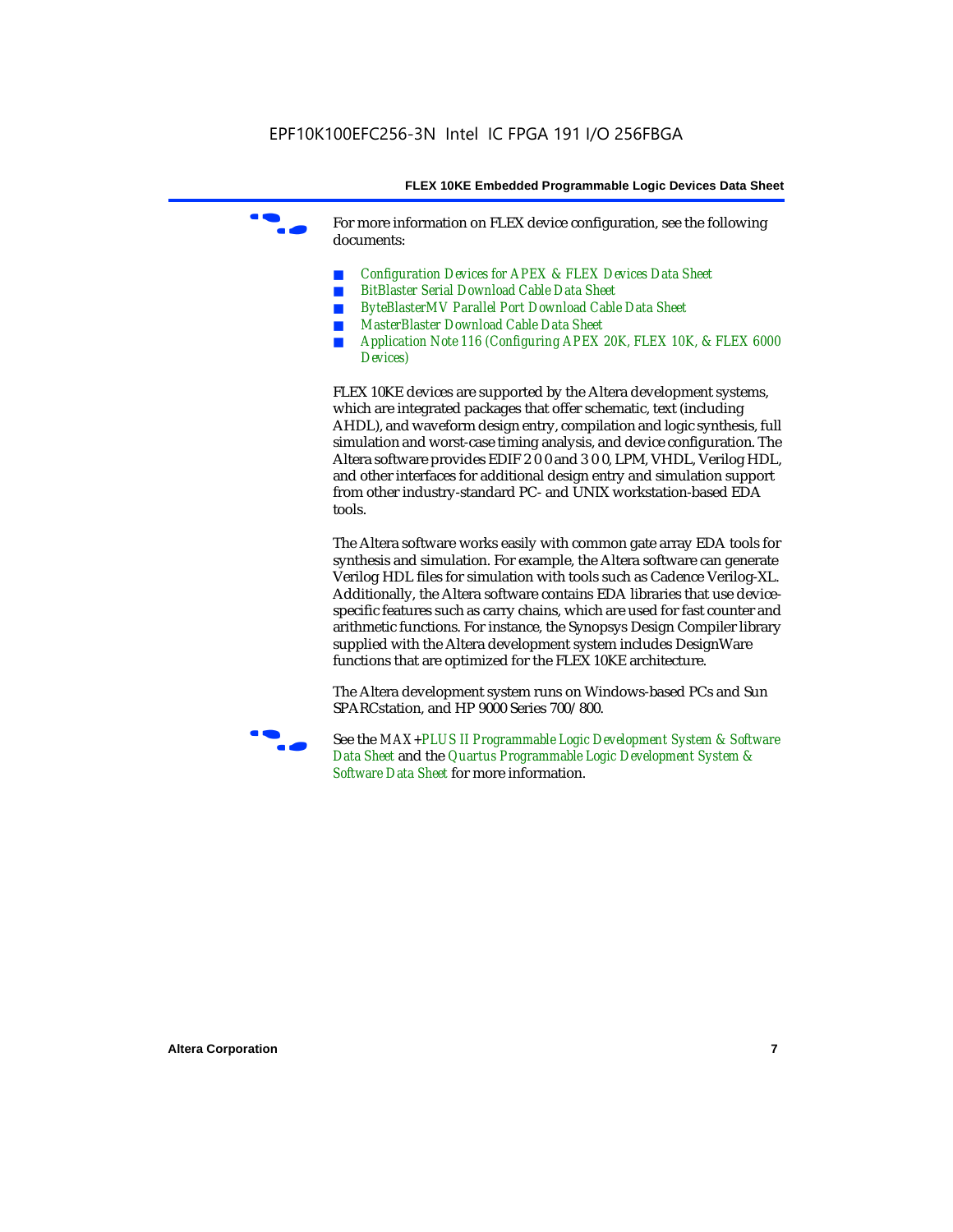| <b>Functional</b><br><b>Description</b> | Each FLEX 10KE device contains an enhanced embedded array to<br>implement memory and specialized logic functions, and a logic array to<br>implement general logic.                                                                                                                                                                                                                                                                                                                                                                                                                                                                                                                                             |
|-----------------------------------------|----------------------------------------------------------------------------------------------------------------------------------------------------------------------------------------------------------------------------------------------------------------------------------------------------------------------------------------------------------------------------------------------------------------------------------------------------------------------------------------------------------------------------------------------------------------------------------------------------------------------------------------------------------------------------------------------------------------|
|                                         | The embedded array consists of a series of EABs. When implementing<br>memory functions, each EAB provides 4,096 bits, which can be used to<br>create RAM, ROM, dual-port RAM, or first-in first-out (FIFO) functions.<br>When implementing logic, each EAB can contribute 100 to 600 gates<br>towards complex logic functions, such as multipliers, microcontrollers,<br>state machines, and DSP functions. EABs can be used independently, or<br>multiple EABs can be combined to implement larger functions.                                                                                                                                                                                                 |
|                                         | The logic array consists of logic array blocks (LABs). Each LAB contains<br>eight LEs and a local interconnect. An LE consists of a four-input look-up<br>table (LUT), a programmable flipflop, and dedicated signal paths for carry<br>and cascade functions. The eight LEs can be used to create medium-sized<br>blocks of logic-such as 8-bit counters, address decoders, or state<br>machines-or combined across LABs to create larger logic blocks. Each<br>LAB represents about 96 usable gates of logic.                                                                                                                                                                                                |
|                                         | Signal interconnections within FLEX 10KE devices (as well as to and from<br>device pins) are provided by the FastTrack Interconnect routing structure,<br>which is a series of fast, continuous row and column channels that run the<br>entire length and width of the device.                                                                                                                                                                                                                                                                                                                                                                                                                                 |
|                                         | Each I/O pin is fed by an I/O element (IOE) located at the end of each row<br>and column of the FastTrack Interconnect routing structure. Each IOE<br>contains a bidirectional I/O buffer and a flipflop that can be used as either<br>an output or input register to feed input, output, or bidirectional signals.<br>When used with a dedicated clock pin, these registers provide exceptional<br>performance. As inputs, they provide setup times as low as 0.9 ns and<br>hold times of 0 ns. As outputs, these registers provide clock-to-output<br>times as low as 3.0 ns. IOEs provide a variety of features, such as JTAG<br>BST support, slew-rate control, tri-state buffers, and open-drain outputs. |
|                                         |                                                                                                                                                                                                                                                                                                                                                                                                                                                                                                                                                                                                                                                                                                                |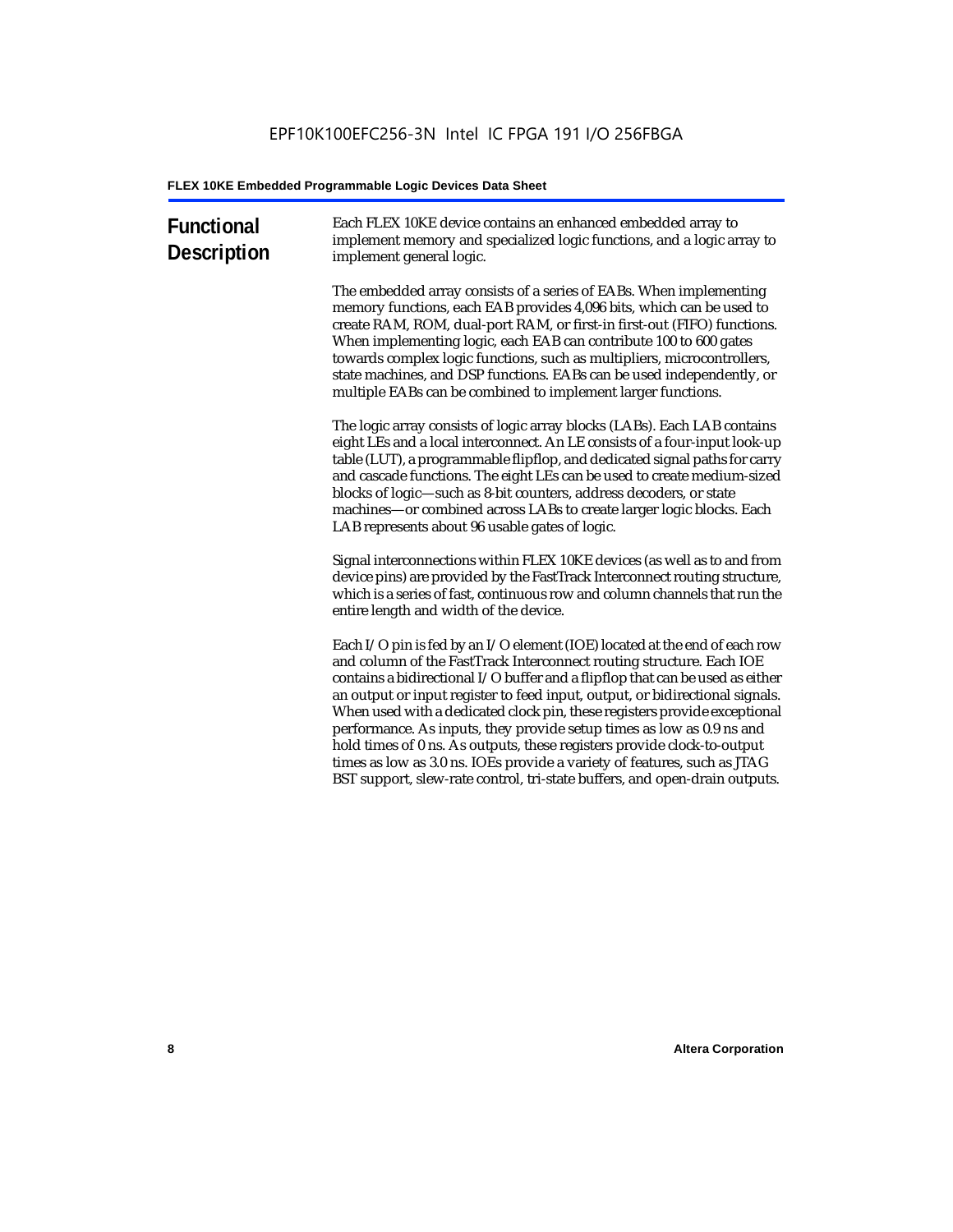Figure 1 shows a block diagram of the FLEX 10KE architecture. Each group of LEs is combined into an LAB; groups of LABs are arranged into rows and columns. Each row also contains a single EAB. The LABs and EABs are interconnected by the FastTrack Interconnect routing structure. IOEs are located at the end of each row and column of the FastTrack Interconnect routing structure.



FLEX 10KE devices provide six dedicated inputs that drive the flipflops' control inputs and ensure the efficient distribution of high-speed, lowskew (less than 1.5 ns) control signals. These signals use dedicated routing channels that provide shorter delays and lower skews than the FastTrack Interconnect routing structure. Four of the dedicated inputs drive four global signals. These four global signals can also be driven by internal logic, providing an ideal solution for a clock divider or an internally generated asynchronous clear signal that clears many registers in the device.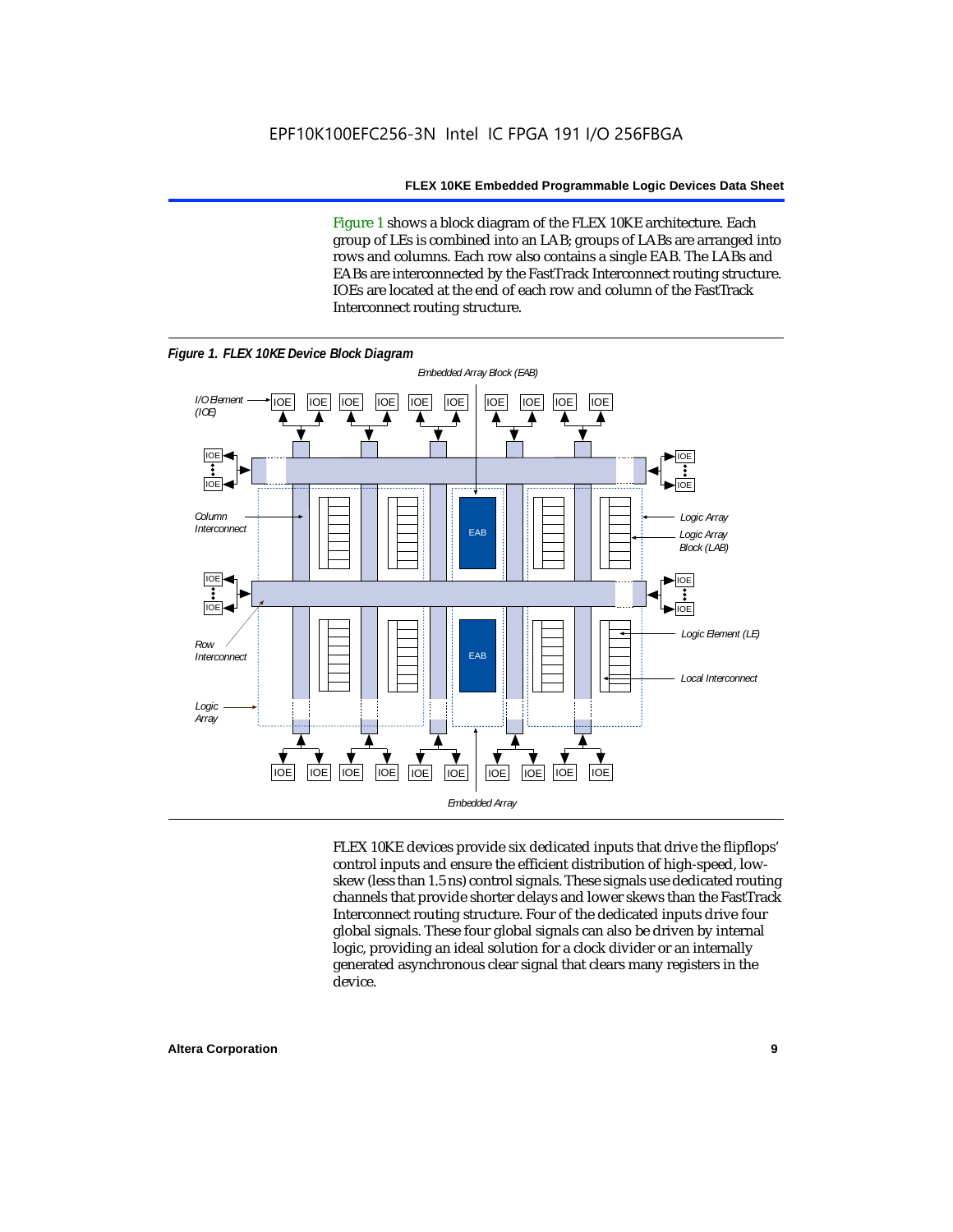#### **Embedded Array Block**

The EAB is a flexible block of RAM, with registers on the input and output ports, that is used to implement common gate array megafunctions. Because it is large and flexible, the EAB is suitable for functions such as multipliers, vector scalars, and error correction circuits. These functions can be combined in applications such as digital filters and microcontrollers.

Logic functions are implemented by programming the EAB with a readonly pattern during configuration, thereby creating a large LUT. With LUTs, combinatorial functions are implemented by looking up the results, rather than by computing them. This implementation of combinatorial functions can be faster than using algorithms implemented in general logic, a performance advantage that is further enhanced by the fast access times of EABs. The large capacity of EABs enables designers to implement complex functions in one logic level without the routing delays associated with linked LEs or field-programmable gate array (FPGA) RAM blocks. For example, a single EAB can implement any function with 8 inputs and 16 outputs. Parameterized functions such as LPM functions can take advantage of the EAB automatically.

The FLEX 10KE EAB provides advantages over FPGAs, which implement on-board RAM as arrays of small, distributed RAM blocks. These small FPGA RAM blocks must be connected together to make RAM blocks of manageable size. The RAM blocks are connected together using multiplexers implemented with more logic blocks. These extra multiplexers cause extra delay, which slows down the RAM block. FPGA RAM blocks are also prone to routing problems because small blocks of RAM must be connected together to make larger blocks. In contrast, EABs can be used to implement large, dedicated blocks of RAM that eliminate these timing and routing concerns.

The FLEX 10KE enhanced EAB adds dual-port capability to the existing EAB structure. The dual-port structure is ideal for FIFO buffers with one or two clocks. The FLEX 10KE EAB can also support up to 16-bit-wide RAM blocks and is backward-compatible with any design containing FLEX 10K EABs. The FLEX 10KE EAB can act in dual-port or single-port mode. When in dual-port mode, separate clocks may be used for EAB read and write sections, which allows the EAB to be written and read at different rates. It also has separate synchronous clock enable signals for the EAB read and write sections, which allow independent control of these sections.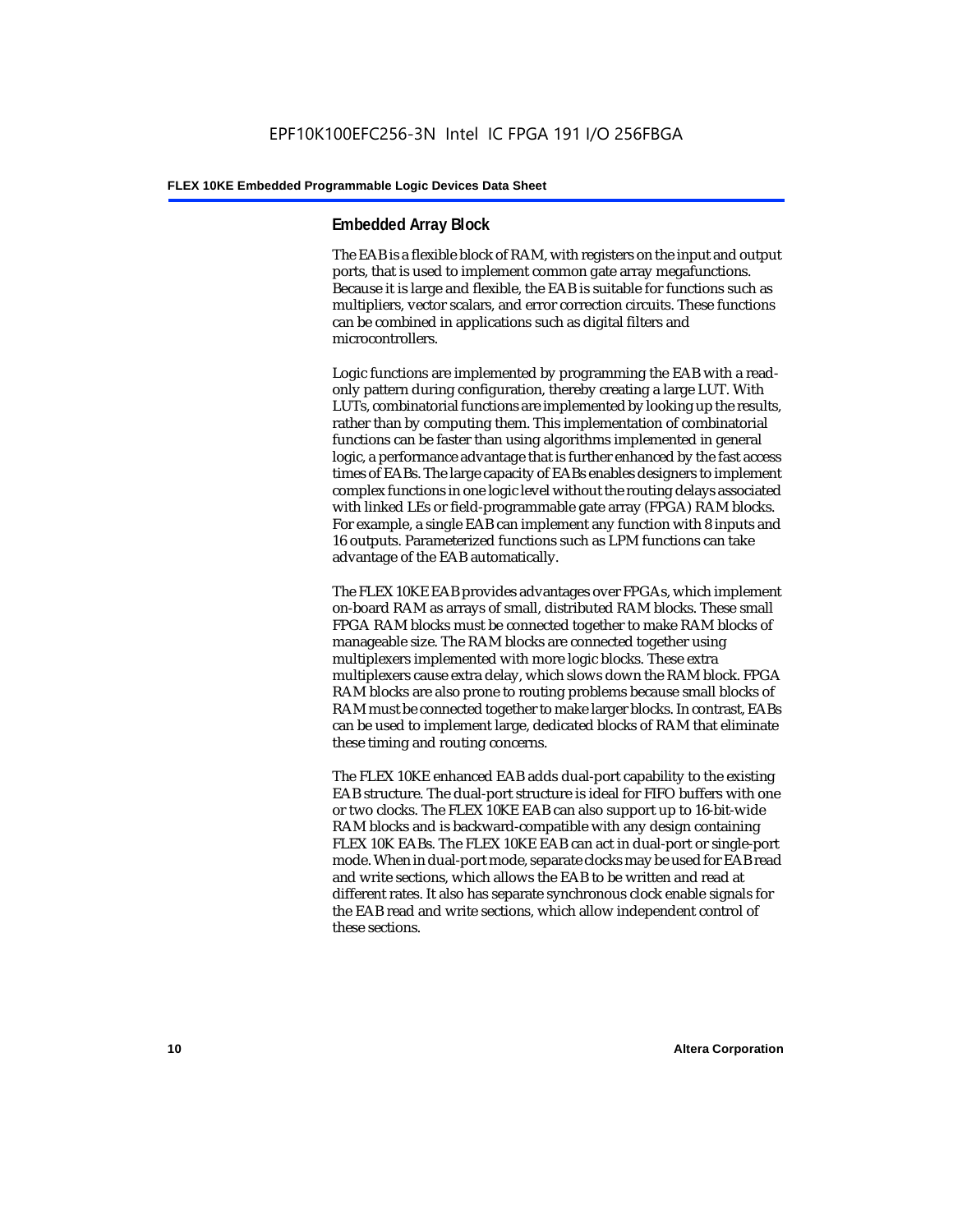The EAB can also be used for bidirectional, dual-port memory applications where two ports read or write simultaneously. To implement this type of dual-port memory, two EABs are used to support two simultaneous read or writes.

Alternatively, one clock and clock enable can be used to control the input registers of the EAB, while a different clock and clock enable control the output registers (see Figure 2).



#### *Notes:*

- (1) All registers can be asynchronously cleared by EAB local interconnect signals, global signals, or the chip-wide reset.
- (2) EPF10K30E and EPF10K50E devices have 88 EAB local interconnect channels; EPF10K100E, EPF10K130E, and EPF10K200E devices have 104 EAB local interconnect channels.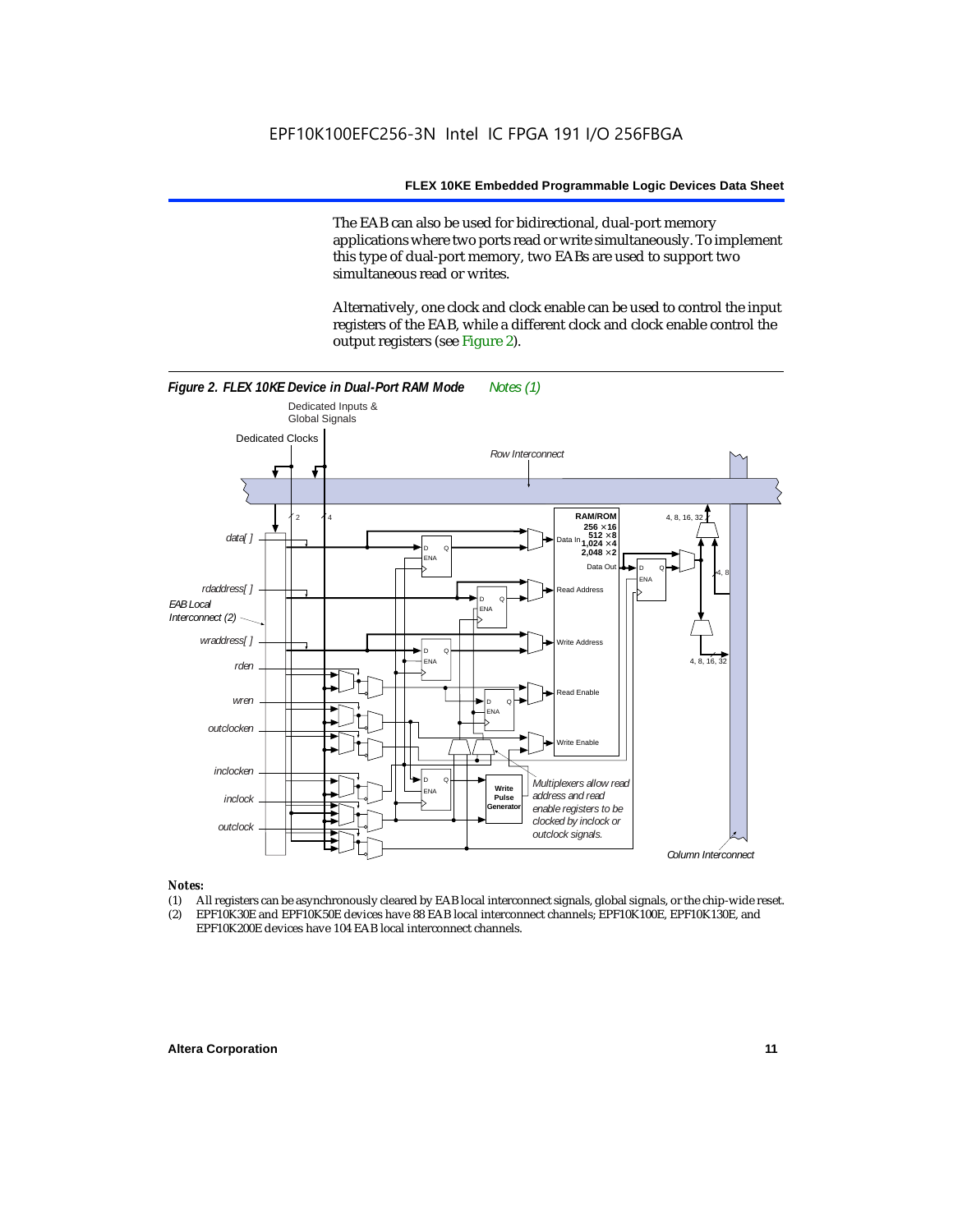The EAB can also use Altera megafunctions to implement dual-port RAM applications where both ports can read or write, as shown in Figure 3.



The FLEX 10KE EAB can be used in a single-port mode, which is useful for backward-compatibility with FLEX 10K designs (see Figure 4).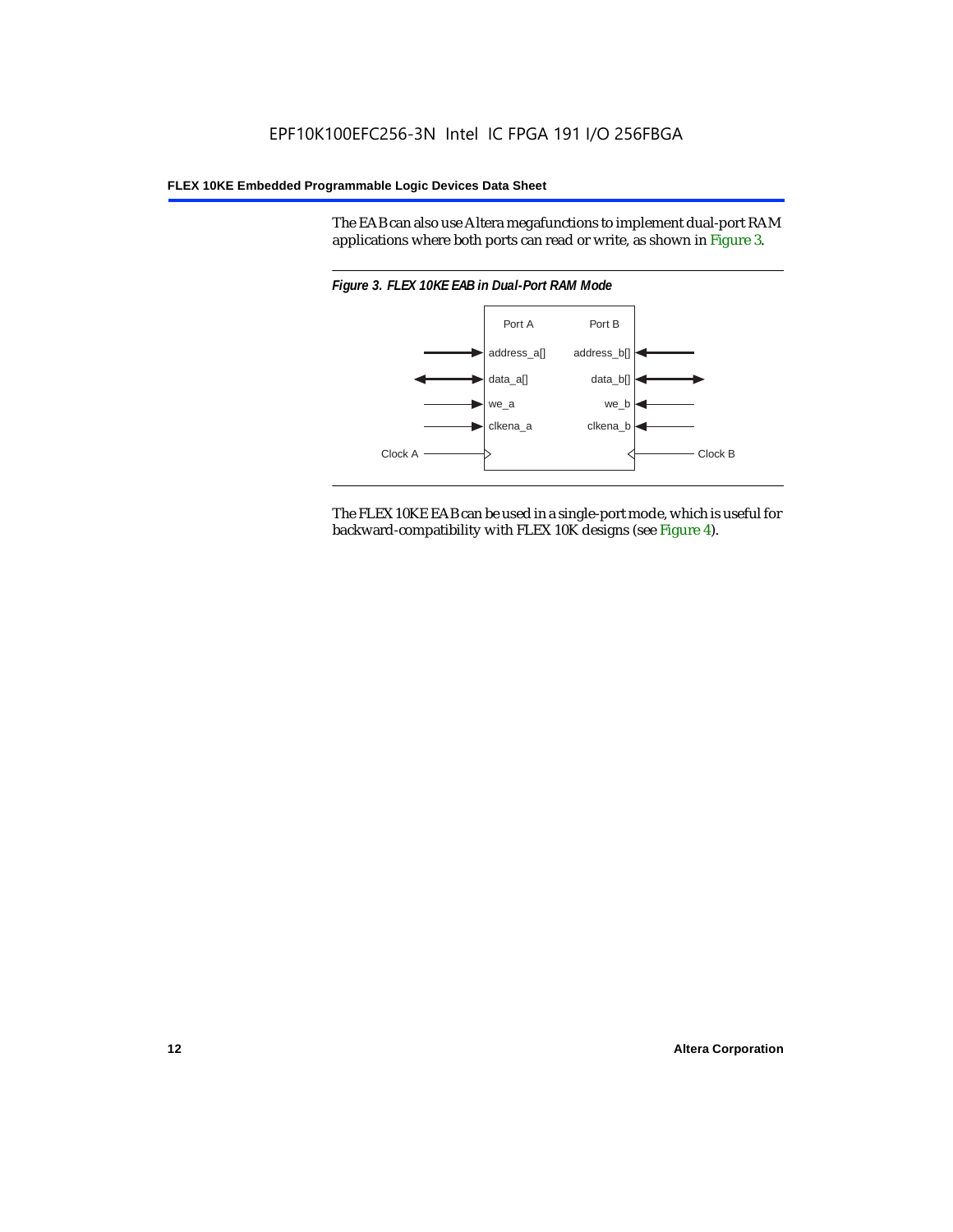

#### *Figure 4. FLEX 10KE Device in Single-Port RAM Mode*

### *Note:*<br>(1) **F**

(1) EPF10K30E, EPF10K50E, and EPF10K50S devices have 88 EAB local interconnect channels; EPF10K100E, EPF10K130E, EPF10K200E, and EPF10K200S devices have 104 EAB local interconnect channels.

> EABs can be used to implement synchronous RAM, which is easier to use than asynchronous RAM. A circuit using asynchronous RAM must generate the RAM write enable signal, while ensuring that its data and address signals meet setup and hold time specifications relative to the write enable signal. In contrast, the EAB's synchronous RAM generates its own write enable signal and is self-timed with respect to the input or write clock. A circuit using the EAB's self-timed RAM must only meet the setup and hold time specifications of the global clock.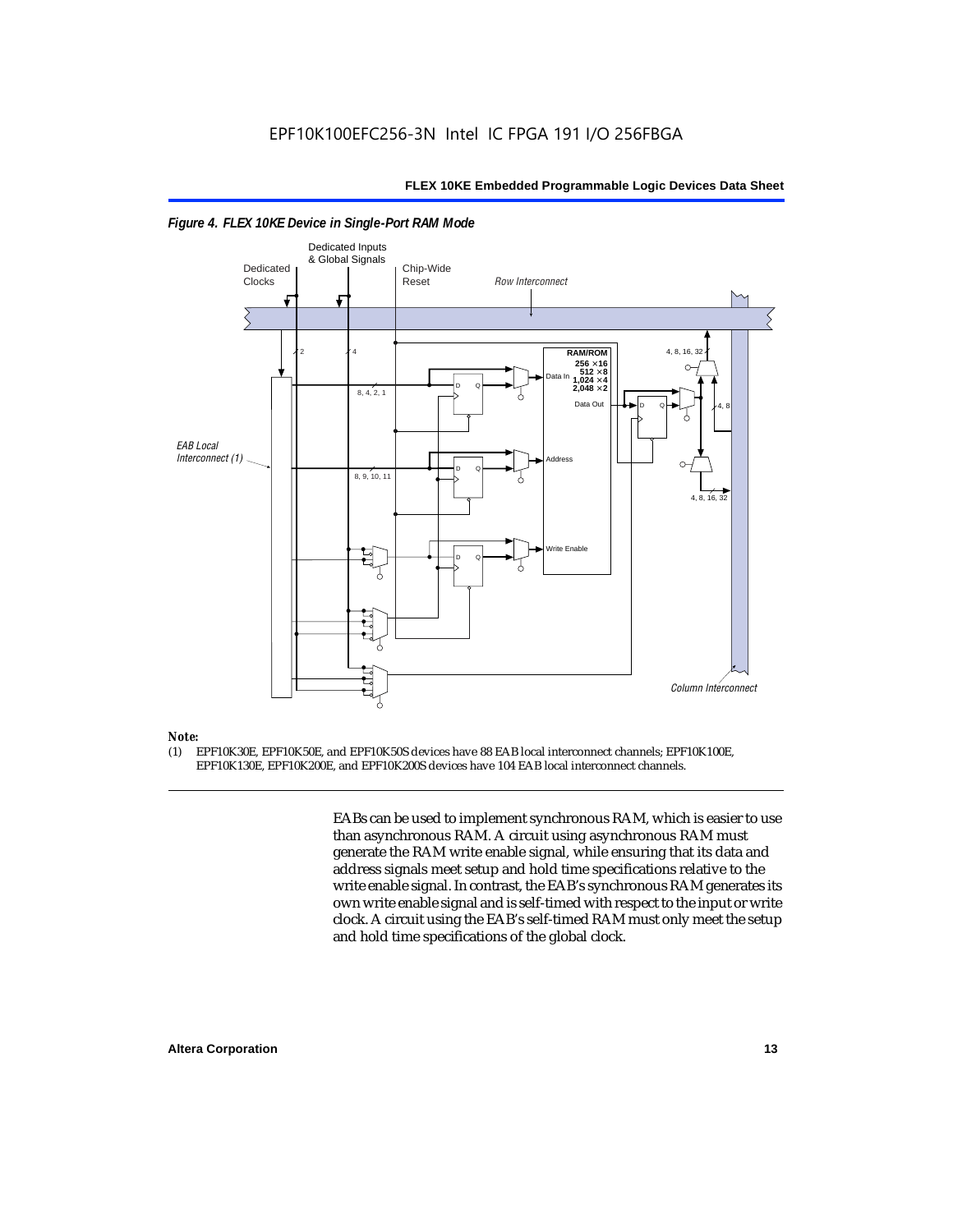When used as RAM, each EAB can be configured in any of the following sizes:  $256 \times 16$ ,  $512 \times 8$ ,  $1,024 \times 4$ , or  $2,048 \times 2$  (see Figure 5).



Larger blocks of RAM are created by combining multiple EABs. For example, two  $256 \times 16$  RAM blocks can be combined to form a  $256 \times 32$ block; two  $512 \times 8$  RAM blocks can be combined to form a  $512 \times 16$  block (see Figure 6).





If necessary, all EABs in a device can be cascaded to form a single RAM block. EABs can be cascaded to form RAM blocks of up to 2,048 words without impacting timing. The Altera software automatically combines EABs to meet a designer's RAM specifications.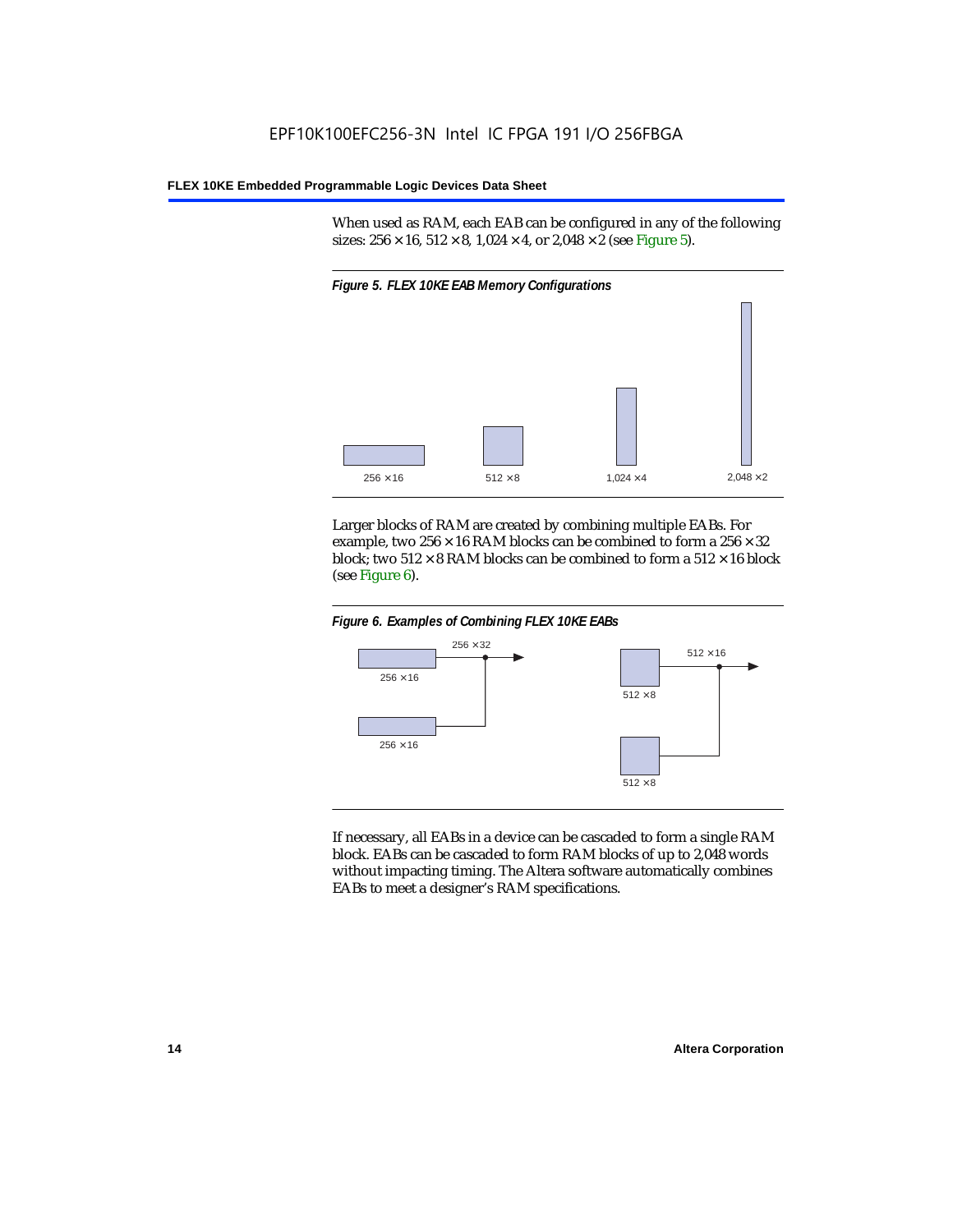EABs provide flexible options for driving and controlling clock signals. Different clocks and clock enables can be used for reading and writing to the EAB. Registers can be independently inserted on the data input, EAB output, write address, write enable signals, read address, and read enable signals. The global signals and the EAB local interconnect can drive write enable, read enable, and clock enable signals. The global signals, dedicated clock pins, and EAB local interconnect can drive the EAB clock signals. Because the LEs drive the EAB local interconnect, the LEs can control write enable, read enable, clear, clock, and clock enable signals.

An EAB is fed by a row interconnect and can drive out to row and column interconnects. Each EAB output can drive up to two row channels and up to two column channels; the unused row channel can be driven by other LEs. This feature increases the routing resources available for EAB outputs (see Figures 2 and 4). The column interconnect, which is adjacent to the EAB, has twice as many channels as other columns in the device.

#### **Logic Array Block**

An LAB consists of eight LEs, their associated carry and cascade chains, LAB control signals, and the LAB local interconnect. The LAB provides the coarse-grained structure to the FLEX 10KE architecture, facilitating efficient routing with optimum device utilization and high performance (see Figure 7).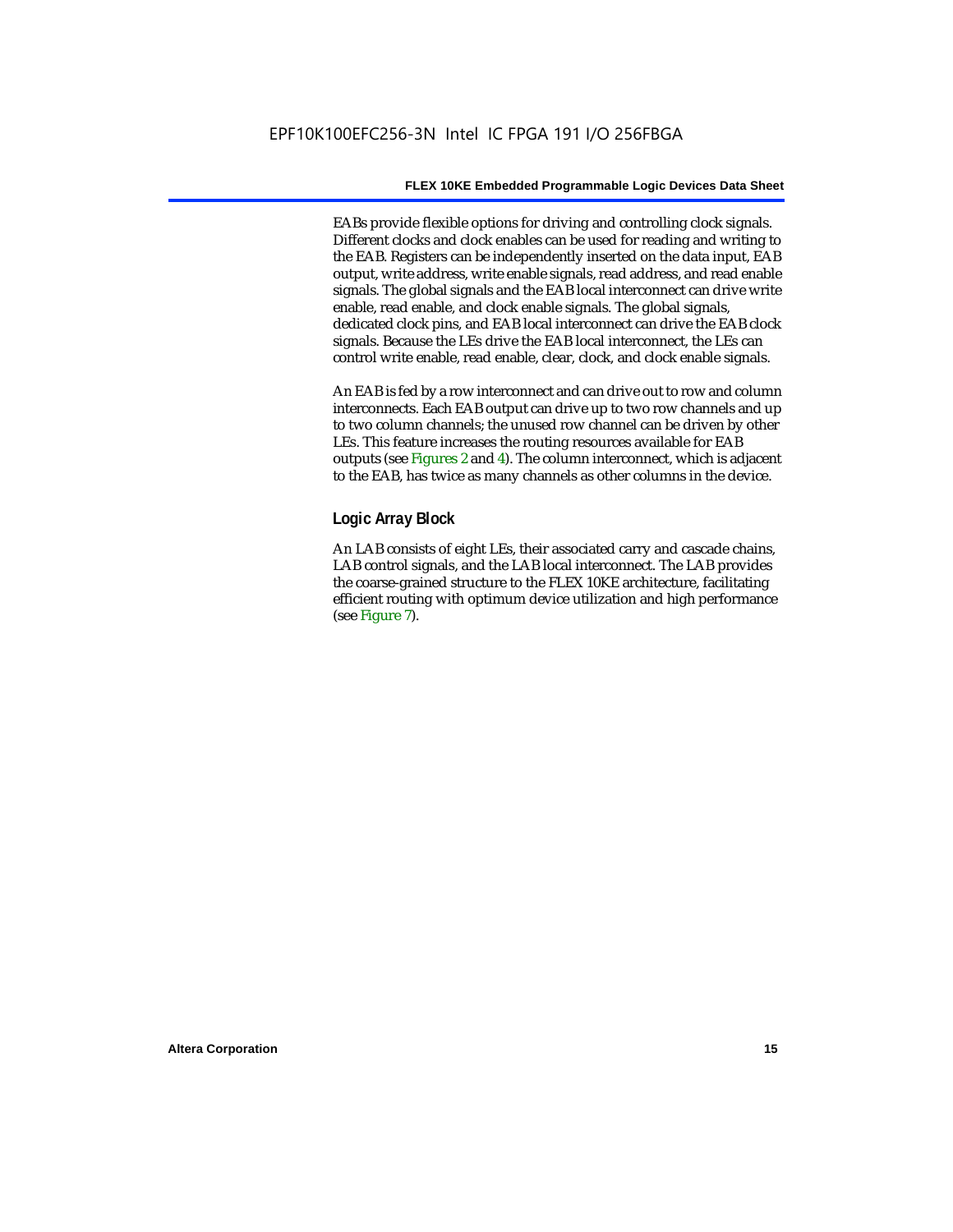#### *Figure 7. FLEX 10KE LAB*



#### *Notes:*

- (1) EPF10K30E, EPF10K50E, and EPF10K50S devices have 22 inputs to the LAB local interconnect channel from the row; EPF10K100E, EPF10K130E, EPF10K200E, and EPF10K200S devices have 26.
- (2) EPF10K30E, EPF10K50E, and EPF10K50S devices have 30 LAB local interconnect channels; EPF10K100E, EPF10K130E, EPF10K200E, and EPF10K200S devices have 34.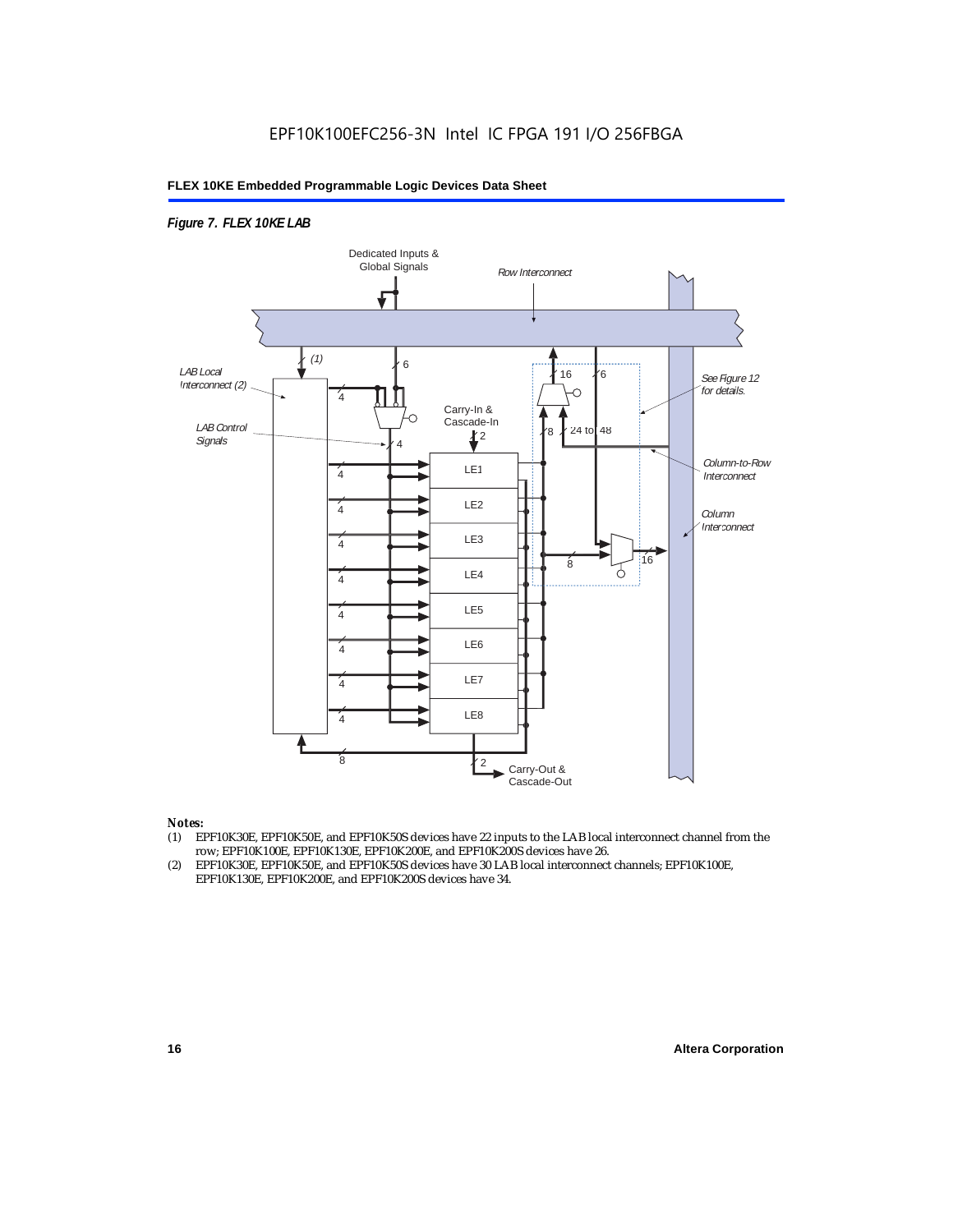Each LAB provides four control signals with programmable inversion that can be used in all eight LEs. Two of these signals can be used as clocks, the other two can be used for clear/preset control. The LAB clocks can be driven by the dedicated clock input pins, global signals, I/O signals, or internal signals via the LAB local interconnect. The LAB preset and clear control signals can be driven by the global signals, I/O signals, or internal signals via the LAB local interconnect. The global control signals are typically used for global clock, clear, or preset signals because they provide asynchronous control with very low skew across the device. If logic is required on a control signal, it can be generated in one or more LE in any LAB and driven into the local interconnect of the target LAB. In addition, the global control signals can be generated from LE outputs.

#### **Logic Element**

The LE, the smallest unit of logic in the FLEX 10KE architecture, has a compact size that provides efficient logic utilization. Each LE contains a four-input LUT, which is a function generator that can quickly compute any function of four variables. In addition, each LE contains a programmable flipflop with a synchronous clock enable, a carry chain, and a cascade chain. Each LE drives both the local and the FastTrack Interconnect routing structure (see Figure 8).

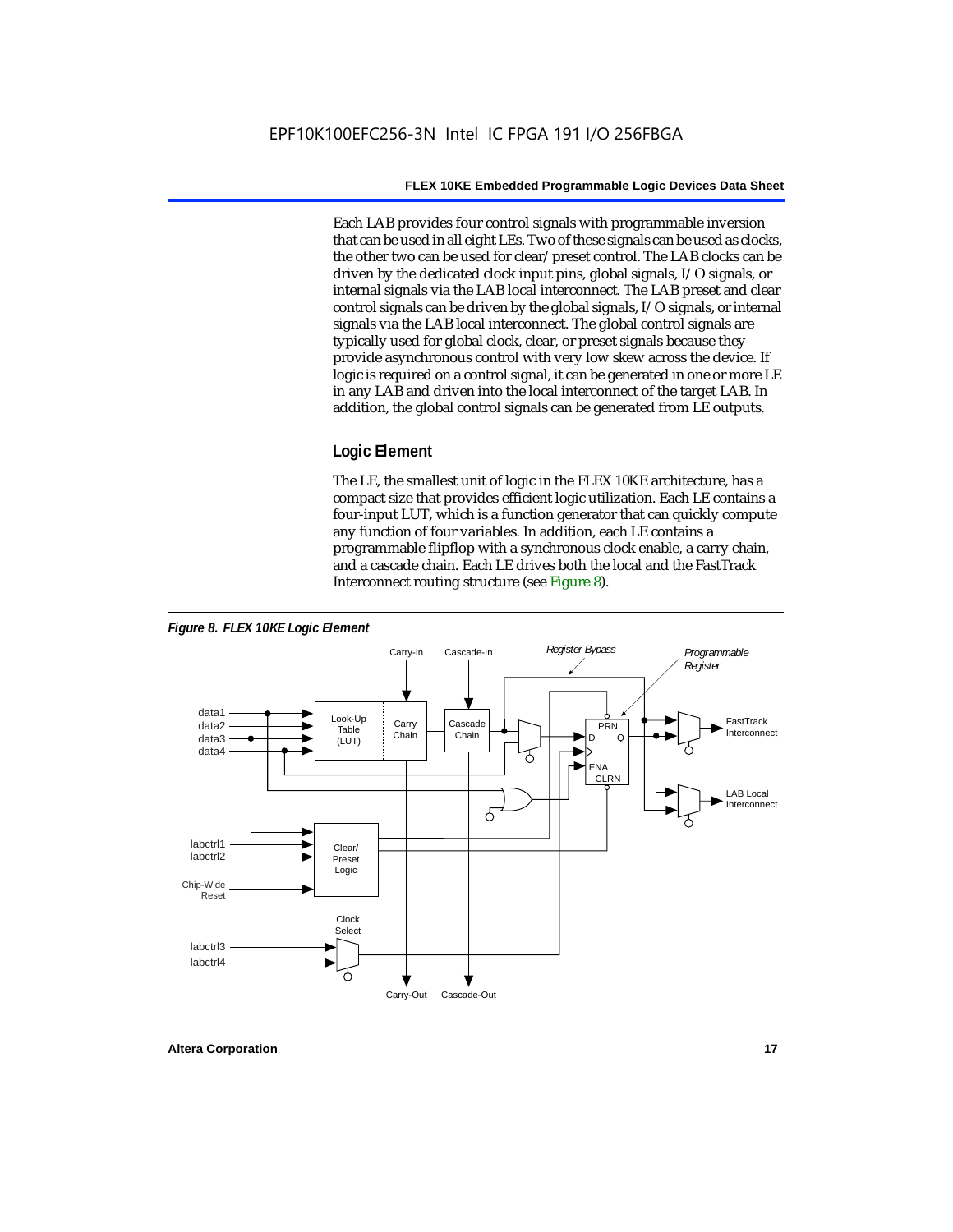The programmable flipflop in the LE can be configured for D, T, JK, or SR operation. The clock, clear, and preset control signals on the flipflop can be driven by global signals, general-purpose I/O pins, or any internal logic. For combinatorial functions, the flipflop is bypassed and the output of the LUT drives the output of the LE.

The LE has two outputs that drive the interconnect: one drives the local interconnect and the other drives either the row or column FastTrack Interconnect routing structure. The two outputs can be controlled independently. For example, the LUT can drive one output while the register drives the other output. This feature, called register packing, can improve LE utilization because the register and the LUT can be used for unrelated functions.

The FLEX 10KE architecture provides two types of dedicated high-speed data paths that connect adjacent LEs without using local interconnect paths: carry chains and cascade chains. The carry chain supports high-speed counters and adders and the cascade chain implements wide-input functions with minimum delay. Carry and cascade chains connect all LEs in a LAB as well as all LABs in the same row. Intensive use of carry and cascade chains can reduce routing flexibility. Therefore, the use of these chains should be limited to speed-critical portions of a design.

#### *Carry Chain*

The carry chain provides a very fast (as low as 0.2 ns) carry-forward function between LEs. The carry-in signal from a lower-order bit drives forward into the higher-order bit via the carry chain, and feeds into both the LUT and the next portion of the carry chain. This feature allows the FLEX 10KE architecture to implement high-speed counters, adders, and comparators of arbitrary width efficiently. Carry chain logic can be created automatically by the Altera Compiler during design processing, or manually by the designer during design entry. Parameterized functions such as LPM and DesignWare functions automatically take advantage of carry chains.

Carry chains longer than eight LEs are automatically implemented by linking LABs together. For enhanced fitting, a long carry chain skips alternate LABs in a row. A carry chain longer than one LAB skips either from even-numbered LAB to even-numbered LAB, or from oddnumbered LAB to odd-numbered LAB. For example, the last LE of the first LAB in a row carries to the first LE of the third LAB in the row. The carry chain does not cross the EAB at the middle of the row. For instance, in the EPF10K50E device, the carry chain stops at the eighteenth LAB and a new one begins at the nineteenth LAB.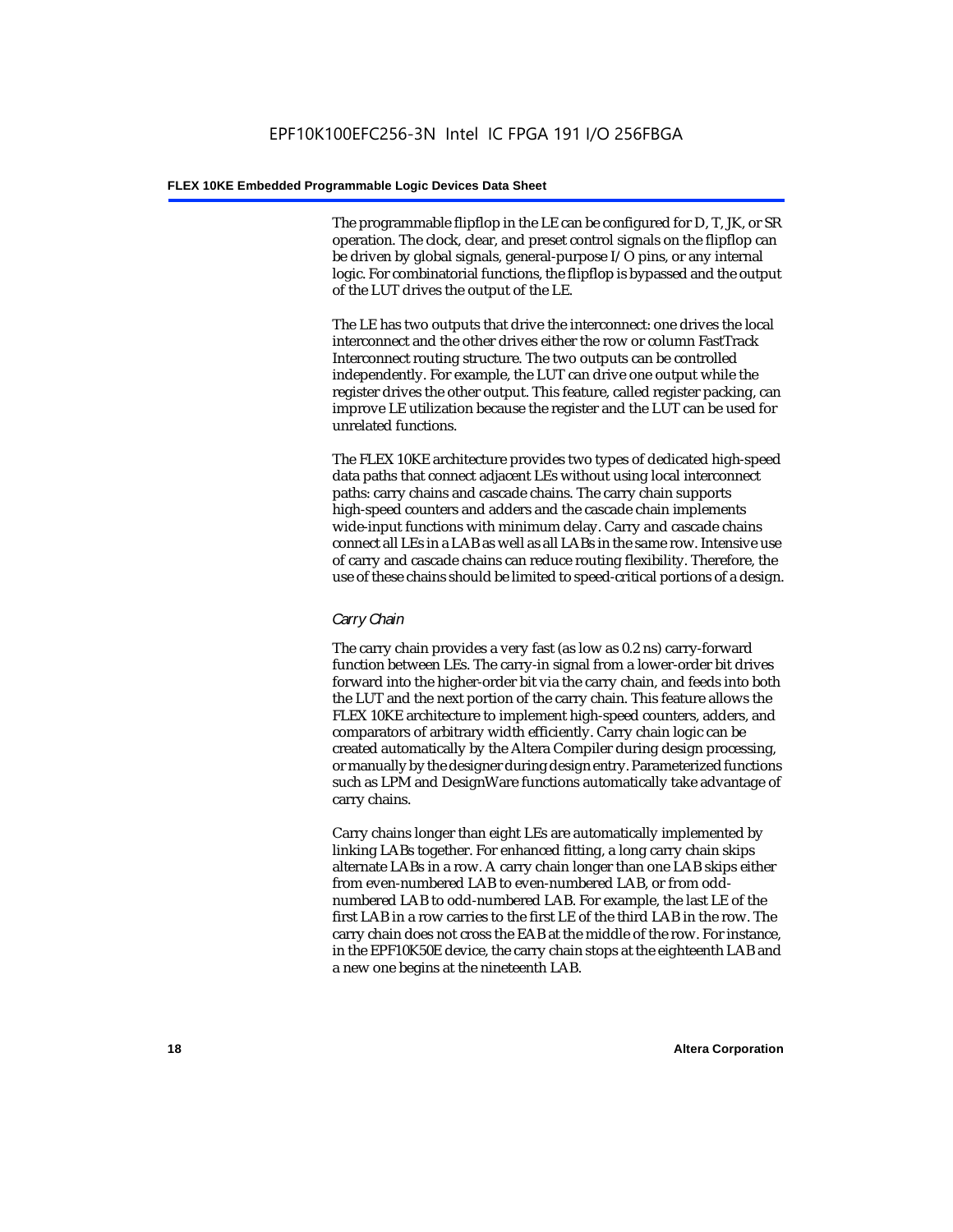Figure 9 shows how an *n*-bit full adder can be implemented in  $n + 1$  LEs with the carry chain. One portion of the LUT generates the sum of two bits using the input signals and the carry-in signal; the sum is routed to the output of the LE. The register can be bypassed for simple adders or used for an accumulator function. Another portion of the LUT and the carry chain logic generates the carry-out signal, which is routed directly to the carry-in signal of the next-higher-order bit. The final carry-out signal is routed to an LE, where it can be used as a general-purpose signal.



*Figure 9. FLEX 10KE Carry Chain Operation (n-Bit Full Adder)*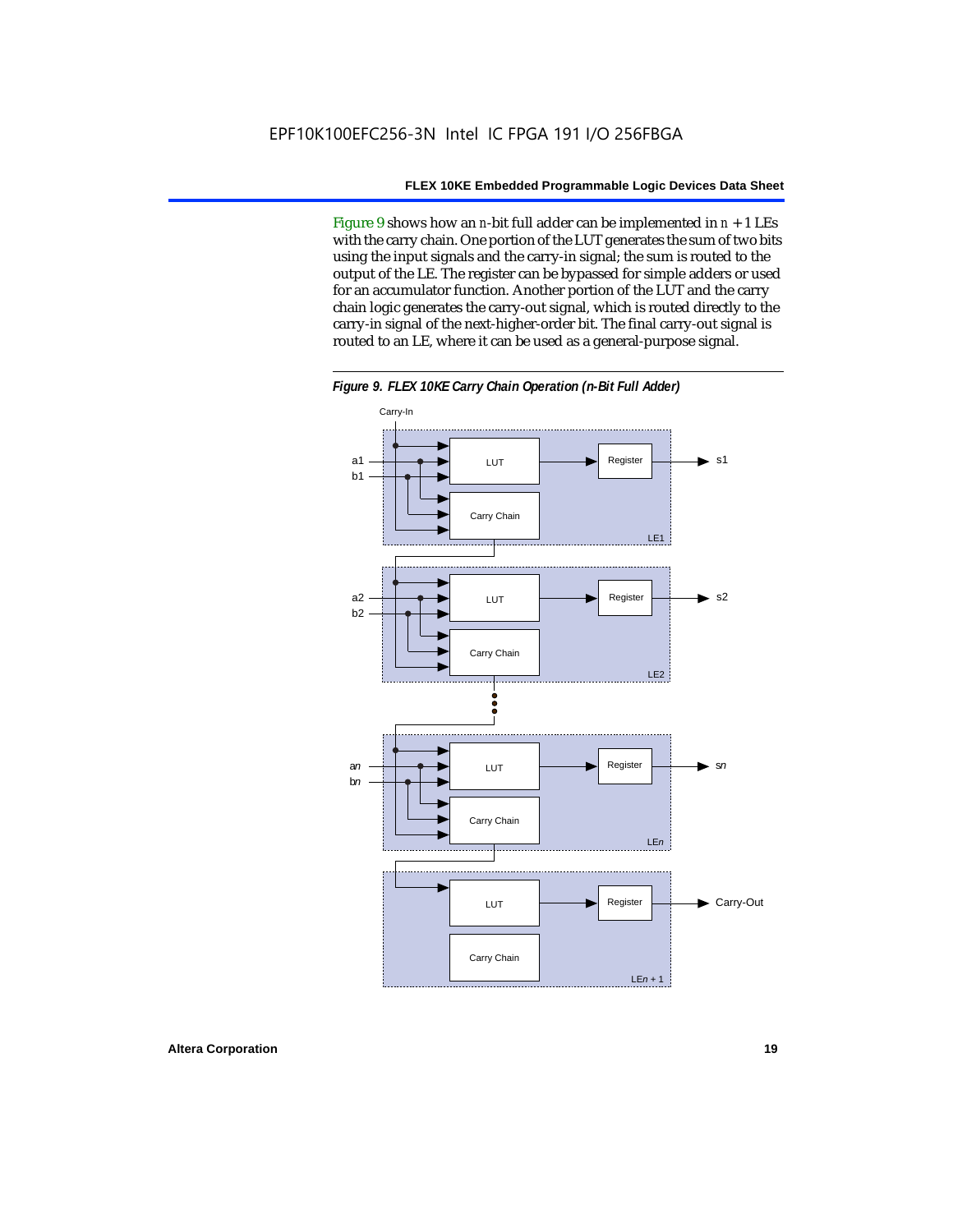#### *Cascade Chain*

With the cascade chain, the FLEX 10KE architecture can implement functions that have a very wide fan-in. Adjacent LUTs can be used to compute portions of the function in parallel; the cascade chain serially connects the intermediate values. The cascade chain can use a logical AND or logical OR (via De Morgan's inversion) to connect the outputs of adjacent LEs. An a delay as low as 0.6 ns per LE, each additional LE provides four more inputs to the effective width of a function. Cascade chain logic can be created automatically by the Altera Compiler during design processing, or manually by the designer during design entry.

Cascade chains longer than eight bits are implemented automatically by linking several LABs together. For easier routing, a long cascade chain skips every other LAB in a row. A cascade chain longer than one LAB skips either from even-numbered LAB to even-numbered LAB, or from odd-numbered LAB to odd-numbered LAB (e.g., the last LE of the first LAB in a row cascades to the first LE of the third LAB). The cascade chain does not cross the center of the row (e.g., in the EPF10K50E device, the cascade chain stops at the eighteenth LAB and a new one begins at the nineteenth LAB). This break is due to the EAB's placement in the middle of the row.

Figure 10 shows how the cascade function can connect adjacent LEs to form functions with a wide fan-in. These examples show functions of 4*n* variables implemented with *n* LEs. The LE delay is 0.9 ns; the cascade chain delay is 0.6 ns. With the cascade chain, 2.7 ns are needed to decode a 16-bit address.



*Figure 10. FLEX 10KE Cascade Chain Operation*

**20 Altera Corporation**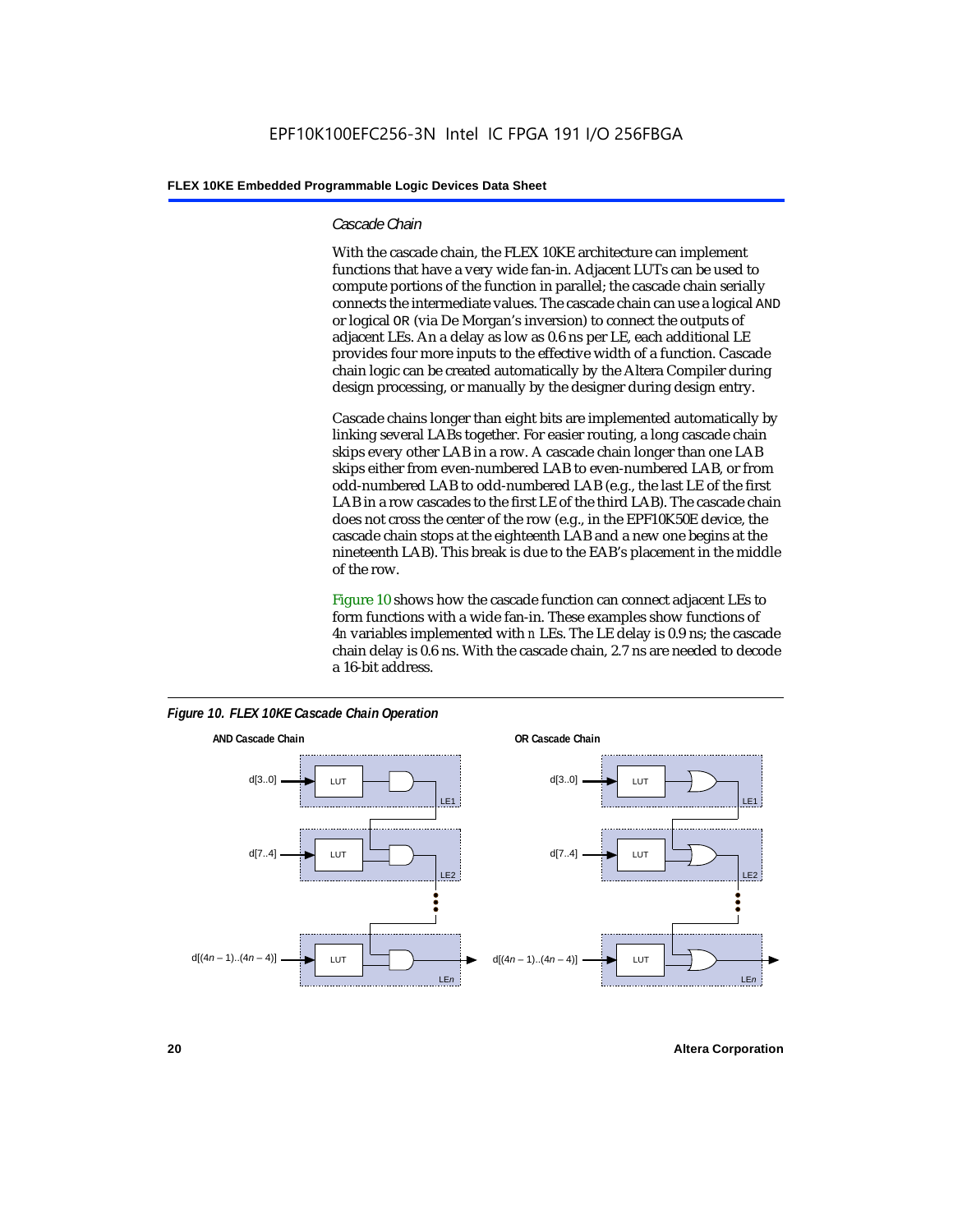#### *LE Operating Modes*

The FLEX 10KE LE can operate in the following four modes:

- Normal mode
- Arithmetic mode
- Up/down counter mode
- Clearable counter mode

Each of these modes uses LE resources differently. In each mode, seven available inputs to the LE—the four data inputs from the LAB local interconnect, the feedback from the programmable register, and the carry-in and cascade-in from the previous LE—are directed to different destinations to implement the desired logic function. Three inputs to the LE provide clock, clear, and preset control for the register. The Altera software, in conjunction with parameterized functions such as LPM and DesignWare functions, automatically chooses the appropriate mode for common functions such as counters, adders, and multipliers. If required, the designer can also create special-purpose functions that use a specific LE operating mode for optimal performance.

The architecture provides a synchronous clock enable to the register in all four modes. The Altera software can set DATA1 to enable the register synchronously, providing easy implementation of fully synchronous designs.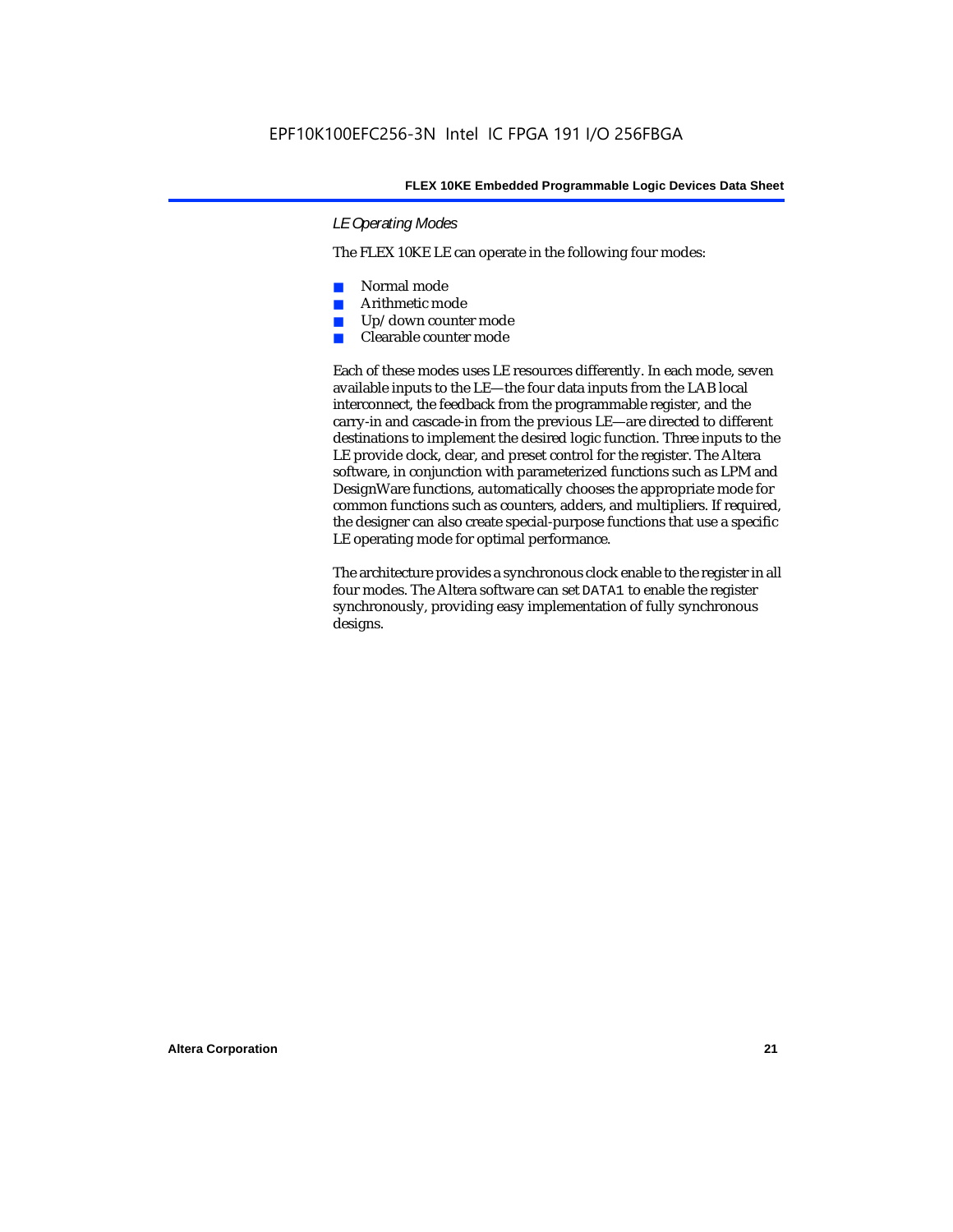#### Figure 11 shows the LE operating modes.

#### *Figure 11. FLEX 10KE LE Operating Modes*









#### **Clearable Counter Mode**

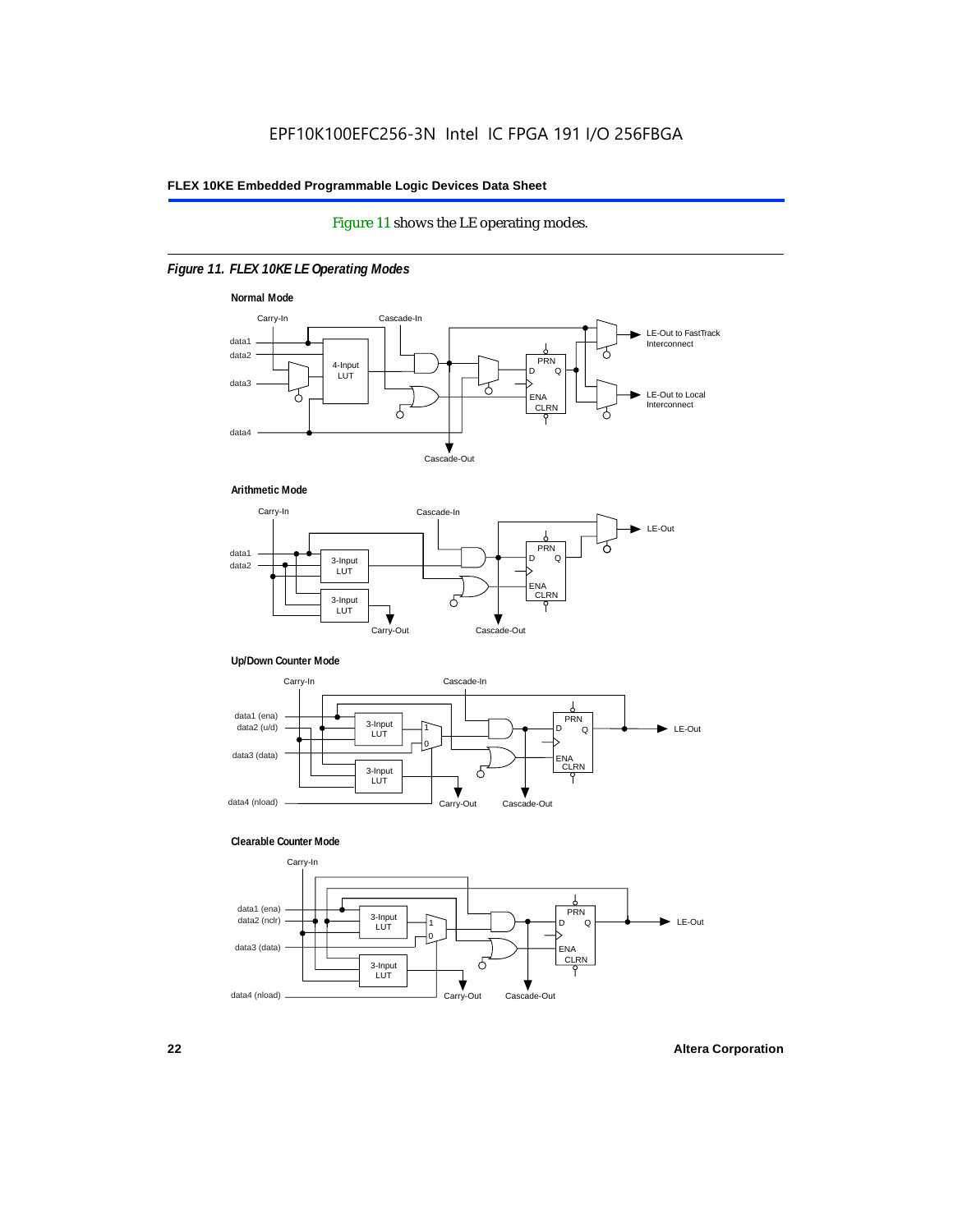#### **Normal Mode**

The normal mode is suitable for general logic applications and wide decoding functions that can take advantage of a cascade chain. In normal mode, four data inputs from the LAB local interconnect and the carry-in are inputs to a four-input LUT. The Altera Compiler automatically selects the carry-in or the DATA3 signal as one of the inputs to the LUT. The LUT output can be combined with the cascade-in signal to form a cascade chain through the cascade-out signal. Either the register or the LUT can be used to drive both the local interconnect and the FastTrack Interconnect routing structure at the same time.

The LUT and the register in the LE can be used independently (register packing). To support register packing, the LE has two outputs; one drives the local interconnect, and the other drives the FastTrack Interconnect routing structure. The DATA4 signal can drive the register directly, allowing the LUT to compute a function that is independent of the registered signal; a three-input function can be computed in the LUT, and a fourth independent signal can be registered. Alternatively, a four-input function can be generated, and one of the inputs to this function can be used to drive the register. The register in a packed LE can still use the clock enable, clear, and preset signals in the LE. In a packed LE, the register can drive the FastTrack Interconnect routing structure while the LUT drives the local interconnect, or vice versa.

#### **Arithmetic Mode**

The arithmetic mode offers 2 three-input LUTs that are ideal for implementing adders, accumulators, and comparators. One LUT computes a three-input function; the other generates a carry output. As shown in Figure 11 on page 22, the first LUT uses the carry-in signal and two data inputs from the LAB local interconnect to generate a combinatorial or registered output. For example, in an adder, this output is the sum of three signals: a, b, and carry-in. The second LUT uses the same three signals to generate a carry-out signal, thereby creating a carry chain. The arithmetic mode also supports simultaneous use of the cascade chain.

#### **Up/Down Counter Mode**

The up/down counter mode offers counter enable, clock enable, synchronous up/down control, and data loading options. These control signals are generated by the data inputs from the LAB local interconnect, the carry-in signal, and output feedback from the programmable register. Use 2 three-input LUTs: one generates the counter data, and the other generates the fast carry bit. A 2-to-1 multiplexer provides synchronous loading. Data can also be loaded asynchronously with the clear and preset register control signals without using the LUT resources.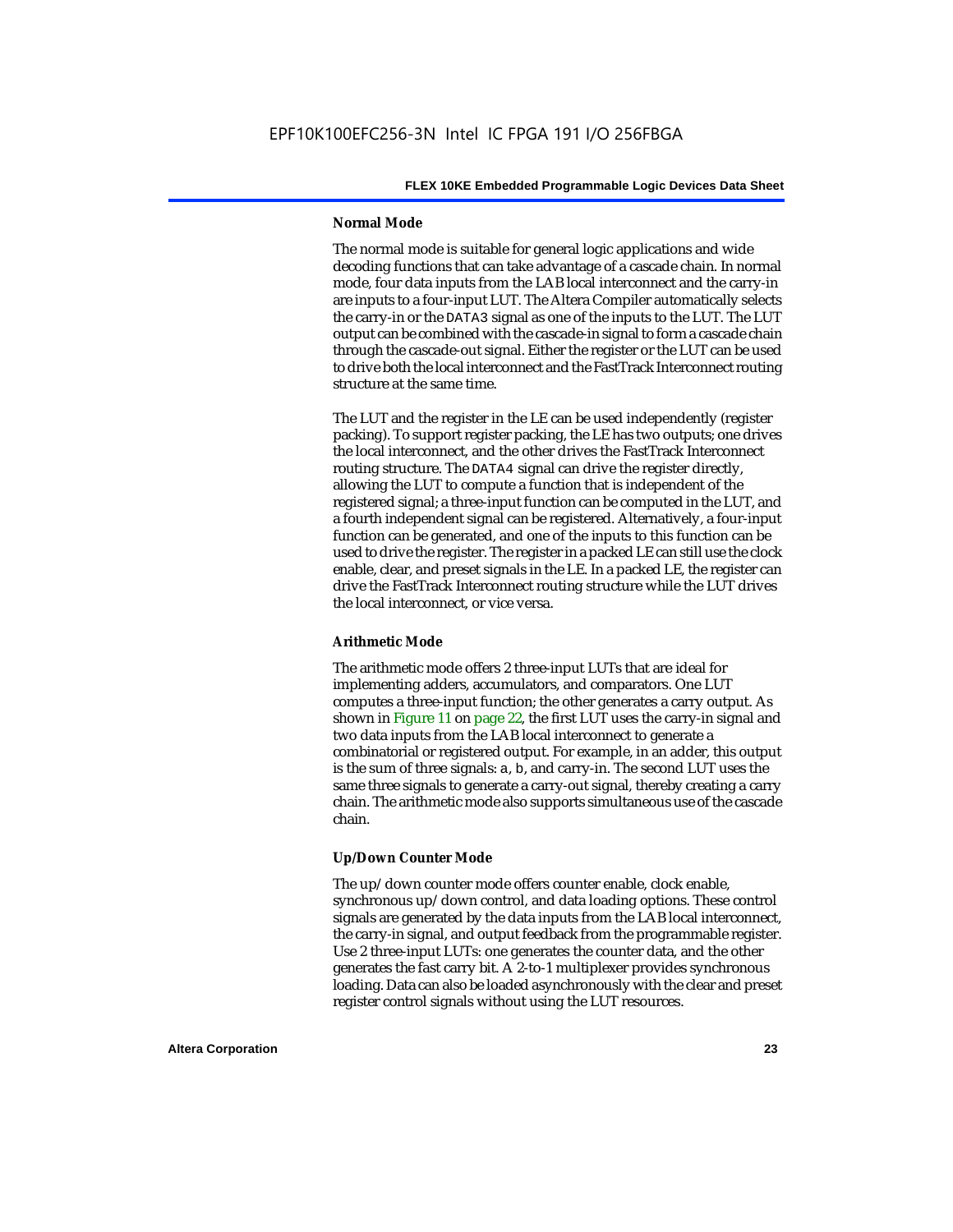#### **Clearable Counter Mode**

The clearable counter mode is similar to the up/down counter mode, but supports a synchronous clear instead of the up/down control. The clear function is substituted for the cascade-in signal in the up/down counter mode. Use 2 three-input LUTs: one generates the counter data, and the other generates the fast carry bit. Synchronous loading is provided by a 2-to-1 multiplexer. The output of this multiplexer is ANDed with a synchronous clear signal.

#### *Internal Tri-State Emulation*

Internal tri-state emulation provides internal tri-states without the limitations of a physical tri-state bus. In a physical tri-state bus, the tri-state buffers' output enable (OE) signals select which signal drives the bus. However, if multiple OE signals are active, contending signals can be driven onto the bus. Conversely, if no OE signals are active, the bus will float. Internal tri-state emulation resolves contending tri-state buffers to a low value and floating buses to a high value, thereby eliminating these problems. The Altera software automatically implements tri-state bus functionality with a multiplexer.

#### *Clear & Preset Logic Control*

Logic for the programmable register's clear and preset functions is controlled by the DATA3, LABCTRL1, and LABCTRL2 inputs to the LE. The clear and preset control structure of the LE asynchronously loads signals into a register. Either LABCTRL1 or LABCTRL2 can control the asynchronous clear. Alternatively, the register can be set up so that LABCTRL1 implements an asynchronous load. The data to be loaded is driven to DATA3; when LABCTRL1 is asserted, DATA3 is loaded into the register.

During compilation, the Altera Compiler automatically selects the best control signal implementation. Because the clear and preset functions are active-low, the Compiler automatically assigns a logic high to an unused clear or preset.

The clear and preset logic is implemented in one of the following six modes chosen during design entry:

- Asynchronous clear
- Asynchronous preset
- Asynchronous clear and preset
- Asynchronous load with clear
- Asynchronous load with preset
- Asynchronous load without clear or preset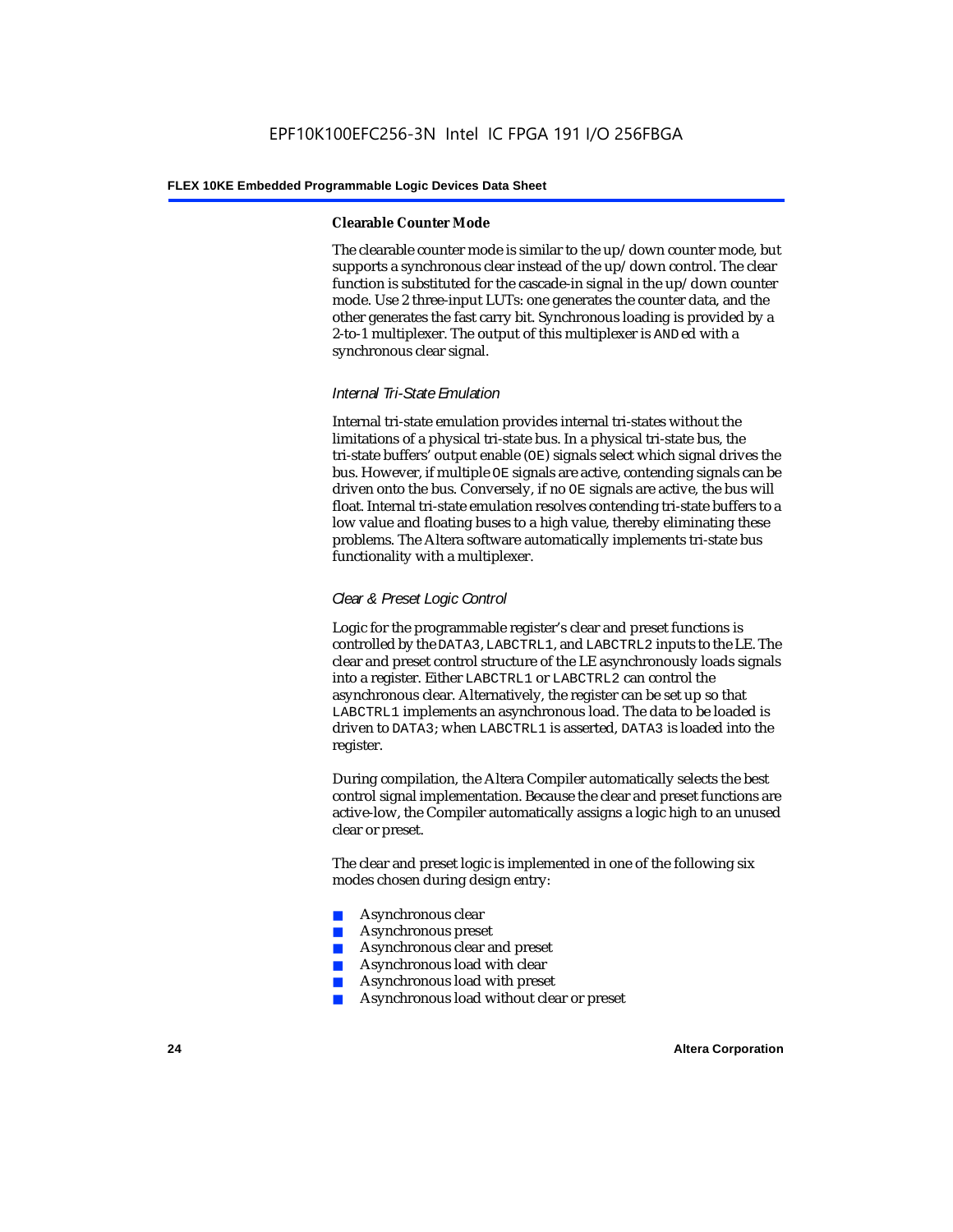In addition to the six clear and preset modes, FLEX 10KE devices provide a chip-wide reset pin that can reset all registers in the device. Use of this feature is set during design entry. In any of the clear and preset modes, the chip-wide reset overrides all other signals. Registers with asynchronous presets may be preset when the chip-wide reset is asserted. Inversion can be used to implement the asynchronous preset. Figure 12 shows examples of how to setup the preset and clear inputs for the desired functionality.

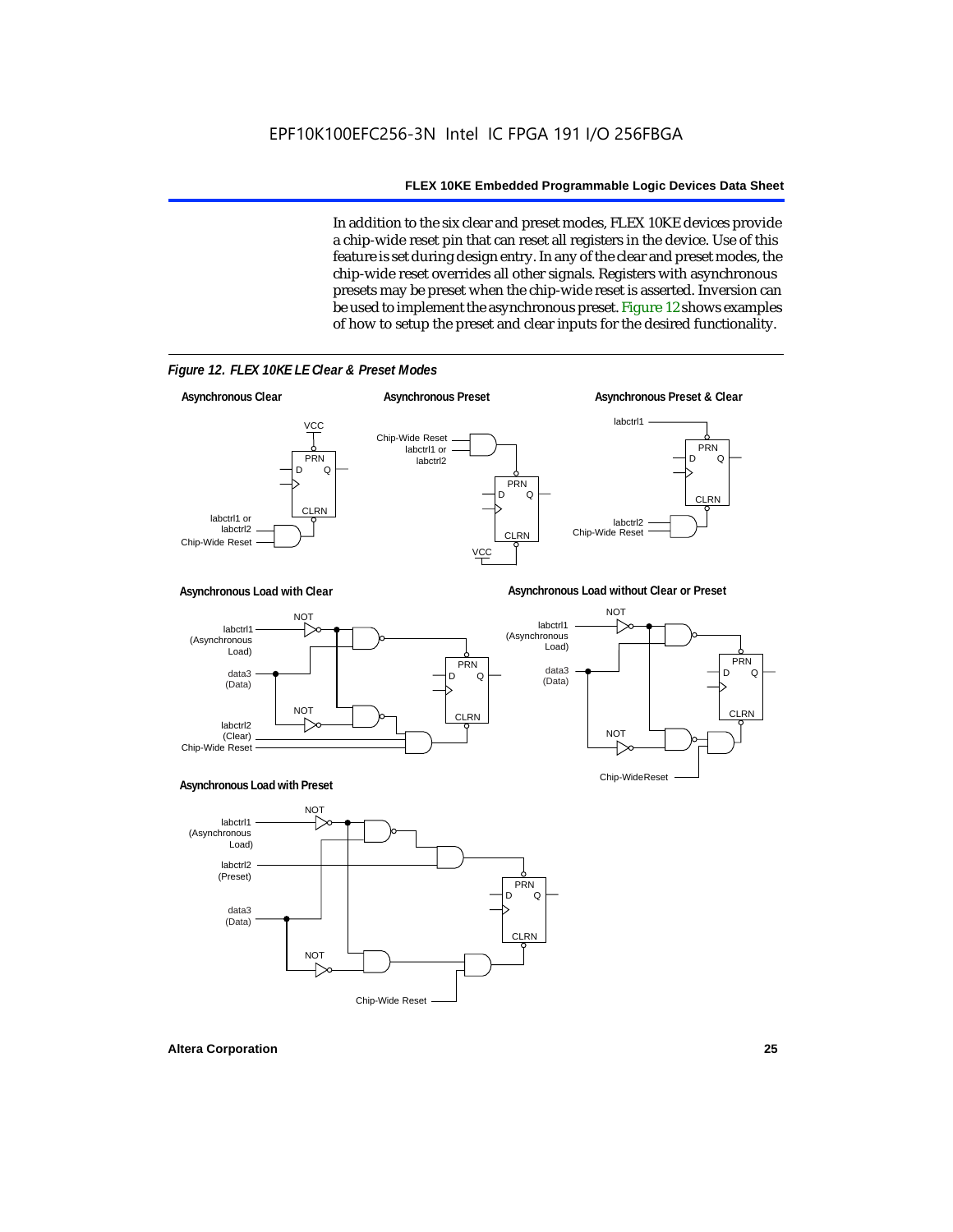#### **Asynchronous Clear**

The flipflop can be cleared by either LABCTRL1 or LABCTRL2. In this mode, the preset signal is tied to VCC to deactivate it.

#### **Asynchronous Preset**

An asynchronous preset is implemented as an asynchronous load, or with an asynchronous clear. If DATA3 is tied to VCC, asserting LABCTRL1 asynchronously loads a one into the register. Alternatively, the Altera software can provide preset control by using the clear and inverting the input and output of the register. Inversion control is available for the inputs to both LEs and IOEs. Therefore, if a register is preset by only one of the two LABCTRL signals, the DATA3 input is not needed and can be used for one of the LE operating modes.

#### **Asynchronous Preset & Clear**

When implementing asynchronous clear and preset, LABCTRL1 controls the preset and LABCTRL2 controls the clear. DATA3 is tied to VCC, so that asserting LABCTRL1 asynchronously loads a one into the register, effectively presetting the register. Asserting LABCTRL2 clears the register.

#### **Asynchronous Load with Clear**

When implementing an asynchronous load in conjunction with the clear, LABCTRL1 implements the asynchronous load of DATA3 by controlling the register preset and clear. LABCTRL2 implements the clear by controlling the register clear; LABCTRL2 does not have to feed the preset circuits.

#### **Asynchronous Load with Preset**

When implementing an asynchronous load in conjunction with preset, the Altera software provides preset control by using the clear and inverting the input and output of the register. Asserting LABCTRL2 presets the register, while asserting LABCTRL1 loads the register. The Altera software inverts the signal that drives DATA3 to account for the inversion of the register's output.

#### **Asynchronous Load without Preset or Clear**

When implementing an asynchronous load without preset or clear, LABCTRL1 implements the asynchronous load of DATA3 by controlling the register preset and clear.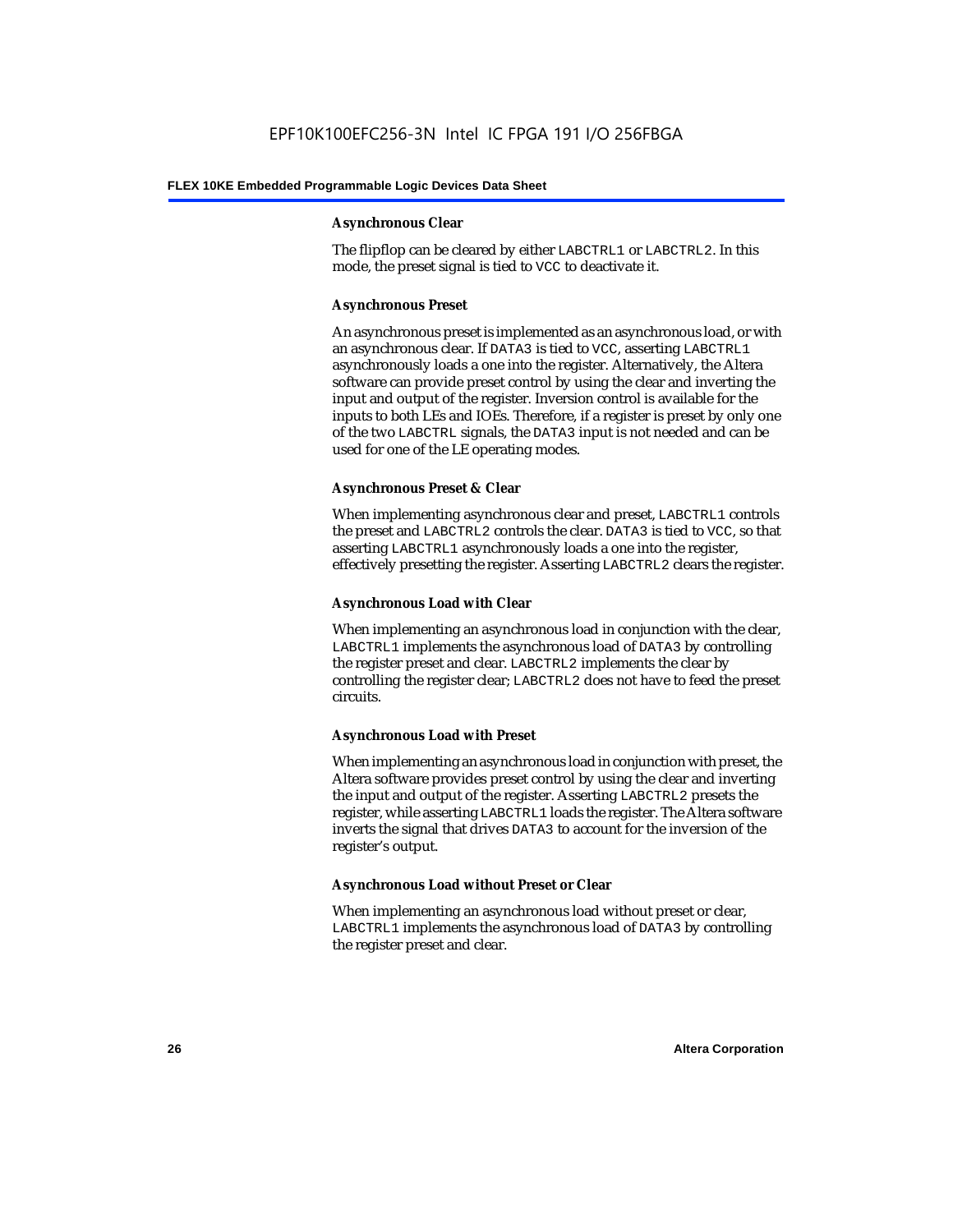#### **FastTrack Interconnect Routing Structure**

In the FLEX 10KE architecture, connections between LEs, EABs, and device I/O pins are provided by the FastTrack Interconnect routing structure, which is a series of continuous horizontal and vertical routing channels that traverses the device. This global routing structure provides predictable performance, even in complex designs. In contrast, the segmented routing in FPGAs requires switch matrices to connect a variable number of routing paths, increasing the delays between logic resources and reducing performance.

The FastTrack Interconnect routing structure consists of row and column interconnect channels that span the entire device. Each row of LABs is served by a dedicated row interconnect. The row interconnect can drive I/O pins and feed other LABs in the row. The column interconnect routes signals between rows and can drive I/O pins.

Row channels drive into the LAB or EAB local interconnect. The row signal is buffered at every LAB or EAB to reduce the effect of fan-out on delay. A row channel can be driven by an LE or by one of three column channels. These four signals feed dual 4-to-1 multiplexers that connect to two specific row channels. These multiplexers, which are connected to each LE, allow column channels to drive row channels even when all eight LEs in a LAB drive the row interconnect.

Each column of LABs or EABs is served by a dedicated column interconnect. The column interconnect that serves the EABs has twice as many channels as other column interconnects. The column interconnect can then drive I/O pins or another row's interconnect to route the signals to other LABs or EABs in the device. A signal from the column interconnect, which can be either the output of a LE or an input from an I/O pin, must be routed to the row interconnect before it can enter a LAB or EAB. Each row channel that is driven by an IOE or EAB can drive one specific column channel.

Access to row and column channels can be switched between LEs in adjacent pairs of LABs. For example, a LE in one LAB can drive the row and column channels normally driven by a particular LE in the adjacent LAB in the same row, and vice versa. This flexibility enables routing resources to be used more efficiently (see Figure 13).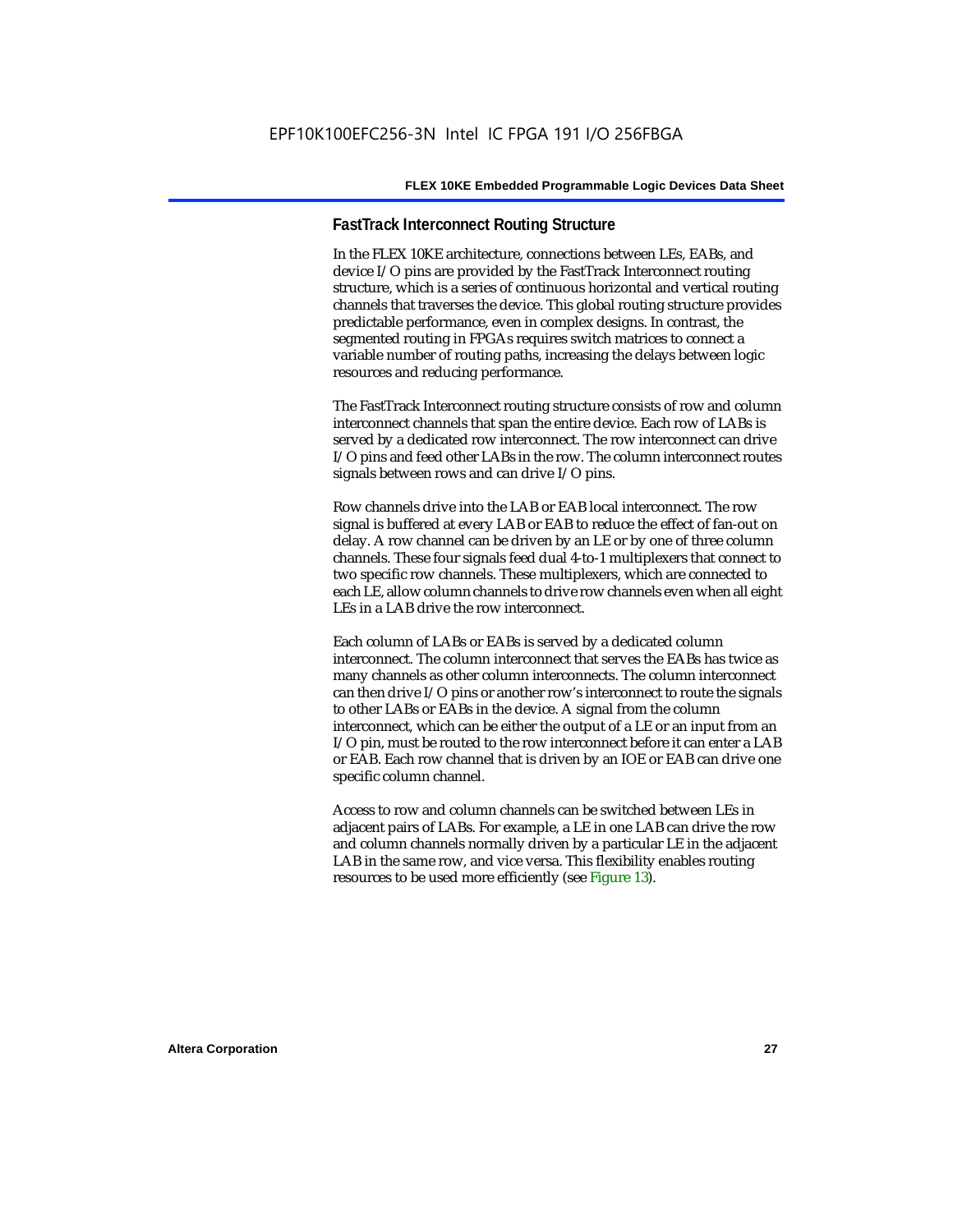#### *Figure 13. FLEX 10KE LAB Connections to Row & Column Interconnect*

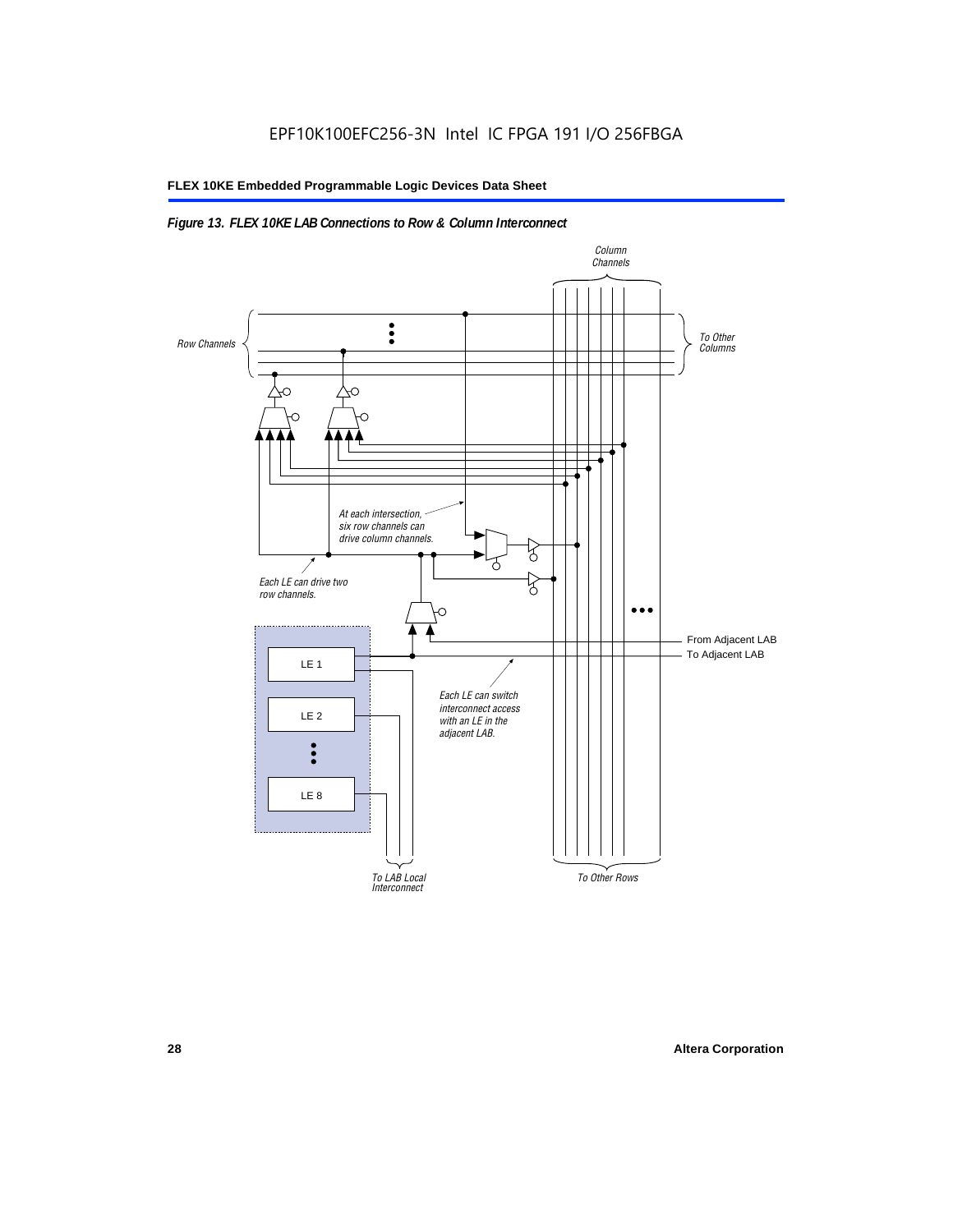For improved routing, the row interconnect consists of a combination of full-length and half-length channels. The full-length channels connect to all LABs in a row; the half-length channels connect to the LABs in half of the row. The EAB can be driven by the half-length channels in the left half of the row and by the full-length channels. The EAB drives out to the fulllength channels. In addition to providing a predictable, row-wide interconnect, this architecture provides increased routing resources. Two neighboring LABs can be connected using a half-row channel, thereby saving the other half of the channel for the other half of the row.

Table 7 summarizes the FastTrack Interconnect routing structure resources available in each FLEX 10KE device.

| Table 7. FLEX 10KE FastTrack Interconnect Resources |             |                     |         |                        |
|-----------------------------------------------------|-------------|---------------------|---------|------------------------|
| Device                                              | <b>Rows</b> | Channels per<br>Row | Columns | Channels per<br>Column |
| <b>EPF10K30E</b>                                    | 6           | 216                 | 36      | 24                     |
| EPF10K50E<br>EPF10K50S                              | 10          | 216                 | 36      | 24                     |
| EPF10K100E                                          | 12          | 312                 | 52      | 24                     |
| EPF10K130E                                          | 16          | 312                 | 52      | 32                     |
| EPF10K200E<br>EPF10K200S                            | 24          | 312                 | 52      | 48                     |

In addition to general-purpose I/O pins, FLEX 10KE devices have six dedicated input pins that provide low-skew signal distribution across the device. These six inputs can be used for global clock, clear, preset, and peripheral output enable and clock enable control signals. These signals are available as control signals for all LABs and IOEs in the device. The dedicated inputs can also be used as general-purpose data inputs because they can feed the local interconnect of each LAB in the device.

Figure 14 shows the interconnection of adjacent LABs and EABs, with row, column, and local interconnects, as well as the associated cascade and carry chains. Each LAB is labeled according to its location: a letter represents the row and a number represents the column. For example, LAB B3 is in row B, column 3.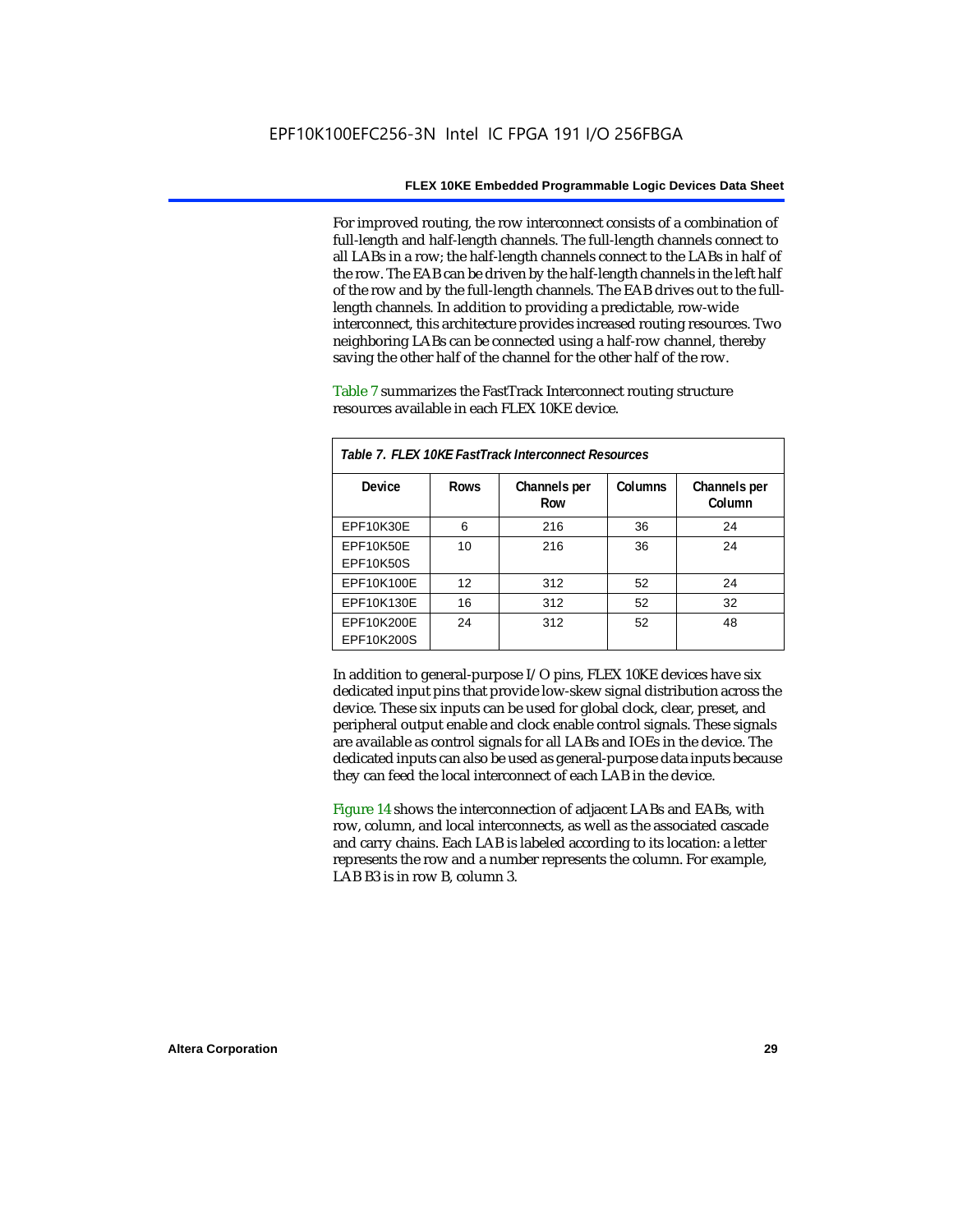



#### **I/O Element**

An IOE contains a bidirectional I/O buffer and a register that can be used either as an input register for external data that requires a fast setup time, or as an output register for data that requires fast clock-to-output performance. In some cases, using an LE register for an input register will result in a faster setup time than using an IOE register. IOEs can be used as input, output, or bidirectional pins. For bidirectional registered I/O implementation, the output register should be in the IOE, and the data input and output enable registers should be LE registers placed adjacent to the bidirectional pin. The Altera Compiler uses the programmable inversion option to invert signals from the row and column interconnect automatically where appropriate. Figure 15 shows the bidirectional I/O registers.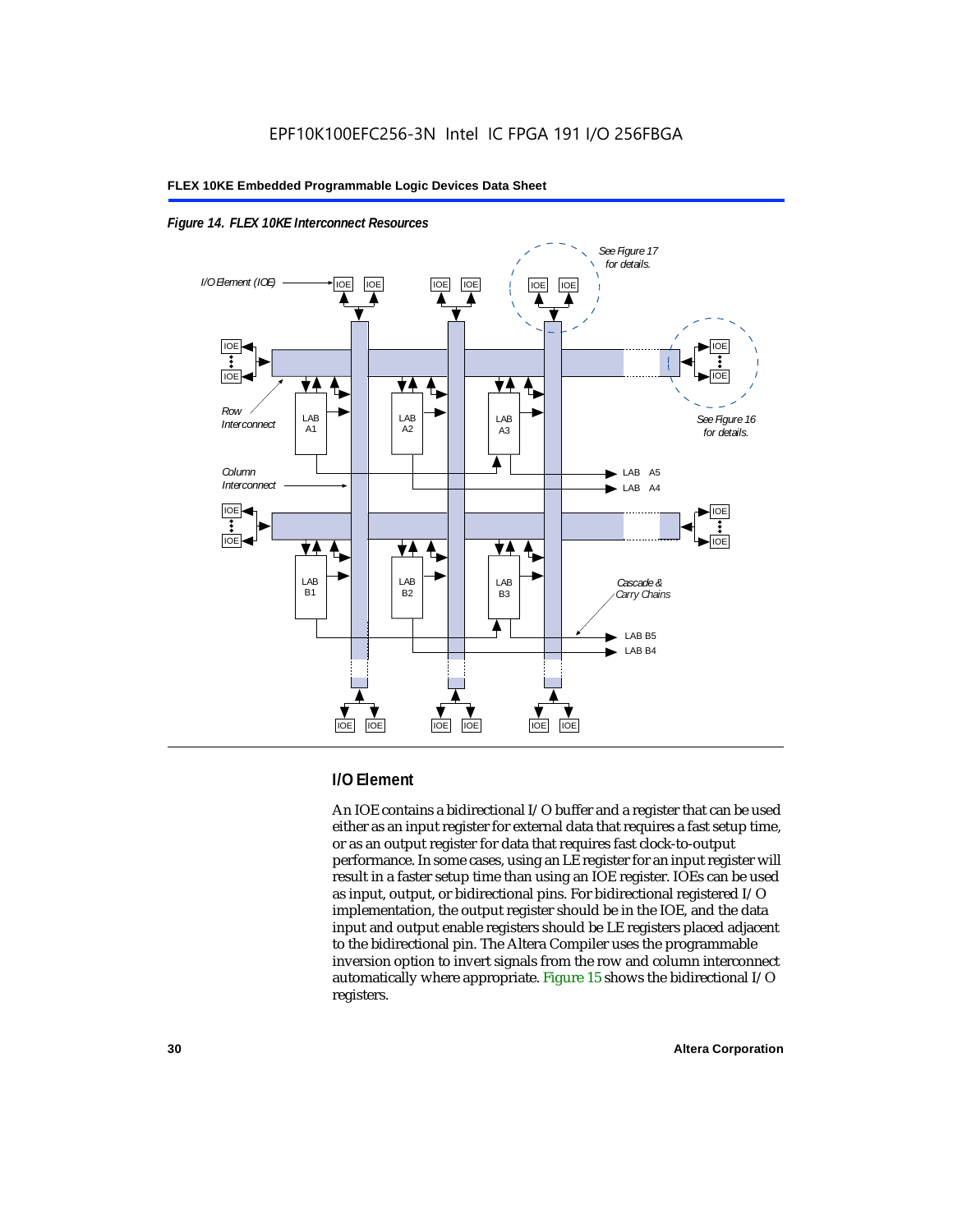



### *Note:*<br>(1) *A*

(1) All FLEX 10KE devices (except the EPF10K50E and EPF10K200E devices) have a programmable input delay buffer on the input path.

#### **Altera Corporation 31**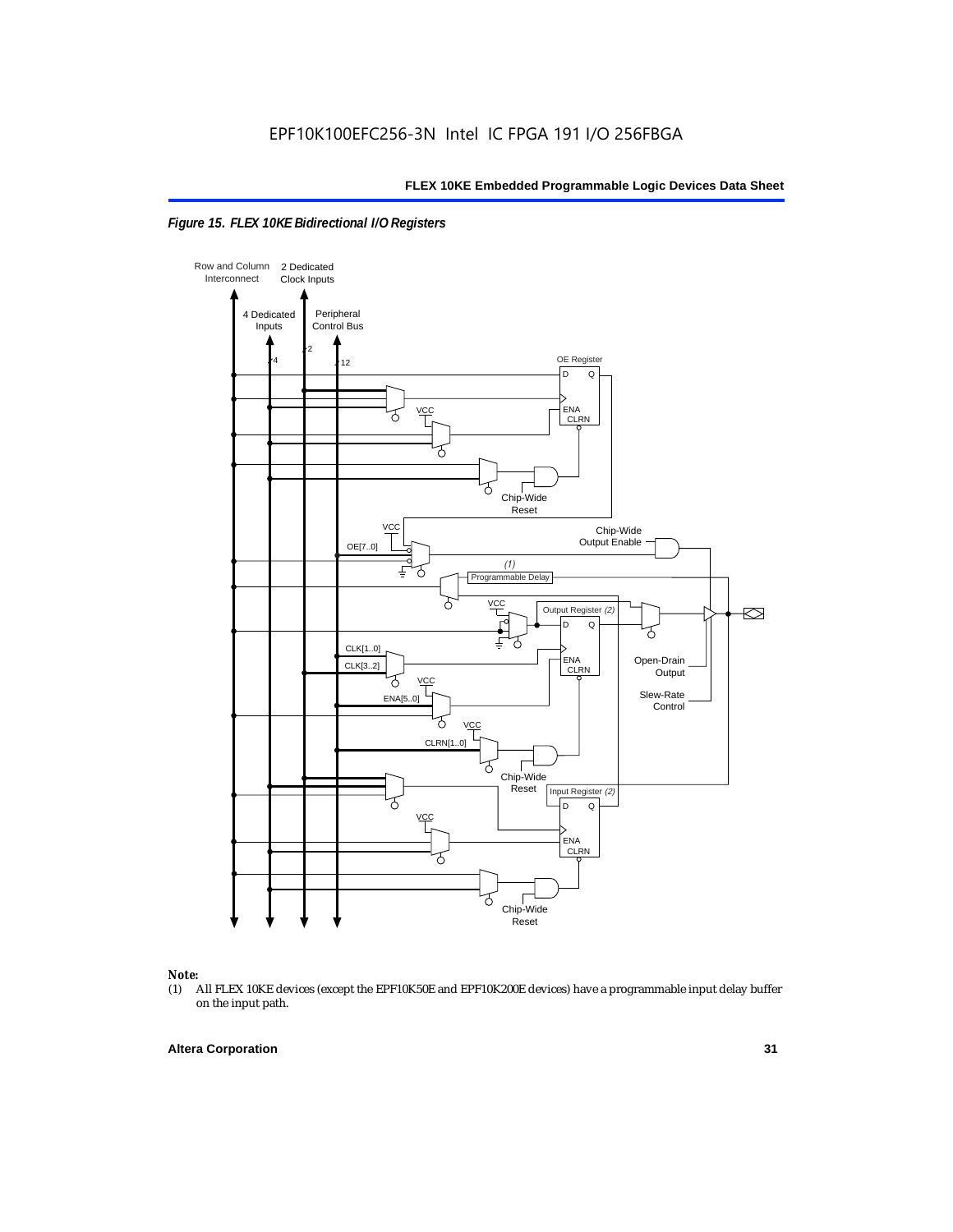On all FLEX 10KE devices (except EPF10K50E and EPF10K200E devices), the input path from the I/O pad to the FastTrack Interconnect has a programmable delay element that can be used to guarantee a zero hold time. EPF10K50S and EPF10K200S devices also support this feature. Depending on the placement of the IOE relative to what it is driving, the designer may choose to turn on the programmable delay to ensure a zero hold time or turn it off to minimize setup time. This feature is used to reduce setup time for complex pin-to-register paths (e.g., PCI designs).

Each IOE selects the clock, clear, clock enable, and output enable controls from a network of I/O control signals called the peripheral control bus. The peripheral control bus uses high-speed drivers to minimize signal skew across the device and provides up to 12 peripheral control signals that can be allocated as follows:

- Up to eight output enable signals
- Up to six clock enable signals
- Up to two clock signals
- Up to two clear signals

If more than six clock enable or eight output enable signals are required, each IOE on the device can be controlled by clock enable and output enable signals driven by specific LEs. In addition to the two clock signals available on the peripheral control bus, each IOE can use one of two dedicated clock pins. Each peripheral control signal can be driven by any of the dedicated input pins or the first LE of each LAB in a particular row. In addition, a LE in a different row can drive a column interconnect, which causes a row interconnect to drive the peripheral control signal. The chipwide reset signal resets all IOE registers, overriding any other control signals.

When a dedicated clock pin drives IOE registers, it can be inverted for all IOEs in the device. All IOEs must use the same sense of the clock. For example, if any IOE uses the inverted clock, all IOEs must use the inverted clock and no IOE can use the non-inverted clock. However, LEs can still use the true or complement of the clock on a LAB-by-LAB basis.

The incoming signal may be inverted at the dedicated clock pin and will drive all IOEs. For the true and complement of a clock to be used to drive IOEs, drive it into both global clock pins. One global clock pin will supply the true, and the other will supply the complement.

When the true and complement of a dedicated input drives IOE clocks, two signals on the peripheral control bus are consumed, one for each sense of the clock.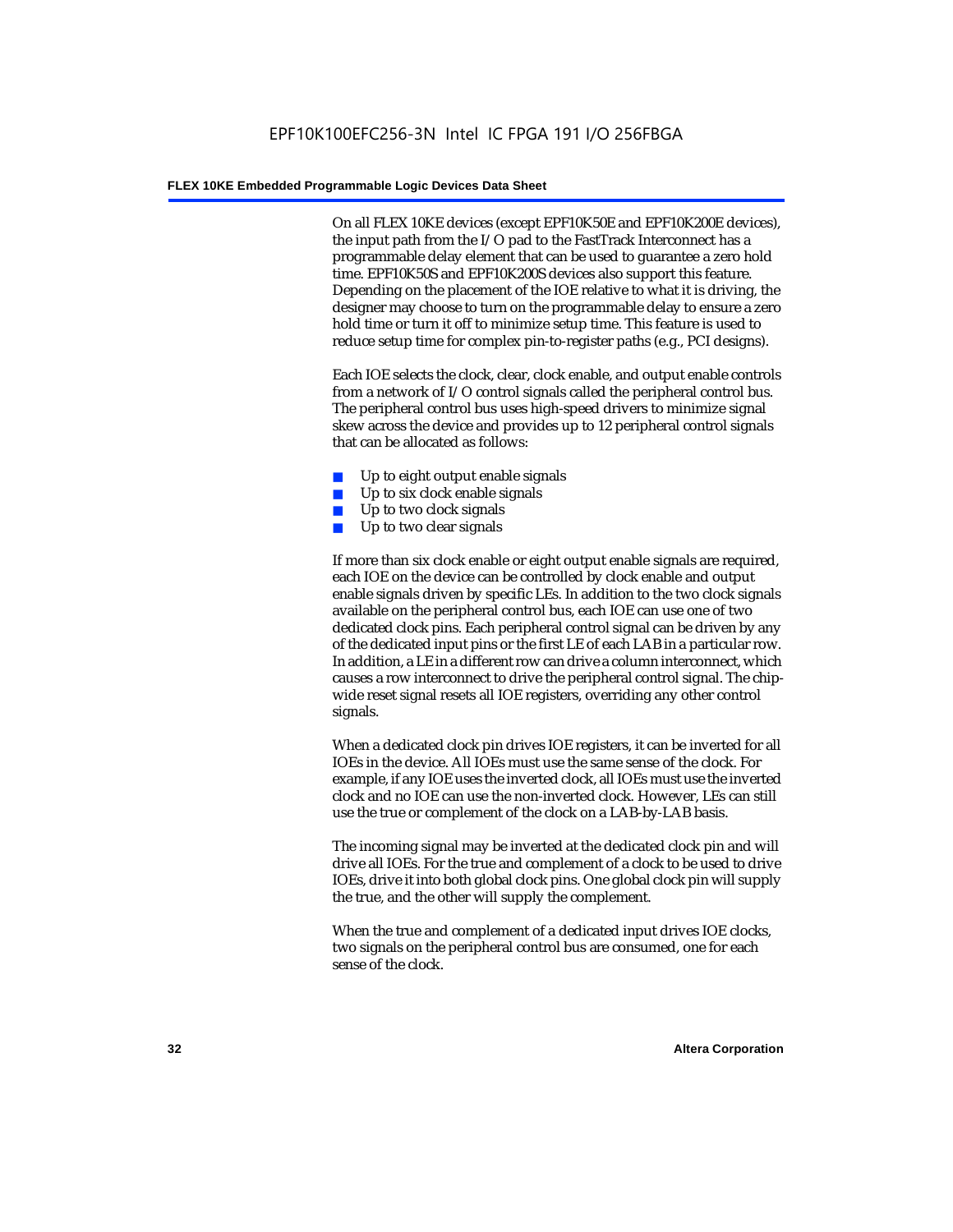When dedicated inputs drive non-inverted and inverted peripheral clears, clock enables, and output enables, two signals on the peripheral control bus will be used.

Tables 8 and 9 list the sources for each peripheral control signal, and show how the output enable, clock enable, clock, and clear signals share 12 peripheral control signals. The tables also show the rows that can drive global signals.

| Table 8. Peripheral Bus Sources for EPF10K30E, EPF10K50E & EPF10K50S Devices |                  |                        |  |  |
|------------------------------------------------------------------------------|------------------|------------------------|--|--|
| Peripheral<br><b>Control Signal</b>                                          | <b>EPF10K30E</b> | EPF10K50E<br>EPF10K50S |  |  |
| OE0                                                                          | Row A            | Row A                  |  |  |
| OE1                                                                          | Row B            | Row B                  |  |  |
| OE2                                                                          | Row C            | Row D                  |  |  |
| OE3                                                                          | Row D            | Row F                  |  |  |
| OE4                                                                          | Row E            | Row H                  |  |  |
| OE5                                                                          | Row F            | Row J                  |  |  |
| CLKENA0/CLK0/GLOBAL0                                                         | Row A            | Row A                  |  |  |
| CLKENA1/OE6/GLOBAL1                                                          | Row B            | Row C                  |  |  |
| CLKENA2/CLR0                                                                 | Row C            | Row E                  |  |  |
| CLKENA3/OE7/GLOBAL2                                                          | Row D            | Row G                  |  |  |
| CLKENA4/CLR1                                                                 | Row E            | Row I                  |  |  |
| CLKENA5/CLK1/GLOBAL3                                                         | Row F            | Row J                  |  |  |

*Table 8. Peripheral Bus Sources for EPF10K30E, EPF10K50E & EPF10K50S Devices*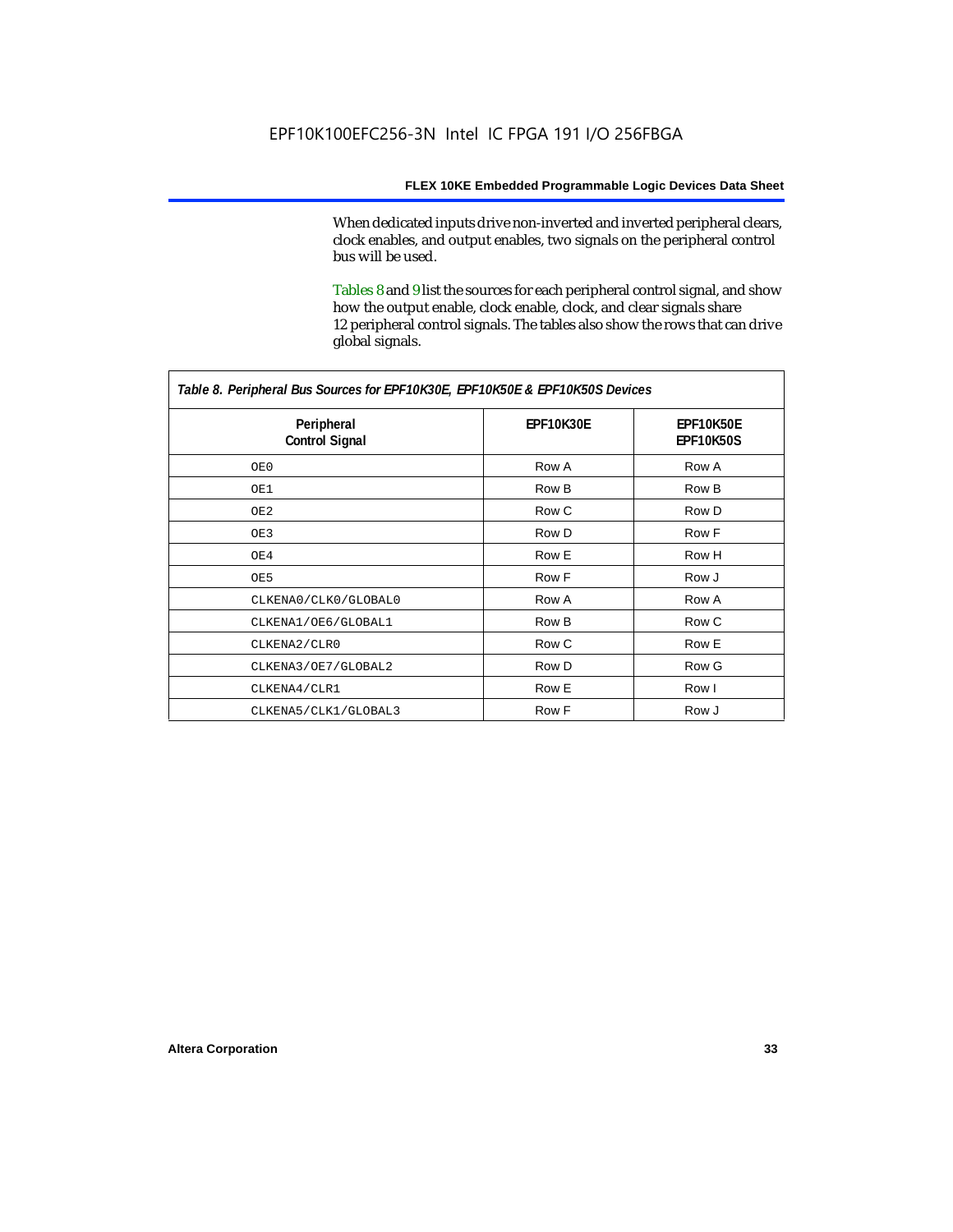| Table 9. Peripheral Bus Sources for EPF10K100E, EPF10K130E, EPF10K200E & EPF10K200S Devices |                   |                   |                                        |  |
|---------------------------------------------------------------------------------------------|-------------------|-------------------|----------------------------------------|--|
| Peripheral<br><b>Control Signal</b>                                                         | <b>EPF10K100E</b> | <b>EPF10K130E</b> | <b>EPF10K200E</b><br><b>EPF10K200S</b> |  |
| OE0                                                                                         | Row A             | Row C             | Row G                                  |  |
| OE1                                                                                         | Row C             | Row E             | Row I                                  |  |
| OE <sub>2</sub>                                                                             | Row E             | Row G             | Row K                                  |  |
| OE3                                                                                         | Row L             | Row N             | Row <sub>R</sub>                       |  |
| OE4                                                                                         | Row I             | Row K             | Row O                                  |  |
| OE5                                                                                         | Row K             | Row M             | Row Q                                  |  |
| CLKENA0/CLK0/GLOBAL0                                                                        | Row F             | Row H             | Row L                                  |  |
| CLKENA1/OE6/GLOBAL1                                                                         | Row D             | Row F             | Row J                                  |  |
| CLKENA2/CLR0                                                                                | Row B             | Row D             | Row H                                  |  |
| CLKENA3/OE7/GLOBAL2                                                                         | Row H             | Row J             | Row N                                  |  |
| CLKENA4/CLR1                                                                                | Row J             | Row L             | Row P                                  |  |
| CLKENA5/CLK1/GLOBAL3                                                                        | Row G             | Row I             | Row M                                  |  |

Signals on the peripheral control bus can also drive the four global signals, referred to as GLOBAL0 through GLOBAL3 in Tables 8 and 9. An internally generated signal can drive a global signal, providing the same low-skew, low-delay characteristics as a signal driven by an input pin. An LE drives the global signal by driving a row line that drives the peripheral bus, which then drives the global signal. This feature is ideal for internally generated clear or clock signals with high fan-out. However, internally driven global signals offer no advantage over the general-purpose interconnect for routing data signals. The dedicated input pin should be driven to a known logic state (such as ground) and not be allowed to float.

The chip-wide output enable pin is an active-high pin (DEV\_OE) that can be used to tri-state all pins on the device. This option can be set in the Altera software. On EPF10K50E and EPF10K200E devices, the built-in I/O pin pull-up resistors (which are active during configuration) are active when the chip-wide output enable pin is asserted. The registers in the IOE can also be reset by the chip-wide reset pin.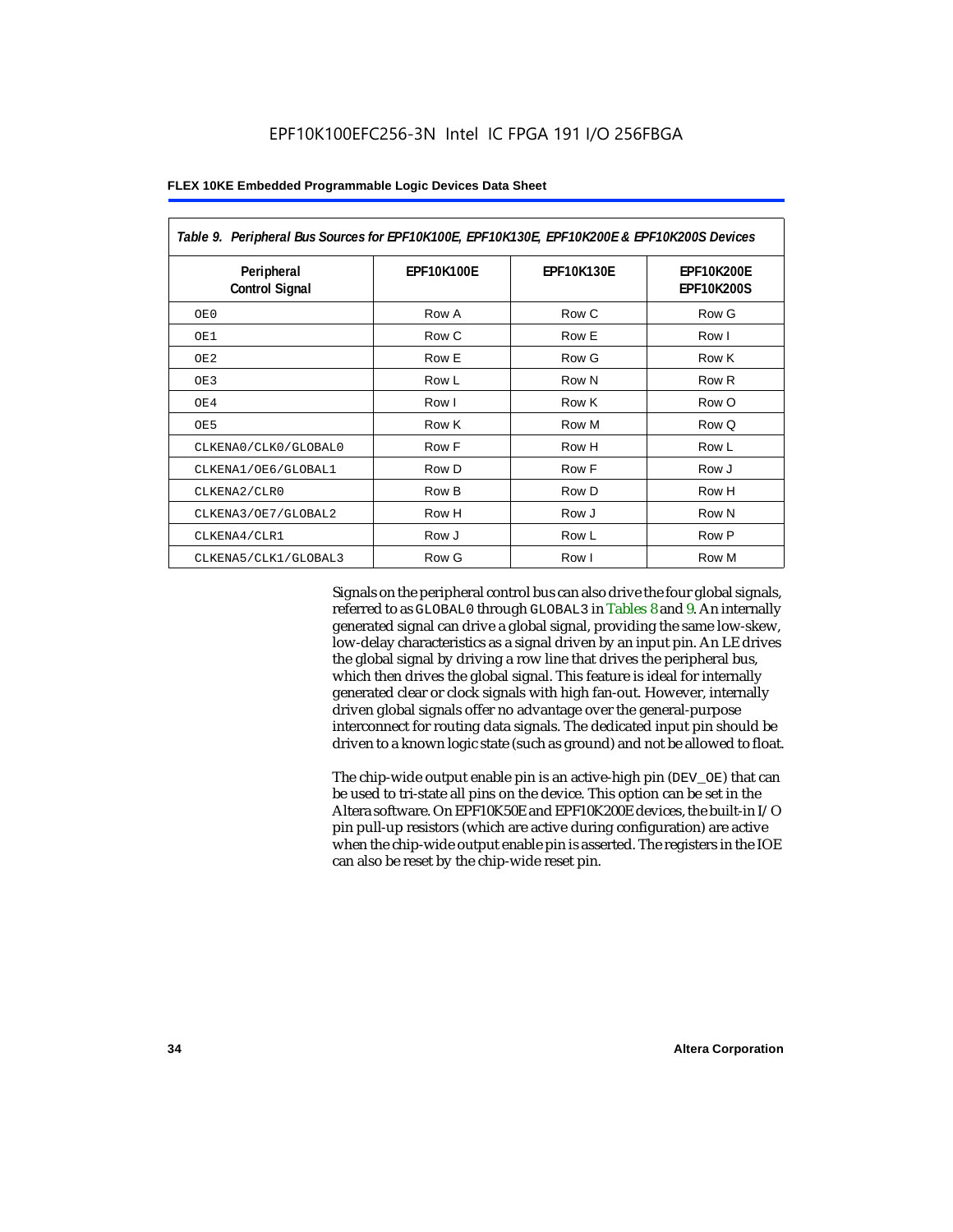*Row-to-IOE Connections*

When an IOE is used as an input signal, it can drive two separate row channels. The signal is accessible by all LEs within that row. When an IOE is used as an output, the signal is driven by a multiplexer that selects a signal from the row channels. Up to eight IOEs connect to each side of each row channel (see Figure 16).



*The values for m and n are provided in Table 10.*





| Table 10. FLEX 10KE Row-to-IOE Interconnect Resources |                      |                          |  |  |
|-------------------------------------------------------|----------------------|--------------------------|--|--|
| <b>Device</b>                                         | Channels per Row (n) | Row Channels per Pin (m) |  |  |
| <b>EPF10K30E</b>                                      | 216                  | 27                       |  |  |
| EPF10K50E                                             | 216                  | 27                       |  |  |
| <b>EPF10K50S</b>                                      |                      |                          |  |  |
| EPF10K100E                                            | 312                  | 39                       |  |  |
| EPF10K130E                                            | 312                  | 39                       |  |  |
| EPF10K200E<br>EPF10K200S                              | 312                  | 39                       |  |  |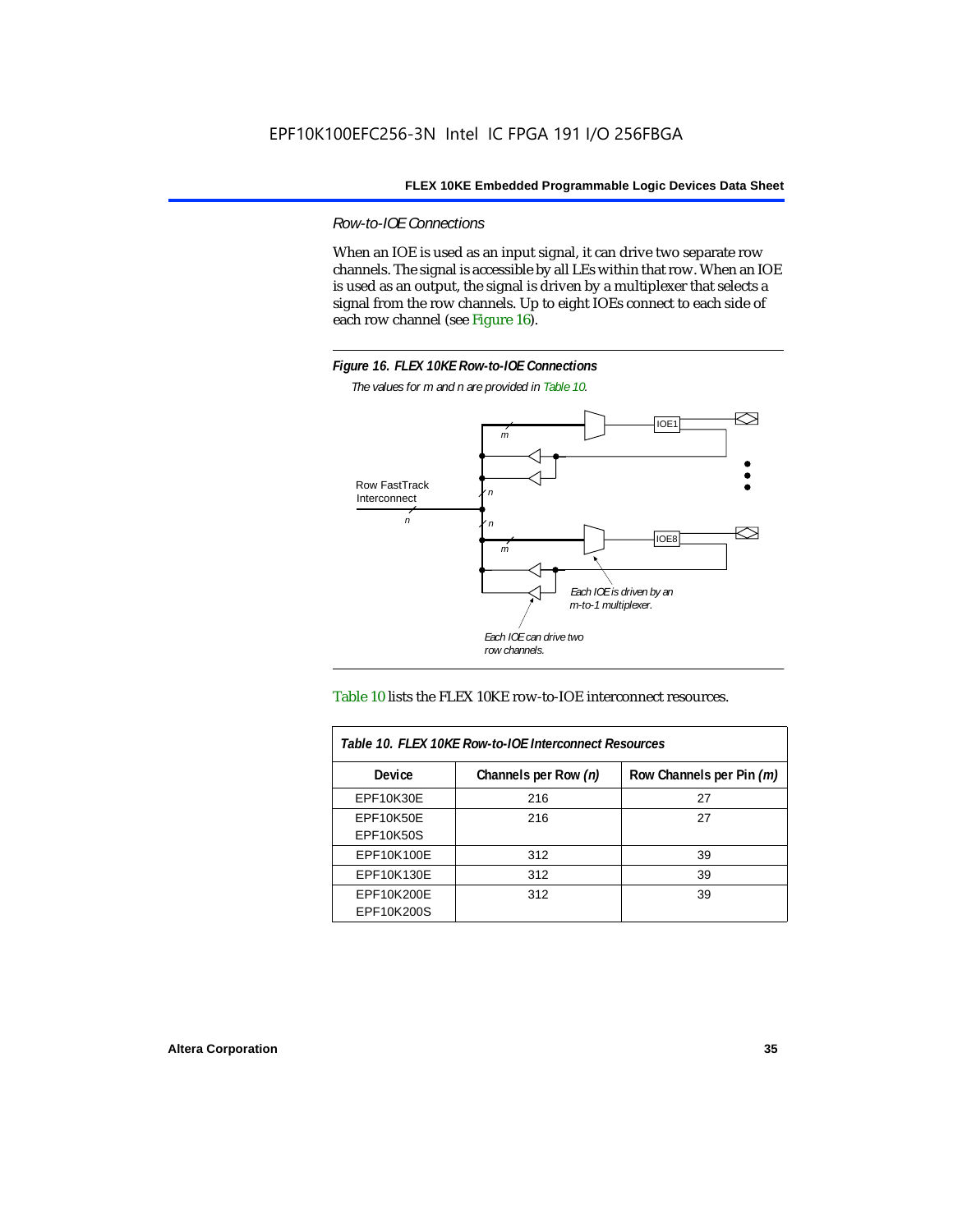#### *Column-to-IOE Connections*

When an IOE is used as an input, it can drive up to two separate column channels. When an IOE is used as an output, the signal is driven by a multiplexer that selects a signal from the column channels. Two IOEs connect to each side of the column channels. Each IOE can be driven by column channels via a multiplexer. The set of column channels is different for each IOE (see Figure 17).



*The values for m and n are provided in Table 11.*



#### Table 11 lists the FLEX 10KE column-to-IOE interconnect resources.

| Table 11. FLEX 10KE Column-to-IOE Interconnect Resources |                         |                             |  |  |  |
|----------------------------------------------------------|-------------------------|-----------------------------|--|--|--|
| <b>Device</b>                                            | Channels per Column (n) | Column Channels per Pin (m) |  |  |  |
| EPF10K30E                                                | 24                      | 16                          |  |  |  |
| EPF10K50E<br><b>EPF10K50S</b>                            | 24                      | 16                          |  |  |  |
| EPF10K100E                                               | 24                      | 16                          |  |  |  |
| EPF10K130E                                               | 32                      | 24                          |  |  |  |
| EPF10K200E<br>EPF10K200S                                 | 48                      | 40                          |  |  |  |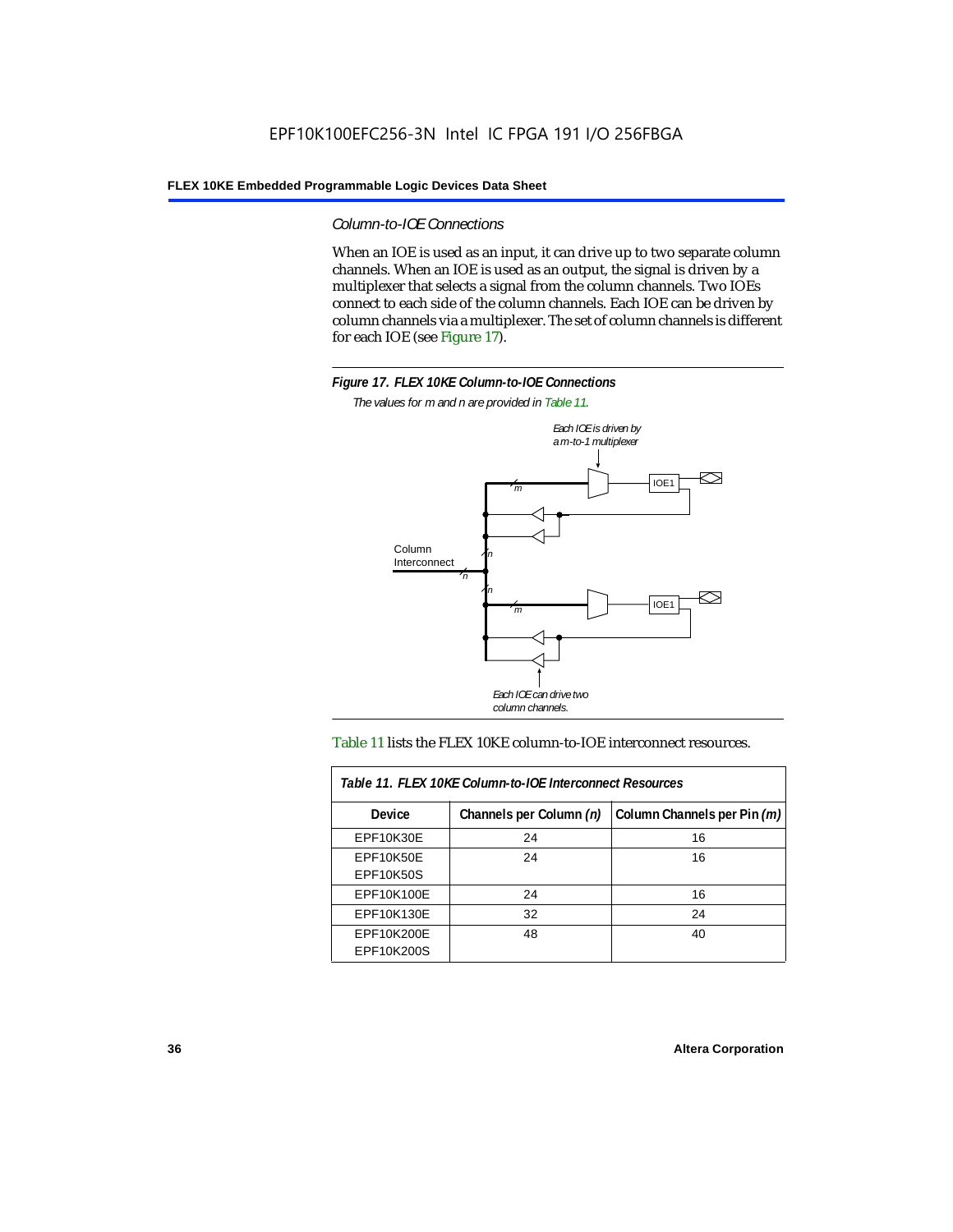**SameFrame Pin-Outs** FLEX 10KE devices support the SameFrame pin-out feature for FineLine BGA packages. The SameFrame pin-out feature is the arrangement of balls on FineLine BGA packages such that the lower-ballcount packages form a subset of the higher-ball-count packages. SameFrame pin-outs provide the flexibility to migrate not only from device to device within the same package, but also from one package to another. A given printed circuit board (PCB) layout can support multiple device density/package combinations. For example, a single board layout can support a range of devices from an EPF10K30E device in a 256-pin FineLine BGA package to an EPF10K200S device in a 672-pin FineLine BGA package.

> The Altera software provides support to design PCBs with SameFrame pin-out devices. Devices can be defined for present and future use. The Altera software generates pin-outs describing how to lay out a board to take advantage of this migration (see Figure 18).





Designed for 672-Pin FineLine BGA Package Printed Circuit Board



256-Pin FineLine BGA Package (Reduced I/O Count or Logic Requirements) 672-Pin FineLine BGA Package (Increased I/O Count or Logic Requirements)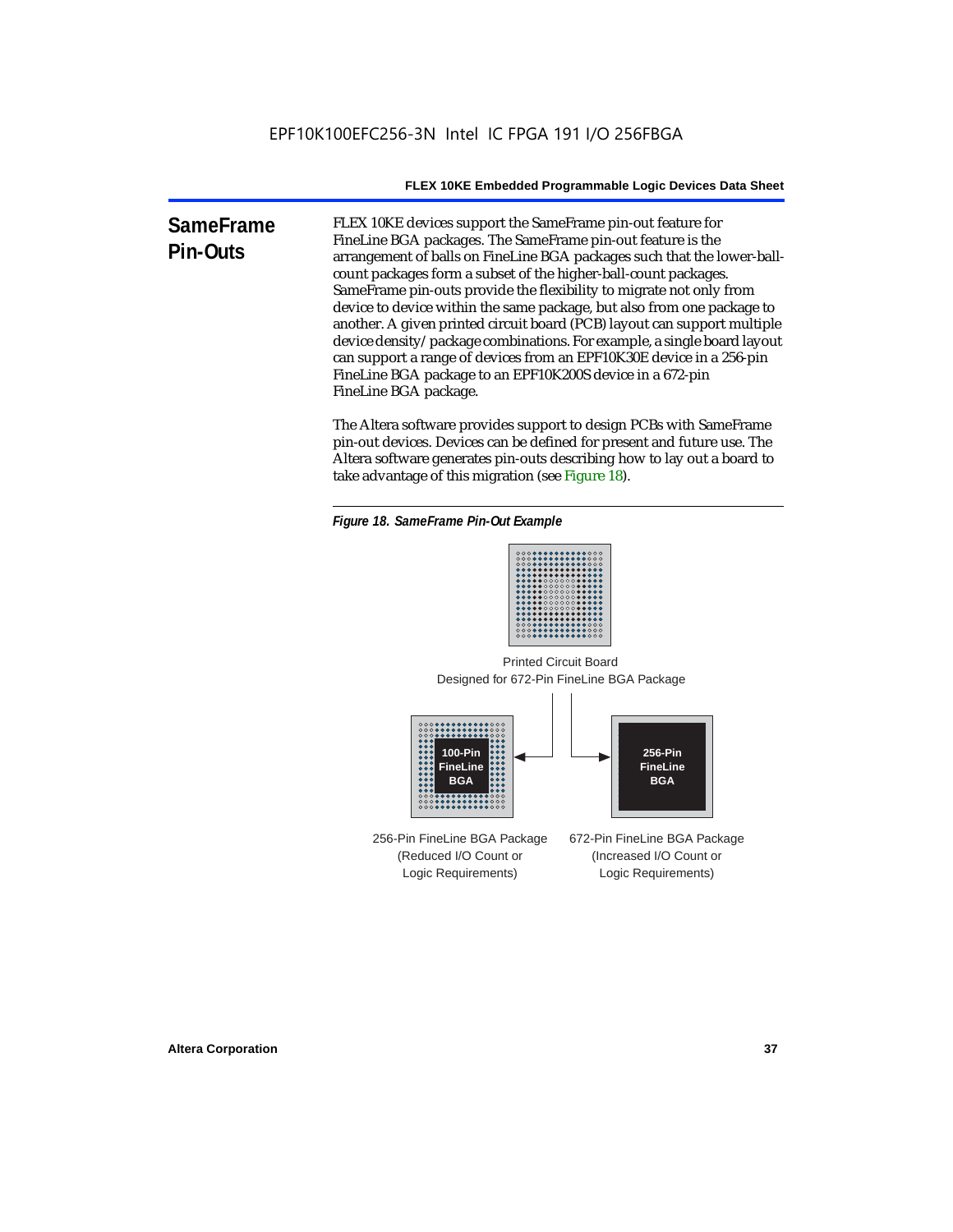# **ClockLock & ClockBoost Features**

To support high-speed designs, FLEX 10KE devices offer optional ClockLock and ClockBoost circuitry containing a phase-locked loop (PLL) used to increase design speed and reduce resource usage. The ClockLock circuitry uses a synchronizing PLL that reduces the clock delay and skew within a device. This reduction minimizes clock-to-output and setup times while maintaining zero hold times. The ClockBoost circuitry, which provides a clock multiplier, allows the designer to enhance device area efficiency by resource sharing within the device. The ClockBoost feature allows the designer to distribute a low-speed clock and multiply that clock on-device. Combined, the ClockLock and ClockBoost features provide significant improvements in system performance and bandwidth.

All FLEX 10KE devices, except EPF10K50E and EPF10K200E devices, support ClockLock and ClockBoost circuitry. EPF10K50S and EPF10K200S devices support this circuitry. Devices that support Clock-Lock and ClockBoost circuitry are distinguished with an "X" suffix in the ordering code; for instance, the EPF10K200SFC672-1X device supports this circuit.

The ClockLock and ClockBoost features in FLEX 10KE devices are enabled through the Altera software. External devices are not required to use these features. The output of the ClockLock and ClockBoost circuits is not available at any of the device pins.

The ClockLock and ClockBoost circuitry locks onto the rising edge of the incoming clock. The circuit output can drive the clock inputs of registers only; the generated clock cannot be gated or inverted.

The dedicated clock pin (GCLK1) supplies the clock to the ClockLock and ClockBoost circuitry. When the dedicated clock pin is driving the ClockLock or ClockBoost circuitry, it cannot drive elsewhere in the device.

For designs that require both a multiplied and non-multiplied clock, the clock trace on the board can be connected to the GCLK1 pin. In the Altera software, the GCLK1 pin can feed both the ClockLock and ClockBoost circuitry in the FLEX 10KE device. However, when both circuits are used, the other clock pin cannot be used.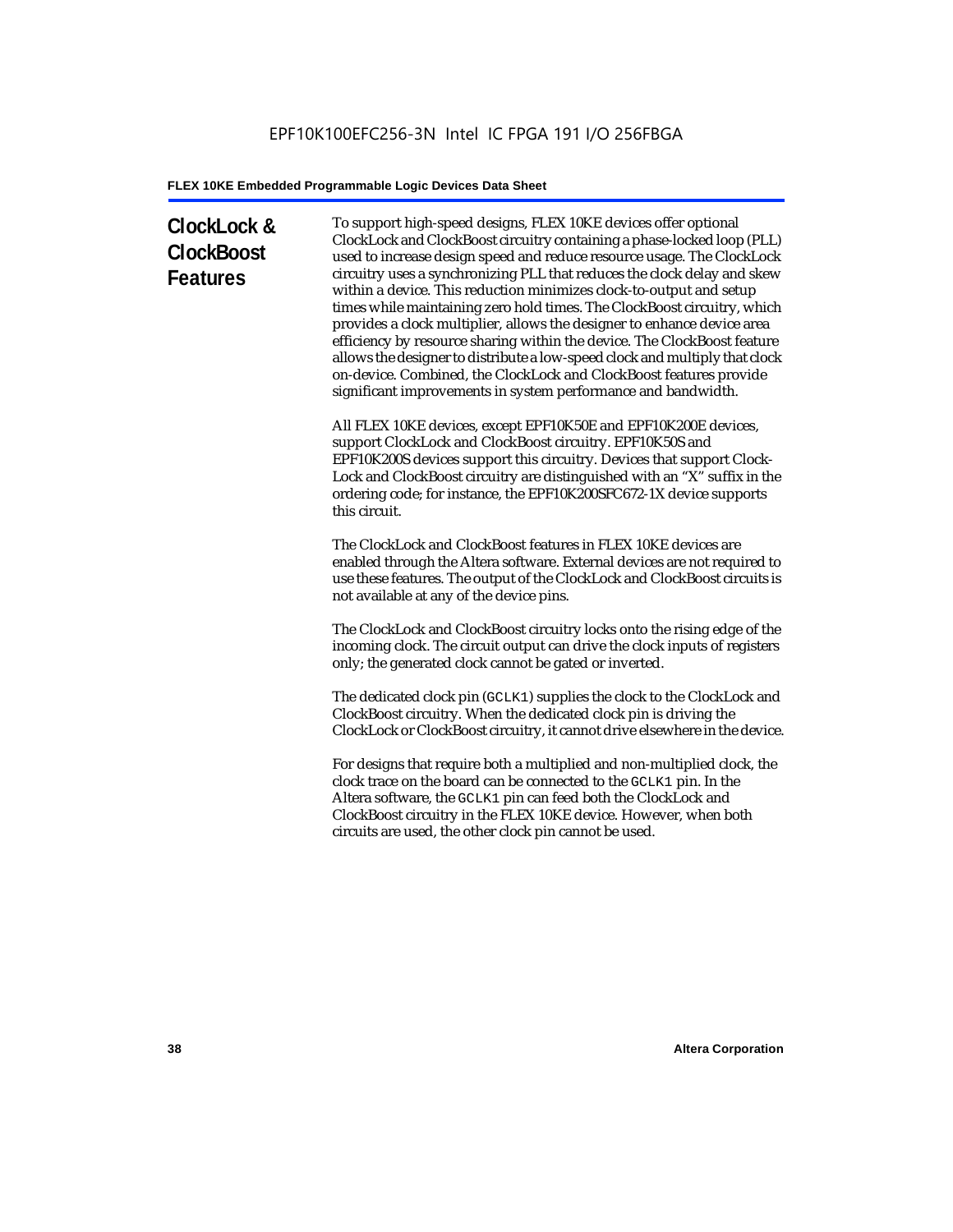# **ClockLock & ClockBoost Timing Parameters**

For the ClockLock and ClockBoost circuitry to function properly, the incoming clock must meet certain requirements. If these specifications are not met, the circuitry may not lock onto the incoming clock, which generates an erroneous clock within the device. The clock generated by the ClockLock and ClockBoost circuitry must also meet certain specifications. If the incoming clock meets these requirements during configuration, the ClockLock and ClockBoost circuitry will lock onto the clock during configuration. The circuit will be ready for use immediately after configuration. Figure 19 shows the incoming and generated clock specifications.

#### *Figure 19. Specifications for Incoming & Generated Clocks*

*The t<sub>I</sub> parameter refers to the nominal input clock period; the t<sub>0</sub> parameter refers to the nominal output clock period.*

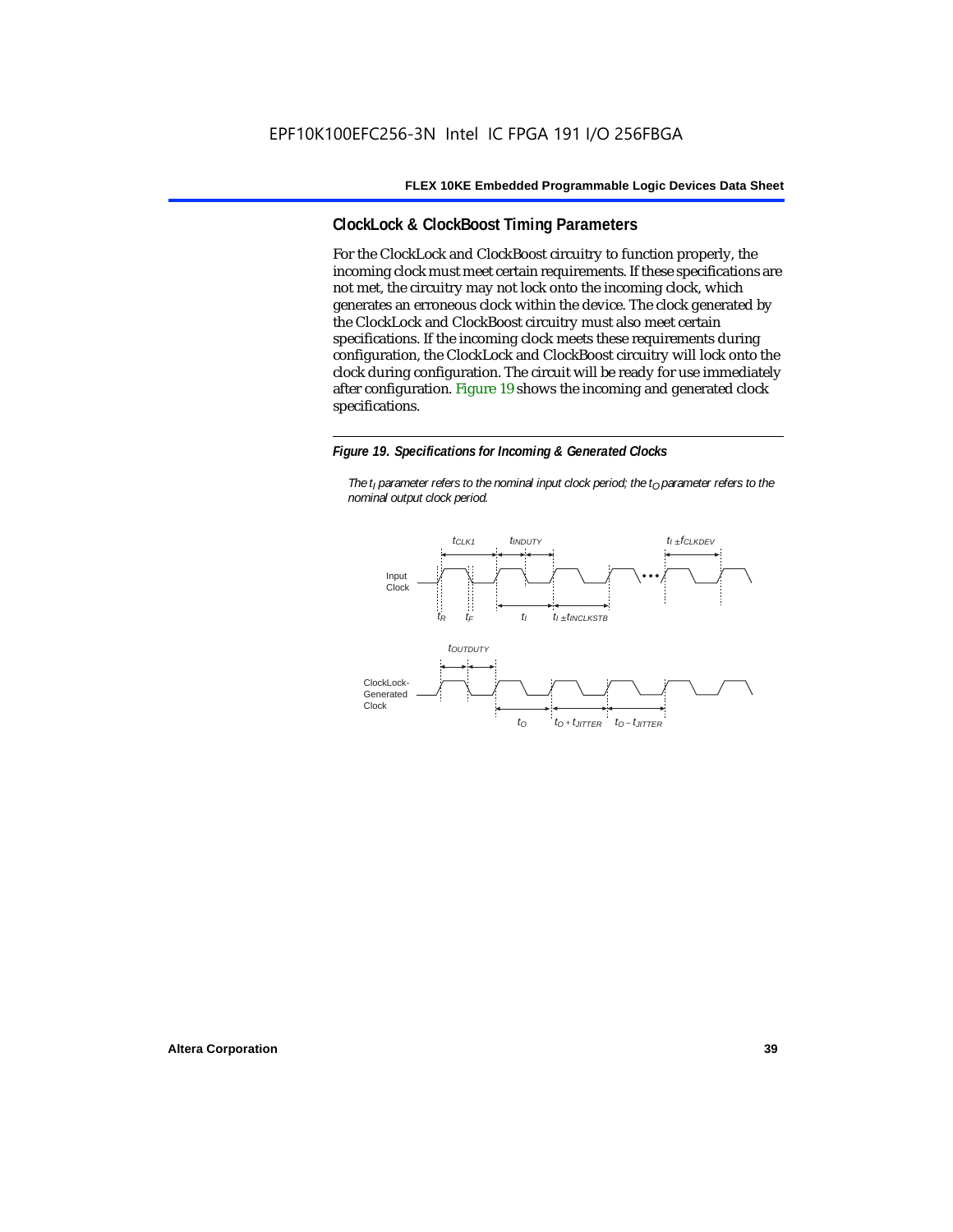Tables 12 and 13 summarize the ClockLock and ClockBoost parameters for -1 and -2 speed-grade devices, respectively.

| Table 12. ClockLock & ClockBoost Parameters for -1 Speed-Grade Devices |                                                                               |                      |     |     |                 |               |
|------------------------------------------------------------------------|-------------------------------------------------------------------------------|----------------------|-----|-----|-----------------|---------------|
| Symbol                                                                 | Parameter                                                                     | Condition            | Min | Typ | Max             | Unit          |
| $t_R$                                                                  | Input rise time                                                               |                      |     |     | 5               | ns            |
| $t_F$                                                                  | Input fall time                                                               |                      |     |     | 5               | ns            |
| $t$ <sub>INDUTY</sub>                                                  | Input duty cycle                                                              |                      | 40  |     | 60              | $\frac{9}{6}$ |
| $f_{CLK1}$                                                             | Input clock frequency (ClockBoost<br>clock multiplication factor equals 1)    |                      | 25  |     | 180             | <b>MHz</b>    |
| $f_{CLK2}$                                                             | Input clock frequency (ClockBoost<br>clock multiplication factor equals 2)    |                      | 16  |     | 90              | <b>MHz</b>    |
| $f_{CLKDEV}$                                                           | Input deviation from user<br>specification in the MAX+PLUS II<br>software (1) |                      |     |     | 25,000(2)       | <b>PPM</b>    |
| $t_{INCIKSTB}$                                                         | Input clock stability (measured<br>between adjacent clocks)                   |                      |     |     | 100             | ps            |
| $t_{LOCK}$                                                             | Time required for ClockLock or<br>ClockBoost to acquire lock $(3)$            |                      |     |     | 10 <sup>1</sup> | μs            |
| $t_{JITTER}$                                                           | Jitter on ClockLock or ClockBoost-                                            | $t_{INCLKSTB} < 100$ |     |     | 250             | ps            |
|                                                                        | generated clock $(4)$                                                         | $t_{INCLEKSTB}$ < 50 |     |     | 200(4)          | ps            |
| <i>toutbuty</i>                                                        | Duty cycle for ClockLock or<br>ClockBoost-generated clock                     |                      | 40  | 50  | 60              | $\frac{9}{6}$ |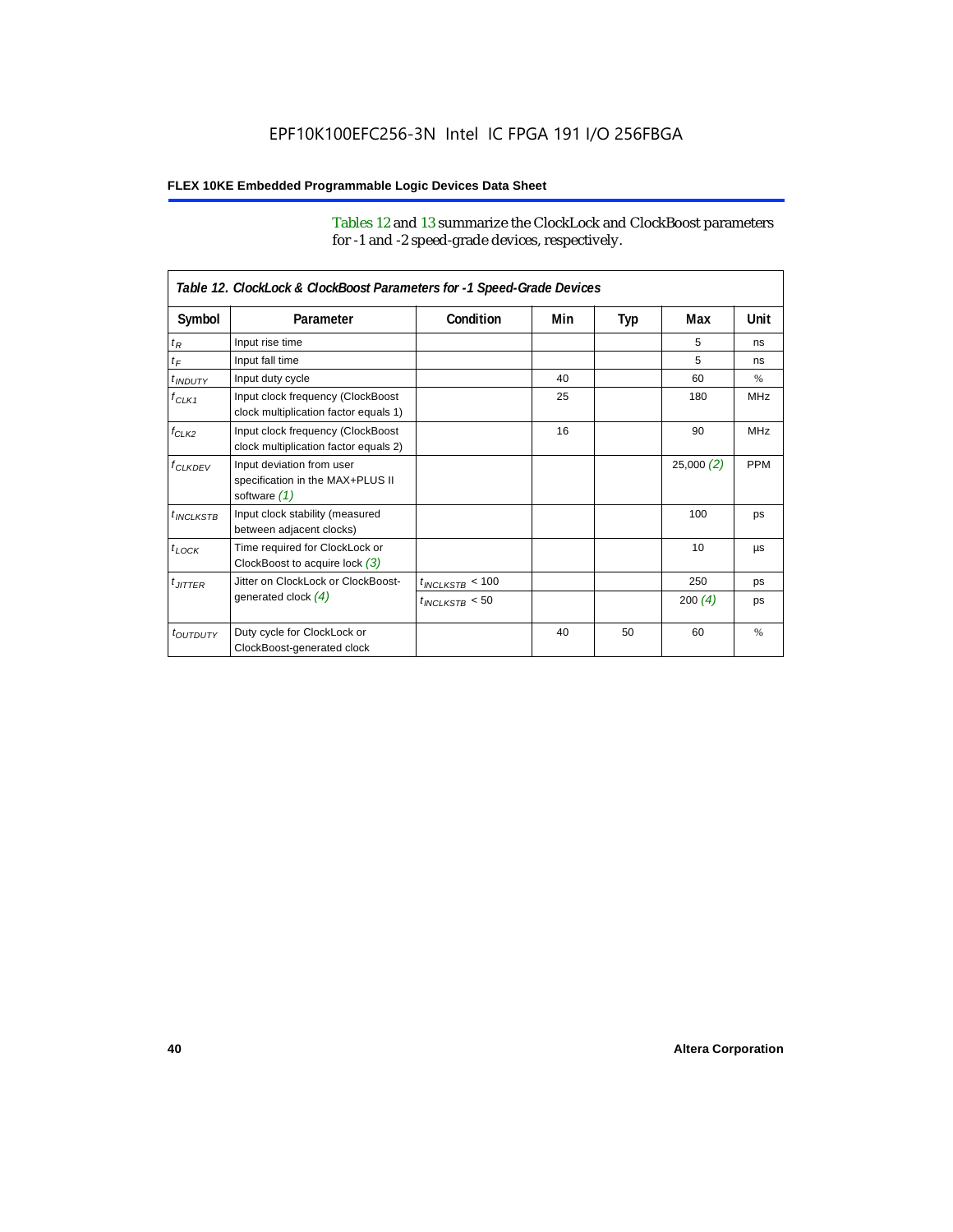|                                  | Table 13. ClockLock & ClockBoost Parameters for -2 Speed-Grade Devices          |                      |     |            |           |            |  |
|----------------------------------|---------------------------------------------------------------------------------|----------------------|-----|------------|-----------|------------|--|
| Symbol                           | Parameter                                                                       | Condition            | Min | <b>Typ</b> | Max       | Unit       |  |
| $t_{R}$                          | Input rise time                                                                 |                      |     |            | 5         | ns         |  |
| $t_F$                            | Input fall time                                                                 |                      |     |            | 5         | ns         |  |
| t <sub>INDUTY</sub>              | Input duty cycle                                                                |                      | 40  |            | 60        | $\%$       |  |
| $f_{CLK1}$                       | Input clock frequency (ClockBoost<br>clock multiplication factor equals 1)      |                      | 25  |            | 75        | <b>MHz</b> |  |
| $f_{CLK2}$                       | Input clock frequency (ClockBoost<br>clock multiplication factor equals 2)      |                      | 16  |            | 37.5      | <b>MHz</b> |  |
| $f_{\ensuremath{\text{CLKDFV}}}$ | Input deviation from user<br>specification in the MAX+PLUS II<br>software $(1)$ |                      |     |            | 25,000(2) | <b>PPM</b> |  |
| $t_{INCLKSTB}$                   | Input clock stability (measured<br>between adjacent clocks)                     |                      |     |            | 100       | ps         |  |
| $t_{LOCK}$                       | Time required for ClockLock or<br>ClockBoost to acquire lock $(3)$              |                      |     |            | 10        | μs         |  |
| $t_{JITTER}$                     | Jitter on ClockLock or ClockBoost-                                              | $t_{INCLKSTB}$ < 100 |     |            | 250       | ps         |  |
|                                  | generated clock $(4)$                                                           | $t_{INCLKSTB}$ < 50  |     |            | 200(4)    | ps         |  |
| <i>toutbuty</i>                  | Duty cycle for ClockLock or<br>ClockBoost-generated clock                       |                      | 40  | 50         | 60        | $\%$       |  |

#### *Notes to tables:*

- (1) To implement the ClockLock and ClockBoost circuitry with the MAX+PLUS II software, designers must specify the input frequency. The Altera software tunes the PLL in the ClockLock and ClockBoost circuitry to this frequency. The *f<sub>CLKDEV</sub>* parameter specifies how much the incoming clock can differ from the specified frequency during device operation. Simulation does not reflect this parameter.
- (2) Twenty-five thousand parts per million (PPM) equates to 2.5% of input clock period.<br>(3) During device configuration, the ClockLock and ClockBoost circuitry is configured b
- (3) During device configuration, the ClockLock and ClockBoost circuitry is configured before the rest of the device. If the incoming clock is supplied during configuration, the ClockLock and ClockBoost circuitry locks during configuration because the  $t_{LOCK}$  value is less than the time required for configuration.
- (4) The *tJITTER* specification is measured under long-term observation. The maximum value for *tJITTER* is 200 ps if  $t_{INCI KSTB}$  is lower than 50 ps.

# **I/O Configuration**

This section discusses the peripheral component interconnect (PCI) pull-up clamping diode option, slew-rate control, open-drain output option, and MultiVolt I/O interface for FLEX 10KE devices. The PCI pull-up clamping diode, slew-rate control, and open-drain output options are controlled pin-by-pin via Altera software logic options. The MultiVolt I/O interface is controlled by connecting  $V_{CCIO}$  to a different voltage than V<sub>CCINT</sub>. Its effect can be simulated in the Altera software via the Global **Project Device Options** dialog box (Assign menu).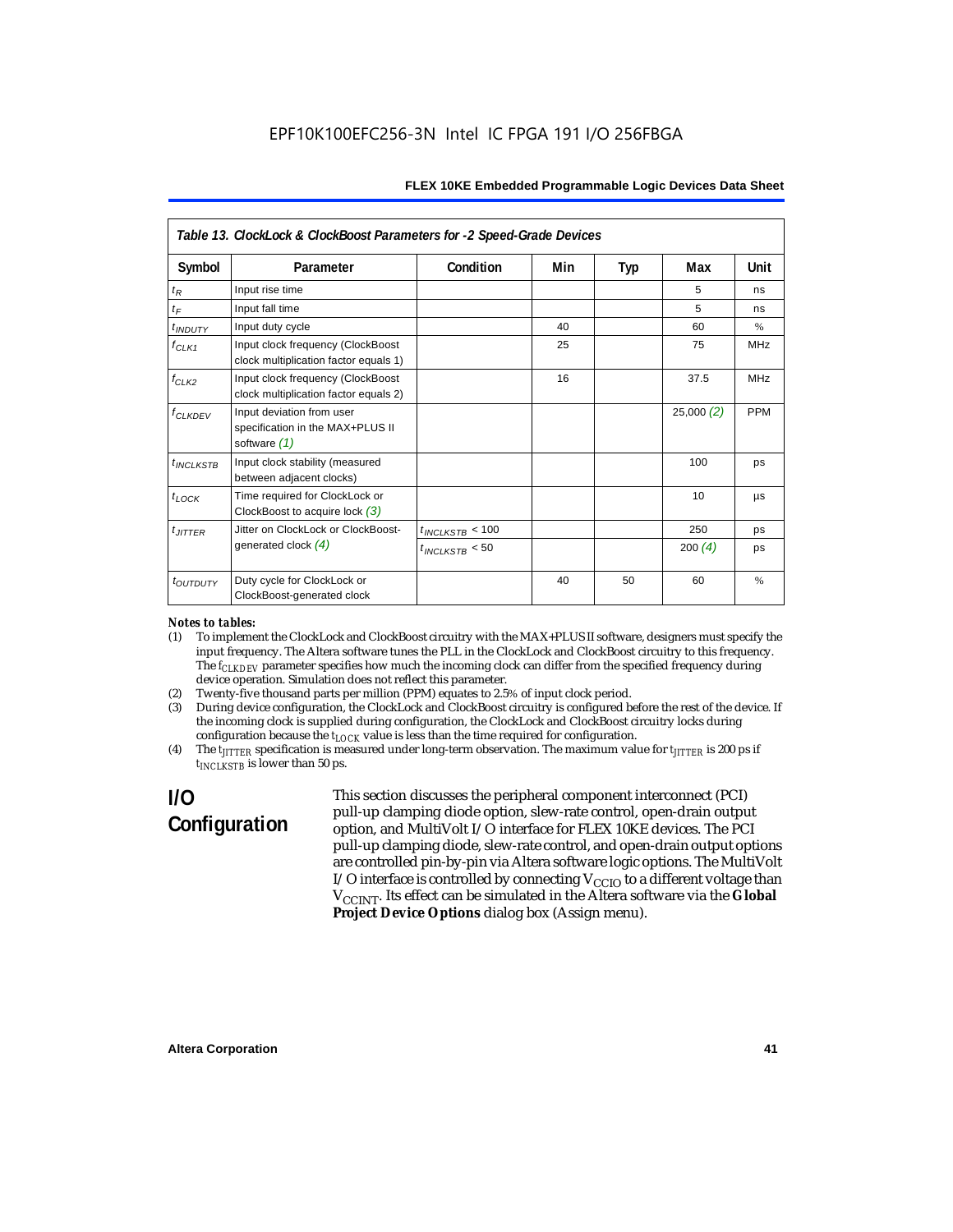# **PCI Pull-Up Clamping Diode Option**

FLEX 10KE devices have a pull-up clamping diode on every I/O, dedicated input, and dedicated clock pin. PCI clamping diodes clamp the signal to the  $V_{\text{CCIO}}$  value and are required for 3.3-V PCI compliance. Clamping diodes can also be used to limit overshoot in other systems.

Clamping diodes are controlled on a pin-by-pin basis. When  $V_{CCIO}$  is 3.3 V, a pin that has the clamping diode option turned on can be driven by a 2.5-V or 3.3-V signal, but not a 5.0-V signal. When  $V_{CCIO}$  is 2.5 V, a pin that has the clamping diode option turned on can be driven by a 2.5-V signal, but not a 3.3-V or 5.0-V signal. Additionally, a clamping diode can be activated for a subset of pins, which would allow a device to bridge between a 3.3-V PCI bus and a 5.0-V device.

# **Slew-Rate Control**

The output buffer in each IOE has an adjustable output slew rate that can be configured for low-noise or high-speed performance. A slower slew rate reduces system noise and adds a maximum delay of 4.3 ns. The fast slew rate should be used for speed-critical outputs in systems that are adequately protected against noise. Designers can specify the slew rate pin-by-pin or assign a default slew rate to all pins on a device-wide basis. The slow slew rate setting affects the falling edge of the output.

# **Open-Drain Output Option**

FLEX 10KE devices provide an optional open-drain output (electrically equivalent to open-collector output) for each I/O pin. This open-drain output enables the device to provide system-level control signals (e.g., interrupt and write enable signals) that can be asserted by any of several devices. It can also provide an additional wired-OR plane.

# **MultiVolt I/O Interface**

The FLEX 10KE device architecture supports the MultiVolt I/O interface feature, which allows FLEX 10KE devices in all packages to interface with systems of differing supply voltages. These devices have one set of  $V_{CC}$ pins for internal operation and input buffers (VCCINT), and another set for I/O output drivers (VCCIO).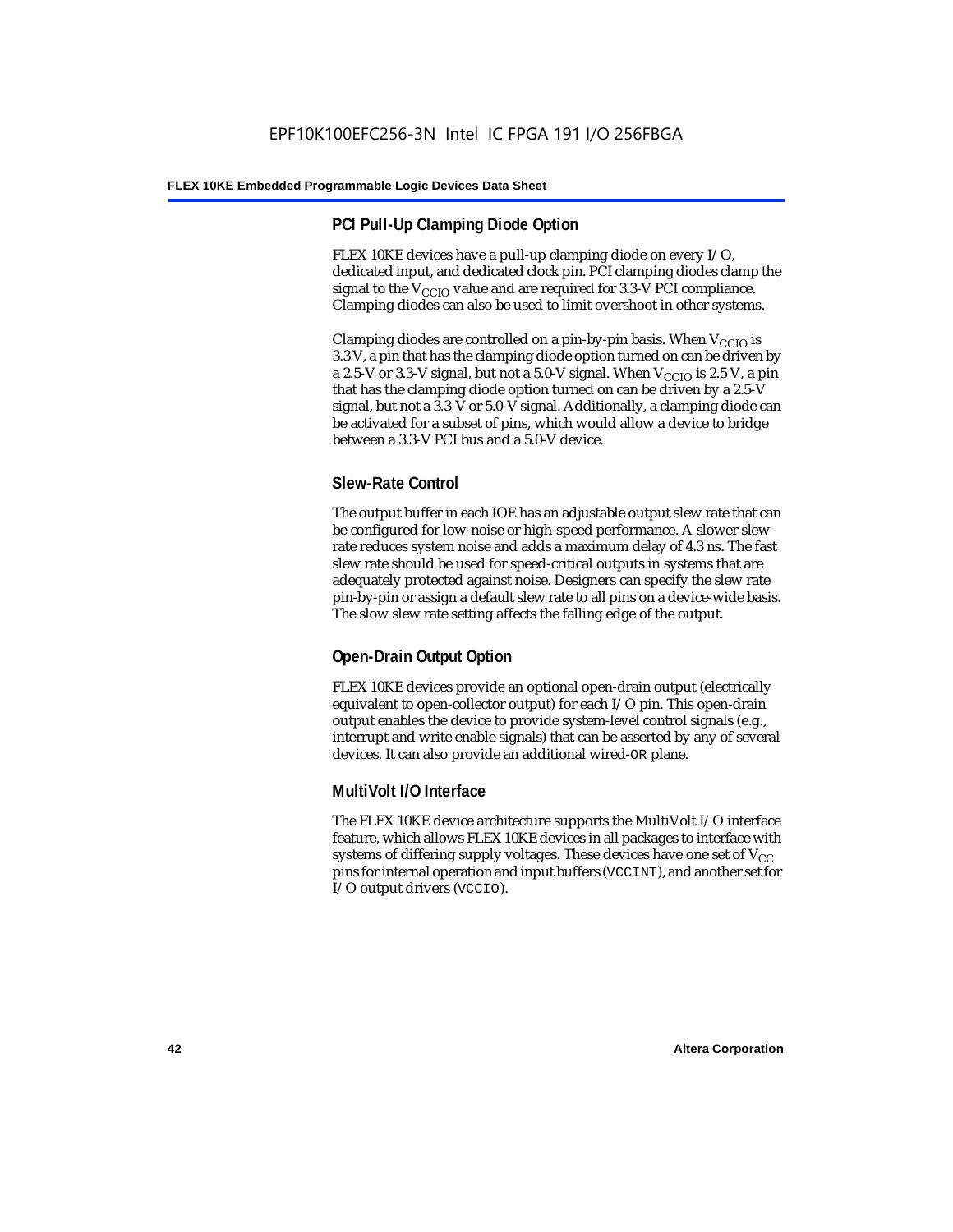The VCCINT pins must always be connected to a 2.5-V power supply. With a 2.5-V  $V_{CCMT}$  level, input voltages are compatible with 2.5-V, 3.3-V, and 5.0-V inputs. The VCCIO pins can be connected to either a 2.5-V or 3.3-V power supply, depending on the output requirements. When the VCCIO pins are connected to a 2.5-V power supply, the output levels are compatible with 2.5-V systems. When the VCCIO pins are connected to a 3.3-V power supply, the output high is at 3.3 V and is therefore compatible with 3.3-V or 5.0-V systems. Devices operating with  $V_{CCIO}$  levels higher than 3.0 V achieve a faster timing delay of  $t_{OD2}$  instead of  $t_{OD1}$ .

| Table 14. FLEX 10KE MultiVolt I/O Support |                  |     |     |                   |     |     |
|-------------------------------------------|------------------|-----|-----|-------------------|-----|-----|
| $V_{\text{CCIO}}(V)$                      | Input Signal (V) |     |     | Output Signal (V) |     |     |
|                                           | 2.5              | 3.3 | 5.0 | 2.5               | 3.3 | 5.0 |
| 2.5                                       |                  |     |     |                   |     |     |
| 3.3                                       |                  |     |     |                   |     |     |

Table 14 summarizes FLEX 10KE MultiVolt I/O support.

#### *Notes:*

(1) The PCI clamping diode must be disabled to drive an input with voltages higher than  $V_{CCIO}$ .

(2) When  $V_{\text{CCIO}} = 3.3$  V, a FLEX 10KE device can drive a 2.5-V device that has 3.3-V tolerant inputs.

Open-drain output pins on FLEX 10KE devices (with a pull-up resistor to the 5.0-V supply) can drive 5.0-V CMOS input pins that require a  $V_{\text{H}}$  of 3.5 V. When the open-drain pin is active, it will drive low. When the pin is inactive, the trace will be pulled up to 5.0 V by the resistor. The open-drain pin will only drive low or tri-state; it will never drive high. The rise time is dependent on the value of the pull-up resistor and load impedance. The  $I_{\text{OL}}$  current specification should be considered when selecting a pull-up resistor.

### **Power Sequencing & Hot-Socketing**

Because FLEX 10KE devices can be used in a mixed-voltage environment, they have been designed specifically to tolerate any possible power-up sequence. The  $V_{\text{CCIO}}$  and  $V_{\text{CCINT}}$  power planes can be powered in any order.

Signals can be driven into FLEX 10KE devices before and during power up without damaging the device. Additionally, FLEX 10KE devices do not drive out during power up. Once operating conditions are reached, FLEX 10KE devices operate as specified by the user.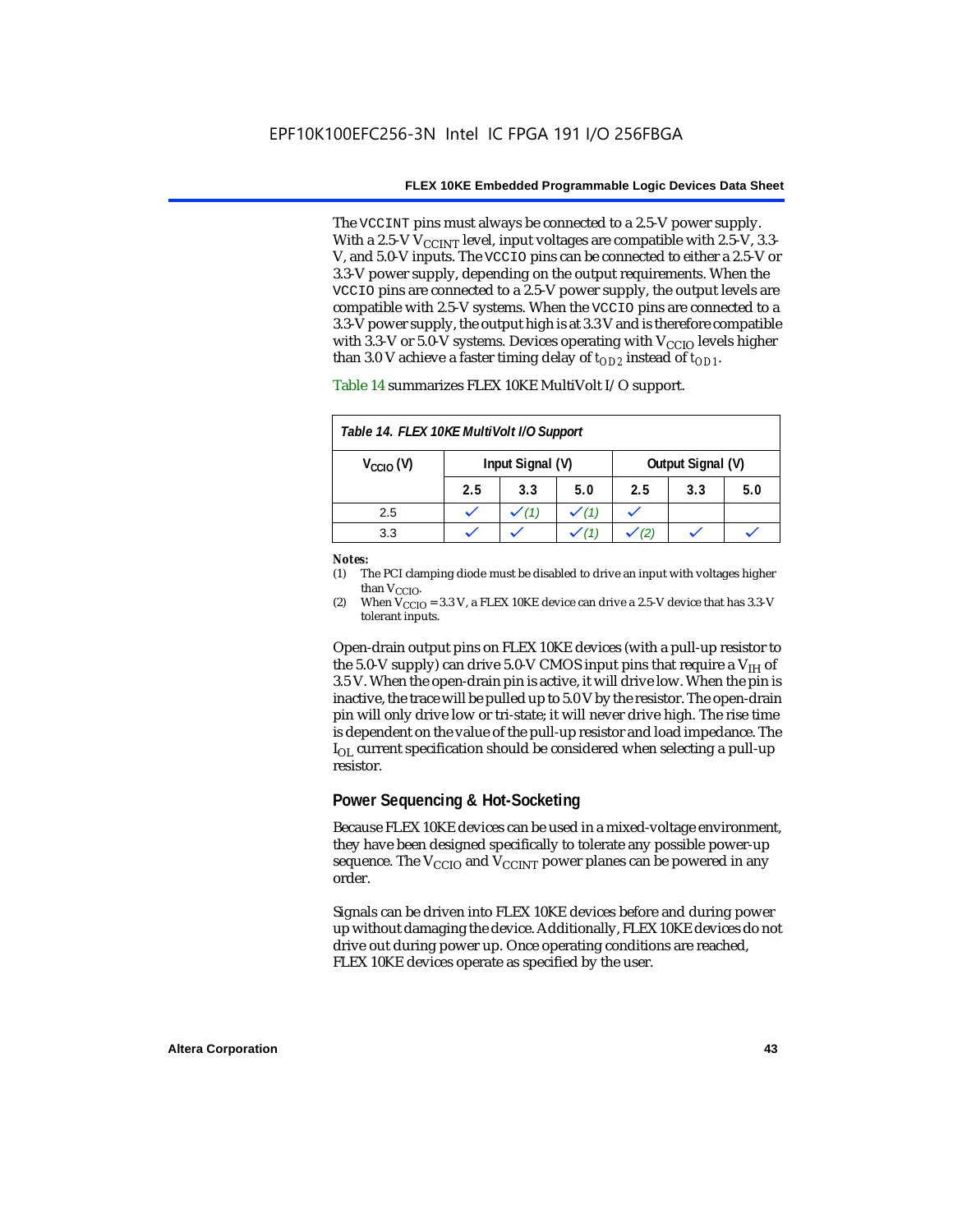# **IEEE Std. 1149.1 (JTAG) Boundary-Scan Support**

All FLEX 10KE devices provide JTAG BST circuitry that complies with the IEEE Std. 1149.1-1990 specification. FLEX 10KE devices can also be configured using the JTAG pins through the BitBlaster or ByteBlasterMV download cable, or via hardware that uses the Jam™ STAPL programming and test language. JTAG boundary-scan testing can be performed before or after configuration, but not during configuration. FLEX 10KE devices support the JTAG instructions shown in Table 15.

| Table 15. FLEX 10KE JTAG Instructions |                                                                                                                                                                                                                            |  |  |  |
|---------------------------------------|----------------------------------------------------------------------------------------------------------------------------------------------------------------------------------------------------------------------------|--|--|--|
| <b>JTAG Instruction</b>               | <b>Description</b>                                                                                                                                                                                                         |  |  |  |
| SAMPLE/PRELOAD                        | Allows a snapshot of signals at the device pins to be captured and examined during<br>normal device operation, and permits an initial data pattern to be output at the device<br>pins.                                     |  |  |  |
| <b>EXTEST</b>                         | Allows the external circuitry and board-level interconnections to be tested by forcing a<br>test pattern at the output pins and capturing test results at the input pins.                                                  |  |  |  |
| <b>BYPASS</b>                         | Places the 1-bit bypass register between the TDI and TDO pins, which allows the BST<br>data to pass synchronously through a selected device to adjacent devices during normal<br>device operation.                         |  |  |  |
| <b>USERCODE</b>                       | Selects the user electronic signature (USERCODE) register and places it between the<br>TDI and TDO pins, allowing the USERCODE to be serially shifted out of TDO.                                                          |  |  |  |
| <b>IDCODE</b>                         | Selects the IDCODE register and places it between TDI and TDO, allowing the IDCODE<br>to be serially shifted out of TDO.                                                                                                   |  |  |  |
| <b>ICR Instructions</b>               | These instructions are used when configuring a FLEX 10KE device via JTAG ports with<br>a BitBlaster or ByteBlasterMV download cable, or using a Jam File (.jam) or<br>Jam Byte-Code File (.jbc) via an embedded processor. |  |  |  |

The instruction register length of FLEX 10KE devices is 10 bits. The USERCODE register length in FLEX 10KE devices is 32 bits; 7 bits are determined by the user, and 25 bits are pre-determined. Tables 16 and 17 show the boundary-scan register length and device IDCODE information for FLEX 10KE devices.

| Table 16. FLEX 10KE Boundary-Scan Register Length |                               |  |  |
|---------------------------------------------------|-------------------------------|--|--|
| <b>Device</b>                                     | Boundary-Scan Register Length |  |  |
| EPF10K30E                                         | 690                           |  |  |
| EPF10K50E                                         | 798                           |  |  |
| <b>EPF10K50S</b>                                  |                               |  |  |
| EPF10K100E                                        | 1,050                         |  |  |
| EPF10K130E                                        | 1,308                         |  |  |
| EPF10K200E                                        | 1.446                         |  |  |
| EPF10K200S                                        |                               |  |  |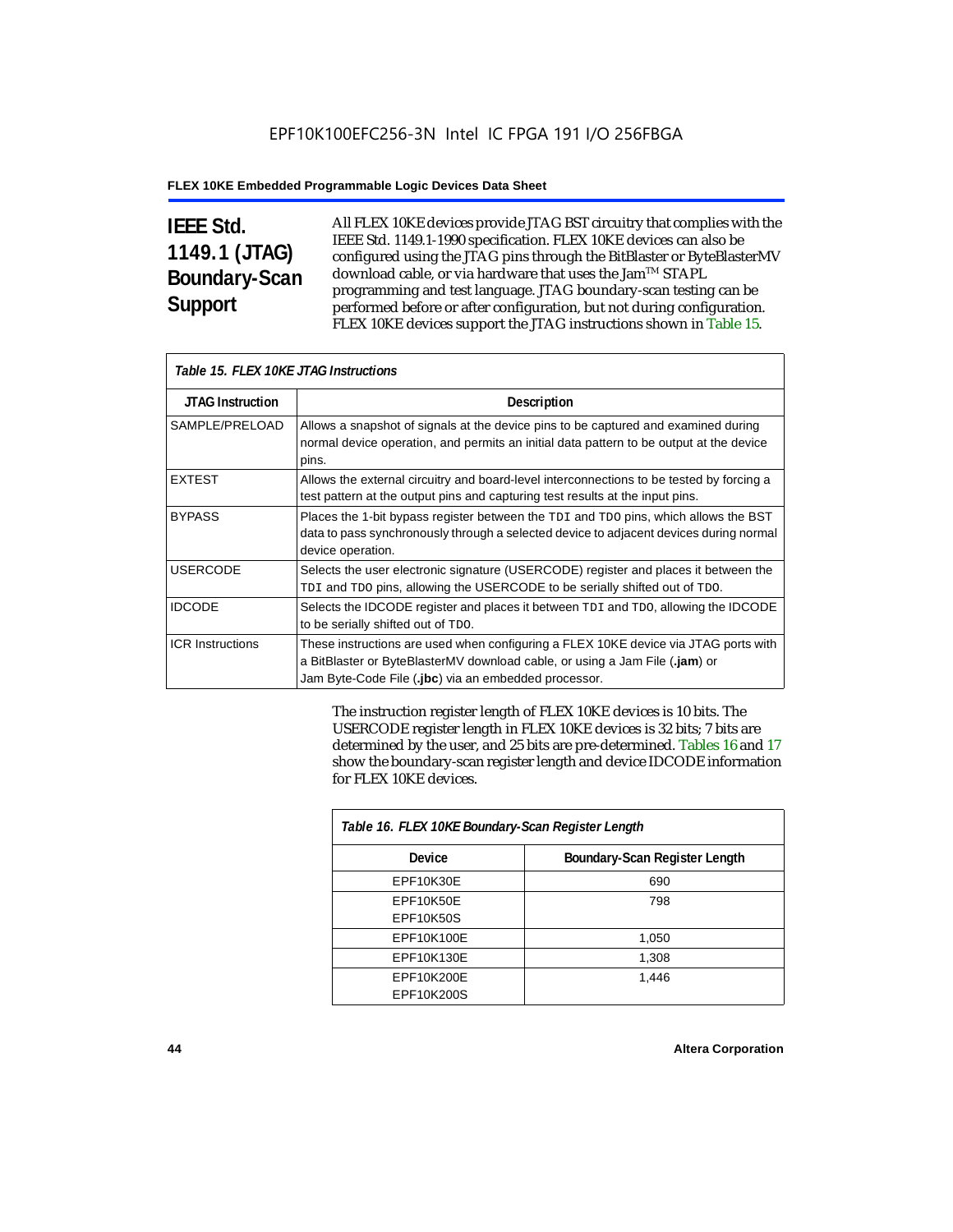| Table 17, 32-Bit IDCODE for FLEX 10KE Devices<br>Note (1) |                            |                              |                                      |                  |  |  |  |
|-----------------------------------------------------------|----------------------------|------------------------------|--------------------------------------|------------------|--|--|--|
| Device                                                    |                            | IDCODE (32 Bits)             |                                      |                  |  |  |  |
|                                                           | <b>Version</b><br>(4 Bits) | Part Number (16 Bits)        | Manufacturer's<br>Identity (11 Bits) | 1 (1 Bit)<br>(2) |  |  |  |
| EPF10K30E                                                 | 0001                       | 0001<br>0000<br>0011<br>0000 | 00001101110                          | $\mathbf{1}$     |  |  |  |
| EPF10K50E<br>EPF10K50S                                    | 0001                       | 0101<br>0000<br>0000<br>0001 | 00001101110                          | 1                |  |  |  |
| EPF10K100E                                                | 0010                       | 0000 0001 0000<br>0000       | 00001101110                          | $\mathbf{1}$     |  |  |  |
| EPF10K130E                                                | 0001                       | 0011<br>0001<br>0000<br>0000 | 00001101110                          | 1                |  |  |  |
| EPF10K200E<br>EPF10K200S                                  | 0001                       | 0010<br>0000<br>0000<br>0000 | 00001101110                          | 1                |  |  |  |

#### *Notes:*

(1) The most significant bit (MSB) is on the left.

(2) The least significant bit (LSB) for all JTAG IDCODEs is 1.

FLEX 10KE devices include weak pull-up resistors on the JTAG pins.



For more information, see the following documents:

- *Application Note 39 (IEEE Std. 1149.1 (JTAG) Boundary-Scan Testing in Altera Devices)*
- *BitBlaster Serial Download Cable Data Sheet*
- *ByteBlasterMV Parallel Port Download Cable Data Sheet*
- *Jam Programming & Test Language Specification*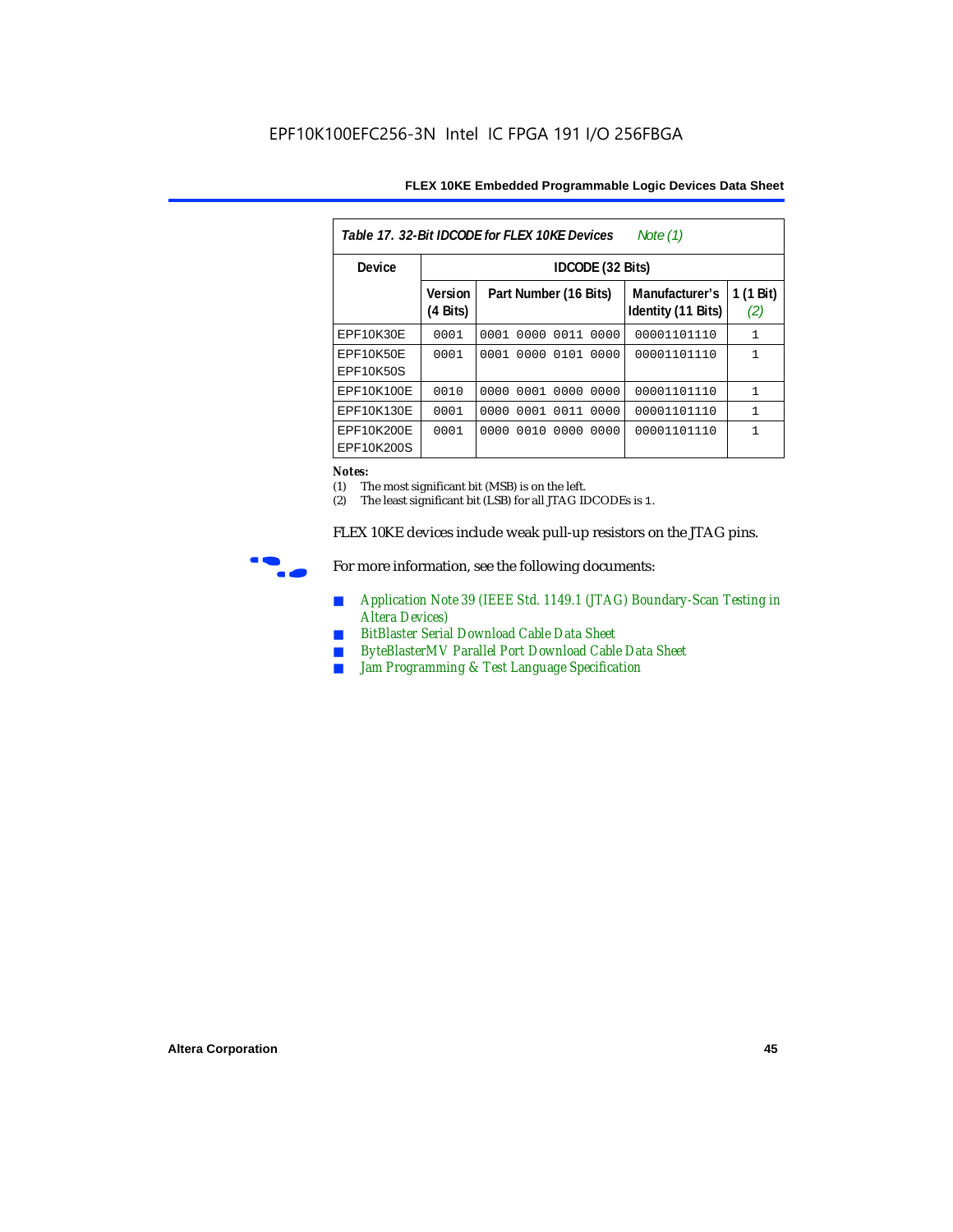Figure 20 shows the timing requirements for the JTAG signals.



*Figure 20. FLEX 10KE JTAG Waveforms*

#### Table 18 shows the timing parameters and values for FLEX 10KE devices.

|                    | Table 18. FLEX 10KE JTAG Timing Parameters & Values |     |     |      |  |
|--------------------|-----------------------------------------------------|-----|-----|------|--|
| Symbol             | Parameter                                           | Min | Max | Unit |  |
| t <sub>JCP</sub>   | <b>TCK clock period</b>                             | 100 |     | ns   |  |
| $t_{JCH}$          | TCK clock high time                                 | 50  |     | ns   |  |
| $t_{JCL}$          | TCK clock low time                                  | 50  |     | ns   |  |
| tjpsu              | JTAG port setup time                                | 20  |     | ns   |  |
| t <sub>JPH</sub>   | JTAG port hold time                                 | 45  |     | ns   |  |
| t <sub>JPCO</sub>  | JTAG port clock to output                           |     | 25  | ns   |  |
| t <sub>.IPZX</sub> | JTAG port high impedance to valid output            |     | 25  | ns   |  |
| t <sub>JPXZ</sub>  | JTAG port valid output to high impedance            |     | 25  | ns   |  |
| tjssu              | Capture register setup time                         | 20  |     | ns   |  |
| $t_{JSH}$          | Capture register hold time                          | 45  |     | ns   |  |
| tjsco              | Update register clock to output                     |     | 35  | ns   |  |
| t <sub>JSZX</sub>  | Update register high impedance to valid output      |     | 35  | ns   |  |
| t <sub>JSXZ</sub>  | Update register valid output to high impedance      |     | 35  | ns   |  |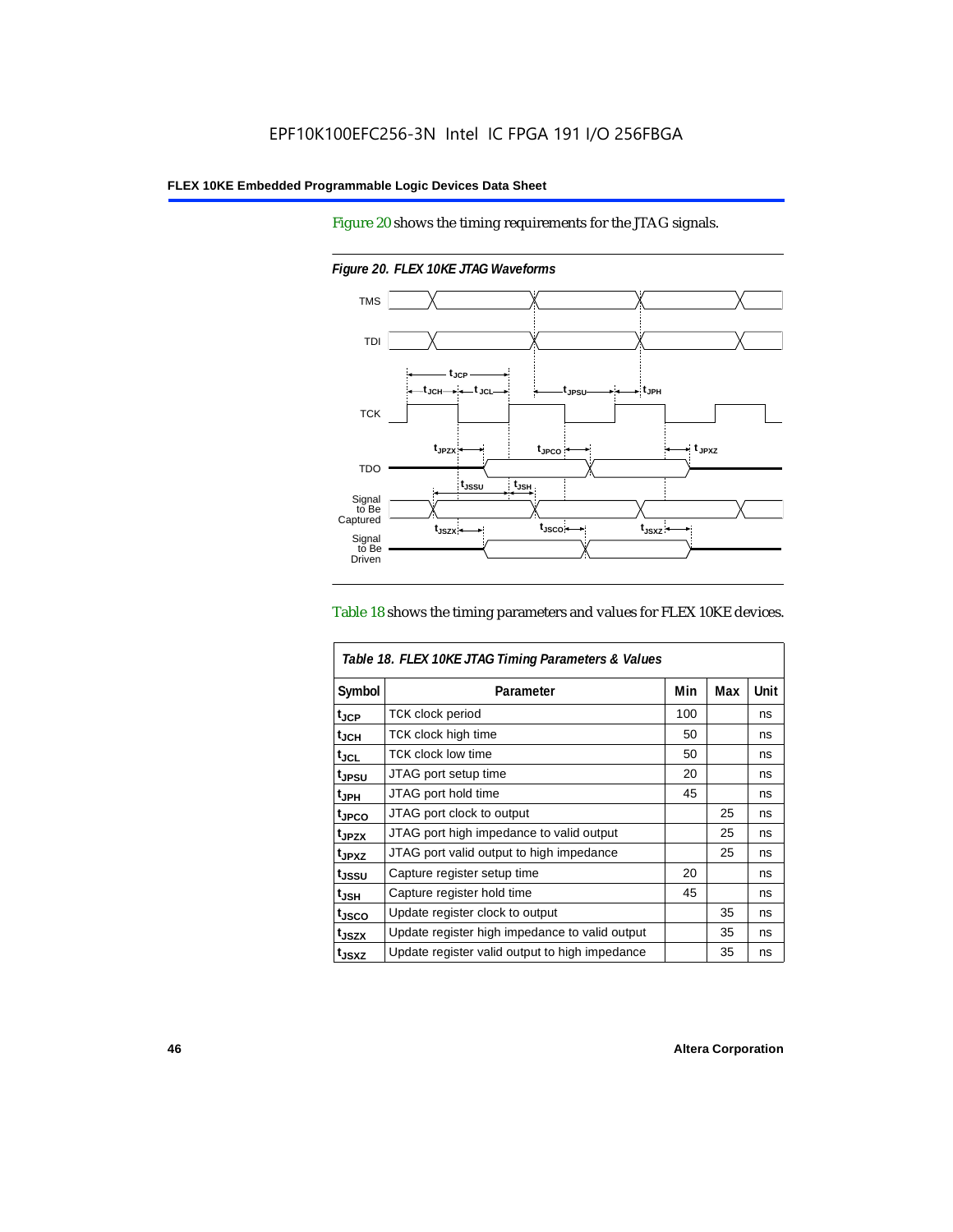703 Ω

[481 $\Omega$ ]

 $[481 \Omega]$ 

**Generic Testing** Each FLEX 10KE device is functionally tested. Complete testing of each configurable static random access memory (SRAM) bit and all logic functionality ensures 100% yield. AC test measurements for FLEX 10KE devices are made under conditions equivalent to those shown in Figure 21. Multiple test patterns can be used to configure devices during all stages of the production flow.

#### *Figure 21. FLEX 10KE AC Test Conditions*

Power supply transients can affect AC *Power supply transients can affect AC measurements. Simultaneous transitions of multiple outputs should be avoided for accurate measurement. Threshold tests must not be performed under AC*  Device *conditions. Large-amplitude, fast-ground-***Output** *current transients normally occur as the*   $\Box$ *device outputs discharge the load capacitances. When these transients flow*  8.06 kΩ *through the parasitic inductance between the device ground pin and the test system*  Device input *ground, significant reductions in*  rise and fall *observable noise immunity can result.*  times < 3 ns *Numbers in brackets are for 2.5-V devices or outputs. Numbers without brackets are for 3.3-V. devices or outputs.*

# **Operating Conditions**

Tables 19 through 23 provide information on absolute maximum ratings, recommended operating conditions, DC operating conditions, and capacitance for 2.5-V FLEX 10KE devices.

| Table 19. FLEX 10KE 2.5-V Device Absolute Maximum Ratings<br>Note $(1)$ |                            |                                                           |        |      |              |  |
|-------------------------------------------------------------------------|----------------------------|-----------------------------------------------------------|--------|------|--------------|--|
| Symbol                                                                  | Parameter                  | <b>Conditions</b>                                         | Min    | Max  | <b>Unit</b>  |  |
| $V_{\text{CCINT}}$                                                      | Supply voltage             | With respect to ground (2)                                | $-0.5$ | 3.6  | $\vee$       |  |
| V <sub>CCIO</sub>                                                       |                            |                                                           | $-0.5$ | 4.6  | V            |  |
| $V_{I}$                                                                 | DC input voltage           |                                                           | $-2.0$ | 5.75 | $\vee$       |  |
| $I_{\text{OUT}}$                                                        | DC output current, per pin |                                                           | $-25$  | 25   | mA           |  |
| $T_{\tt STG}$                                                           | Storage temperature        | No bias                                                   | $-65$  | 150  | $^{\circ}$ C |  |
| $T_{AMB}$                                                               | Ambient temperature        | Under bias                                                | $-65$  | 135  | $^{\circ}$ C |  |
| $T_{\rm J}$                                                             | Junction temperature       | PQFP, TQFP, BGA, and FineLine BGA<br>packages, under bias |        | 135  | $^{\circ}$ C |  |
|                                                                         |                            | Ceramic PGA packages, under bias                          |        | 150  | $^{\circ}$ C |  |

Test System

C1 (includes JIG capacitance)

╧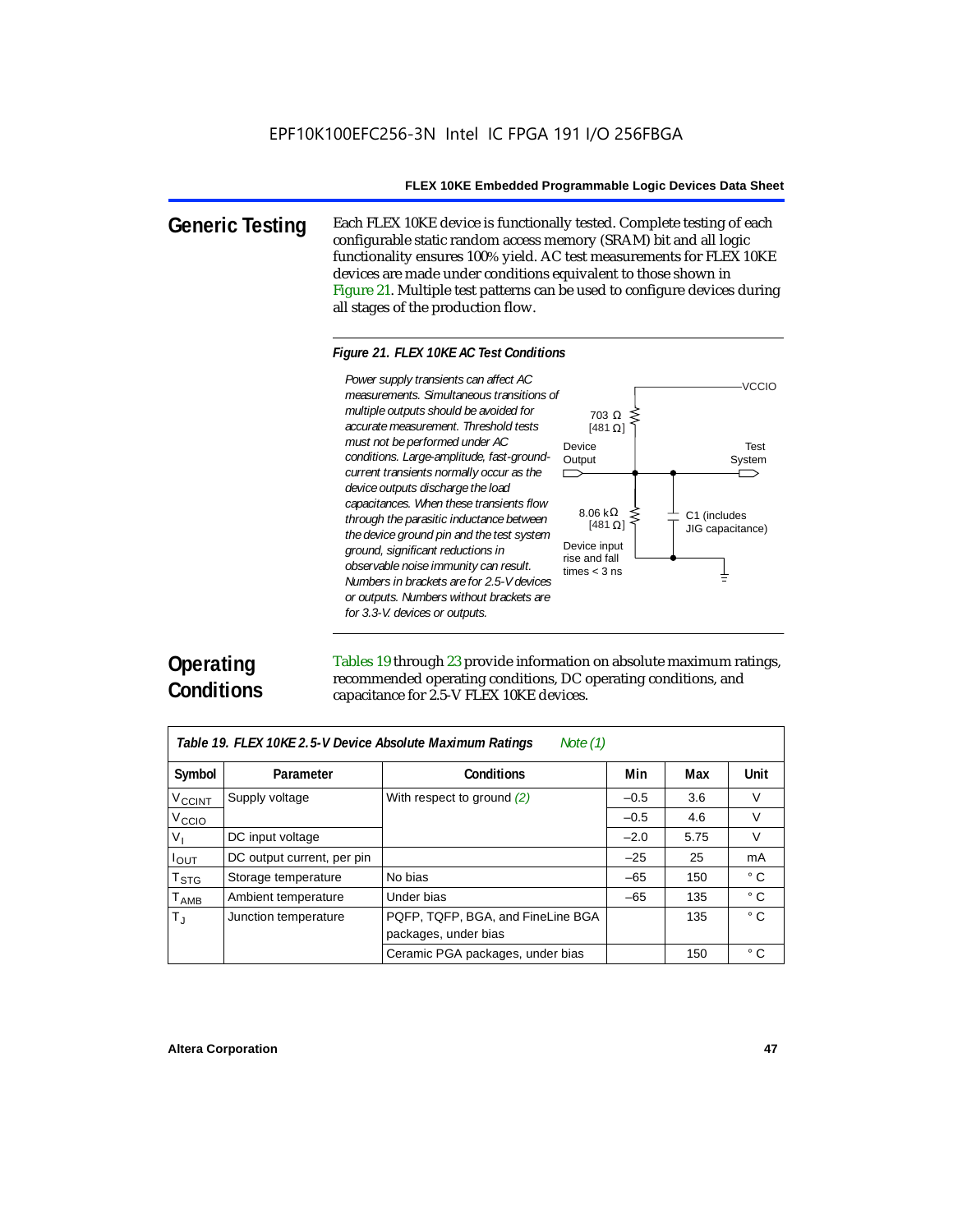# EPF10K100EFC256-3N Intel IC FPGA 191 I/O 256FBGA

#### **FLEX 10KE Embedded Programmable Logic Devices Data Sheet**

| Table 20. 2.5-V EPF10K50E & EPF10K200E Device Recommended Operating Conditions |                                                        |                    |            |                   |              |  |
|--------------------------------------------------------------------------------|--------------------------------------------------------|--------------------|------------|-------------------|--------------|--|
| Symbol                                                                         | Parameter                                              | <b>Conditions</b>  | Min        | Max               | Unit         |  |
| <b>V<sub>CCINT</sub></b>                                                       | Supply voltage for internal logic<br>and input buffers | (3), (4)           | 2.30(2.30) | 2.70(2.70)        | $\vee$       |  |
| V <sub>CCIO</sub>                                                              | Supply voltage for output buffers,<br>3.3-V operation  | (3), (4)           | 3.00(3.00) | 3.60(3.60)        | $\vee$       |  |
|                                                                                | Supply voltage for output buffers,<br>2.5-V operation  | (3), (4)           | 2.30(2.30) | 2.70(2.70)        | $\vee$       |  |
| $V_{1}$                                                                        | Input voltage                                          | (5)                | $-0.5$     | 5.75              | $\vee$       |  |
| $V_{\rm O}$                                                                    | Output voltage                                         |                    | 0          | V <sub>CCIO</sub> | $\vee$       |  |
| Т <sub>А</sub>                                                                 | Ambient temperature                                    | For commercial use | $\Omega$   | 70                | ° C          |  |
|                                                                                |                                                        | For industrial use | $-40$      | 85                | $^{\circ}$ C |  |
| $T_{\rm J}$                                                                    | Operating temperature                                  | For commercial use | $\Omega$   | 85                | °C           |  |
|                                                                                |                                                        | For industrial use | $-40$      | 100               | $^{\circ}$ C |  |
| $t_{R}$                                                                        | Input rise time                                        |                    |            | 40                | ns           |  |
| $t_F$                                                                          | Input fall time                                        |                    |            | 40                | ns           |  |

### *Table 21. 2.5-V EPF10K30E, EPF10K50S, EPF10K100E, EPF10K130E & EPF10K200S Device Recommended Operating Conditions*

| Symbol                   | Parameter                                              | <b>Conditions</b>  | Min              | Max               | Unit         |
|--------------------------|--------------------------------------------------------|--------------------|------------------|-------------------|--------------|
| <b>V<sub>CCINT</sub></b> | Supply voltage for internal logic<br>and input buffers | (3), (4)           | 2.375<br>(2.375) | 2.625<br>(2.625)  | $\vee$       |
| V <sub>CCIO</sub>        | Supply voltage for output buffers,<br>3.3-V operation  | (3), (4)           | 3.00(3.00)       | 3.60(3.60)        | $\vee$       |
|                          | Supply voltage for output buffers,<br>2.5-V operation  | (3), (4)           | 2.375<br>(2.375) | 2.625<br>(2.625)  | $\vee$       |
| $V_{1}$                  | Input voltage                                          | (5)                | $-0.5$           | 5.75              | $\vee$       |
| $V_{\rm O}$              | Output voltage                                         |                    | 0                | V <sub>CCIO</sub> | $\vee$       |
| $T_A$                    | Ambient temperature                                    | For commercial use | 0                | 70                | ° C          |
|                          |                                                        | For industrial use | $-40$            | 85                | $^{\circ}$ C |
| $T_{\rm J}$              | Operating temperature                                  | For commercial use | $\mathbf 0$      | 85                | °C           |
|                          |                                                        | For industrial use | $-40$            | 100               | $^{\circ}$ C |
| $t_{R}$                  | Input rise time                                        |                    |                  | 40                | ns           |
| $t_F$                    | Input fall time                                        |                    |                  | 40                | ns           |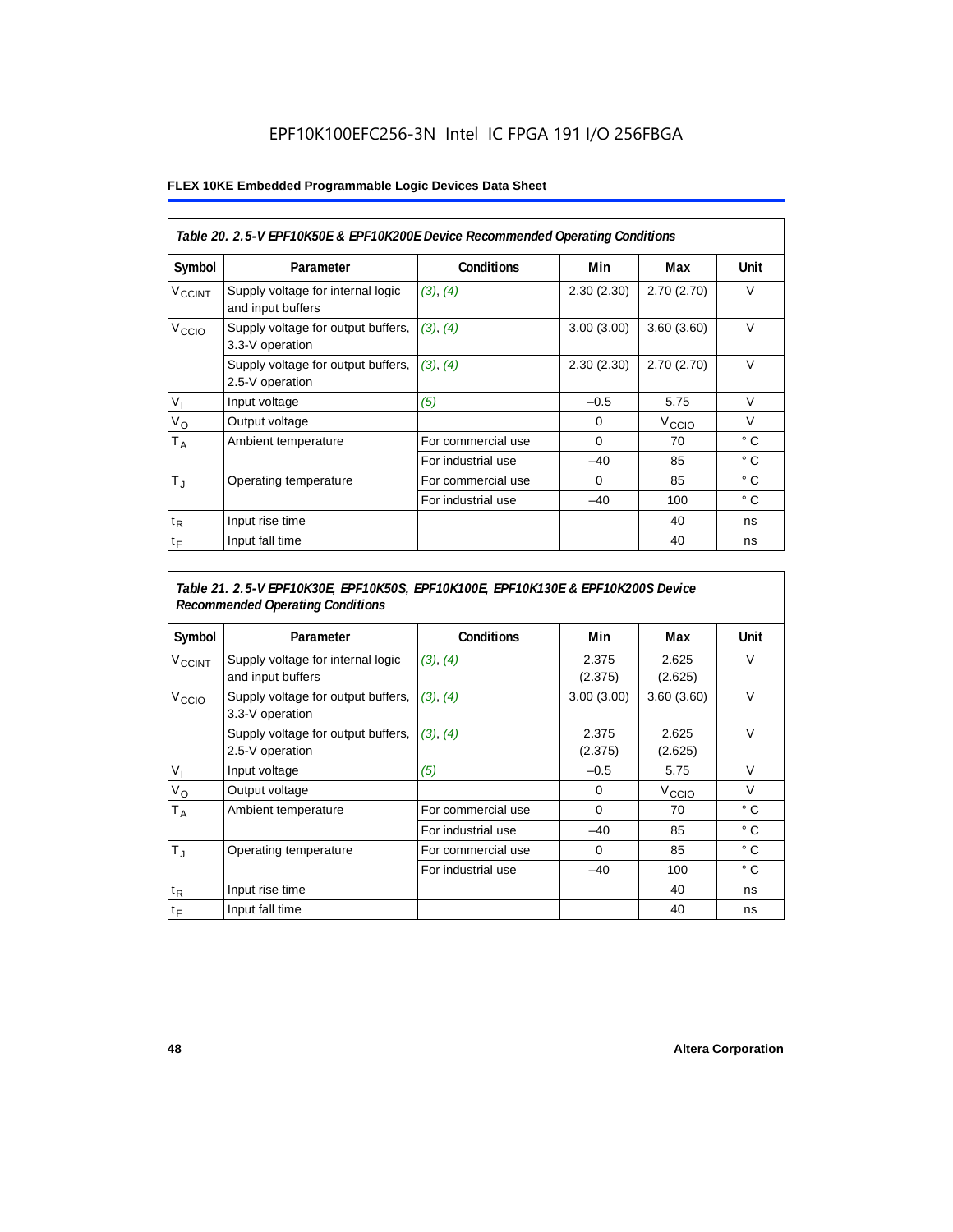| Symbol            | Parameter                                      | Conditions                                                             | Min                                   | <b>Typ</b> | Max                                      | Unit           |
|-------------------|------------------------------------------------|------------------------------------------------------------------------|---------------------------------------|------------|------------------------------------------|----------------|
| V <sub>IH</sub>   | High-level input<br>voltage                    |                                                                        | 1.7, $0.5 \times V_{\text{CCIO}}$ (8) |            | 5.75                                     | V              |
| $V_{IL}$          | Low-level input<br>voltage                     |                                                                        | $-0.5$                                |            | 0.8,<br>$0.3 \times V_{\text{CCIO}}$ (8) | V              |
| $V_{OH}$          | 3.3-V high-level TTL<br>output voltage         | $I_{OH} = -8$ mA DC,<br>$V_{\text{CCIO}} = 3.00 V(9)$                  | 2.4                                   |            |                                          | V              |
|                   | 3.3-V high-level<br>CMOS output voltage        | $I_{OH} = -0.1$ mA DC,<br>$V_{\text{CCIO}} = 3.00 V(9)$                | $V_{\text{CCIO}} - 0.2$               |            |                                          | V              |
|                   | 3.3-V high-level PCI<br>output voltage         | $I_{OH} = -0.5$ mA DC,<br>$V_{\text{CCIO}} = 3.00$ to 3.60 V (9)       | $0.9 \times V_{\text{CCIO}}$          |            |                                          | $\vee$         |
|                   | 2.5-V high-level output<br>voltage             | $I_{OH} = -0.1$ mA DC,<br>$V_{\text{CCIO}} = 2.30 \text{ V } (9)$      | 2.1                                   |            |                                          | V              |
|                   |                                                | $I_{OH} = -1$ mA DC,<br>$V_{\text{CCIO}} = 2.30 \text{ V} (9)$         | 2.0                                   |            |                                          | V              |
|                   |                                                | $I_{OH} = -2$ mA DC,<br>$V_{\text{CCIO}} = 2.30 \text{ V} (9)$         | 1.7                                   |            |                                          | V              |
| $V_{OL}$          | 3.3-V low-level TTL<br>output voltage          | $I_{OL}$ = 12 mA DC,<br>$V_{\text{CCIO}} = 3.00 V (10)$                |                                       |            | 0.45                                     | $\vee$         |
|                   | 3.3-V low-level CMOS<br>output voltage         | $I_{OL} = 0.1$ mA DC,<br>$V_{\text{CCIO}} = 3.00 V (10)$               |                                       |            | 0.2                                      | V              |
|                   | 3.3-V low-level PCI<br>output voltage          | $I_{OL}$ = 1.5 mA DC,<br>$V_{\text{CCIO}} = 3.00$ to 3.60 V<br>(10)    |                                       |            | $0.1 \times V_{\text{CCIO}}$             | $\vee$         |
|                   | 2.5-V low-level output<br>voltage              | $I_{\Omega I} = 0.1$ mA DC,<br>$V_{\text{CCIO}} = 2.30 V (10)$         |                                       |            | 0.2                                      | V              |
|                   |                                                | $I_{\text{OI}} = 1 \text{ mA DC}$ ,<br>$V_{\text{CCIO}} = 2.30 V (10)$ |                                       |            | 0.4                                      | V              |
|                   |                                                | $I_{OL}$ = 2 mA DC,<br>$V_{\text{CCIO}} = 2.30 V (10)$                 |                                       |            | 0.7                                      | V              |
| $I_1$             | Input pin leakage<br>current                   | $V_1 = V_{\text{CCIOMAX}}$ to 0 V (11)                                 | $-10$                                 |            | 10                                       | μA             |
| $I_{OZ}$          | Tri-stated I/O pin<br>leakage current          | $V_{\text{O}} = V_{\text{CCIOMax}}$ to 0 V (11)                        | $-10$                                 |            | 10                                       | μA             |
| $I_{CC0}$         | V <sub>CC</sub> supply current<br>(standby)    | $V_1$ = ground, no load, no<br>toggling inputs                         |                                       | 5          |                                          | mA             |
|                   |                                                | $V_1$ = ground, no load, no<br>toggling inputs (12)                    |                                       | 10         |                                          | mA             |
| R <sub>CONF</sub> | Value of I/O pin pull-                         | $V_{\text{CCIO}} = 3.0 V (13)$                                         | 20                                    |            | 50                                       | $k\frac{3}{4}$ |
|                   | up resistor before and<br>during configuration | $V_{\text{CCIO}} = 2.3 V (13)$                                         | 30                                    |            | 80                                       | $k\frac{3}{4}$ |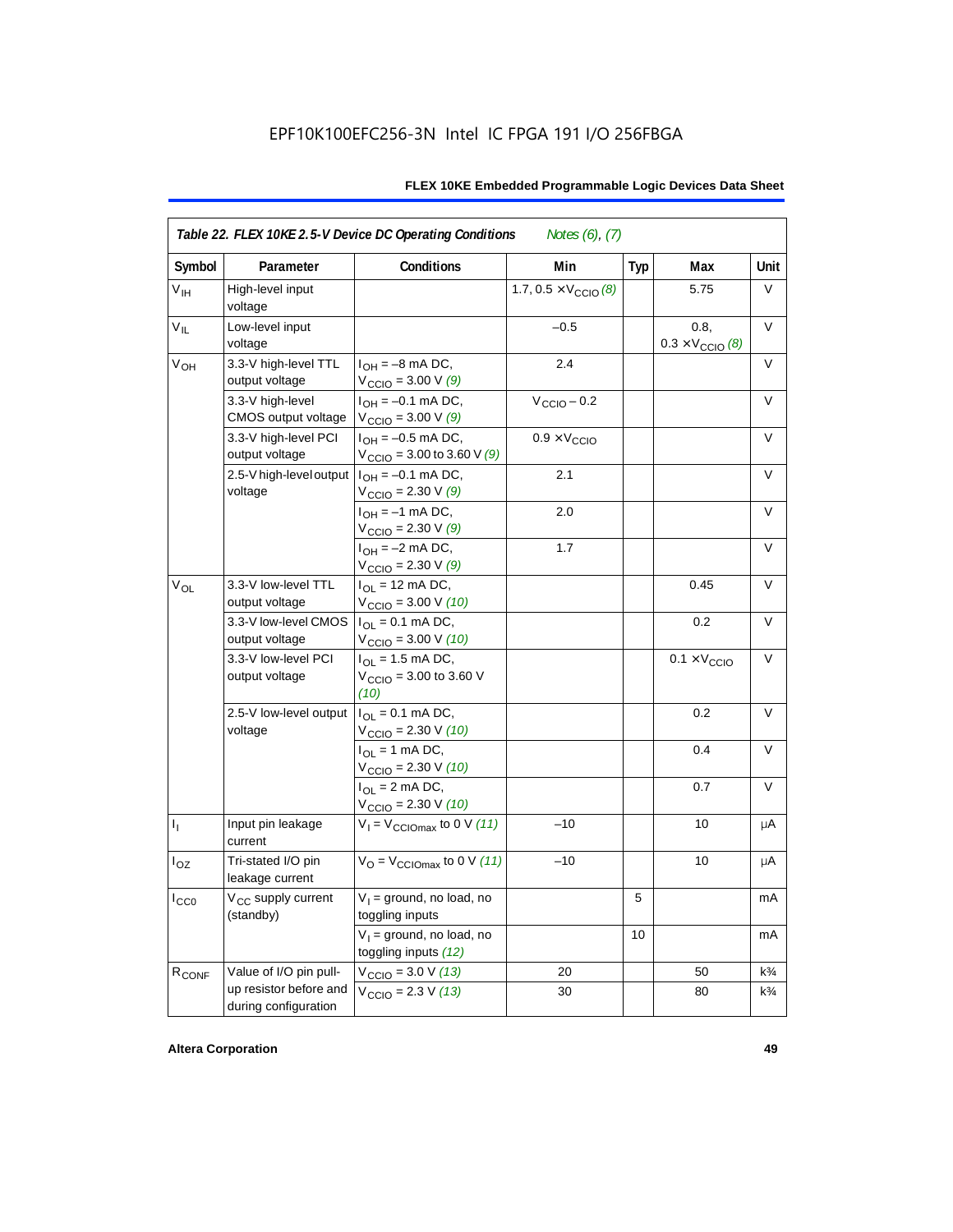| Table 23. FLEX 10KE Device Capacitance<br>Note (14) |                                                      |                              |  |    |    |  |  |  |
|-----------------------------------------------------|------------------------------------------------------|------------------------------|--|----|----|--|--|--|
| Symbol                                              | Min<br>Unit<br><b>Conditions</b><br>Max<br>Parameter |                              |  |    |    |  |  |  |
| $C_{IN}$                                            | Input capacitance                                    | $V_{IN} = 0 V$ , f = 1.0 MHz |  | 10 | pF |  |  |  |
| $C_{\text{INCLK}}$                                  | Input capacitance on<br>dedicated clock pin          | $V_{IN} = 0 V$ , f = 1.0 MHz |  | 12 | pF |  |  |  |
| $C_{OUT}$                                           | Output capacitance                                   | $V_{OUT} = 0 V, f = 1.0 MHz$ |  | 10 | рF |  |  |  |

#### *Notes to tables:*

- (1) See the *Operating Requirements for Altera Devices Data Sheet*.
- (2) Minimum DC input voltage is –0.5 V. During transitions, the inputs may undershoot to –2.0 V for input currents less than 100 mA and periods shorter than 20 ns.
- (3) Numbers in parentheses are for industrial-temperature-range devices.
- (4) Maximum  $V_{CC}$  rise time is 100 ms, and  $V_{CC}$  must rise monotonically.<br>(5) All pins, including dedicated inputs, clock, I/O, and JTAG pins, may
- All pins, including dedicated inputs, clock, I/O, and JTAG pins, may be driven before  $V_{CCTNT}$  and  $V_{CCTO}$  are powered.
- (6) Typical values are for  $T_A = 25^\circ$  C,  $V_{CClNT} = 2.5$  V, and  $V_{CClO} = 2.5$  V or 3.3 V.<br>(7) These values are specified under the FLEX 10KE Recommended Operating Co
- (7) These values are specified under the FLEX 10KE Recommended Operating Conditions shown in Tables 20 and 21.<br>(8) The FLEX 10KE input buffers are compatible with 2.5-V. 3.3-V (LVTTL and LVCMOS), and 5.0-V TTL and CMOS (8) The FLEX 10KE input buffers are compatible with 2.5-V, 3.3-V (LVTTL and LVCMOS), and 5.0-V TTL and CMOS
- signals. Additionally, the input buffers are 3.3-V PCI compliant when  $V_{CCIO}$  and  $V_{CCIVT}$  meet the relationship shown in Figure 22.
- (9) The  $I<sub>OH</sub>$  parameter refers to high-level TTL, PCI, or CMOS output current.
- (10) The IOL parameter refers to low-level TTL, PCI, or CMOS output current. This parameter applies to open-drain pins as well as output pins.
- (11) This value is specified for normal device operation. The value may vary during power-up.
- (12) This parameter applies to -1 speed-grade commercial-temperature devices and -2 speed-grade-industrial temperature devices.
- (13) Pin pull-up resistance values will be lower if the pin is driven higher than  $V_{CCIO}$  by an external source.
- (14) Capacitance is sample-tested only.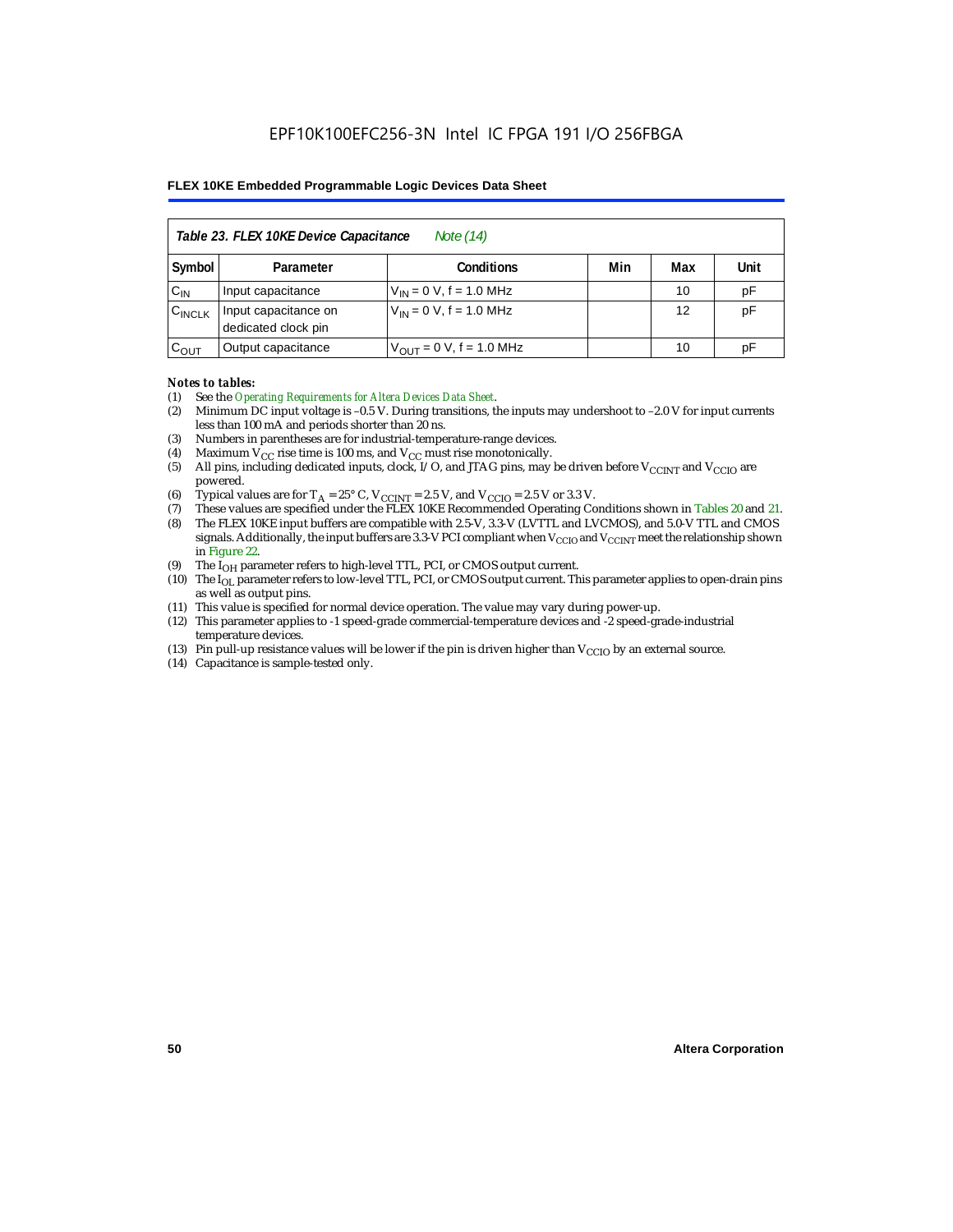Figure 22 shows the required relationship between  $V_{\text{CCIO}}$  and  $V_{\text{CCINT}}$  for 3.3-V PCI compliance.



Figure 23 shows the typical output drive characteristics of FLEX 10KE devices with 3.3-V and 2.5-V  $V_{\text{CCIO}}$ . The output driver is compliant to the 3.3-V *PCI Local Bus Specification*, *Revision 2.2* (when VCCIO pins are connected to 3.3 V). FLEX 10KE devices with a -1 speed grade also comply with the drive strength requirements of the *PCI Local Bus Specification*, *Revision 2.2* (when VCCINT pins are powered with a minimum supply of 2.375 V, and VCCIO pins are connected to 3.3 V). Therefore, these devices can be used in open 5.0-V PCI systems.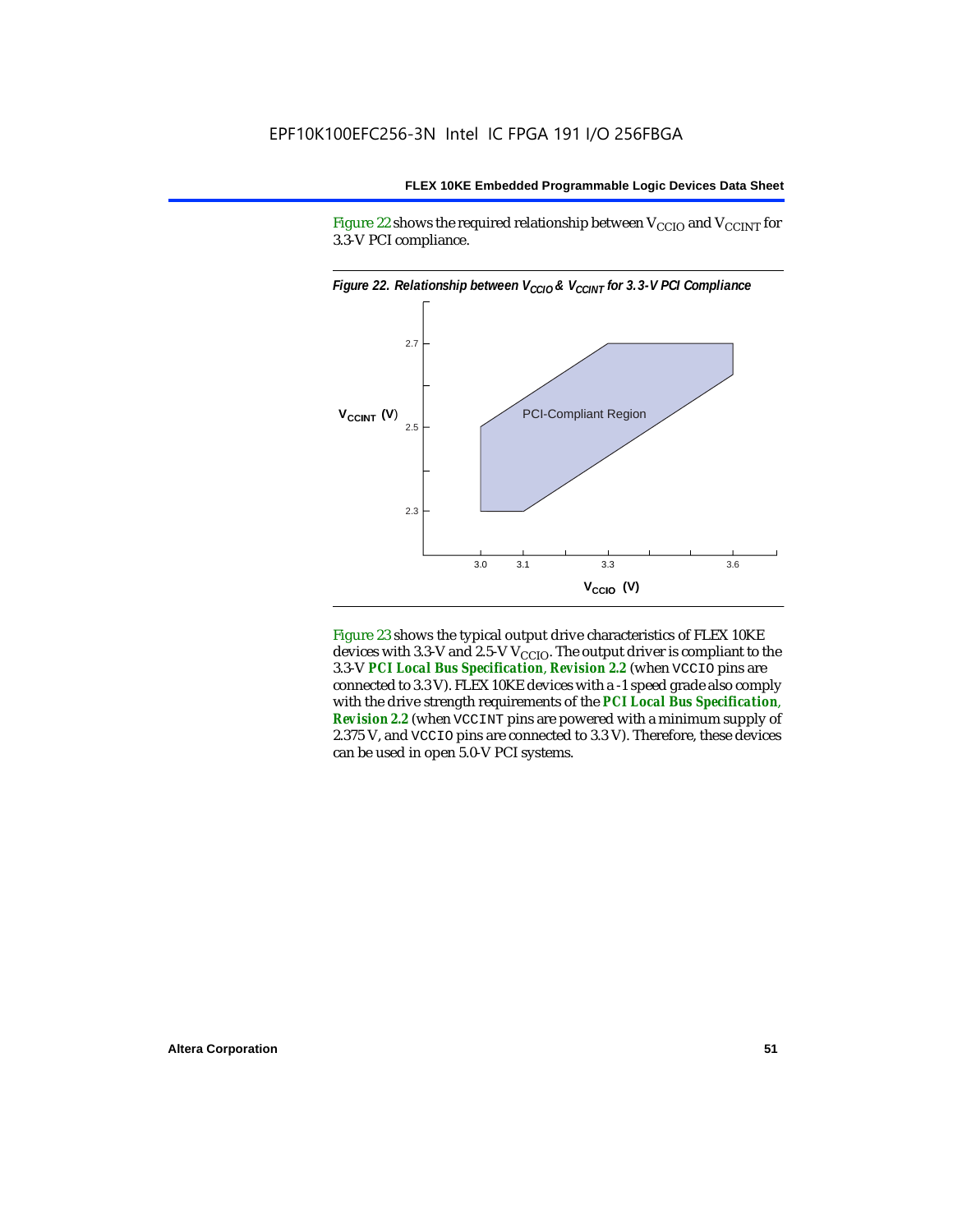



#### *Note:*

(1) These are transient (AC) currents.

**Timing Model** The continuous, high-performance FastTrack Interconnect routing resources ensure predictable performance and accurate simulation and timing analysis. This predictable performance contrasts with that of FPGAs, which use a segmented connection scheme and therefore have unpredictable performance.

> Device performance can be estimated by following the signal path from a source, through the interconnect, to the destination. For example, the registered performance between two LEs on the same row can be calculated by adding the following parameters:

- LE register clock-to-output delay  $(t_{CO})$
- **■** Interconnect delay  $(t_{SAMEROW})$ <br> **■** I.E look-up table delay  $(t_{LUT})$
- LE look-up table delay  $(t_{LUT})$
- LE register setup time  $(t_{SI})$

The routing delay depends on the placement of the source and destination LEs. A more complex registered path may involve multiple combinatorial LEs between the source and destination LEs.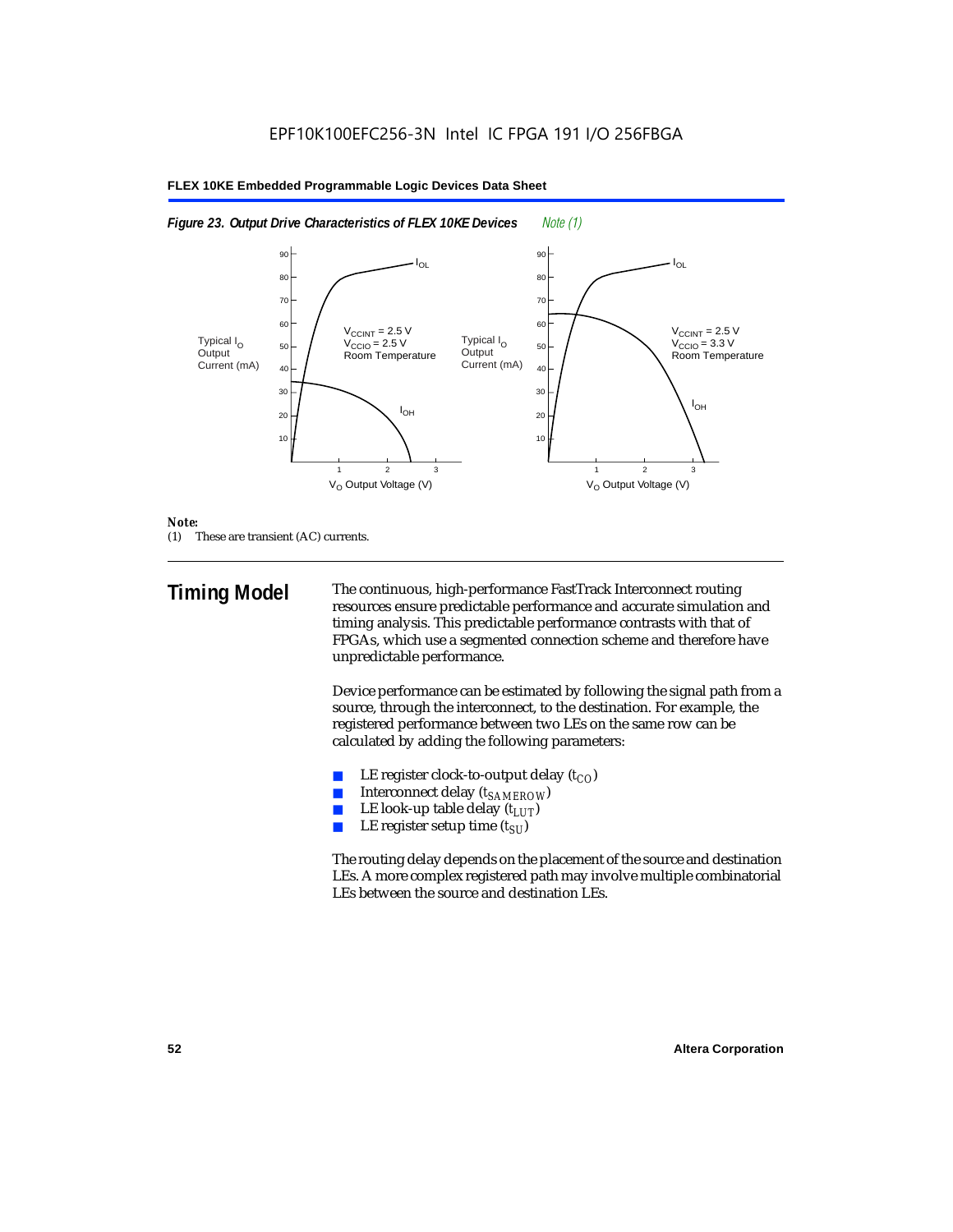Timing simulation and delay prediction are available with the Altera Simulator and Timing Analyzer, or with industry-standard EDA tools. The Simulator offers both pre-synthesis functional simulation to evaluate logic design accuracy and post-synthesis timing simulation with 0.1-ns resolution. The Timing Analyzer provides point-to-point timing delay information, setup and hold time analysis, and device-wide performance analysis.

Figure 24 shows the overall timing model, which maps the possible paths to and from the various elements of the FLEX 10KE device.

*Figure 24. FLEX 10KE Device Timing Model*



Figures 25 through 28 show the delays that correspond to various paths and functions within the LE, IOE, EAB, and bidirectional timing models.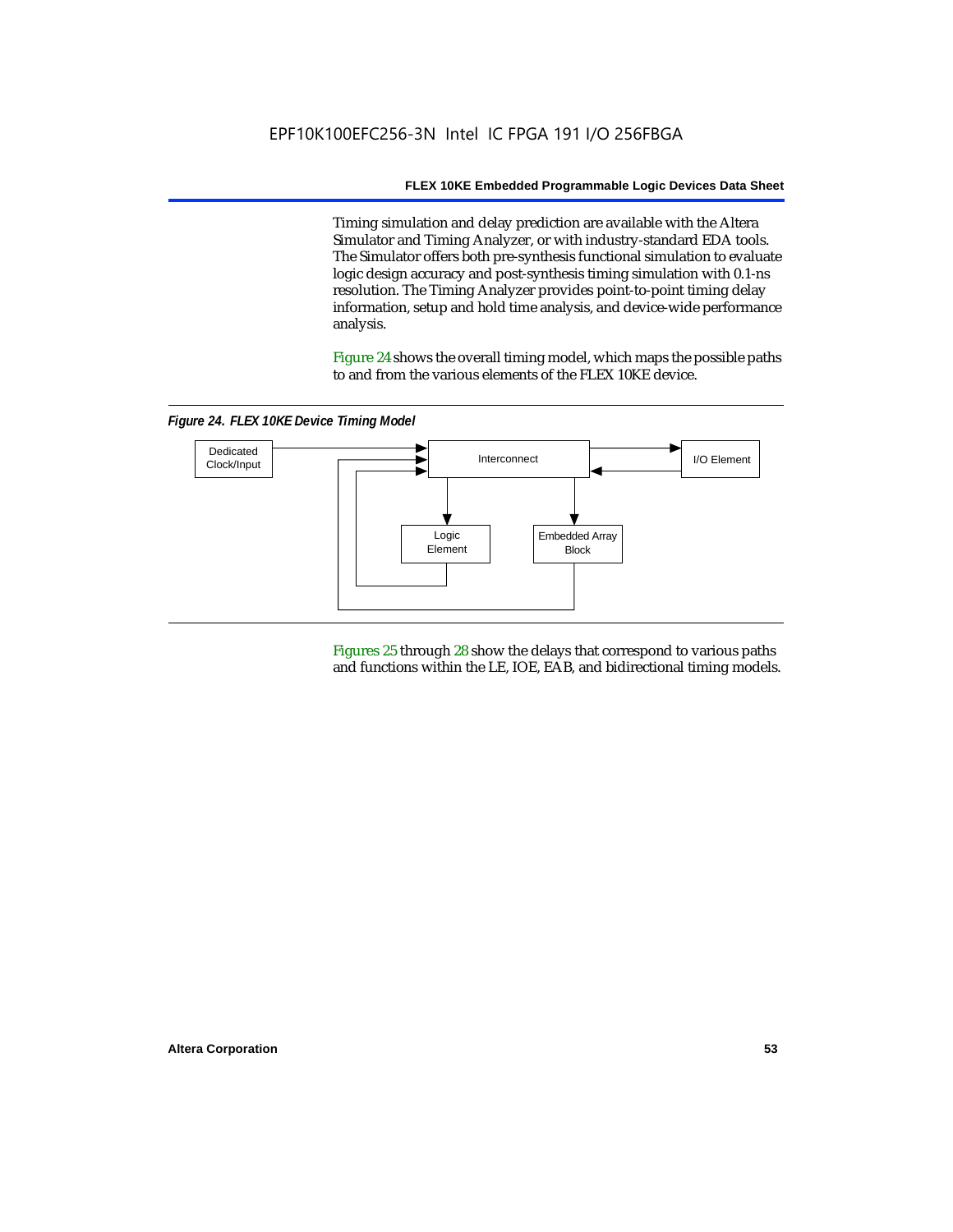# *Figure 25. FLEX 10KE Device LE Timing Model*

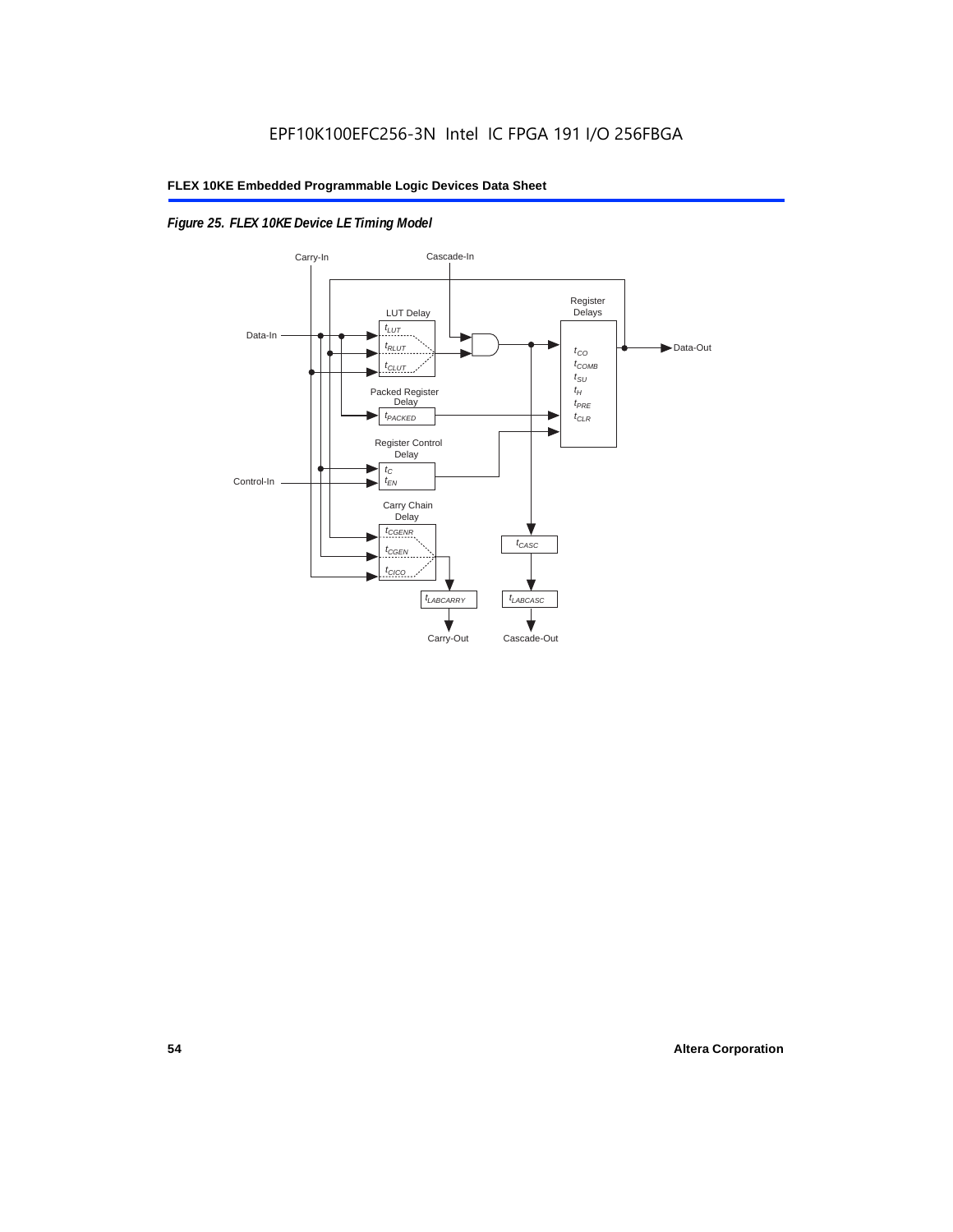

*Figure 27. FLEX 10KE Device EAB Timing Model*

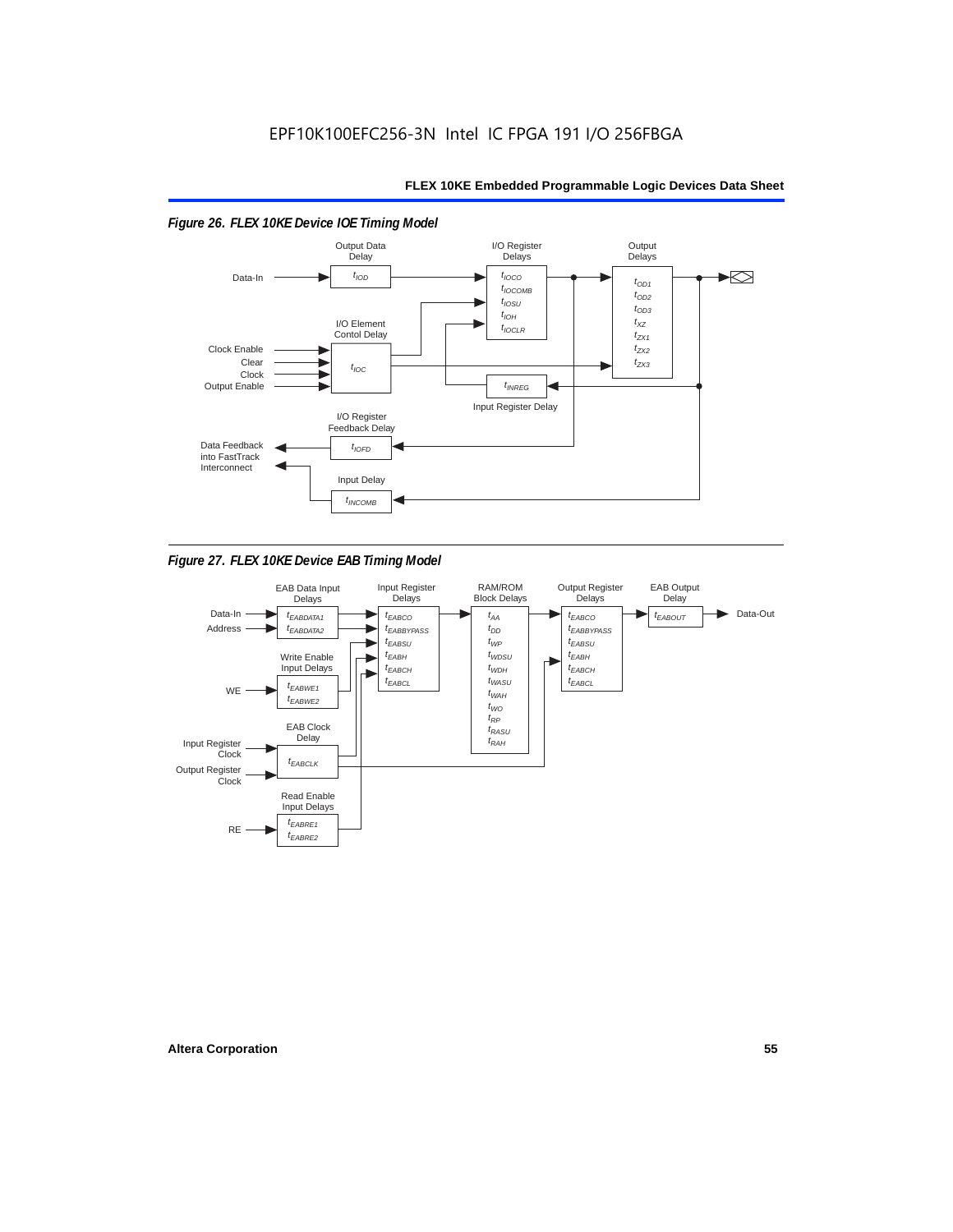

*Figure 28. Synchronous Bidirectional Pin External Timing Model*

Tables 24 through 28 describe the FLEX 10KE device internal timing parameters. Tables 29 through 30 describe the FLEX 10KE external timing parameters and their symbols.

| Table 24. LE Timing Microparameters (Part 1 of 2)<br>Note $(1)$ |                                                                                                                                         |           |  |  |  |
|-----------------------------------------------------------------|-----------------------------------------------------------------------------------------------------------------------------------------|-----------|--|--|--|
| Symbol                                                          | Parameter                                                                                                                               | Condition |  |  |  |
| $t_{LUT}$                                                       | LUT delay for data-in                                                                                                                   |           |  |  |  |
| $t_{CLUT}$                                                      | LUT delay for carry-in                                                                                                                  |           |  |  |  |
| $t_{RLUT}$                                                      | LUT delay for LE register feedback                                                                                                      |           |  |  |  |
| <sup>t</sup> PACKED                                             | Data-in to packed register delay                                                                                                        |           |  |  |  |
| $t_{EN}$                                                        | LE register enable delay                                                                                                                |           |  |  |  |
| $t_{CICO}$                                                      | Carry-in to carry-out delay                                                                                                             |           |  |  |  |
| $t_{GEN}$                                                       | Data-in to carry-out delay                                                                                                              |           |  |  |  |
| ${}^{t}$ CGENR                                                  | LE register feedback to carry-out delay                                                                                                 |           |  |  |  |
| $t_{CASC}$                                                      | Cascade-in to cascade-out delay                                                                                                         |           |  |  |  |
| $t_C$                                                           | LE register control signal delay                                                                                                        |           |  |  |  |
| $t_{CO}$                                                        | LE register clock-to-output delay                                                                                                       |           |  |  |  |
| $t_{COMB}$                                                      | Combinatorial delay                                                                                                                     |           |  |  |  |
| $t_{\rm SU}$                                                    | LE register setup time for data and enable signals before clock; LE register<br>recovery time after asynchronous clear, preset, or load |           |  |  |  |
| $t_H$                                                           | LE register hold time for data and enable signals after clock                                                                           |           |  |  |  |
| $t_{PRE}$                                                       | LE register preset delay                                                                                                                |           |  |  |  |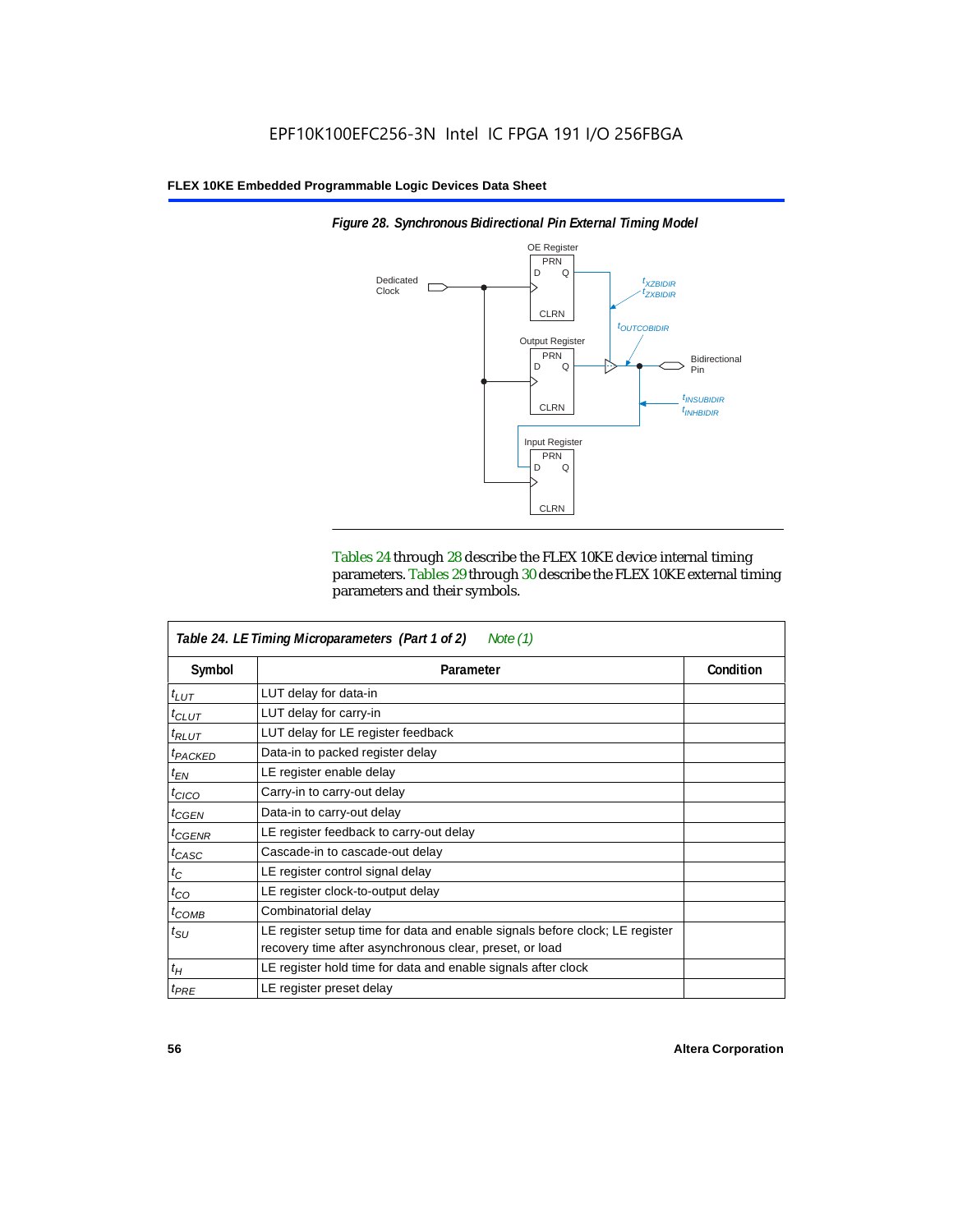| Table 24. LE Timing Microparameters (Part 2 of 2)<br>Note (1) |                                        |  |  |  |  |
|---------------------------------------------------------------|----------------------------------------|--|--|--|--|
| Symbol                                                        | Condition<br>Parameter                 |  |  |  |  |
| $t_{CLR}$                                                     | LE register clear delay                |  |  |  |  |
| $t_{CH}$                                                      | Minimum clock high time from clock pin |  |  |  |  |
| $t_{CL}$                                                      | Minimum clock low time from clock pin  |  |  |  |  |

| Table 25. IOE Timing Microparameters<br>Note (1) |                                                                                                                          |                    |  |  |  |  |
|--------------------------------------------------|--------------------------------------------------------------------------------------------------------------------------|--------------------|--|--|--|--|
| Symbol                                           | Parameter                                                                                                                | <b>Conditions</b>  |  |  |  |  |
| $t$ <sub>IOD</sub>                               | IOE data delay                                                                                                           |                    |  |  |  |  |
| $t_{\text{IOC}}$                                 | IOE register control signal delay                                                                                        |                    |  |  |  |  |
| $t_{\text{IOCO}}$                                | IOE register clock-to-output delay                                                                                       |                    |  |  |  |  |
| <sup>t</sup> IOCOMB                              | IOE combinatorial delay                                                                                                  |                    |  |  |  |  |
| t <sub>iosu</sub>                                | IOE register setup time for data and enable signals before clock; IOE register<br>recovery time after asynchronous clear |                    |  |  |  |  |
| t <sub>IOH</sub>                                 | IOE register hold time for data and enable signals after clock                                                           |                    |  |  |  |  |
| $t_{IOCLR}$                                      | IOE register clear time                                                                                                  |                    |  |  |  |  |
| $t_{OD1}$                                        | Output buffer and pad delay, slow slew rate = off, $V_{CClO}$ = 3.3 V                                                    | $C1 = 35$ pF $(2)$ |  |  |  |  |
| $t_{OD2}$                                        | Output buffer and pad delay, slow slew rate = off, $V_{\text{CCIO}} = 2.5$ V                                             | $C1 = 35$ pF $(3)$ |  |  |  |  |
| $t_{OD3}$                                        | Output buffer and pad delay, slow slew rate $=$ on                                                                       | $C1 = 35$ pF $(4)$ |  |  |  |  |
| $t_{XZ}$                                         | IOE output buffer disable delay                                                                                          |                    |  |  |  |  |
| $t_{ZX1}$                                        | IOE output buffer enable delay, slow slew rate = off, $V_{\text{CCIO}} = 3.3 \text{ V}$                                  | $C1 = 35$ pF $(2)$ |  |  |  |  |
| t <sub>ZX2</sub>                                 | IOE output buffer enable delay, slow slew rate = off, $V_{\text{CCIO}} = 2.5 V$                                          | $C1 = 35$ pF $(3)$ |  |  |  |  |
| $t_{ZX3}$                                        | IOE output buffer enable delay, slow slew rate $=$ on                                                                    | $C1 = 35$ pF $(4)$ |  |  |  |  |
| <i>t<sub>INREG</sub></i>                         | IOE input pad and buffer to IOE register delay                                                                           |                    |  |  |  |  |
| $t_{IOFD}$                                       | IOE register feedback delay                                                                                              |                    |  |  |  |  |
| $t_{INCOMB}$                                     | IOE input pad and buffer to FastTrack Interconnect delay                                                                 |                    |  |  |  |  |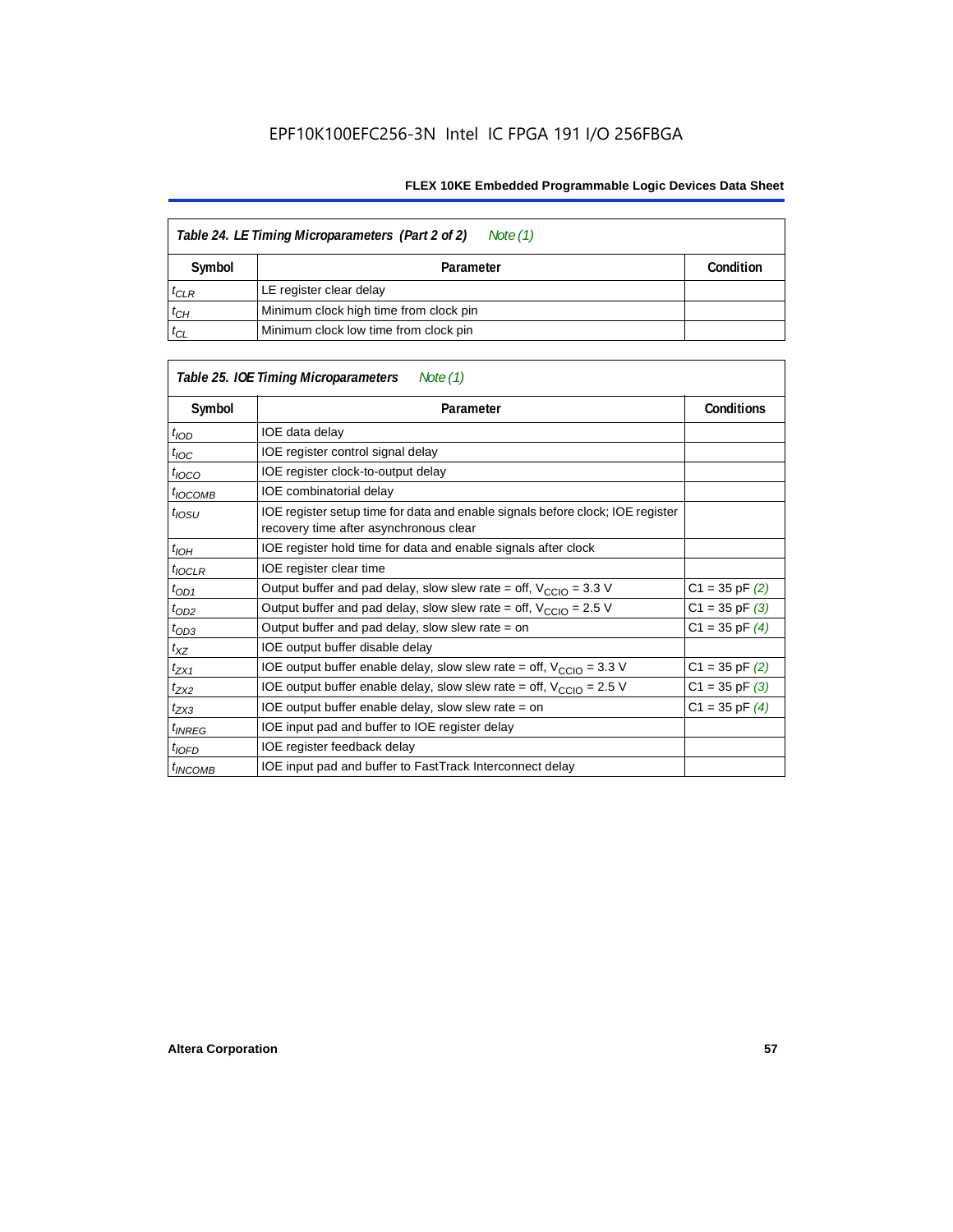| Table 26. EAB Timing Microparameters<br>Note $(1)$ |                                                                        |                   |  |  |  |  |
|----------------------------------------------------|------------------------------------------------------------------------|-------------------|--|--|--|--|
| Symbol                                             | Parameter                                                              | <b>Conditions</b> |  |  |  |  |
| <sup>t</sup> EABDATA1                              | Data or address delay to EAB for combinatorial input                   |                   |  |  |  |  |
| <sup>t</sup> EABDATA2                              | Data or address delay to EAB for registered input                      |                   |  |  |  |  |
| t <sub>EABWE1</sub>                                | Write enable delay to EAB for combinatorial input                      |                   |  |  |  |  |
| t <sub>EABWE2</sub>                                | Write enable delay to EAB for registered input                         |                   |  |  |  |  |
| <sup>t</sup> EABRE1                                | Read enable delay to EAB for combinatorial input                       |                   |  |  |  |  |
| $t_{EABRE2}$                                       | Read enable delay to EAB for registered input                          |                   |  |  |  |  |
| t <sub>EABCLK</sub>                                | EAB register clock delay                                               |                   |  |  |  |  |
| t <sub>EABCO</sub>                                 | EAB register clock-to-output delay                                     |                   |  |  |  |  |
| <sup>t</sup> EABBYPASS                             | Bypass register delay                                                  |                   |  |  |  |  |
| <sup>t</sup> EABSU                                 | EAB register setup time before clock                                   |                   |  |  |  |  |
| t <sub>EABH</sub>                                  | EAB register hold time after clock                                     |                   |  |  |  |  |
| $t_{EABCLR}$                                       | EAB register asynchronous clear time to output delay                   |                   |  |  |  |  |
| $t_{AA}$                                           | Address access delay (including the read enable to output delay)       |                   |  |  |  |  |
| $t_{WP}$                                           | Write pulse width                                                      |                   |  |  |  |  |
| $t_{RP}$                                           | Read pulse width                                                       |                   |  |  |  |  |
| $t_{WDSU}$                                         | Data setup time before falling edge of write pulse                     | (5)               |  |  |  |  |
| $t_{WDH}$                                          | Data hold time after falling edge of write pulse                       | (5)               |  |  |  |  |
| $t_{WASU}$                                         | Address setup time before rising edge of write pulse                   | (5)               |  |  |  |  |
| $t_{WAH}$                                          | Address hold time after falling edge of write pulse                    | (5)               |  |  |  |  |
| t <sub>RASU</sub>                                  | Address setup time with respect to the falling edge of the read enable |                   |  |  |  |  |
| $t_{RAH}$                                          | Address hold time with respect to the falling edge of the read enable  |                   |  |  |  |  |
| $t_{WO}$                                           | Write enable to data output valid delay                                |                   |  |  |  |  |
| $t_{DD}$                                           | Data-in to data-out valid delay                                        |                   |  |  |  |  |
| $t_{EABOUT}$                                       | Data-out delay                                                         |                   |  |  |  |  |
| <sup>t</sup> EABCH                                 | Clock high time                                                        |                   |  |  |  |  |
| $t_{EABCL}$                                        | Clock low time                                                         |                   |  |  |  |  |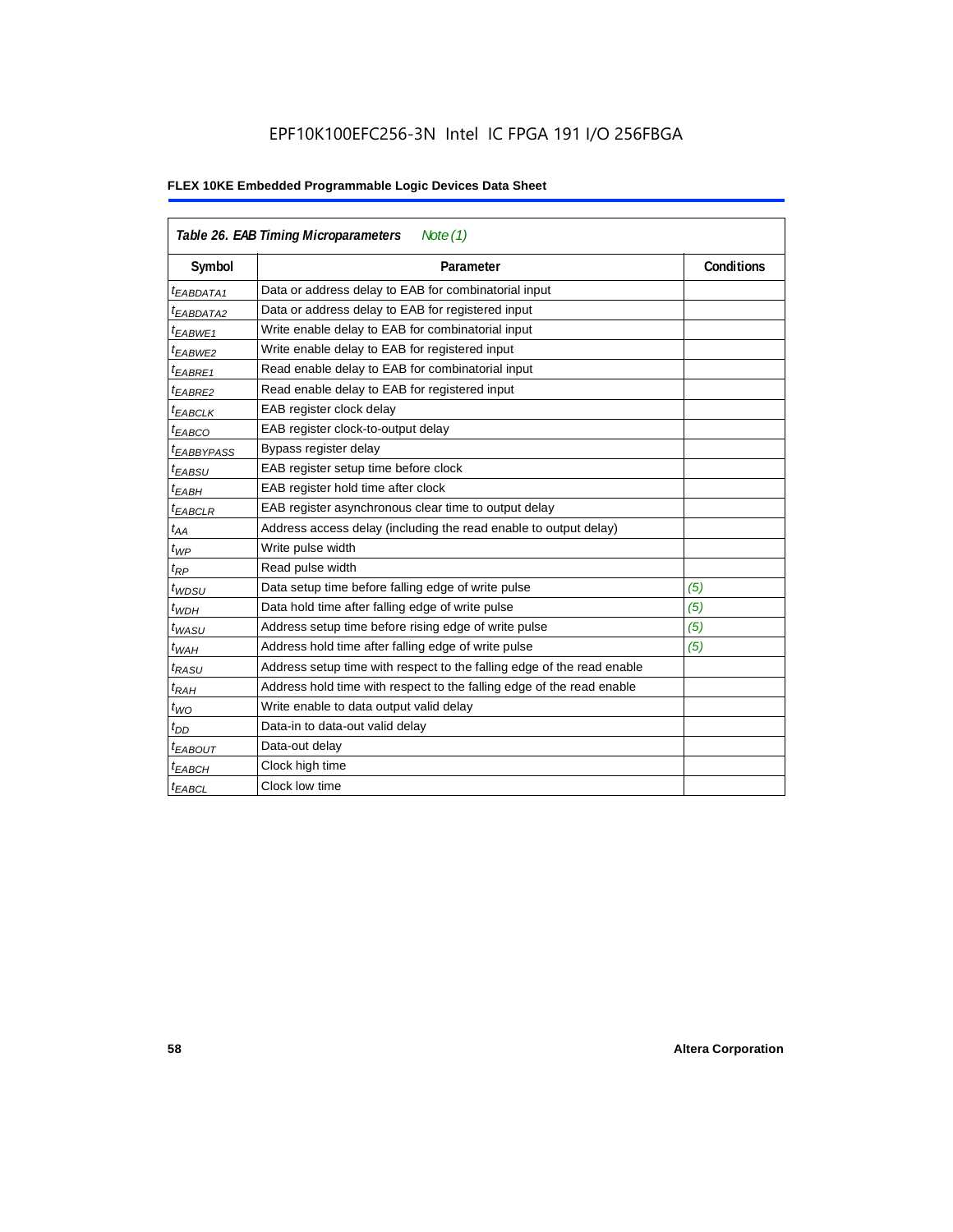|                        | Note $(1)$ , $(6)$<br>Table 27. EAB Timing Macroparameters                                 |            |  |  |  |  |
|------------------------|--------------------------------------------------------------------------------------------|------------|--|--|--|--|
| Symbol                 | Parameter                                                                                  | Conditions |  |  |  |  |
| <sup>t</sup> EABAA     | EAB address access delay                                                                   |            |  |  |  |  |
| <sup>I</sup> EABRCCOMB | EAB asynchronous read cycle time                                                           |            |  |  |  |  |
| <sup>t</sup> EABRCREG  | EAB synchronous read cycle time                                                            |            |  |  |  |  |
| <sup>t</sup> EABWP     | EAB write pulse width                                                                      |            |  |  |  |  |
| <sup>t</sup> ЕАВWССОМВ | EAB asynchronous write cycle time                                                          |            |  |  |  |  |
| <sup>t</sup> EABWCREG  | EAB synchronous write cycle time                                                           |            |  |  |  |  |
| <sup>t</sup> EABDD     | EAB data-in to data-out valid delay                                                        |            |  |  |  |  |
| <sup>t</sup> EABDATACO | EAB clock-to-output delay when using output registers                                      |            |  |  |  |  |
| <sup>t</sup> EABDATASU | EAB data/address setup time before clock when using input register                         |            |  |  |  |  |
| <sup>t</sup> EABDATAH  | EAB data/address hold time after clock when using input register                           |            |  |  |  |  |
| <sup>t</sup> EABWESU   | EAB WE setup time before clock when using input register                                   |            |  |  |  |  |
| <sup>t</sup> EABWEH    | EAB WE hold time after clock when using input register                                     |            |  |  |  |  |
| <sup>t</sup> EABWDSU   | EAB data setup time before falling edge of write pulse when not using input<br>registers   |            |  |  |  |  |
| <sup>t</sup> EABWDH    | EAB data hold time after falling edge of write pulse when not using input<br>registers     |            |  |  |  |  |
| t <sub>EABWASU</sub>   | EAB address setup time before rising edge of write pulse when not using<br>input registers |            |  |  |  |  |
| t <sub>EABWAH</sub>    | EAB address hold time after falling edge of write pulse when not using input<br>registers  |            |  |  |  |  |
| <sup>t</sup> EABWO     | EAB write enable to data output valid delay                                                |            |  |  |  |  |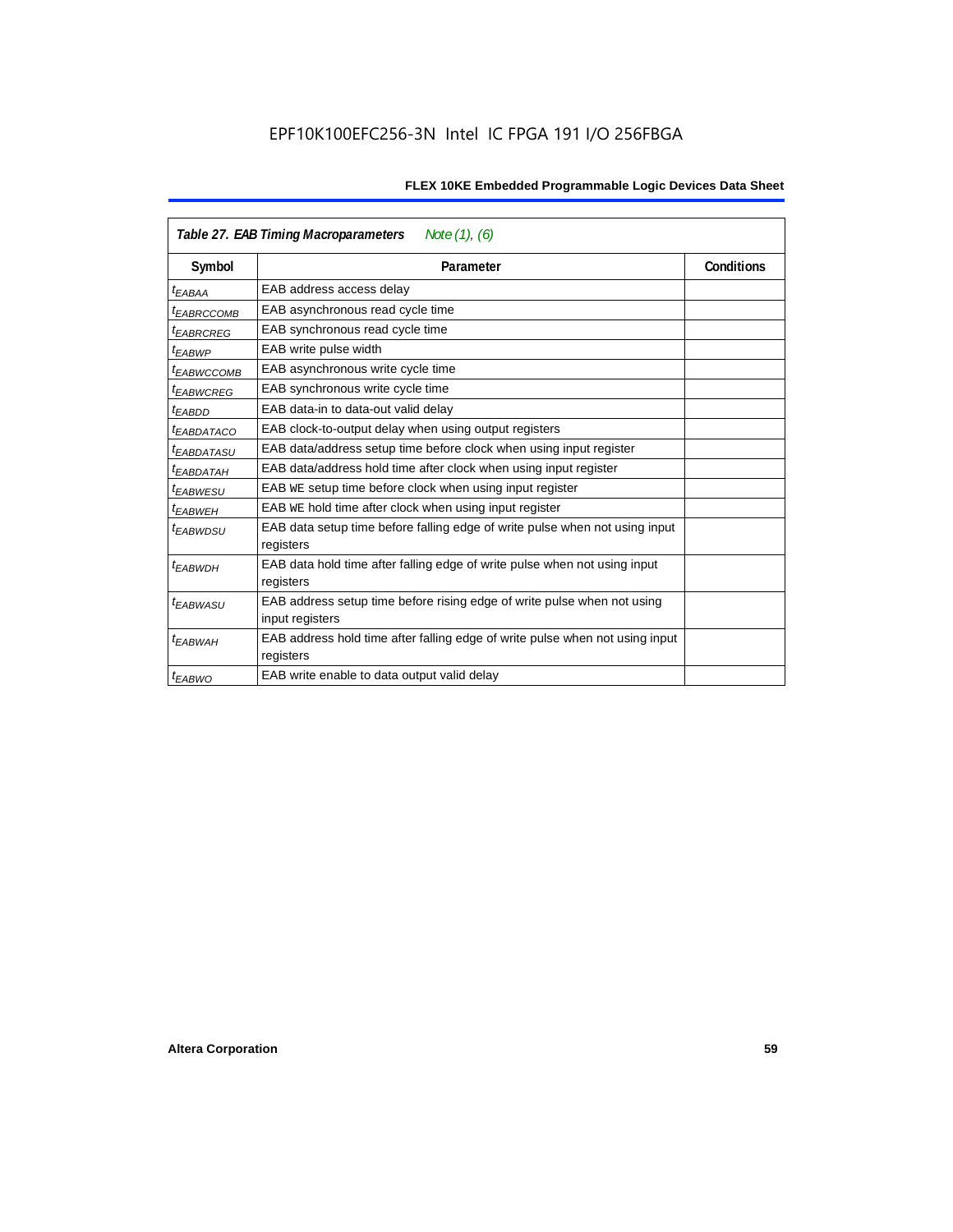| Table 28. Interconnect Timing Microparameters<br>Note $(1)$ |                                                                                                                         |                   |  |  |  |  |
|-------------------------------------------------------------|-------------------------------------------------------------------------------------------------------------------------|-------------------|--|--|--|--|
| Symbol                                                      | Parameter                                                                                                               | <b>Conditions</b> |  |  |  |  |
| $tD$ IN2IOE                                                 | Delay from dedicated input pin to IOE control input                                                                     | (7)               |  |  |  |  |
| $t_{DIN2LE}$                                                | Delay from dedicated input pin to LE or EAB control input                                                               | (7)               |  |  |  |  |
| <sup>t</sup> DCLK2IOE                                       | Delay from dedicated clock pin to IOE clock                                                                             | (7)               |  |  |  |  |
| $t_{DCLK2LE}$                                               | Delay from dedicated clock pin to LE or EAB clock                                                                       | (7)               |  |  |  |  |
| <sup>t</sup> DIN2DATA                                       | Delay from dedicated input or clock to LE or EAB data                                                                   | (7)               |  |  |  |  |
| <sup>t</sup> SAMELAB                                        | Routing delay for an LE driving another LE in the same LAB                                                              |                   |  |  |  |  |
| <sup>t</sup> SAMEROW                                        | Routing delay for a row IOE, LE, or EAB driving a row IOE, LE, or EAB in the<br>same row                                | (7)               |  |  |  |  |
| <sup>t</sup> SAMECOLUMN                                     | Routing delay for an LE driving an IOE in the same column                                                               | (7)               |  |  |  |  |
| <i>t<sub>DIFFROW</sub></i>                                  | Routing delay for a column IOE, LE, or EAB driving an LE or EAB in a different<br>row                                   | (7)               |  |  |  |  |
| <i>t</i> TWOROWS                                            | Routing delay for a row IOE or EAB driving an LE or EAB in a different row                                              | (7)               |  |  |  |  |
| <sup>t</sup> LEPERIPH                                       | Routing delay for an LE driving a control signal of an IOE via the peripheral<br>control bus                            | (7)               |  |  |  |  |
| $t_{LABCARRY}$                                              | Routing delay for the carry-out signal of an LE driving the carry-in signal of a<br>different LE in a different LAB     |                   |  |  |  |  |
| $t_{LABCASC}$                                               | Routing delay for the cascade-out signal of an LE driving the cascade-in<br>signal of a different LE in a different LAB |                   |  |  |  |  |

| Table 29. External Timing Parameters |                                                                                                   |                   |  |  |  |  |
|--------------------------------------|---------------------------------------------------------------------------------------------------|-------------------|--|--|--|--|
| Symbol                               | Parameter                                                                                         | <b>Conditions</b> |  |  |  |  |
| <sup>t</sup> DRR                     | Register-to-register delay via four LEs, three row interconnects, and four local<br>interconnects | (8)               |  |  |  |  |
| t <sub>insu</sub>                    | Setup time with global clock at IOE register                                                      | (9)               |  |  |  |  |
| <sup>t</sup> inh                     | Hold time with global clock at IOE register                                                       | (9)               |  |  |  |  |
| toutco                               | Clock-to-output delay with global clock at IOE register                                           | (9)               |  |  |  |  |
| t <sub>PCISU</sub>                   | Setup time with global clock for registers used in PCI designs                                    | $(9)$ , $(10)$    |  |  |  |  |
| <sup>t</sup> PCIH                    | Hold time with global clock for registers used in PCI designs                                     | $(9)$ , $(10)$    |  |  |  |  |
| <sup>t</sup> PCICO                   | Clock-to-output delay with global clock for registers used in PCI designs                         | $(9)$ , $(10)$    |  |  |  |  |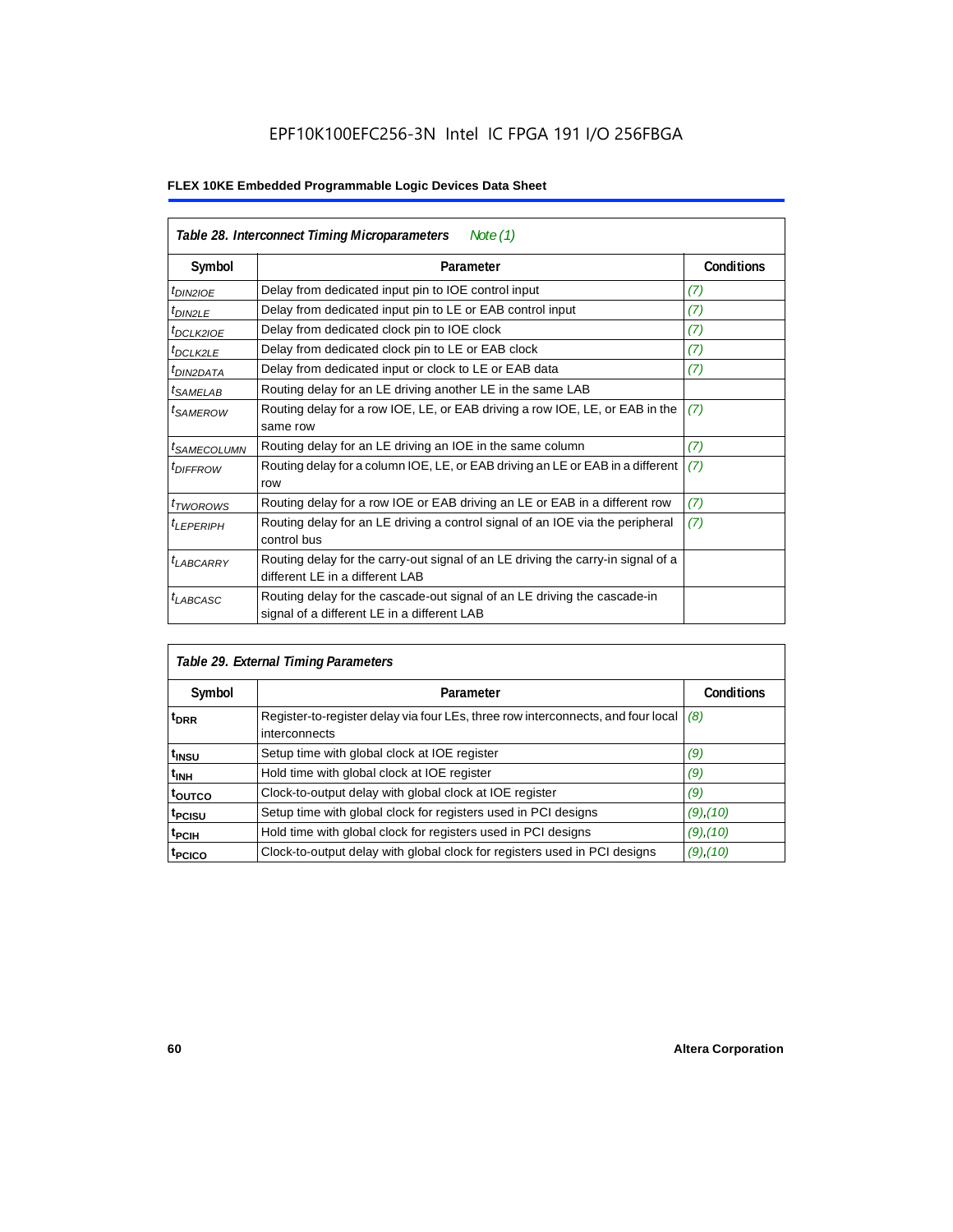| Note $(9)$<br>Table 30. External Bidirectional Timing Parameters |                                                                                                 |                   |  |  |  |  |
|------------------------------------------------------------------|-------------------------------------------------------------------------------------------------|-------------------|--|--|--|--|
| Symbol                                                           | Parameter                                                                                       | <b>Conditions</b> |  |  |  |  |
| <sup>t</sup> INSUBIDIR                                           | Setup time for bi-directional pins with global clock at same-row or same-<br>column LE register |                   |  |  |  |  |
| <sup>t</sup> INHBIDIR                                            | Hold time for bidirectional pins with global clock at same-row or same-column<br>LE register    |                   |  |  |  |  |
| <sup>t</sup> INH                                                 | Hold time with global clock at IOE register                                                     |                   |  |  |  |  |
| <b><i>LOUTCOBIDIR</i></b>                                        | Clock-to-output delay for bidirectional pins with global clock at IOE register                  | $C1 = 35 pF$      |  |  |  |  |
| <sup>t</sup> xzbidir                                             | Synchronous IOE output buffer disable delay                                                     | $C1 = 35 pF$      |  |  |  |  |
| <sup>T</sup> ZXBIDIR                                             | Synchronous IOE output buffer enable delay, slow slew rate= off                                 | $C1 = 35 pF$      |  |  |  |  |

#### *Notes to tables:*

- (1) Microparameters are timing delays contributed by individual architectural elements. These parameters cannot be measured explicitly.
- (2) Operating conditions:  $VCCIO = 3.3 V ±10%$  for commercial or industrial use.<br>(3) Operating conditions:  $VCCIO = 2.5 V ±5%$  for commercial or industrial use in
- Operating conditions: VCCIO =  $2.5$  V  $\pm 5$ % for commercial or industrial use in EPF10K30E, EPF10K50S, EPF10K100E, EPF10K130E, and EPF10K200S devices.
- (4) Operating conditions: VCCIO = 3.3 V.
- (5) Because the RAM in the EAB is self-timed, this parameter can be ignored when the WE signal is registered.<br>(6) EAB macroparameters are internal parameters that can simplify predicting the behavior of an EAB at its bor
- EAB macroparameters are internal parameters that can simplify predicting the behavior of an EAB at its boundary; these parameters are calculated by summing selected microparameters.
- (7) These parameters are worst-case values for typical applications. Post-compilation timing simulation and timing analysis are required to determine actual worst-case performance.
- (8) Contact Altera Applications for test circuit specifications and test conditions.
- (9) This timing parameter is sample-tested only.
- (10) This parameter is measured with the measurement and test conditions, including load, specified in the PCI Local Bus Specification, revision 2.2.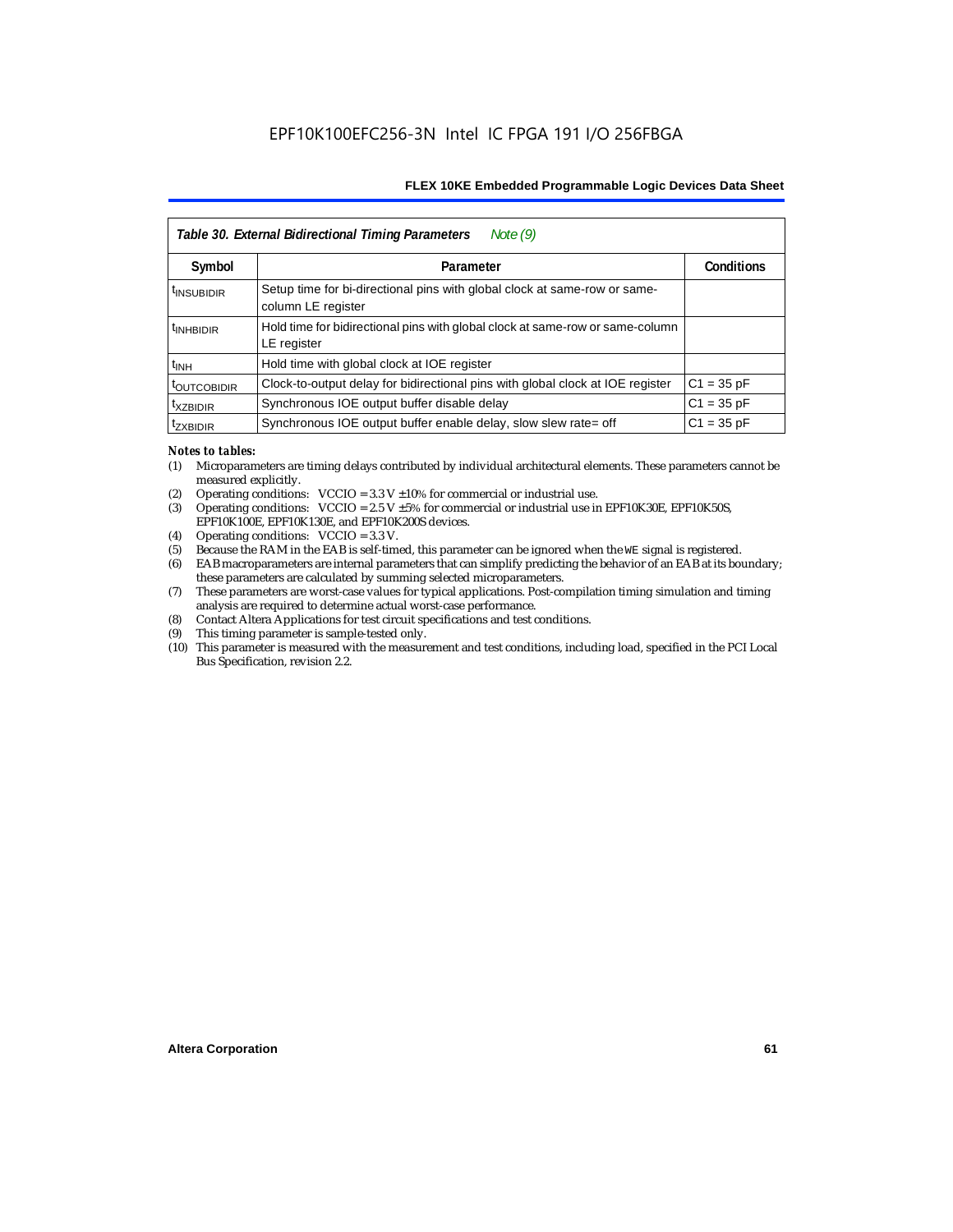Figures 29 and 30 show the asynchronous and synchronous timing waveforms, respectively, or the EAB macroparameters in Tables 26 and 27.

**EAB Asynchronous Write EAB Asynchronous Read** WE. a0 d0 d3  $t_{EABRCCOMB}$ a1 *《*、 a2 *《*、 a3 d2  $t_{FABA}$ d1 Address Data-Out WE a0 din1  $\chi$  dout2  $t_{EABDD}$ a1 a2 din1 din0  $t_{EABWCCOMB}$  $t_{EABWASU}$   $\longrightarrow$  $t_{EABWDSU}$  +  $\longrightarrow$   $t_{EABWDH}$  $t_{EABWP}$ Data-In din0 Address Data-Out

#### *Figure 29. EAB Asynchronous Timing Waveforms*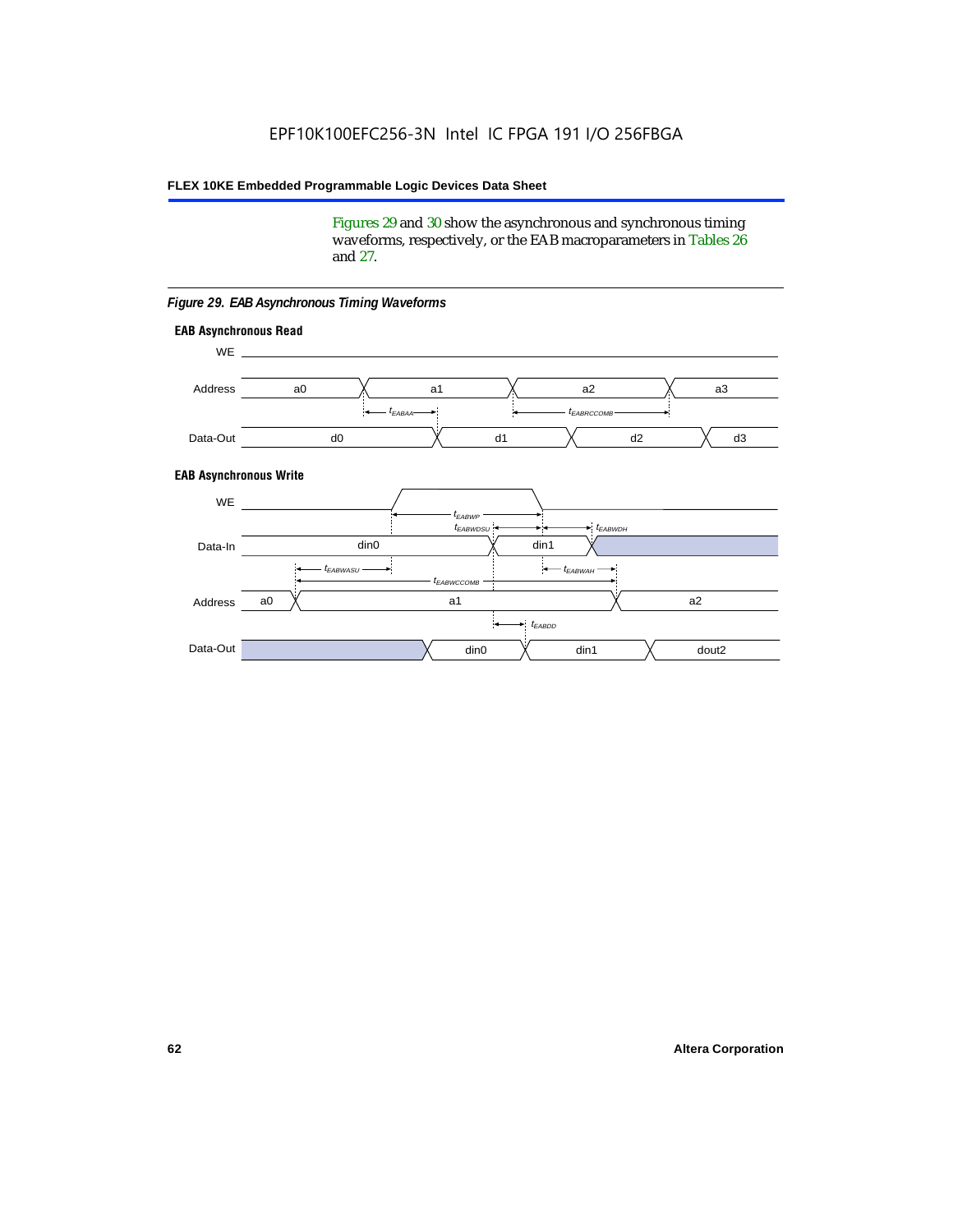

# *Figure 30. EAB Synchronous Timing Waveforms*

### **EAB Synchronous Write (EAB Output Registers Used)**



Tables 31 through 37 show EPF10K30E device internal and external timing parameters.

| Table 31. EPF10K30E Device LE Timing Microparameters (Part 1 of 2)<br>Note $(1)$ |     |                |     |                |     |                |      |  |
|----------------------------------------------------------------------------------|-----|----------------|-----|----------------|-----|----------------|------|--|
| Symbol                                                                           |     | -1 Speed Grade |     | -2 Speed Grade |     | -3 Speed Grade | Unit |  |
|                                                                                  | Min | Max            | Min | Max            | Min | Max            |      |  |
| $t_{LUT}$                                                                        |     | 0.7            |     | 0.8            |     | 1.1            | ns   |  |
| $t_{CLUT}$                                                                       |     | 0.5            |     | 0.6            |     | 0.8            | ns   |  |
| $t_{RLUT}$                                                                       |     | 0.6            |     | 0.7            |     | 1.0            | ns   |  |
| $t_{PACKED}$                                                                     |     | 0.3            |     | 0.4            |     | 0.5            | ns   |  |
| $t_{EN}$                                                                         |     | 0.6            |     | 0.8            |     | 1.0            | ns   |  |
| $t_{CICO}$                                                                       |     | 0.1            |     | 0.1            |     | 0.2            | ns   |  |
| $t_{GEN}$                                                                        |     | 0.4            |     | 0.5            |     | 0.7            | ns   |  |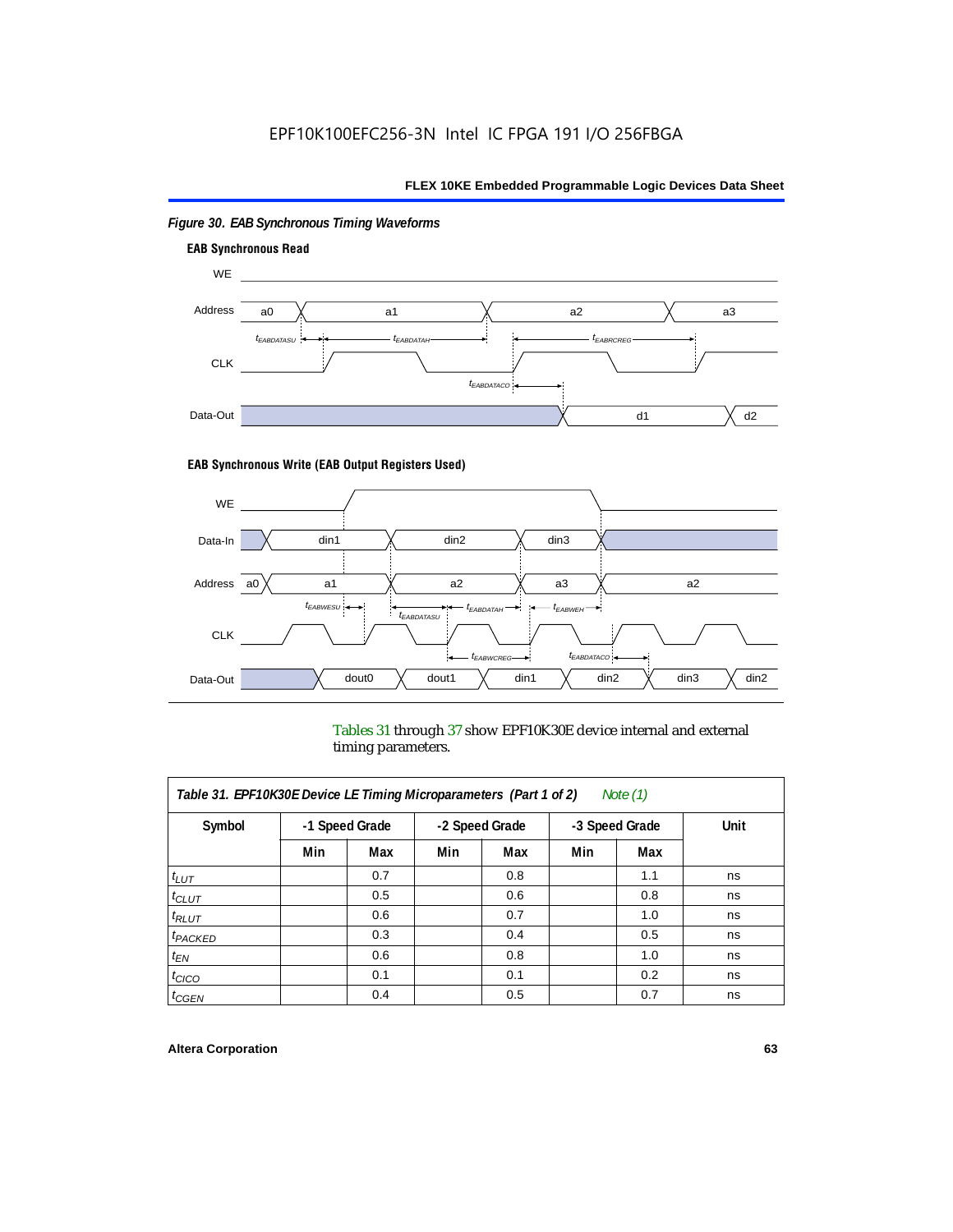# EPF10K100EFC256-3N Intel IC FPGA 191 I/O 256FBGA

| Table 31. EPF10K30E Device LE Timing Microparameters (Part 2 of 2)<br>Note (1) |     |                |     |                |     |                |      |  |
|--------------------------------------------------------------------------------|-----|----------------|-----|----------------|-----|----------------|------|--|
| Symbol                                                                         |     | -1 Speed Grade |     | -2 Speed Grade |     | -3 Speed Grade | Unit |  |
|                                                                                | Min | Max            | Min | Max            | Min | Max            |      |  |
| $t_{GENR}$                                                                     |     | 0.1            |     | 0.1            |     | 0.2            | ns   |  |
| $t_{CASC}$                                                                     |     | 0.6            |     | 0.8            |     | 1.0            | ns   |  |
| $t_C$                                                                          |     | 0.0            |     | 0.0            |     | 0.0            | ns   |  |
| $t_{CO}$                                                                       |     | 0.3            |     | 0.4            |     | 0.5            | ns   |  |
| $t_{COMB}$                                                                     |     | 0.4            |     | 0.4            |     | 0.6            | ns   |  |
| $t_{\text{SU}}$                                                                | 0.4 |                | 0.6 |                | 0.6 |                | ns   |  |
| $t_H\,$                                                                        | 0.7 |                | 1.0 |                | 1.3 |                | ns   |  |
| $t_{PRE}$                                                                      |     | 0.8            |     | 0.9            |     | 1.2            | ns   |  |
| $t_{CLR}$                                                                      |     | 0.8            |     | 0.9            |     | 1.2            | ns   |  |
| $t_{\mathit{CH}}$                                                              | 2.0 |                | 2.5 |                | 2.5 |                | ns   |  |
| $t_{CL}$                                                                       | 2.0 |                | 2.5 |                | 2.5 |                | ns   |  |

| Table 32. EPF10K30E Device IOE Timing Microparameters<br>Note $(1)$ |                |     |                |     |                |     |      |
|---------------------------------------------------------------------|----------------|-----|----------------|-----|----------------|-----|------|
| Symbol                                                              | -1 Speed Grade |     | -2 Speed Grade |     | -3 Speed Grade |     | Unit |
|                                                                     | Min            | Max | Min            | Max | Min            | Max |      |
| t <sub>IOD</sub>                                                    |                | 2.4 |                | 2.8 |                | 3.8 | ns   |
| $t_{\text{IOC}}$                                                    |                | 0.3 |                | 0.4 |                | 0.5 | ns   |
| $t_{IOCO}$                                                          |                | 1.0 |                | 1.1 |                | 1.6 | ns   |
| $t_{\text{IOCOMB}}$                                                 |                | 0.0 |                | 0.0 |                | 0.0 | ns   |
| $t_{IOSU}$                                                          | 1.2            |     | 1.4            |     | 1.9            |     | ns   |
| $t_{I\odot H}$                                                      | 0.3            |     | 0.4            |     | 0.5            |     | ns   |
| $t_{IOCLR}$                                                         |                | 1.0 |                | 1.1 |                | 1.6 | ns   |
| $t_{OD1}$                                                           |                | 1.9 |                | 2.3 |                | 3.0 | ns   |
| $t_{OD2}$                                                           |                | 1.4 |                | 1.8 |                | 2.5 | ns   |
| $t_{OD3}$                                                           |                | 4.4 |                | 5.2 |                | 7.0 | ns   |
| $t_{\mathsf{XZ}}$                                                   |                | 2.7 |                | 3.1 |                | 4.3 | ns   |
| $t_{ZX1}$                                                           |                | 2.7 |                | 3.1 |                | 4.3 | ns   |
| $t_{ZX2}$                                                           |                | 2.2 |                | 2.6 |                | 3.8 | ns   |
| $t_{ZX3}$                                                           |                | 5.2 |                | 6.0 |                | 8.3 | ns   |
| $t_{INREG}$                                                         |                | 3.4 |                | 4.1 |                | 5.5 | ns   |
| $t_{IOED}$                                                          |                | 0.8 |                | 1.3 |                | 2.4 | ns   |
| $t_{INCOMB}$                                                        |                | 0.8 |                | 1.3 |                | 2.4 | ns   |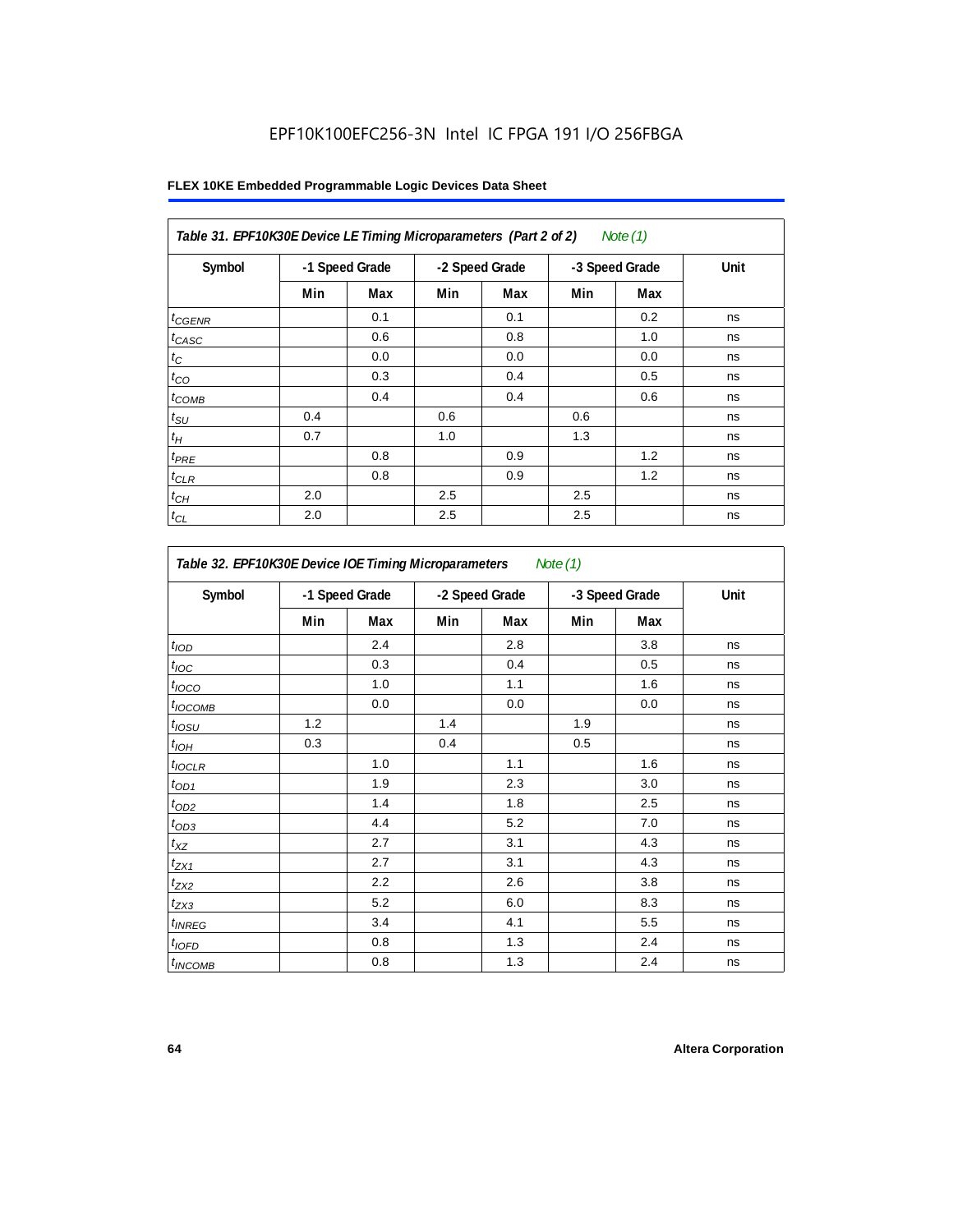| Table 33. EPF10K30E Device EAB Internal Microparameters<br>Note $(1)$ |     |                |     |                |                |     |      |  |  |
|-----------------------------------------------------------------------|-----|----------------|-----|----------------|----------------|-----|------|--|--|
| Symbol                                                                |     | -1 Speed Grade |     | -2 Speed Grade | -3 Speed Grade |     | Unit |  |  |
|                                                                       | Min | <b>Max</b>     | Min | Max            | Min            | Max |      |  |  |
| t <sub>EABDATA1</sub>                                                 |     | 1.7            |     | 2.0            |                | 2.3 | ns   |  |  |
| t <sub>EABDATA1</sub>                                                 |     | 0.6            |     | 0.7            |                | 0.8 | ns   |  |  |
| t <sub>EABWE1</sub>                                                   |     | 1.1            |     | 1.3            |                | 1.4 | ns   |  |  |
| t <sub>EABWE2</sub>                                                   |     | 0.4            |     | 0.4            |                | 0.5 | ns   |  |  |
| $t_{EABRE1}$                                                          |     | 0.8            |     | 0.9            |                | 1.0 | ns   |  |  |
| t <sub>EABRE2</sub>                                                   |     | 0.4            |     | 0.4            |                | 0.5 | ns   |  |  |
| <b><i>EABCLK</i></b>                                                  |     | 0.0            |     | 0.0            |                | 0.0 | ns   |  |  |
| t <sub>EABCO</sub>                                                    |     | 0.3            |     | 0.3            |                | 0.4 | ns   |  |  |
| <b><i>EABBYPASS</i></b>                                               |     | 0.5            |     | 0.6            |                | 0.7 | ns   |  |  |
| $t_{EABSU}$                                                           | 0.9 |                | 1.0 |                | 1.2            |     | ns   |  |  |
| $t_{EABH}$                                                            | 0.4 |                | 0.4 |                | 0.5            |     | ns   |  |  |
| $t_{EABCLR}$                                                          | 0.3 |                | 0.3 |                | 0.3            |     | ns   |  |  |
| $t_{AA}$                                                              |     | 3.2            |     | 3.8            |                | 4.4 | ns   |  |  |
| $t_{\mathit{WP}}$                                                     | 2.5 |                | 2.9 |                | 3.3            |     | ns   |  |  |
| $t_{\!R\!P}$                                                          | 0.9 |                | 1.1 |                | 1.2            |     | ns   |  |  |
| $t_{WDSU}$                                                            | 0.9 |                | 1.0 |                | 1.1            |     | ns   |  |  |
| $t_{WDH}$                                                             | 0.1 |                | 0.1 |                | 0.1            |     | ns   |  |  |
| $t_{WASU}$                                                            | 1.7 |                | 2.0 |                | 2.3            |     | ns   |  |  |
| $t_{WAH}$                                                             | 1.8 |                | 2.1 |                | 2.4            |     | ns   |  |  |
| $t_{RASU}$                                                            | 3.1 |                | 3.7 |                | 4.2            |     | ns   |  |  |
| $t_{R\underline{AH}}$                                                 | 0.2 |                | 0.2 |                | 0.2            |     | ns   |  |  |
| $t_{WO}$                                                              |     | 2.5            |     | 2.9            |                | 3.3 | ns   |  |  |
| $t_{DD}$                                                              |     | 2.5            |     | 2.9            |                | 3.3 | ns   |  |  |
| $t_{EABOUT}$                                                          |     | 0.5            |     | 0.6            |                | 0.7 | ns   |  |  |
| $t_{EABCH}$                                                           | 1.5 |                | 2.0 |                | 2.3            |     | ns   |  |  |
| $t_{EABCL}$                                                           | 2.5 |                | 2.9 |                | 3.3            |     | ns   |  |  |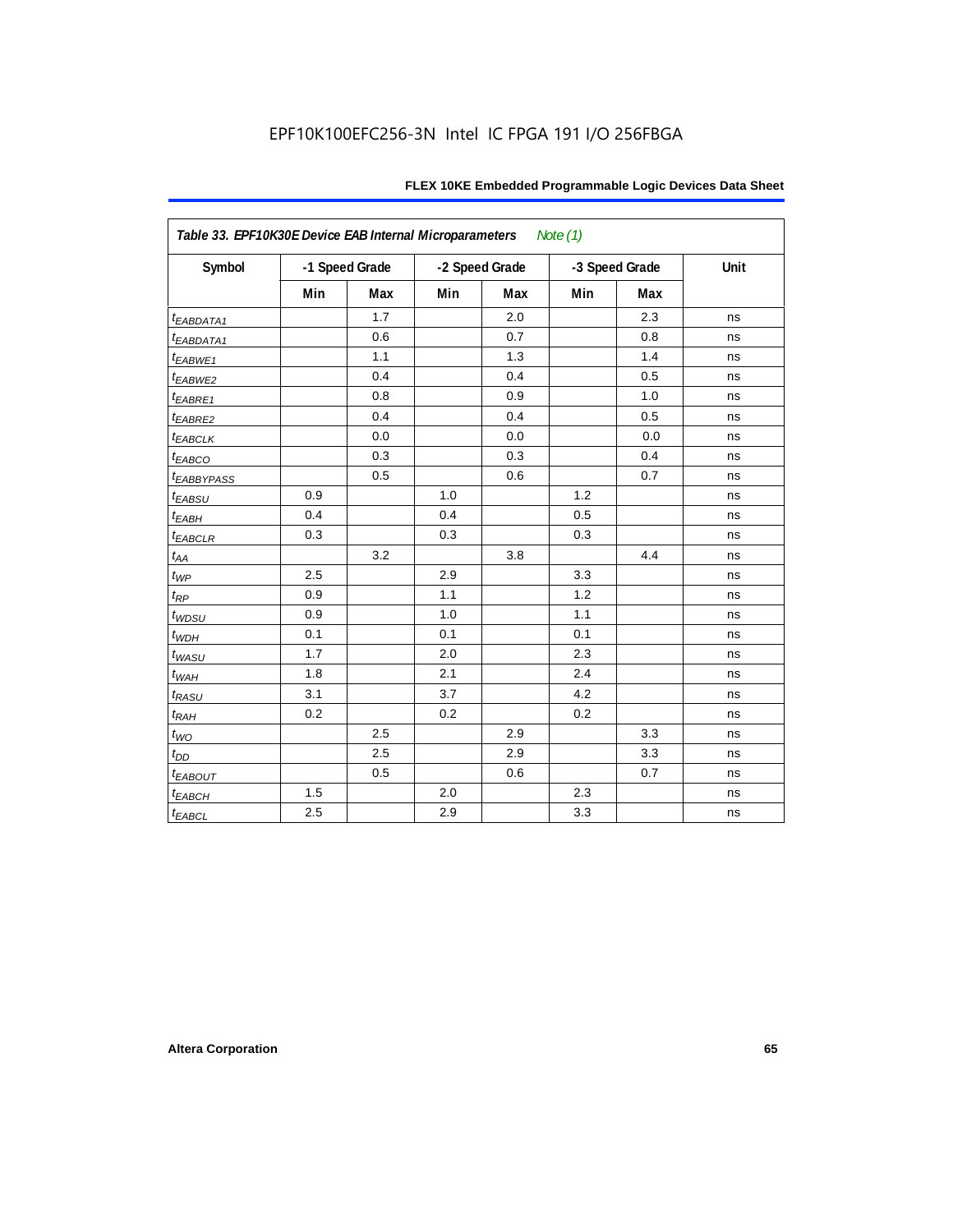# EPF10K100EFC256-3N Intel IC FPGA 191 I/O 256FBGA

| Table 34. EPF10K30E Device EAB Internal Timing Macroparameters<br>Note $(1)$ |                |     |                |     |     |                |      |  |  |
|------------------------------------------------------------------------------|----------------|-----|----------------|-----|-----|----------------|------|--|--|
| Symbol                                                                       | -1 Speed Grade |     | -2 Speed Grade |     |     | -3 Speed Grade | Unit |  |  |
|                                                                              | Min            | Max | Min            | Max | Min | Max            |      |  |  |
| $t_{EABA}$                                                                   |                | 6.4 |                | 7.6 |     | 8.8            | ns   |  |  |
| <sup>t</sup> EABRCOMB                                                        | 6.4            |     | 7.6            |     | 8.8 |                | ns   |  |  |
| <sup>t</sup> EABRCREG                                                        | 4.4            |     | 5.1            |     | 6.0 |                | ns   |  |  |
| $t_{EABWP}$                                                                  | 2.5            |     | 2.9            |     | 3.3 |                | ns   |  |  |
| <sup>t</sup> ЕАВWСОМВ                                                        | 6.0            |     | 7.0            |     | 8.0 |                | ns   |  |  |
| <sup>t</sup> EABWCREG                                                        | 6.8            |     | 7.8            |     | 9.0 |                | ns   |  |  |
| <sup>t</sup> EABDD                                                           |                | 5.7 |                | 6.7 |     | 7.7            | ns   |  |  |
| <sup>t</sup> EABDATACO                                                       |                | 0.8 |                | 0.9 |     | 1.1            | ns   |  |  |
| <sup>t</sup> EABDATASU                                                       | 1.5            |     | 1.7            |     | 2.0 |                | ns   |  |  |
| <sup>t</sup> EABDATAH                                                        | 0.0            |     | 0.0            |     | 0.0 |                | ns   |  |  |
| <sup>t</sup> EABWESU                                                         | 1.3            |     | 1.4            |     | 1.7 |                | ns   |  |  |
| <sup>t</sup> EABWEH                                                          | 0.0            |     | 0.0            |     | 0.0 |                | ns   |  |  |
| t <sub>EABWDSU</sub>                                                         | 1.5            |     | 1.7            |     | 2.0 |                | ns   |  |  |
| <sup>t</sup> EABWDH                                                          | 0.0            |     | 0.0            |     | 0.0 |                | ns   |  |  |
| t <sub>EABWASU</sub>                                                         | 3.0            |     | 3.6            |     | 4.3 |                | ns   |  |  |
| <sup>t</sup> EABWAH                                                          | 0.5            |     | 0.5            |     | 0.4 |                | ns   |  |  |
| $t_{EABWO}$                                                                  |                | 5.1 |                | 6.0 |     | 6.8            | ns   |  |  |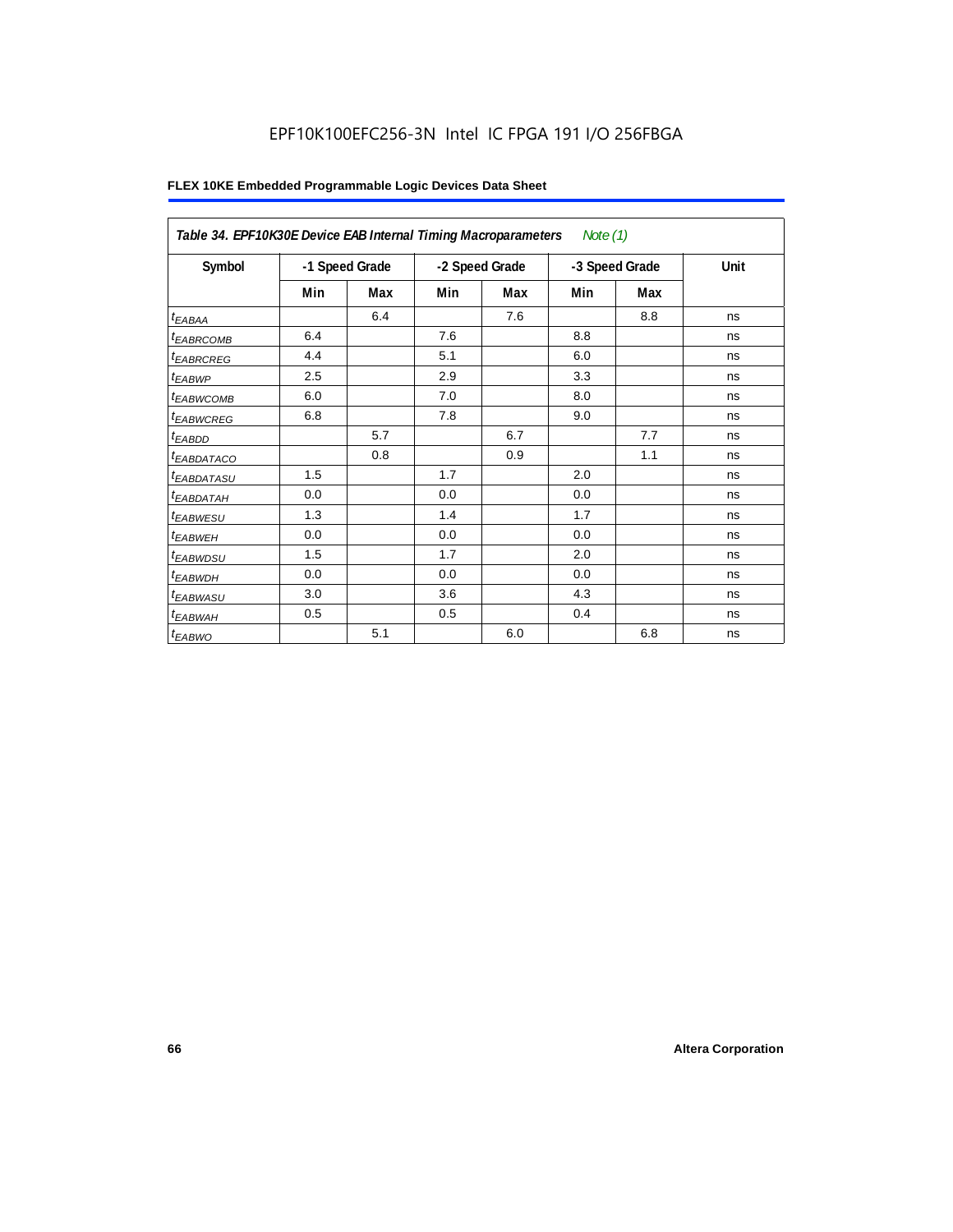| Table 35. EPF10K30E Device Interconnect Timing Microparameters<br>Note $(1)$ |                |     |     |                |     |                |      |  |  |  |
|------------------------------------------------------------------------------|----------------|-----|-----|----------------|-----|----------------|------|--|--|--|
| Symbol                                                                       | -1 Speed Grade |     |     | -2 Speed Grade |     | -3 Speed Grade | Unit |  |  |  |
|                                                                              | Min            | Max | Min | Max            | Min | Max            |      |  |  |  |
| $t_{DIN2IOE}$                                                                |                | 1.8 |     | 2.4            |     | 2.9            | ns   |  |  |  |
| t <sub>DIN2LE</sub>                                                          |                | 1.5 |     | 1.8            |     | 2.4            | ns   |  |  |  |
| t <sub>DIN2DATA</sub>                                                        |                | 1.5 |     | 1.8            |     | 2.2            | ns   |  |  |  |
| t <sub>DCLK2IOE</sub>                                                        |                | 2.2 |     | 2.6            |     | 3.0            | ns   |  |  |  |
| t <sub>DCLK2LE</sub>                                                         |                | 1.5 |     | 1.8            |     | 2.4            | ns   |  |  |  |
| <i>t<sub>SAMELAB</sub></i>                                                   |                | 0.1 |     | 0.2            |     | 0.3            | ns   |  |  |  |
| <i>t<sub>SAMEROW</sub></i>                                                   |                | 2.0 |     | 2.4            |     | 2.7            | ns   |  |  |  |
| <i>t<sub>SAMECOLUMN</sub></i>                                                |                | 0.7 |     | 1.0            |     | 0.8            | ns   |  |  |  |
| t <sub>DIFFROW</sub>                                                         |                | 2.7 |     | 3.4            |     | 3.5            | ns   |  |  |  |
| t <sub>TWOROWS</sub>                                                         |                | 4.7 |     | 5.8            |     | 6.2            | ns   |  |  |  |
| <b><i>ILEPERIPH</i></b>                                                      |                | 2.7 |     | 3.4            |     | 3.8            | ns   |  |  |  |
| <b><i>t<sub>LABCARRY</sub></i></b>                                           |                | 0.3 |     | 0.4            |     | 0.5            | ns   |  |  |  |
| $t_{LABCASC}$                                                                |                | 0.8 |     | 0.8            |     | 1.1            | ns   |  |  |  |

| Table 36. EPF10K30E External Timing Parameters Notes (1), (2) |     |                |     |                |     |                |      |  |  |  |
|---------------------------------------------------------------|-----|----------------|-----|----------------|-----|----------------|------|--|--|--|
| Symbol                                                        |     | -1 Speed Grade |     | -2 Speed Grade |     | -3 Speed Grade | Unit |  |  |  |
|                                                               | Min | Max            | Min | Max            | Min | Max            |      |  |  |  |
| $t_{DRR}$                                                     |     | 8.0            |     | 9.5            |     | 12.5           | ns   |  |  |  |
| $t_{INSU}$ (3)                                                | 2.1 |                | 2.5 |                | 3.9 |                | ns   |  |  |  |
| $t_{INH}$ (3)                                                 | 0.0 |                | 0.0 |                | 0.0 |                | ns   |  |  |  |
| $t_{OUTCO}$ (3)                                               | 2.0 | 4.9            | 2.0 | 5.9            | 2.0 | 7.6            | ns   |  |  |  |
| $t_{INSU}$ (4)                                                | 1.1 |                | 1.5 |                |     |                | ns   |  |  |  |
| $t_{INH}$ (4)                                                 | 0.0 |                | 0.0 |                |     |                | ns   |  |  |  |
| $t_{\text{OUTCO}}(4)$                                         | 0.5 | 3.9            | 0.5 | 4.9            |     |                | ns   |  |  |  |
| t <sub>PCISU</sub>                                            | 3.0 |                | 4.2 |                |     |                | ns   |  |  |  |
| t <sub>PCIH</sub>                                             | 0.0 |                | 0.0 |                |     |                | ns   |  |  |  |
| t <sub>PCICO</sub>                                            | 2.0 | 6.0            | 2.0 | 7.5            |     |                | ns   |  |  |  |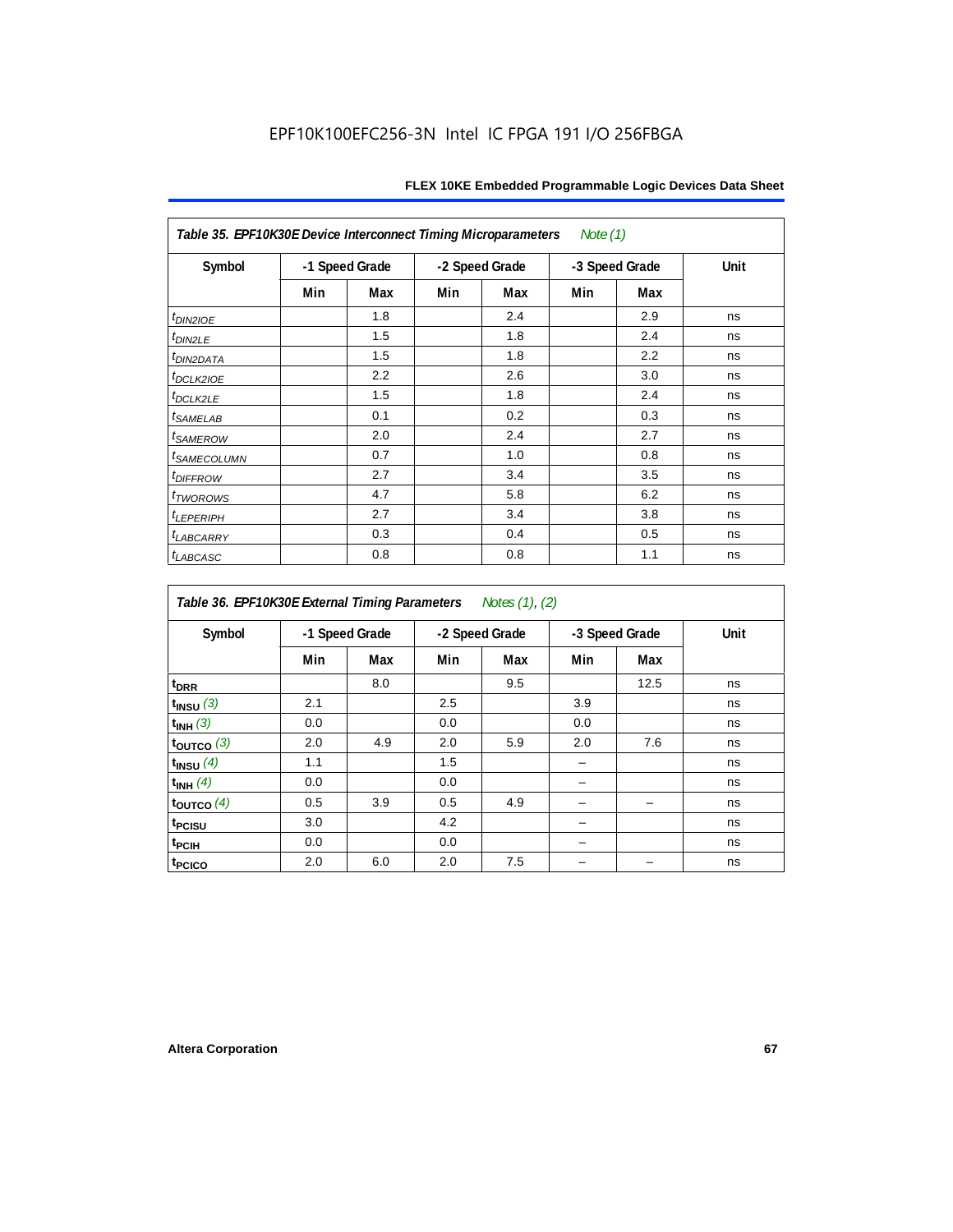| Notes (1), (2)<br>Table 37. EPF10K30E External Bidirectional Timing Parameters |                |     |     |                |     |                |      |  |  |
|--------------------------------------------------------------------------------|----------------|-----|-----|----------------|-----|----------------|------|--|--|
| Symbol                                                                         | -1 Speed Grade |     |     | -2 Speed Grade |     | -3 Speed Grade | Unit |  |  |
|                                                                                | Min            | Max | Min | Max            | Min | Max            |      |  |  |
| $t_{INSUBIDIR}$ (3)                                                            | 2.8            |     | 3.9 |                | 5.2 |                | ns   |  |  |
| $t_{INHBIDIR}$ (3)                                                             | 0.0            |     | 0.0 |                | 0.0 |                | ns   |  |  |
| $t_{INSUBIDIR}(4)$                                                             | 3.8            |     | 4.9 |                |     |                | ns   |  |  |
| $t_{INHBIDIR}$ $(4)$                                                           | 0.0            |     | 0.0 |                |     |                | ns   |  |  |
| $t_{\text{OUTCOBIDIR}}$ (3)                                                    | 2.0            | 4.9 | 2.0 | 5.9            | 2.0 | 7.6            | ns   |  |  |
| $t_{XZBIDIR}$ (3)                                                              |                | 6.1 |     | 7.5            |     | 9.7            | ns   |  |  |
| $t_{ZXBIDIR}$ (3)                                                              |                | 6.1 |     | 7.5            |     | 9.7            | ns   |  |  |
| $t_{\text{OUTCOBIDIR}}$ (4)                                                    | 0.5            | 3.9 | 0.5 | 4.9            |     |                | ns   |  |  |
| $t_{XZBIDIR}$ (4)                                                              |                | 5.1 |     | 6.5            |     |                | ns   |  |  |
| $t_{ZXBIDIR}$ (4)                                                              |                | 5.1 |     | 6.5            |     |                | ns   |  |  |

#### *Notes to tables:*

(1) All timing parameters are described in Tables 24 through 30 in this data sheet.<br>(2) These parameters are specified by characterization.

(2) These parameters are specified by characterization.<br>(3) This parameter is measured without the use of the C

This parameter is measured without the use of the ClockLock or ClockBoost circuits.

(4) This parameter is measured with the use of the ClockLock or ClockBoost circuits.

### Tables 38 through 44 show EPF10K50E device internal and external timing parameters.

| Table 38. EPF10K50E Device LE Timing Microparameters (Part 1 of 2)<br>Note (1) |     |                |     |                |     |                |      |  |  |
|--------------------------------------------------------------------------------|-----|----------------|-----|----------------|-----|----------------|------|--|--|
| Symbol                                                                         |     | -1 Speed Grade |     | -2 Speed Grade |     | -3 Speed Grade | Unit |  |  |
|                                                                                | Min | Max            | Min | Max            | Min | Max            |      |  |  |
| $t_{LUT}$                                                                      |     | 0.6            |     | 0.9            |     | 1.3            | ns   |  |  |
| $t_{CLUT}$                                                                     |     | 0.5            |     | 0.6            |     | 0.8            | ns   |  |  |
| $t_{RLUT}$                                                                     |     | 0.7            |     | 0.8            |     | 1.1            | ns   |  |  |
| <b><i>t<sub>PACKED</sub></i></b>                                               |     | 0.4            |     | 0.5            |     | 0.6            | ns   |  |  |
| $t_{EN}$                                                                       |     | 0.6            |     | 0.7            |     | 0.9            | ns   |  |  |
| $t_{CICO}$                                                                     |     | 0.2            |     | 0.2            |     | 0.3            | ns   |  |  |
| $t_{GEN}$                                                                      |     | 0.5            |     | 0.5            |     | 0.8            | ns   |  |  |
| <sup>t</sup> CGENR                                                             |     | 0.2            |     | 0.2            |     | 0.3            | ns   |  |  |
| t <sub>CASC</sub>                                                              |     | 0.8            |     | 1.0            |     | 1.4            | ns   |  |  |
| $t_C$                                                                          |     | 0.5            |     | 0.6            |     | 0.8            | ns   |  |  |
| $t_{CO}$                                                                       |     | 0.7            |     | 0.7            |     | 0.9            | ns   |  |  |
| $t_{\text{COMB}}$                                                              |     | 0.5            |     | 0.6            |     | 0.8            | ns   |  |  |
| $t_{\text{SU}}$                                                                | 0.7 |                | 0.7 |                | 0.8 |                | ns   |  |  |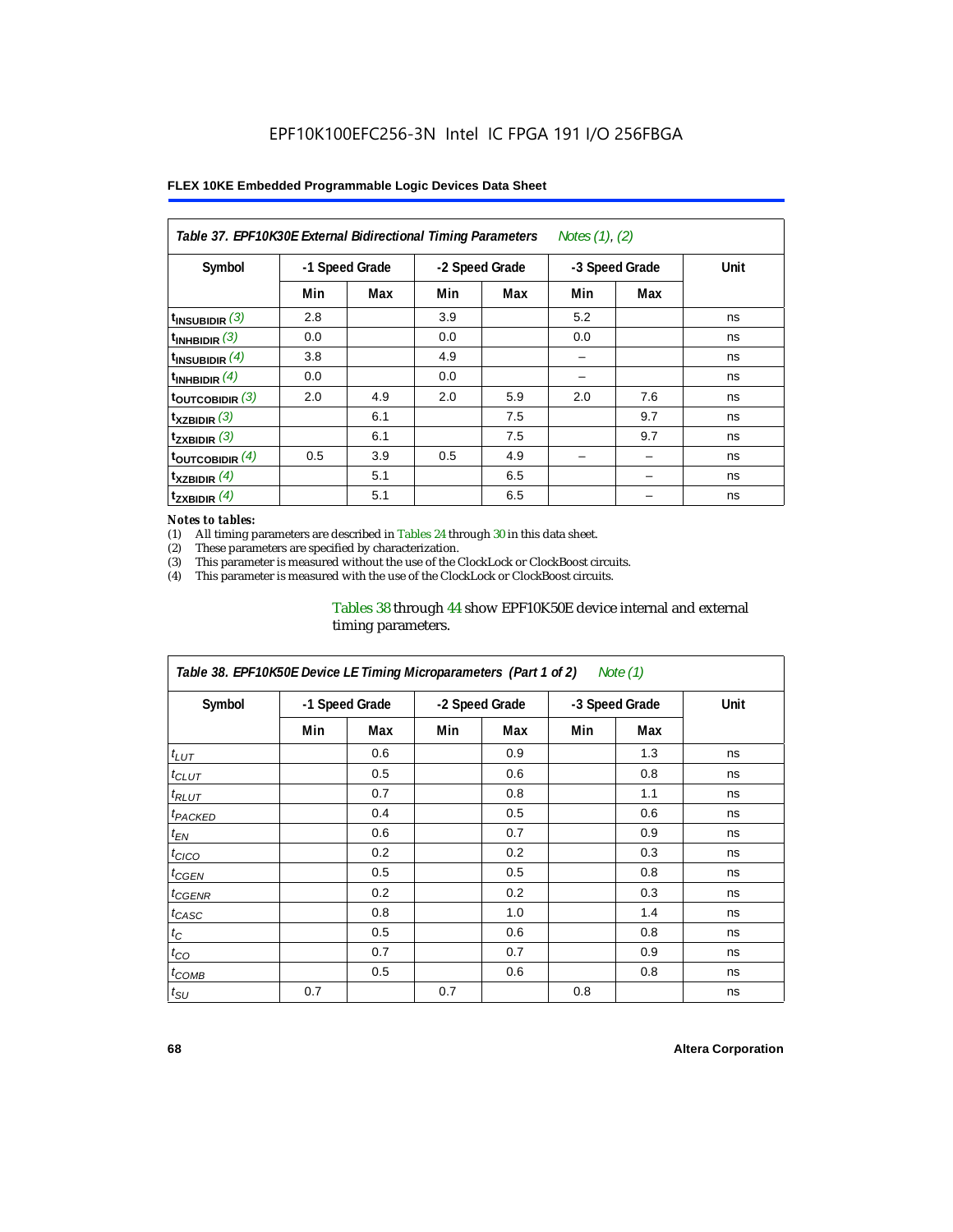| Table 38. EPF10K50E Device LE Timing Microparameters (Part 2 of 2)<br>Note $(1)$ |                |     |                |     |                |     |      |  |  |  |
|----------------------------------------------------------------------------------|----------------|-----|----------------|-----|----------------|-----|------|--|--|--|
| Symbol                                                                           | -1 Speed Grade |     | -2 Speed Grade |     | -3 Speed Grade |     | Unit |  |  |  |
|                                                                                  | Min            | Max | Min            | Max | Min            | Max |      |  |  |  |
| $t_H$                                                                            | 0.9            |     | 1.0            |     | 1.4            |     | ns   |  |  |  |
| $t_{PRE}$                                                                        |                | 0.5 |                | 0.6 |                | 0.8 | ns   |  |  |  |
| $t_{CLR}$                                                                        |                | 0.5 |                | 0.6 |                | 0.8 | ns   |  |  |  |
| $t_{\mathbb{C} H}$                                                               | 2.0            |     | 2.5            |     | 3.0            |     | ns   |  |  |  |
| $t_{CL}$                                                                         | 2.0            |     | 2.5            |     | 3.0            |     | ns   |  |  |  |

| Table 39. EPF10K50E Device IOE Timing Microparameters Note (1) |     |                |     |                |     |                |      |  |  |  |
|----------------------------------------------------------------|-----|----------------|-----|----------------|-----|----------------|------|--|--|--|
| Symbol                                                         |     | -1 Speed Grade |     | -2 Speed Grade |     | -3 Speed Grade | Unit |  |  |  |
|                                                                | Min | Max            | Min | Max            | Min | Max            |      |  |  |  |
| t <sub>IOD</sub>                                               |     | 2.2            |     | 2.4            |     | 3.3            | ns   |  |  |  |
| $t_{\text{IOC}}$                                               |     | 0.3            |     | 0.3            |     | 0.5            | ns   |  |  |  |
| $t_{IOCO}$                                                     |     | 1.0            |     | 1.0            |     | 1.4            | ns   |  |  |  |
| $t_{IOCOMB}$                                                   |     | 0.0            |     | 0.0            |     | 0.2            | ns   |  |  |  |
| $t_{IOSU}$                                                     | 1.0 |                | 1.2 |                | 1.7 |                | ns   |  |  |  |
| $t_{IOH}$                                                      | 0.3 |                | 0.3 |                | 0.5 |                | ns   |  |  |  |
| $t_{IOCLR}$                                                    |     | 0.9            |     | 1.0            |     | 1.4            | ns   |  |  |  |
| $t_{OD1}$                                                      |     | 0.8            |     | 0.9            |     | 1.2            | ns   |  |  |  |
| $t_{OD2}$                                                      |     | 0.3            |     | 0.4            |     | 0.7            | ns   |  |  |  |
| $t_{OD3}$                                                      |     | 3.0            |     | 3.5            |     | 3.5            | ns   |  |  |  |
| $t_{\mathsf{XZ}}$                                              |     | 1.4            |     | 1.7            |     | 2.3            | ns   |  |  |  |
| $t_{ZX1}$                                                      |     | 1.4            |     | 1.7            |     | 2.3            | ns   |  |  |  |
| $t_{ZX2}$                                                      |     | 0.9            |     | 1.2            |     | 1.8            | ns   |  |  |  |
| $t_{ZX3}$                                                      |     | 3.6            |     | 4.3            |     | 4.6            | ns   |  |  |  |
| $t_{INREG}$                                                    |     | 4.9            |     | 5.8            |     | 7.8            | ns   |  |  |  |
| $t_{IOFD}$                                                     |     | 2.8            |     | 3.3            |     | 4.5            | ns   |  |  |  |
| $t_{INCOMB}$                                                   |     | 2.8            |     | 3.3            |     | 4.5            | ns   |  |  |  |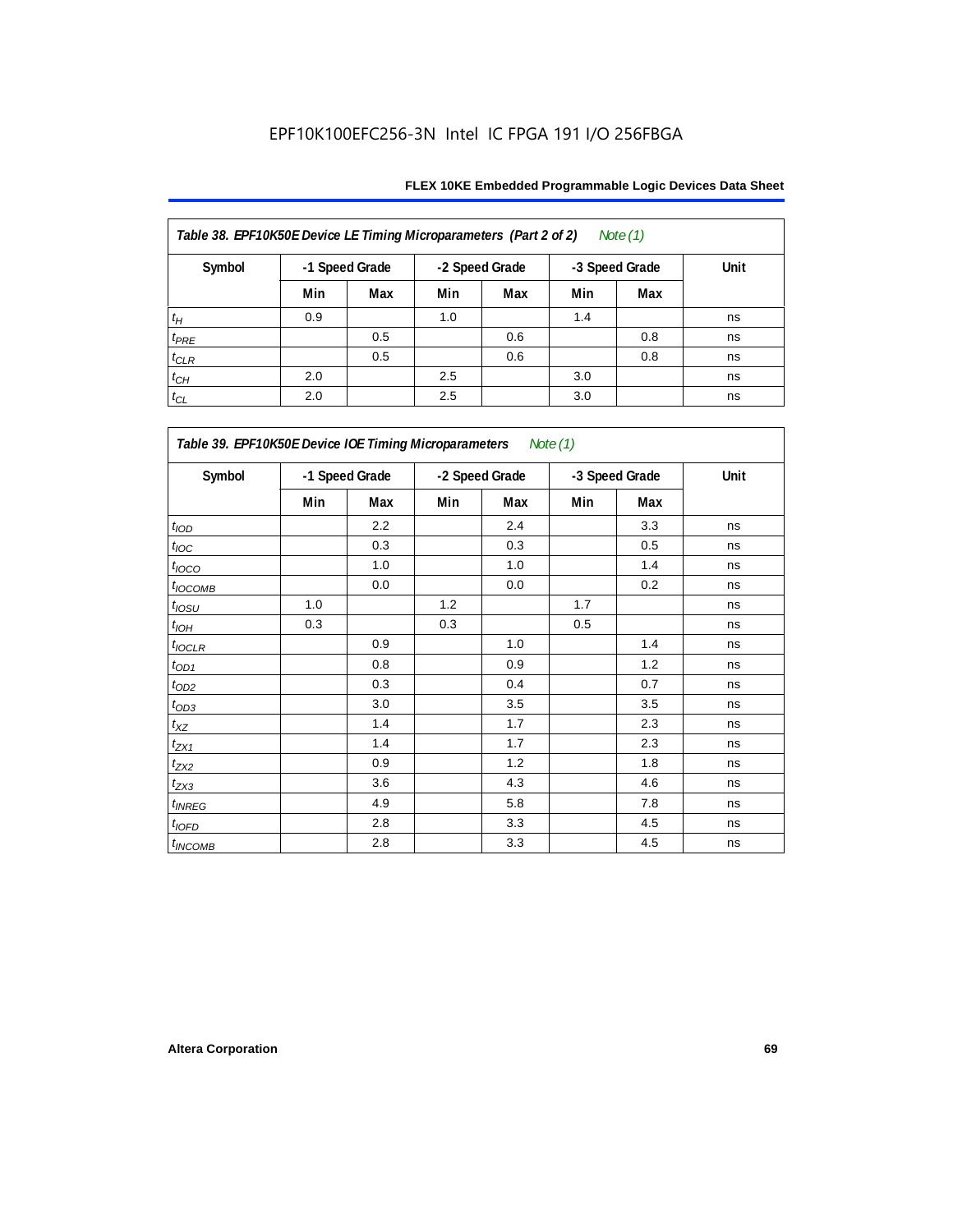| Table 40. EPF10K50E Device EAB Internal Microparameters<br>Note $(1)$ |                |     |                |     |                |     |      |  |  |
|-----------------------------------------------------------------------|----------------|-----|----------------|-----|----------------|-----|------|--|--|
| Symbol                                                                | -1 Speed Grade |     | -2 Speed Grade |     | -3 Speed Grade |     | Unit |  |  |
|                                                                       | Min            | Max | Min            | Max | Min            | Max |      |  |  |
| <sup>t</sup> EABDATA1                                                 |                | 1.7 |                | 2.0 |                | 2.7 | ns   |  |  |
| $t_{EABDATA1}$                                                        |                | 0.6 |                | 0.7 |                | 0.9 | ns   |  |  |
| <sup>t</sup> EABWE1                                                   |                | 1.1 |                | 1.3 |                | 1.8 | ns   |  |  |
| <sup>t</sup> EABWE2                                                   |                | 0.4 |                | 0.4 |                | 0.6 | ns   |  |  |
| t <sub>EABRE1</sub>                                                   |                | 0.8 |                | 0.9 |                | 1.2 | ns   |  |  |
| $t_{EABRE2}$                                                          |                | 0.4 |                | 0.4 |                | 0.6 | ns   |  |  |
| t <sub>EABCLK</sub>                                                   |                | 0.0 |                | 0.0 |                | 0.0 | ns   |  |  |
| t <sub>EABCO</sub>                                                    |                | 0.3 |                | 0.3 |                | 0.5 | ns   |  |  |
| <sup>t</sup> EABBYPASS                                                |                | 0.5 |                | 0.6 |                | 0.8 | ns   |  |  |
| t <sub>EABSU</sub>                                                    | 0.9            |     | 1.0            |     | 1.4            |     | ns   |  |  |
| $t_{EABH}$                                                            | 0.4            |     | 0.4            |     | 0.6            |     | ns   |  |  |
| $t_{EABCLR}$                                                          | 0.3            |     | 0.3            |     | 0.5            |     | ns   |  |  |
| $t_{AA}$                                                              |                | 3.2 |                | 3.8 |                | 5.1 | ns   |  |  |
| $t_{WP}$                                                              | 2.5            |     | 2.9            |     | 3.9            |     | ns   |  |  |
| $t_{\mathsf{RP}}$                                                     | 0.9            |     | 1.1            |     | 1.5            |     | ns   |  |  |
| $t_{WDSU}$                                                            | 0.9            |     | 1.0            |     | 1.4            |     | ns   |  |  |
| $t_{WDH}$                                                             | 0.1            |     | 0.1            |     | 0.2            |     | ns   |  |  |
| $t_{WASU}$                                                            | 1.7            |     | 2.0            |     | 2.7            |     | ns   |  |  |
| $t_{WAH}$                                                             | 1.8            |     | 2.1            |     | 2.9            |     | ns   |  |  |
| $t_{RASU}$                                                            | 3.1            |     | 3.7            |     | 5.0            |     | ns   |  |  |
| t <sub>RAH</sub>                                                      | 0.2            |     | 0.2            |     | 0.3            |     | ns   |  |  |
| $t_{WO}$                                                              |                | 2.5 |                | 2.9 |                | 3.9 | ns   |  |  |
| $t_{DD}$                                                              |                | 2.5 |                | 2.9 |                | 3.9 | ns   |  |  |
| <b><i>EABOUT</i></b>                                                  |                | 0.5 |                | 0.6 |                | 0.8 | ns   |  |  |
| $t_{EABCH}$                                                           | 1.5            |     | 2.0            |     | 2.5            |     | ns   |  |  |
| $t_{EABCL}$                                                           | 2.5            |     | 2.9            |     | 3.9            |     | ns   |  |  |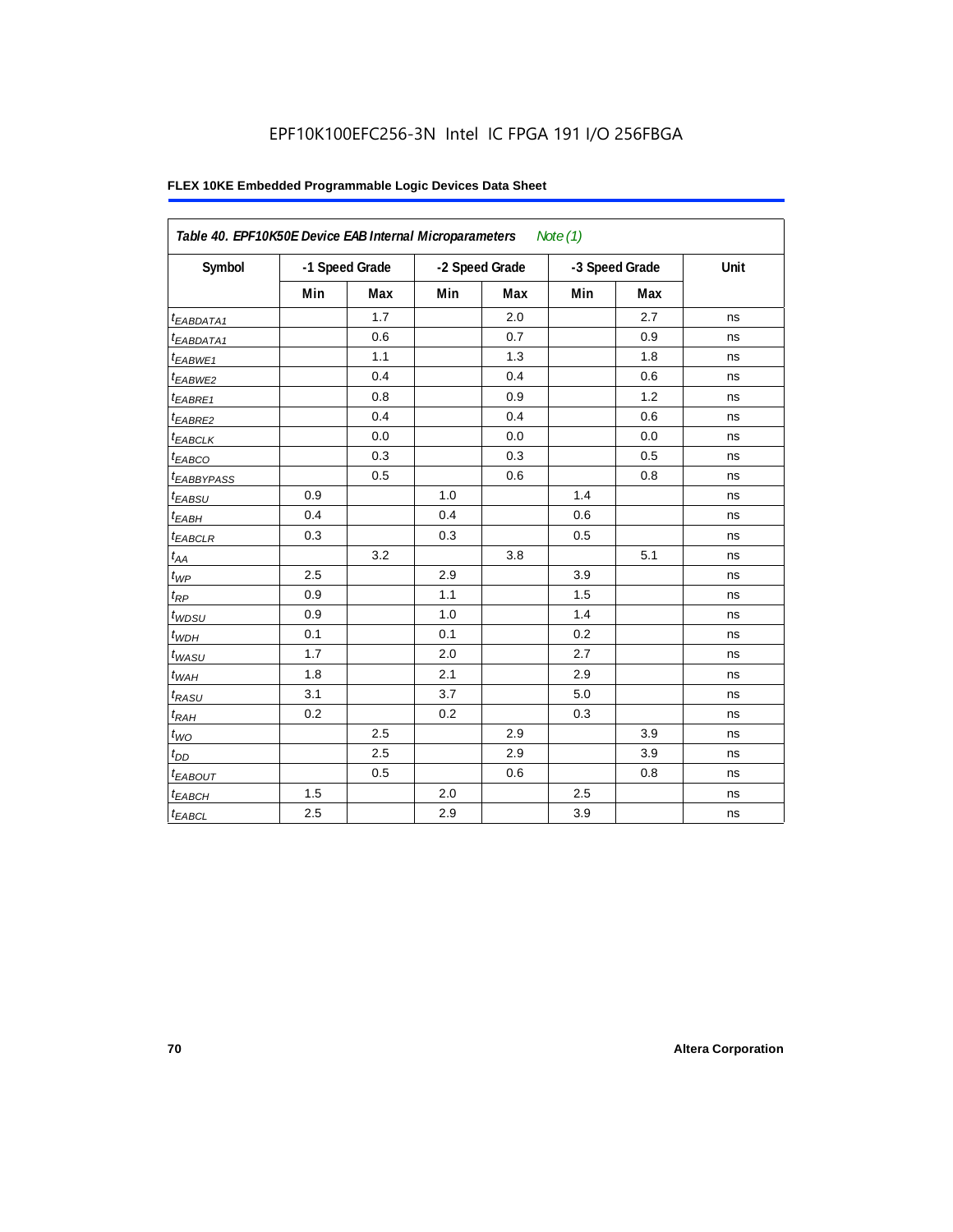| Note $(1)$<br>Table 41. EPF10K50E Device EAB Internal Timing Macroparameters |                |     |                |     |      |                |      |  |  |  |
|------------------------------------------------------------------------------|----------------|-----|----------------|-----|------|----------------|------|--|--|--|
| Symbol                                                                       | -1 Speed Grade |     | -2 Speed Grade |     |      | -3 Speed Grade | Unit |  |  |  |
|                                                                              | Min            | Max | Min            | Max | Min  | Max            |      |  |  |  |
| $t_{EABA}$                                                                   |                | 6.4 |                | 7.6 |      | 10.2           | ns   |  |  |  |
| <b><i>EABRCOMB</i></b>                                                       | 6.4            |     | 7.6            |     | 10.2 |                | ns   |  |  |  |
| <b><i>EABRCREG</i></b>                                                       | 4.4            |     | 5.1            |     | 7.0  |                | ns   |  |  |  |
| t <sub>EABWP</sub>                                                           | 2.5            |     | 2.9            |     | 3.9  |                | ns   |  |  |  |
| <sup>t</sup> EABWCOMB                                                        | 6.0            |     | 7.0            |     | 9.5  |                | ns   |  |  |  |
| <b><i>EABWCREG</i></b>                                                       | 6.8            |     | 7.8            |     | 10.6 |                | ns   |  |  |  |
| $t_{EABDD}$                                                                  |                | 5.7 |                | 6.7 |      | 9.0            | ns   |  |  |  |
| <sup>t</sup> EABDATACO                                                       |                | 0.8 |                | 0.9 |      | 1.3            | ns   |  |  |  |
| <sup>t</sup> EABDATASU                                                       | 1.5            |     | 1.7            |     | 2.3  |                | ns   |  |  |  |
| <sup>t</sup> EABDATAH                                                        | 0.0            |     | 0.0            |     | 0.0  |                | ns   |  |  |  |
| <sup>t</sup> EABWESU                                                         | 1.3            |     | 1.4            |     | 2.0  |                | ns   |  |  |  |
| t <sub>EABWEH</sub>                                                          | 0.0            |     | 0.0            |     | 0.0  |                | ns   |  |  |  |
| <i>t<sub>EABWDSU</sub></i>                                                   | 1.5            |     | 1.7            |     | 2.3  |                | ns   |  |  |  |
| t <sub>EABWDH</sub>                                                          | 0.0            |     | 0.0            |     | 0.0  |                | ns   |  |  |  |
| <sup>t</sup> EABWASU                                                         | 3.0            |     | 3.6            |     | 4.8  |                | ns   |  |  |  |
| t <sub>EABWAH</sub>                                                          | 0.5            |     | 0.5            |     | 0.8  |                | ns   |  |  |  |
| $t_{EABWO}$                                                                  |                | 5.1 |                | 6.0 |      | 8.1            | ns   |  |  |  |

| Table 42. EPF10K50E Device Interconnect Timing Microparameters<br>Note $(1)$ |                |     |                |     |                |     |      |  |  |  |
|------------------------------------------------------------------------------|----------------|-----|----------------|-----|----------------|-----|------|--|--|--|
| Symbol                                                                       | -1 Speed Grade |     | -2 Speed Grade |     | -3 Speed Grade |     | Unit |  |  |  |
|                                                                              | Min            | Max | Min            | Max | Min            | Max |      |  |  |  |
| $tD$ IN2IOE                                                                  |                | 3.5 |                | 4.3 |                | 5.6 | ns   |  |  |  |
| t <sub>DIN2LE</sub>                                                          |                | 2.1 |                | 2.5 |                | 3.4 | ns   |  |  |  |
| <sup>t</sup> DIN2DATA                                                        |                | 2.2 |                | 2.4 |                | 3.1 | ns   |  |  |  |
| $t$ DCLK2IOE                                                                 |                | 2.9 |                | 3.5 |                | 4.7 | ns   |  |  |  |
| $t$ DCLK2LE                                                                  |                | 2.1 |                | 2.5 |                | 3.4 | ns   |  |  |  |
| <sup>t</sup> SAMELAB                                                         |                | 0.1 |                | 0.1 |                | 0.2 | ns   |  |  |  |
| <i>t</i> SAMEROW                                                             |                | 1.1 |                | 1.1 |                | 1.5 | ns   |  |  |  |
| <i>t<sub>SAMECOLUMN</sub></i>                                                |                | 0.8 |                | 1.0 |                | 1.3 | ns   |  |  |  |
| <i>t<sub>DIFFROW</sub></i>                                                   |                | 1.9 |                | 2.1 |                | 2.8 | ns   |  |  |  |
| <i>t</i> TWOROWS                                                             |                | 3.0 |                | 3.2 |                | 4.3 | ns   |  |  |  |
| <b><i>LEPERIPH</i></b>                                                       |                | 3.1 |                | 3.3 |                | 3.7 | ns   |  |  |  |
| <b><i>LABCARRY</i></b>                                                       |                | 0.1 |                | 0.1 |                | 0.2 | ns   |  |  |  |
| t <sub>LABCASC</sub>                                                         |                | 0.3 |                | 0.3 |                | 0.5 | ns   |  |  |  |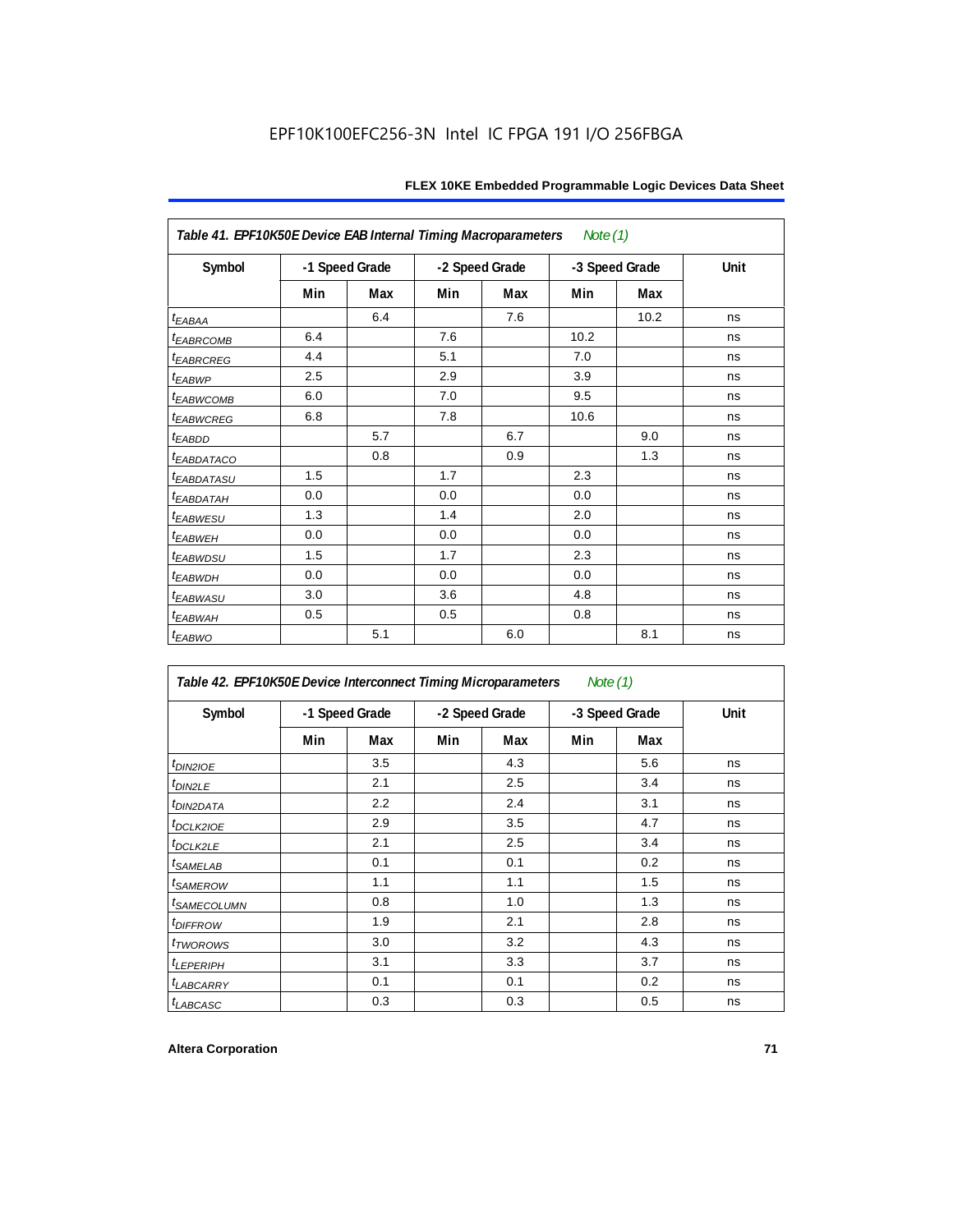#### **FLEX 10KE Embedded Programmable Logic Devices Data Sheet**

| Table 43. EPF10K50E External Timing Parameters<br>Notes $(1)$ , $(2)$ |     |                |                |      |                          |      |      |  |  |  |
|-----------------------------------------------------------------------|-----|----------------|----------------|------|--------------------------|------|------|--|--|--|
| Symbol                                                                |     | -1 Speed Grade | -2 Speed Grade |      | -3 Speed Grade           |      | Unit |  |  |  |
|                                                                       | Min | Max            | Min            | Max  | Min                      | Max  |      |  |  |  |
| t <sub>DRR</sub>                                                      |     | 8.5            |                | 10.0 |                          | 13.5 | ns   |  |  |  |
| t <sub>insu</sub>                                                     | 2.7 |                | 3.2            |      | 4.3                      |      | ns   |  |  |  |
| $t_{\text{INH}}$                                                      | 0.0 |                | 0.0            |      | 0.0                      |      | ns   |  |  |  |
| toutco                                                                | 2.0 | 4.5            | 2.0            | 5.2  | 2.0                      | 7.3  | ns   |  |  |  |
| t <sub>PCISU</sub>                                                    | 3.0 |                | 4.2            |      | $\overline{\phantom{a}}$ |      | ns   |  |  |  |
| <sup>t</sup> PCIH                                                     | 0.0 |                | 0.0            |      | $\overline{\phantom{a}}$ |      | ns   |  |  |  |
| <sup>t</sup> PCICO                                                    | 2.0 | 6.0            | 2.0            | 7.7  | $\blacksquare$           |      | ns   |  |  |  |

*Table 44. EPF10K50E External Bidirectional Timing Parameters Notes (1), (2)*

| Symbol                    | -1 Speed Grade |     | -2 Speed Grade |     | -3 Speed Grade |      | Unit |
|---------------------------|----------------|-----|----------------|-----|----------------|------|------|
|                           | Min            | Max | Min            | Max | Min            | Max  |      |
| <sup>I</sup> INSUBIDIR    | 2.7            |     | 3.2            |     | 4.3            |      | ns   |
| <sup>t</sup> INHBIDIR     | 0.0            |     | 0.0            |     | 0.0            |      | ns   |
| <b><i>LOUTCOBIDIR</i></b> | 2.0            | 4.5 | 2.0            | 5.2 | 2.0            | 7.3  | ns   |
| <sup>t</sup> xzbidir      |                | 6.8 |                | 7.8 |                | 10.1 | ns   |
| <sup>t</sup> zxbidir      |                | 6.8 |                | 7.8 |                | 10.1 | ns   |

#### *Notes to tables:*

(1) All timing parameters are described in Tables 24 through 30 in this data sheet.

(2) These parameters are specified by characterization.

Tables 45 through 51 show EPF10K100E device internal and external timing parameters.

| Table 45. EPF10K100E Device LE Timing Microparameters<br>Note $(1)$ |                |     |                |     |                |     |      |  |  |  |
|---------------------------------------------------------------------|----------------|-----|----------------|-----|----------------|-----|------|--|--|--|
| Symbol                                                              | -1 Speed Grade |     | -2 Speed Grade |     | -3 Speed Grade |     | Unit |  |  |  |
|                                                                     | Min            | Max | Min            | Max | Min            | Max |      |  |  |  |
| $t_{LUT}$                                                           |                | 0.7 |                | 1.0 |                | 1.5 | ns   |  |  |  |
| $t_{CLUT}$                                                          |                | 0.5 |                | 0.7 |                | 0.9 | ns   |  |  |  |
| $t_{RLUT}$                                                          |                | 0.6 |                | 0.8 |                | 1.1 | ns   |  |  |  |
| <sup>t</sup> PACKED                                                 |                | 0.3 |                | 0.4 |                | 0.5 | ns   |  |  |  |
| $t_{EN}$                                                            |                | 0.2 |                | 0.3 |                | 0.3 | ns   |  |  |  |
| $t_{CICO}$                                                          |                | 0.1 |                | 0.1 |                | 0.2 | ns   |  |  |  |
| $t_{\text{GEN}}$                                                    |                | 0.4 |                | 0.5 |                | 0.7 | ns   |  |  |  |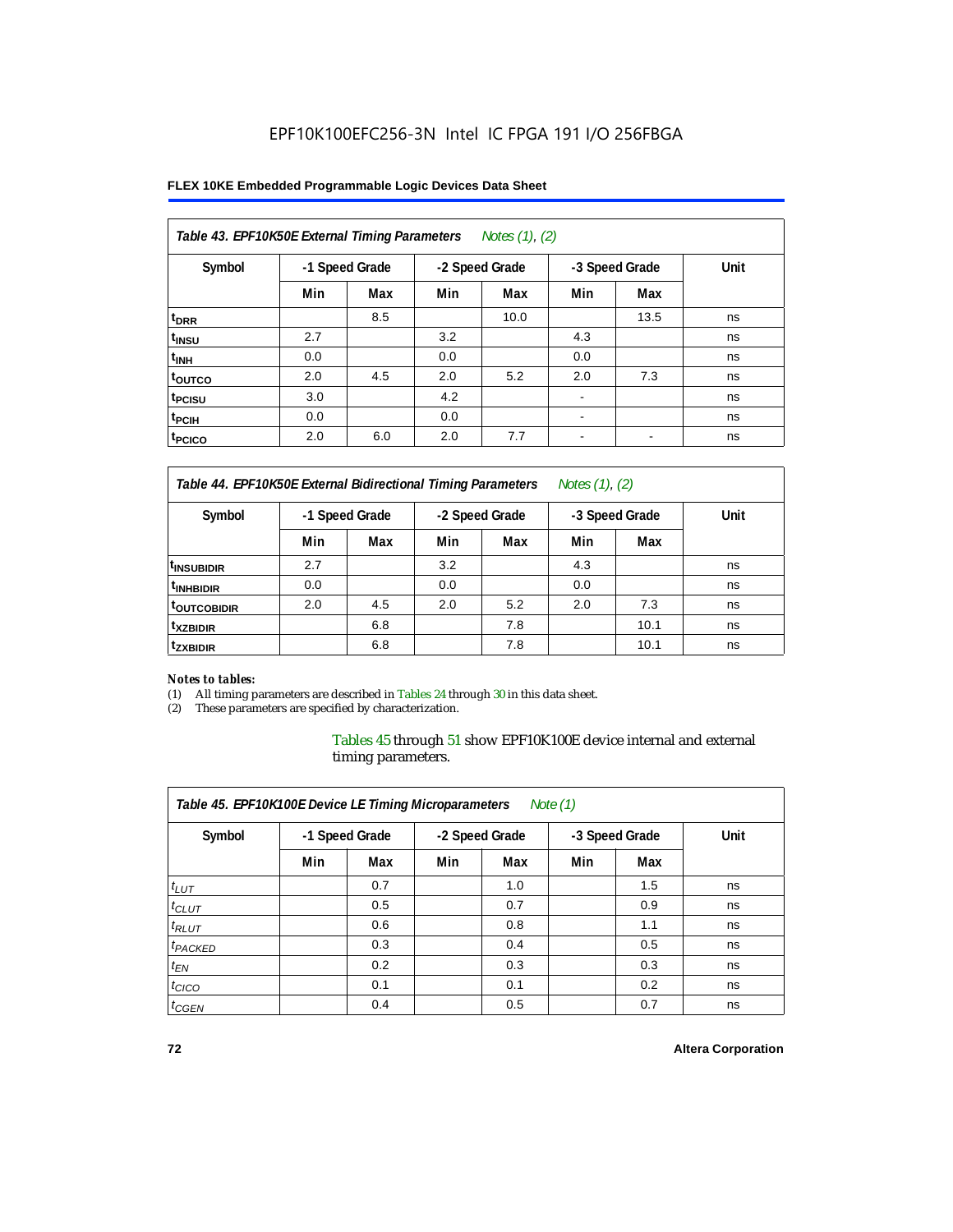| Table 45. EPF10K100E Device LE Timing Microparameters Note (1) |                |     |     |                |     |                |      |  |  |  |
|----------------------------------------------------------------|----------------|-----|-----|----------------|-----|----------------|------|--|--|--|
| Symbol                                                         | -1 Speed Grade |     |     | -2 Speed Grade |     | -3 Speed Grade | Unit |  |  |  |
|                                                                | Min            | Max | Min | Max            | Min | Max            |      |  |  |  |
| $t_{GENR}$                                                     |                | 0.1 |     | 0.1            |     | 0.2            | ns   |  |  |  |
| $t_{CASC}$                                                     |                | 0.6 |     | 0.9            |     | 1.2            | ns   |  |  |  |
| $t_C$                                                          |                | 0.8 |     | 1.0            |     | 1.4            | ns   |  |  |  |
| $t_{CO}$                                                       |                | 0.6 |     | 0.8            |     | 1.1            | ns   |  |  |  |
| $t_{COMB}$                                                     |                | 0.4 |     | 0.5            |     | 0.7            | ns   |  |  |  |
| $t_{\text{SU}}$                                                | 0.4            |     | 0.6 |                | 0.7 |                | ns   |  |  |  |
| $t_H$                                                          | 0.5            |     | 0.7 |                | 0.9 |                | ns   |  |  |  |
| $t_{PRE}$                                                      |                | 0.8 |     | 1.0            |     | 1.4            | ns   |  |  |  |
| $t_{CLR}$                                                      |                | 0.8 |     | 1.0            |     | 1.4            | ns   |  |  |  |
| $t_{CH}$                                                       | 1.5            |     | 2.0 |                | 2.5 |                | ns   |  |  |  |
| $t_{CL}$                                                       | 1.5            |     | 2.0 |                | 2.5 |                | ns   |  |  |  |

| Symbol              | -1 Speed Grade |     |     | -2 Speed Grade | -3 Speed Grade |     | Unit |
|---------------------|----------------|-----|-----|----------------|----------------|-----|------|
|                     | Min            | Max | Min | Max            | Min            | Max |      |
| t <sub>IOD</sub>    |                | 1.7 |     | 2.0            |                | 2.6 | ns   |
| $t_{\text{IOC}}$    |                | 0.0 |     | 0.0            |                | 0.0 | ns   |
| $t_{\text{IOCO}}$   |                | 1.4 |     | 1.6            |                | 2.1 | ns   |
| t <sub>IOCOMB</sub> |                | 0.5 |     | 0.7            |                | 0.9 | ns   |
| $t_{IOSU}$          | 0.8            |     | 1.0 |                | 1.3            |     | ns   |
| $t_{IOH}$           | 0.7            |     | 0.9 |                | 1.2            |     | ns   |
| $t_{IOCLR}$         |                | 0.5 |     | 0.7            |                | 0.9 | ns   |
| $t_{OD1}$           |                | 3.0 |     | 4.2            |                | 5.6 | ns   |
| $t_{OD2}$           |                | 3.0 |     | 4.2            |                | 5.6 | ns   |
| $t_{OD3}$           |                | 4.0 |     | 5.5            |                | 7.3 | ns   |
| $t_{XZ}$            |                | 3.5 |     | 4.6            |                | 6.1 | ns   |
| $t_{ZX1}$           |                | 3.5 |     | 4.6            |                | 6.1 | ns   |
| t <sub>ZX2</sub>    |                | 3.5 |     | 4.6            |                | 6.1 | ns   |
| $t_{ZX3}$           |                | 4.5 |     | 5.9            |                | 7.8 | ns   |
| t <sub>INREG</sub>  |                | 2.0 |     | 2.6            |                | 3.5 | ns   |
| $t_{IOFD}$          |                | 0.5 |     | 0.8            |                | 1.2 | ns   |
| <sup>t</sup> INCOMB |                | 0.5 |     | 0.8            |                | 1.2 | ns   |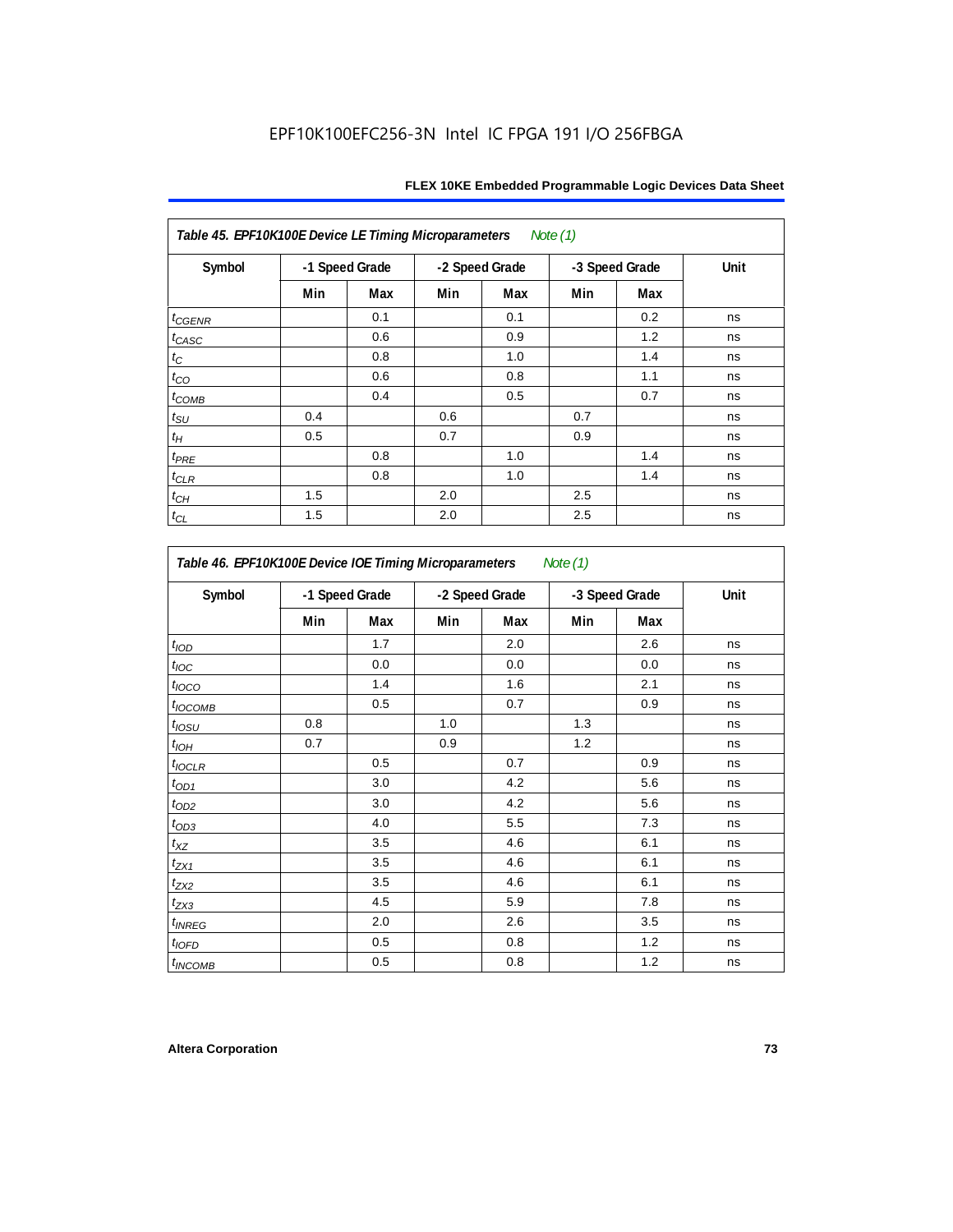### **FLEX 10KE Embedded Programmable Logic Devices Data Sheet**

| Table 47. EPF10K100E Device EAB Internal Microparameters<br>Note $(1)$ |     |                |     |                |     |                |      |  |  |  |
|------------------------------------------------------------------------|-----|----------------|-----|----------------|-----|----------------|------|--|--|--|
| Symbol                                                                 |     | -1 Speed Grade |     | -2 Speed Grade |     | -3 Speed Grade | Unit |  |  |  |
|                                                                        | Min | Max            | Min | Max            | Min | Max            |      |  |  |  |
| <sup>t</sup> EABDATA1                                                  |     | 1.5            |     | 2.0            |     | 2.6            | ns   |  |  |  |
| $t_{EABDATA1}$                                                         |     | 0.0            |     | 0.0            |     | 0.0            | ns   |  |  |  |
| $t_{EABWE1}$                                                           |     | 1.5            |     | 2.0            |     | 2.6            | ns   |  |  |  |
| t <sub>EABWE2</sub>                                                    |     | 0.3            |     | 0.4            |     | 0.5            | ns   |  |  |  |
| t <sub>EABRE1</sub>                                                    |     | 0.3            |     | 0.4            |     | 0.5            | ns   |  |  |  |
| $t_{EABRE2}$                                                           |     | 0.0            |     | 0.0            |     | 0.0            | ns   |  |  |  |
| $t_{EABCLK}$                                                           |     | 0.0            |     | 0.0            |     | 0.0            | ns   |  |  |  |
| $t_{EABCO}$                                                            |     | 0.3            |     | 0.4            |     | 0.5            | ns   |  |  |  |
| t <sub>EABBYPASS</sub>                                                 |     | 0.1            |     | 0.1            |     | 0.2            | ns   |  |  |  |
| $t_{EABSU}$                                                            | 0.8 |                | 1.0 |                | 1.4 |                | ns   |  |  |  |
| $t_{EABH}$                                                             | 0.1 |                | 0.1 |                | 0.2 |                | ns   |  |  |  |
| $t_{EABCLR}$                                                           | 0.3 |                | 0.4 |                | 0.5 |                | ns   |  |  |  |
| $t_{AA}$                                                               |     | 4.0            |     | 5.1            |     | 6.6            | ns   |  |  |  |
| $t_{WP}$                                                               | 2.7 |                | 3.5 |                | 4.7 |                | ns   |  |  |  |
| $t_{RP}$                                                               | 1.0 |                | 1.3 |                | 1.7 |                | ns   |  |  |  |
| $t_{WDSU}$                                                             | 1.0 |                | 1.3 |                | 1.7 |                | ns   |  |  |  |
| $t_{WDH}$                                                              | 0.2 |                | 0.2 |                | 0.3 |                | ns   |  |  |  |
| $t_{WASU}$                                                             | 1.6 |                | 2.1 |                | 2.8 |                | ns   |  |  |  |
| $t_{WAH}$                                                              | 1.6 |                | 2.1 |                | 2.8 |                | ns   |  |  |  |
| $t_{RASU}$                                                             | 3.0 |                | 3.9 |                | 5.2 |                | ns   |  |  |  |
| $t_{RAH}$                                                              | 0.1 |                | 0.1 |                | 0.2 |                | ns   |  |  |  |
| $t_{WO}$                                                               |     | 1.5            |     | 2.0            |     | 2.6            | ns   |  |  |  |
| $t_{DD}$                                                               |     | 1.5            |     | 2.0            |     | 2.6            | ns   |  |  |  |
| $t_{EABOUT}$                                                           |     | 0.2            |     | 0.3            |     | 0.3            | ns   |  |  |  |
| <sup>t</sup> EABCH                                                     | 1.5 |                | 2.0 |                | 2.5 |                | ns   |  |  |  |
| $t_{EABCL}$                                                            | 2.7 |                | 3.5 |                | 4.7 |                | ns   |  |  |  |

*Table 48. EPF10K100E Device EAB Internal Timing Macroparameters (Part 1 of 2) Note (1)*

| Symbol                | -1 Speed Grade |     | -2 Speed Grade |     | -3 Speed Grade |     | Unit |
|-----------------------|----------------|-----|----------------|-----|----------------|-----|------|
|                       | Min            | Max | Min            | Max | Min            | Max |      |
| $t_{EABA}$            |                | 5.9 |                | 7.6 |                | 9.9 | ns   |
| <sup>t</sup> EABRCOMB | 5.9            |     | 7.6            |     | 9.9            |     | ns   |
| $t_{EABRCREG}$        | 5.1            |     | 6.5            |     | 8.5            |     | ns   |
| $t_{EABWP}$           | 2.7            |     | 3.5            |     | 4.7            |     | ns   |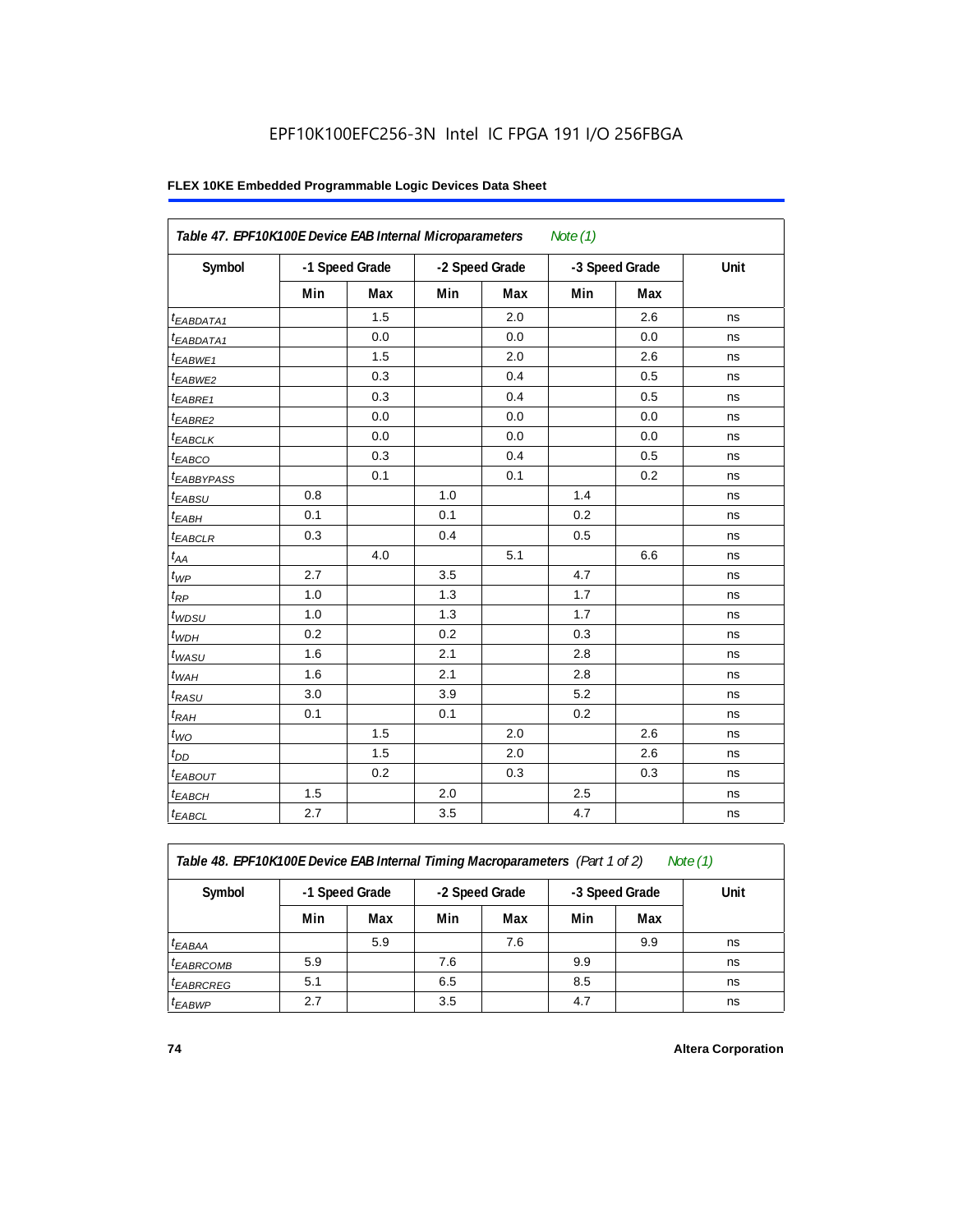| Table 48. EPF10K100E Device EAB Internal Timing Macroparameters (Part 2 of 2)<br>Note (1) |                |     |                |     |                |     |      |  |  |  |
|-------------------------------------------------------------------------------------------|----------------|-----|----------------|-----|----------------|-----|------|--|--|--|
| Symbol                                                                                    | -1 Speed Grade |     | -2 Speed Grade |     | -3 Speed Grade |     | Unit |  |  |  |
|                                                                                           | Min            | Max | Min            | Max | Min            | Max |      |  |  |  |
| <i>t<sub>EABWCOMB</sub></i>                                                               | 5.9            |     | 7.7            |     | 10.3           |     | ns   |  |  |  |
| <sup>t</sup> EABWCREG                                                                     | 5.4            |     | 7.0            |     | 9.4            |     | ns   |  |  |  |
| t <sub>EABDD</sub>                                                                        |                | 3.4 |                | 4.5 |                | 5.9 | ns   |  |  |  |
| <b><i>EABDATACO</i></b>                                                                   |                | 0.5 |                | 0.7 |                | 0.8 | ns   |  |  |  |
| <sup>t</sup> EABDATASU                                                                    | 0.8            |     | 1.0            |     | 1.4            |     | ns   |  |  |  |
| <sup>t</sup> EABDATAH                                                                     | 0.1            |     | 0.1            |     | 0.2            |     | ns   |  |  |  |
| <i>t<sub>EABWESU</sub></i>                                                                | 1.1            |     | 1.4            |     | 1.9            |     | ns   |  |  |  |
| <sup>t</sup> EABWEH                                                                       | 0.0            |     | 0.0            |     | 0.0            |     | ns   |  |  |  |
| <sup>t</sup> EABWDSU                                                                      | 1.0            |     | 1.3            |     | 1.7            |     | ns   |  |  |  |
| t <sub>EABWDH</sub>                                                                       | 0.2            |     | 0.2            |     | 0.3            |     | ns   |  |  |  |
| <sup>t</sup> EABWASU                                                                      | 4.1            |     | 5.2            |     | 6.8            |     | ns   |  |  |  |
| <sup>t</sup> ЕАВWАН                                                                       | 0.0            |     | 0.0            |     | 0.0            |     | ns   |  |  |  |
| t <sub>EABWO</sub>                                                                        |                | 3.4 |                | 4.5 |                | 5.9 | ns   |  |  |  |

*Table 49. EPF10K100E Device Interconnect Timing Microparameters Note (1)*

| Symbol                        |     | -1 Speed Grade |     | -2 Speed Grade |     | -3 Speed Grade | Unit |  |
|-------------------------------|-----|----------------|-----|----------------|-----|----------------|------|--|
|                               | Min | Max            | Min | Max            | Min | Max            |      |  |
| $tD$ IN2IOE                   |     | 3.1            |     | 3.6            |     | 4.4            | ns   |  |
| t <sub>DIN2LE</sub>           |     | 0.3            |     | 0.4            |     | 0.5            | ns   |  |
| <sup>t</sup> DIN2DATA         |     | 1.6            |     | 1.8            |     | 2.0            | ns   |  |
| $t_{DCLK2IOE}$                |     | 0.8            |     | 1.1            |     | 1.4            | ns   |  |
| $t$ DCLK2LE                   |     | 0.3            |     | 0.4            |     | 0.5            | ns   |  |
| <sup>t</sup> SAMELAB          |     | 0.1            |     | 0.1            |     | 0.2            | ns   |  |
| <i>t</i> SAMEROW              |     | 1.5            |     | 2.5            |     | 3.4            | ns   |  |
| <i>t<sub>SAMECOLUMN</sub></i> |     | 0.4            |     | 1.0            |     | 1.6            | ns   |  |
| <i>t<sub>DIFFROW</sub></i>    |     | 1.9            |     | 3.5            |     | 5.0            | ns   |  |
| <i>t</i> TWOROWS              |     | 3.4            |     | 6.0            |     | 8.4            | ns   |  |
| <b>LEPERIPH</b>               |     | 4.3            |     | 5.4            |     | 6.5            | ns   |  |
| t <sub>LABCARRY</sub>         |     | 0.5            |     | 0.7            |     | 0.9            | ns   |  |
| $t_{LABCASC}$                 |     | 0.8            |     | 1.0            |     | 1.4            | ns   |  |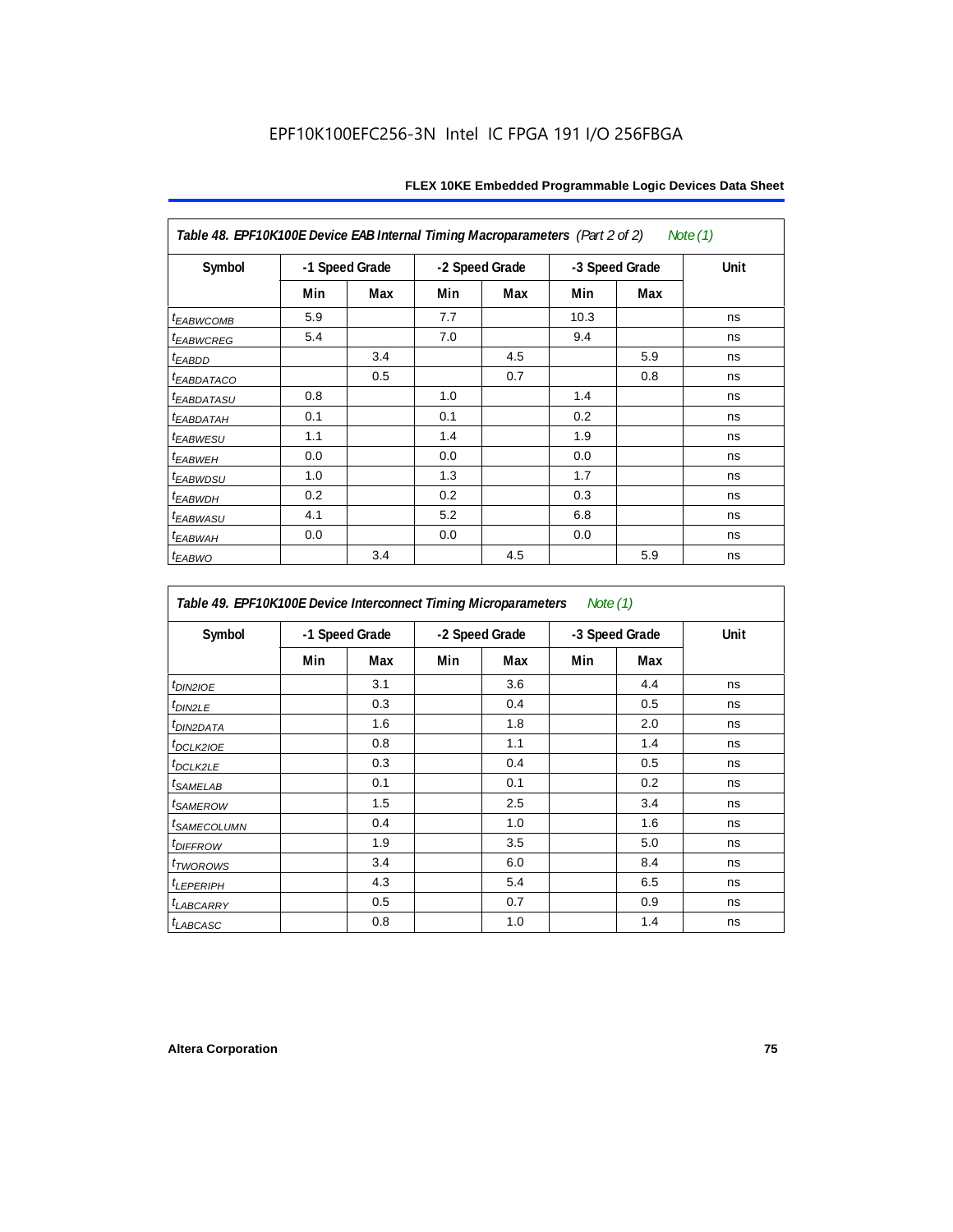|  |  |  | FLEX 10KE Embedded Programmable Logic Devices Data Sheet |  |  |  |  |
|--|--|--|----------------------------------------------------------|--|--|--|--|
|--|--|--|----------------------------------------------------------|--|--|--|--|

| Table 50. EPF10K100E External Timing Parameters Notes (1), (2) |                |     |     |                |     |                |      |  |  |  |
|----------------------------------------------------------------|----------------|-----|-----|----------------|-----|----------------|------|--|--|--|
| Symbol                                                         | -1 Speed Grade |     |     | -2 Speed Grade |     | -3 Speed Grade | Unit |  |  |  |
|                                                                | Min            | Max | Min | Max            | Min | Max            |      |  |  |  |
| t <sub>DRR</sub>                                               |                | 9.0 |     | 12.0           |     | 16.0           | ns   |  |  |  |
| $t_{INSU}$ (3)                                                 | 2.0            |     | 2.5 |                | 3.3 |                | ns   |  |  |  |
| $t_{INH}$ (3)                                                  | 0.0            |     | 0.0 |                | 0.0 |                | ns   |  |  |  |
| $t_{OUTCO}$ (3)                                                | 2.0            | 5.2 | 2.0 | 6.9            | 2.0 | 9.1            | ns   |  |  |  |
| $t_{INSU}$ (4)                                                 | 2.0            |     | 2.2 |                |     |                | ns   |  |  |  |
| $t_{INH}$ (4)                                                  | 0.0            |     | 0.0 |                |     |                | ns   |  |  |  |
| $t_{OUTCO}$ (4)                                                | 0.5            | 3.0 | 0.5 | 4.6            |     |                | ns   |  |  |  |
| t <sub>PCISU</sub>                                             | 3.0            |     | 6.2 |                |     |                | ns   |  |  |  |
| t <sub>PCIH</sub>                                              | 0.0            |     | 0.0 |                | -   |                | ns   |  |  |  |
| t <sub>PCICO</sub>                                             | 2.0            | 6.0 | 2.0 | 6.9            |     |                | ns   |  |  |  |

*Table 51. EPF10K100E External Bidirectional Timing Parameters Notes (1), (2)*

| Symbol                      | -1 Speed Grade |     | -2 Speed Grade |     | -3 Speed Grade |      | Unit |  |
|-----------------------------|----------------|-----|----------------|-----|----------------|------|------|--|
|                             | Min            | Max | Min            | Max | Min            | Max  |      |  |
| $t_{INSUBIDIR}$ (3)         | 1.7            |     | 2.5            |     | 3.3            |      | ns   |  |
| $t_{INHBIDIR}$ (3)          | 0.0            |     | 0.0            |     | 0.0            |      | ns   |  |
| $t_{INSUBIDIR}(4)$          | 2.0            |     | 2.8            |     |                |      | ns   |  |
| $t_{INHBIDIR}$ $(4)$        | 0.0            |     | 0.0            |     |                |      | ns   |  |
| $t_{\text{OUTCOBIDIR}}$ (3) | 2.0            | 5.2 | 2.0            | 6.9 | 2.0            | 9.1  | ns   |  |
| $t_{XZBIDIR}$ (3)           |                | 5.6 |                | 7.5 |                | 10.1 | ns   |  |
| $t_{ZXBIDIR}$ (3)           |                | 5.6 |                | 7.5 |                | 10.1 | ns   |  |
| $t_{\text{OUTCOBIDIR}}$ (4) | 0.5            | 3.0 | 0.5            | 4.6 |                |      | ns   |  |
| $t_{XZBIDIR}$ (4)           |                | 4.6 |                | 6.5 |                |      | ns   |  |
| $t_{ZXBIDIR}$ (4)           |                | 4.6 |                | 6.5 |                |      | ns   |  |

#### *Notes to tables:*

(1) All timing parameters are described in Tables 24 through 30 in this data sheet.

(2) These parameters are specified by characterization.

(3) This parameter is measured without the use of the ClockLock or ClockBoost circuits.

(4) This parameter is measured with the use of the ClockLock or ClockBoost circuits.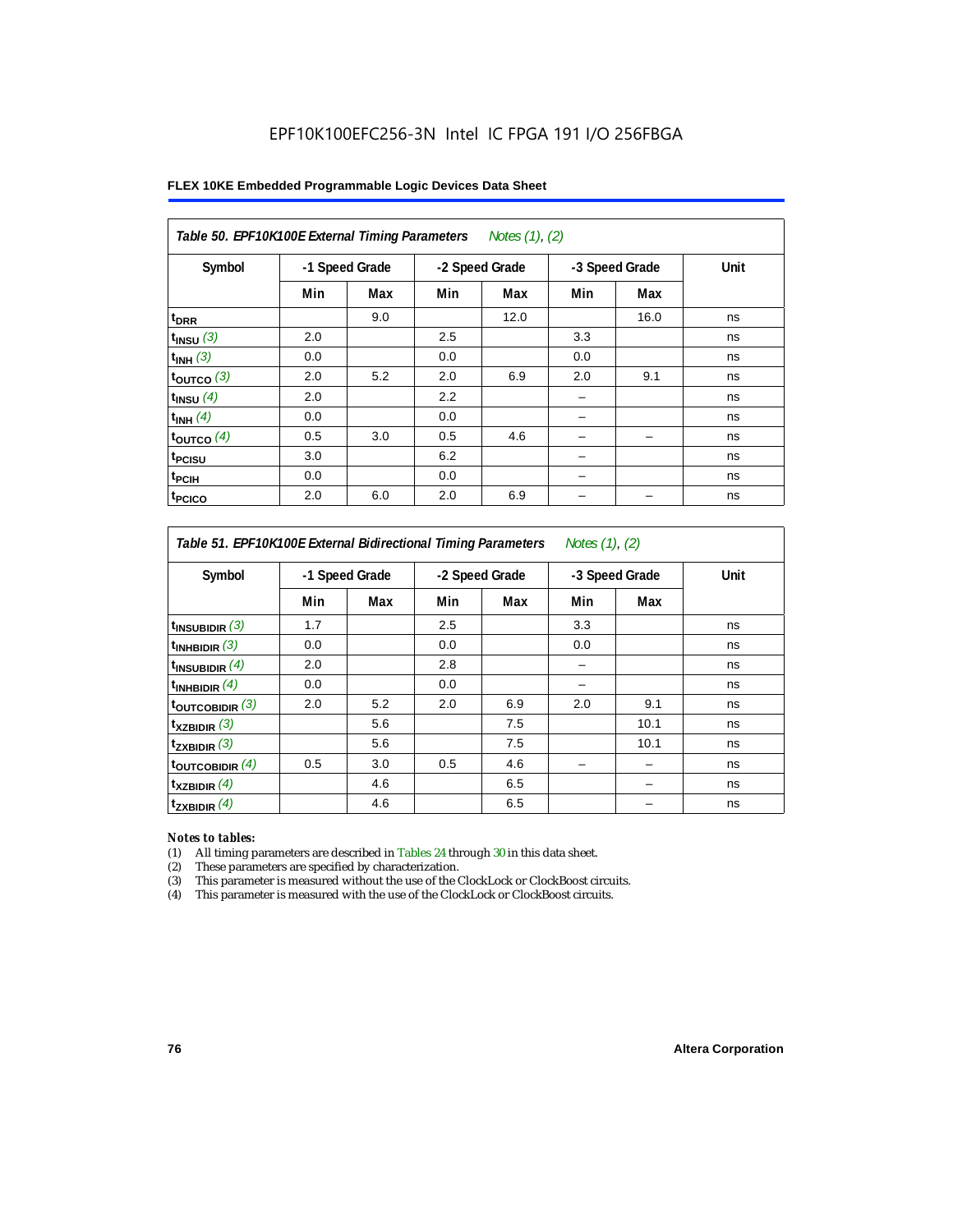Tables 52 through 58 show EPF10K130E device internal and external timing parameters.

| Table 52. EPF10K130E Device LE Timing Microparameters<br><b>Note (1)</b> |                |     |     |                |     |                |      |  |  |  |
|--------------------------------------------------------------------------|----------------|-----|-----|----------------|-----|----------------|------|--|--|--|
| Symbol                                                                   | -1 Speed Grade |     |     | -2 Speed Grade |     | -3 Speed Grade | Unit |  |  |  |
|                                                                          | Min            | Max | Min | Max            | Min | Max            |      |  |  |  |
| $t_{LUT}$                                                                |                | 0.6 |     | 0.9            |     | 1.3            | ns   |  |  |  |
| $t_{CLUT}$                                                               |                | 0.6 |     | 0.8            |     | 1.0            | ns   |  |  |  |
| $t_{RLUT}$                                                               |                | 0.7 |     | 0.9            |     | 0.2            | ns   |  |  |  |
| t <sub>PACKED</sub>                                                      |                | 0.3 |     | 0.5            |     | 0.6            | ns   |  |  |  |
| $t_{EN}$                                                                 |                | 0.2 |     | 0.3            |     | 0.4            | ns   |  |  |  |
| $t_{CICO}$                                                               |                | 0.1 |     | 0.1            |     | 0.2            | ns   |  |  |  |
| $t_{CGEN}$                                                               |                | 0.4 |     | 0.6            |     | 0.8            | ns   |  |  |  |
| $t_{CGENR}$                                                              |                | 0.1 |     | 0.1            |     | 0.2            | ns   |  |  |  |
| $t_{CASC}$                                                               |                | 0.6 |     | 0.9            |     | 1.2            | ns   |  |  |  |
| $t_{\rm C}$                                                              |                | 0.3 |     | 0.5            |     | 0.6            | ns   |  |  |  |
| $t_{CO}$                                                                 |                | 0.5 |     | 0.7            |     | 0.8            | ns   |  |  |  |
| $t_{\text{COMB}}$                                                        |                | 0.3 |     | 0.5            |     | 0.6            | ns   |  |  |  |
| $t_{\rm SU}$                                                             | 0.5            |     | 0.7 |                | 0.8 |                | ns   |  |  |  |
| $t_H$                                                                    | 0.6            |     | 0.7 |                | 1.0 |                | ns   |  |  |  |
| $t_{PRE}$                                                                |                | 0.9 |     | 1.2            |     | 1.6            | ns   |  |  |  |
| $t_{CLR}$                                                                |                | 0.9 |     | 1.2            |     | 1.6            | ns   |  |  |  |
| $t_{CH}$                                                                 | 1.5            |     | 1.5 |                | 2.5 |                | ns   |  |  |  |
| $t_{\rm CL}$                                                             | 1.5            |     | 1.5 |                | 2.5 |                | ns   |  |  |  |

*Table 53. EPF10K130E Device IOE Timing Microparameters Note (1)*

| Symbol           |     | -1 Speed Grade |     | -2 Speed Grade |     | -3 Speed Grade | Unit |  |
|------------------|-----|----------------|-----|----------------|-----|----------------|------|--|
|                  | Min | Max            | Min | Max            | Min | Max            |      |  |
| t <sub>IOD</sub> |     | 1.3            |     | 1.5            |     | 2.0            | ns   |  |
| $t_{\text{IOC}}$ |     | 0.0            |     | 0.0            |     | 0.0            | ns   |  |
| $t_{IOCO}$       |     | 0.6            |     | 0.8            |     | 1.0            | ns   |  |
| $t_{IOCOMB}$     |     | 0.6            |     | 0.8            |     | 1.0            | ns   |  |
| $t_{IOSU}$       | 1.0 |                | 1.2 |                | 1.6 |                | ns   |  |
| $t_{IOH}$        | 0.9 |                | 0.9 |                | 1.4 |                | ns   |  |
| $t_{IOCLR}$      |     | 0.6            |     | 0.8            |     | 1.0            | ns   |  |
| $t_{OD1}$        |     | 2.8            |     | 4.1            |     | 5.5            | ns   |  |
| $t_{OD2}$        |     | 2.8            |     | 4.1            |     | 5.5            | ns   |  |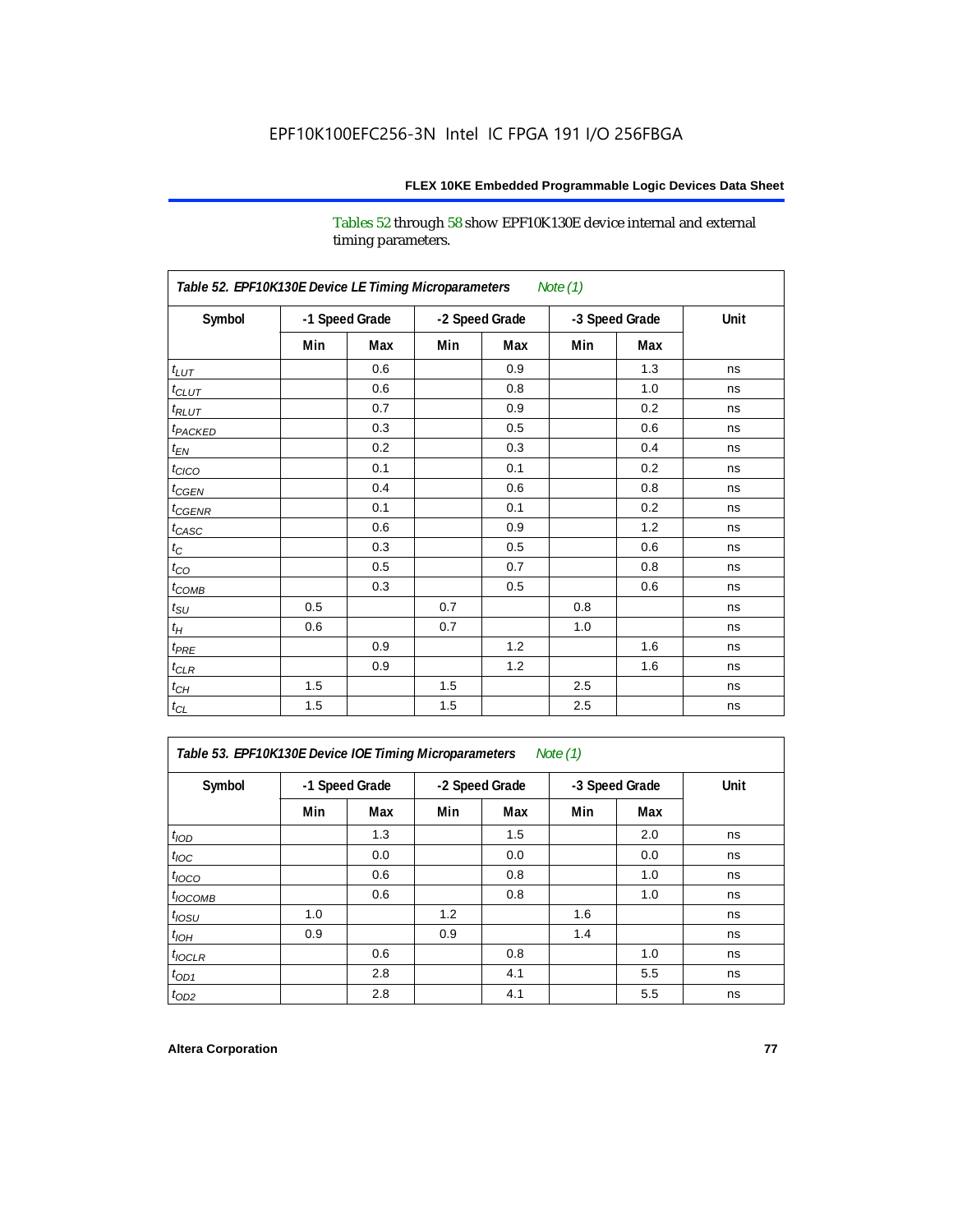| Table 53. EPF10K130E Device IOE Timing Microparameters<br>Note $(1)$ |     |                |     |                |     |                |      |  |  |  |  |
|----------------------------------------------------------------------|-----|----------------|-----|----------------|-----|----------------|------|--|--|--|--|
| Symbol                                                               |     | -1 Speed Grade |     | -2 Speed Grade |     | -3 Speed Grade | Unit |  |  |  |  |
|                                                                      | Min | Max            | Min | Max            | Min | Max            |      |  |  |  |  |
| $t_{OD3}$                                                            |     | 4.0            |     | 5.6            |     | 7.5            | ns   |  |  |  |  |
| $t_{XZ}$                                                             |     | 2.8            |     | 4.1            |     | 5.5            | ns   |  |  |  |  |
| $t_{ZX1}$                                                            |     | 2.8            |     | 4.1            |     | 5.5            | ns   |  |  |  |  |
| $t_{ZX2}$                                                            |     | 2.8            |     | 4.1            |     | 5.5            | ns   |  |  |  |  |
| $t_{ZX3}$                                                            |     | 4.0            |     | 5.6            |     | 7.5            | ns   |  |  |  |  |
| $t_{INREG}$                                                          |     | 2.5            |     | 3.0            |     | 4.1            | ns   |  |  |  |  |
| $t_{IOFD}$                                                           |     | 0.4            |     | 0.5            |     | 0.6            | ns   |  |  |  |  |
| $t_{INCOMB}$                                                         |     | 0.4            |     | 0.5            |     | 0.6            | ns   |  |  |  |  |

| Symbol                 | -1 Speed Grade |            | -2 Speed Grade |     | -3 Speed Grade |     | Unit |
|------------------------|----------------|------------|----------------|-----|----------------|-----|------|
|                        | Min            | <b>Max</b> | Min            | Max | Min            | Max |      |
| $t_{EABDATA1}$         |                | 1.5        |                | 2.0 |                | 2.6 | ns   |
| t <sub>EABDATA2</sub>  |                | 0.0        |                | 0.0 |                | 0.0 | ns   |
| t <sub>EABWE1</sub>    |                | 1.5        |                | 2.0 |                | 2.6 | ns   |
| <sup>t</sup> EABWE2    |                | 0.3        |                | 0.4 |                | 0.5 | ns   |
| t <sub>EABRE1</sub>    |                | 0.3        |                | 0.4 |                | 0.5 | ns   |
| t <sub>EABRE2</sub>    |                | 0.0        |                | 0.0 |                | 0.0 | ns   |
| <sup>t</sup> EABCLK    |                | 0.0        |                | 0.0 |                | 0.0 | ns   |
| t <sub>EABCO</sub>     |                | 0.3        |                | 0.4 |                | 0.5 | ns   |
| t <sub>EABBYPASS</sub> |                | 0.1        |                | 0.1 |                | 0.2 | ns   |
| t <sub>EABSU</sub>     | 0.8            |            | 1.0            |     | 1.4            |     | ns   |
| t <sub>ЕАВН</sub>      | 0.1            |            | 0.2            |     | 0.2            |     | ns   |
| <sup>t</sup> EABCLR    | 0.3            |            | 0.4            |     | 0.5            |     | ns   |
| $t_{AA}$               |                | 4.0        |                | 5.0 |                | 6.6 | ns   |
| $t_{WP}$               | 2.7            |            | 3.5            |     | 4.7            |     | ns   |
| $t_{\mathsf{RP}}$      | 1.0            |            | 1.3            |     | 1.7            |     | ns   |
| $t_{WDSU}$             | 1.0            |            | 1.3            |     | 1.7            |     | ns   |
| $t_{WDH}$              | 0.2            |            | 0.2            |     | 0.3            |     | ns   |
| $t_{WASU}$             | 1.6            |            | 2.1            |     | 2.8            |     | ns   |
| $t_{WAH}$              | 1.6            |            | 2.1            |     | 2.8            |     | ns   |
| $t_{RASU}$             | 3.0            |            | 3.9            |     | 5.2            |     | ns   |
| t <sub>RАН</sub>       | 0.1            |            | 0.1            |     | 0.2            |     | ns   |
| $t_{WO}$               |                | 1.5        |                | 2.0 |                | 2.6 | ns   |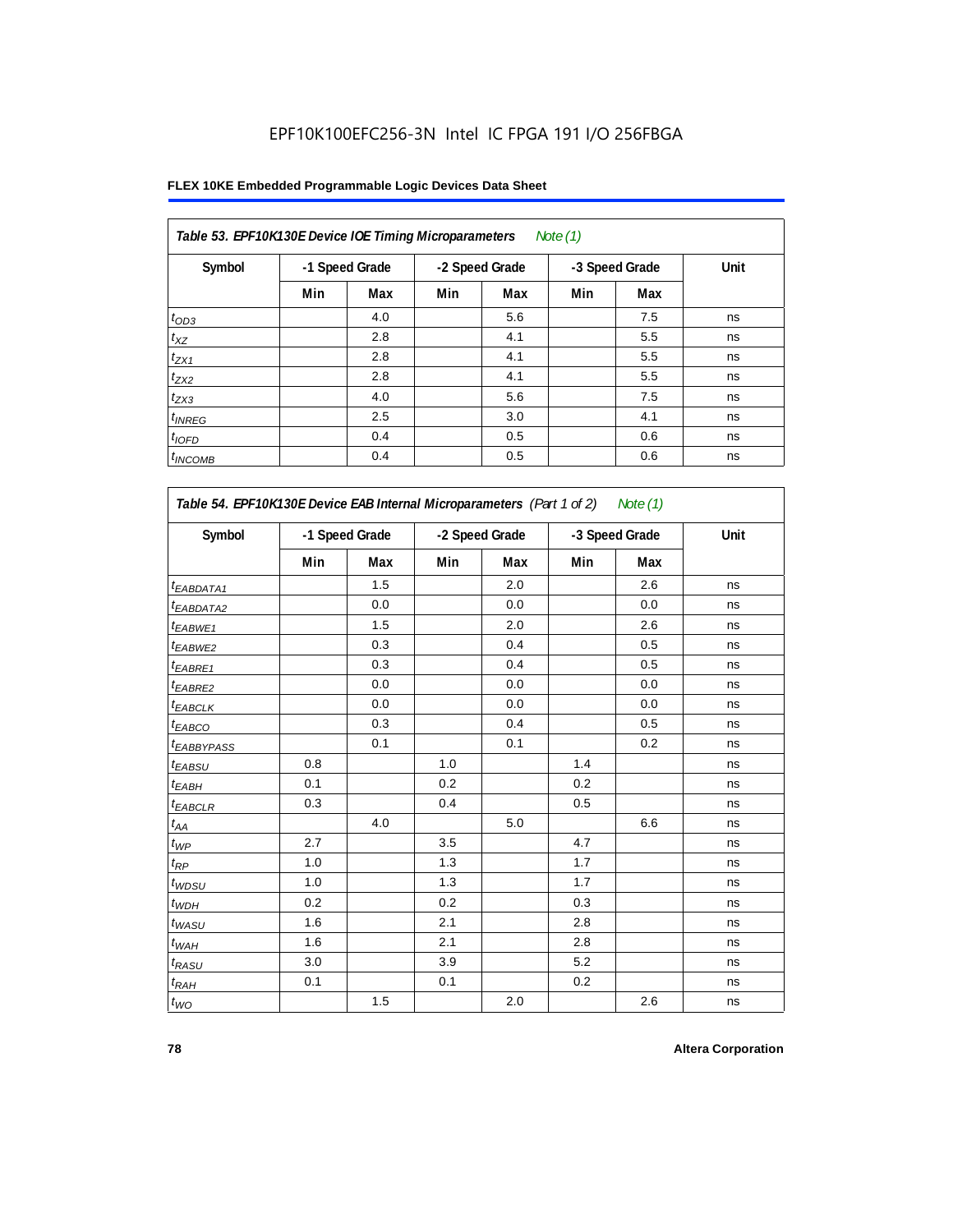| Table 54. EPF10K130E Device EAB Internal Microparameters (Part 2 of 2)<br>Note (1) |     |                |     |                |     |                |      |  |  |  |
|------------------------------------------------------------------------------------|-----|----------------|-----|----------------|-----|----------------|------|--|--|--|
| Symbol                                                                             |     | -1 Speed Grade |     | -2 Speed Grade |     | -3 Speed Grade | Unit |  |  |  |
|                                                                                    | Min | Max            | Min | Max            | Min | Max            |      |  |  |  |
| $t_{DD}$                                                                           |     | 1.5            |     | 2.0            |     | 2.6            | ns   |  |  |  |
| <b><i>EABOUT</i></b>                                                               |     | 0.2            |     | 0.3            |     | 0.3            | ns   |  |  |  |
| $t_{EABCH}$                                                                        | 1.5 |                | 2.0 |                | 2.5 |                | ns   |  |  |  |
| $t_{EABCL}$                                                                        | 2.7 |                | 3.5 |                | 4.7 |                | ns   |  |  |  |

| Table 55. EPF10K130E Device EAB Internal Timing Macroparameters Note (1) |     |                |     |                |      |                |             |
|--------------------------------------------------------------------------|-----|----------------|-----|----------------|------|----------------|-------------|
| Symbol                                                                   |     | -1 Speed Grade |     | -2 Speed Grade |      | -3 Speed Grade | <b>Unit</b> |
|                                                                          | Min | Max            | Min | Max            | Min  | Max            |             |
| $t_{EABA}$                                                               |     | 5.9            |     | 7.5            |      | 9.9            | ns          |
| <sup>t</sup> EABRCOMB                                                    | 5.9 |                | 7.5 |                | 9.9  |                | ns          |
| <sup>t</sup> EABRCREG                                                    | 5.1 |                | 6.4 |                | 8.5  |                | ns          |
| t <sub>EABWP</sub>                                                       | 2.7 |                | 3.5 |                | 4.7  |                | ns          |
| <sup>t</sup> EABWCOMB                                                    | 5.9 |                | 7.7 |                | 10.3 |                | ns          |
| <sup>t</sup> EABWCREG                                                    | 5.4 |                | 7.0 |                | 9.4  |                | ns          |
| <sup>t</sup> EABDD                                                       |     | 3.4            |     | 4.5            |      | 5.9            | ns          |
| <sup>t</sup> EABDATACO                                                   |     | 0.5            |     | 0.7            |      | 0.8            | ns          |
| <sup>t</sup> EABDATASU                                                   | 0.8 |                | 1.0 |                | 1.4  |                | ns          |
| <sup>t</sup> EABDATAH                                                    | 0.1 |                | 0.1 |                | 0.2  |                | ns          |
| t <sub>EABWESU</sub>                                                     | 1.1 |                | 1.4 |                | 1.9  |                | ns          |
| <sup>t</sup> EABWEH                                                      | 0.0 |                | 0.0 |                | 0.0  |                | ns          |
| <sup>t</sup> EABWDSU                                                     | 1.0 |                | 1.3 |                | 1.7  |                | ns          |
| <sup>t</sup> EABWDH                                                      | 0.2 |                | 0.2 |                | 0.3  |                | ns          |
| <sup>t</sup> EABWASU                                                     | 4.1 |                | 5.1 |                | 6.8  |                | ns          |
| <sup>t</sup> EABWAH                                                      | 0.0 |                | 0.0 |                | 0.0  |                | ns          |
| t <sub>EABWO</sub>                                                       |     | 3.4            |     | 4.5            |      | 5.9            | ns          |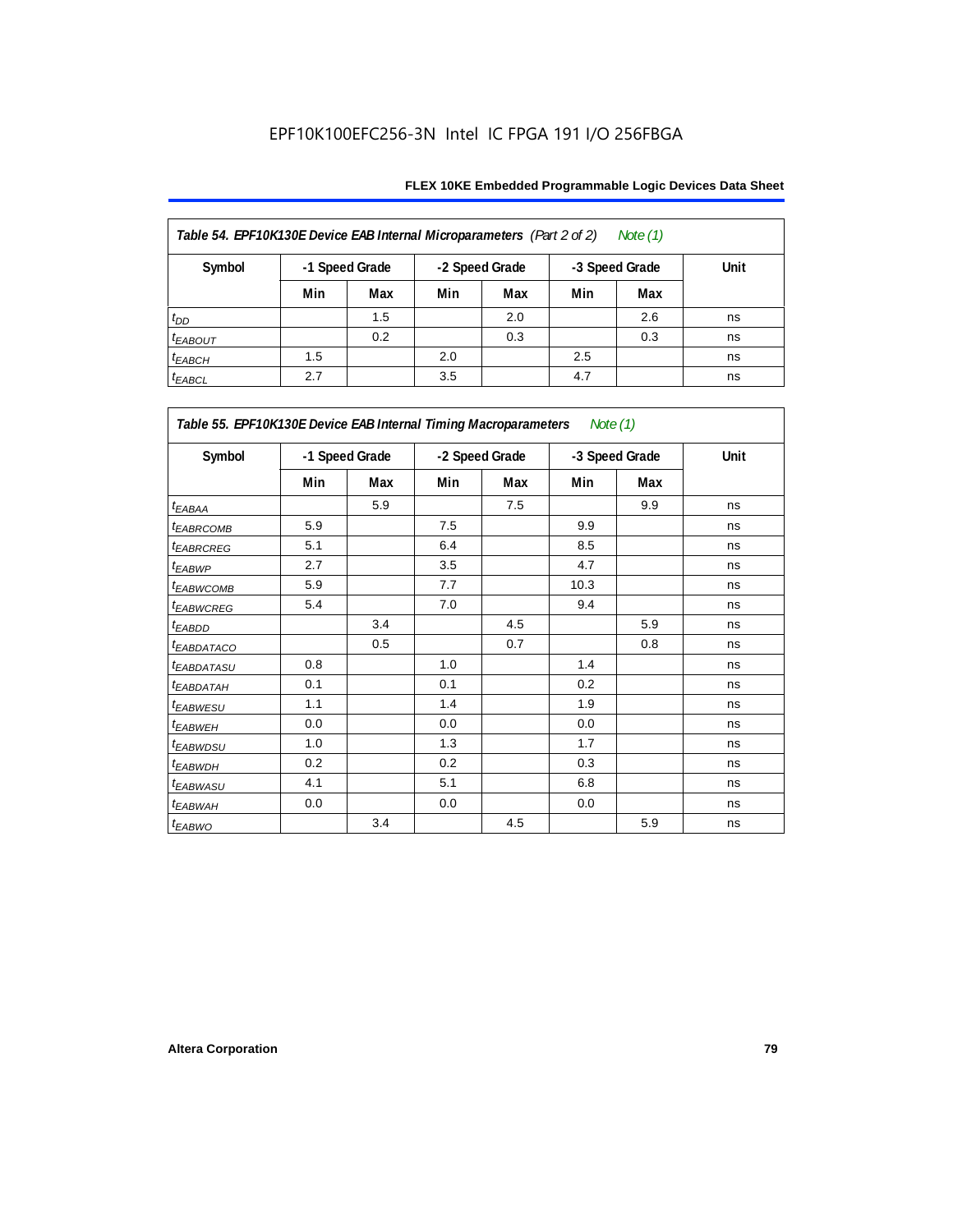| Table 56. EPF10K130E Device Interconnect Timing Microparameters<br>Note $(1)$ |                |     |                |     |                |      |      |  |  |  |
|-------------------------------------------------------------------------------|----------------|-----|----------------|-----|----------------|------|------|--|--|--|
| Symbol                                                                        | -1 Speed Grade |     | -2 Speed Grade |     | -3 Speed Grade |      | Unit |  |  |  |
|                                                                               | Min            | Max | Min            | Max | Min            | Max  |      |  |  |  |
| $t_{DINZIOE}$                                                                 |                | 2.8 |                | 3.5 |                | 4.4  | ns   |  |  |  |
| $t_{DIN2LE}$                                                                  |                | 0.7 |                | 1.2 |                | 1.6  | ns   |  |  |  |
| <sup>t</sup> DIN2DATA                                                         |                | 1.6 |                | 1.9 |                | 2.2  | ns   |  |  |  |
| $t_{DCLK2IOE}$                                                                |                | 1.6 |                | 2.1 |                | 2.7  | ns   |  |  |  |
| $t_{DCLK2LE}$                                                                 |                | 0.7 |                | 1.2 |                | 1.6  | ns   |  |  |  |
| <sup>t</sup> SAMELAB                                                          |                | 0.1 |                | 0.2 |                | 0.2  | ns   |  |  |  |
| <i>t<sub>SAMEROW</sub></i>                                                    |                | 1.9 |                | 3.4 |                | 5.1  | ns   |  |  |  |
| <sup>t</sup> SAMECOLUMN                                                       |                | 0.9 |                | 2.6 |                | 4.4  | ns   |  |  |  |
| <i>t<sub>DIFFROW</sub></i>                                                    |                | 2.8 |                | 6.0 |                | 9.5  | ns   |  |  |  |
| <sup>t</sup> TWOROWS                                                          |                | 4.7 |                | 9.4 |                | 14.6 | ns   |  |  |  |
| <sup>t</sup> LEPERIPH                                                         |                | 3.1 |                | 4.7 |                | 6.9  | ns   |  |  |  |
| <sup>t</sup> LABCARRY                                                         |                | 0.6 |                | 0.8 |                | 1.0  | ns   |  |  |  |
| <sup>t</sup> LABCASC                                                          |                | 0.9 |                | 1.2 |                | 1.6  | ns   |  |  |  |

| Table 57. EPF10K130E External Timing Parameters Notes (1), (2) |                |     |     |                |     |                |      |  |  |  |
|----------------------------------------------------------------|----------------|-----|-----|----------------|-----|----------------|------|--|--|--|
| Symbol                                                         | -1 Speed Grade |     |     | -2 Speed Grade |     | -3 Speed Grade | Unit |  |  |  |
|                                                                | Min            | Max | Min | Max            | Min | Max            |      |  |  |  |
| t <sub>DRR</sub>                                               |                | 9.0 |     | 12.0           |     | 16.0           | ns   |  |  |  |
| $t_{INSU}$ (3)                                                 | 1.9            |     | 2.1 |                | 3.0 |                | ns   |  |  |  |
| $t_{INH}$ (3)                                                  | 0.0            |     | 0.0 |                | 0.0 |                | ns   |  |  |  |
| $t_{OUTCO}$ (3)                                                | 2.0            | 5.0 | 2.0 | 7.0            | 2.0 | 9.2            | ns   |  |  |  |
| $t_{INSU}$ (4)                                                 | 0.9            |     | 1.1 |                |     |                | ns   |  |  |  |
| $t_{INH}$ (4)                                                  | 0.0            |     | 0.0 |                |     |                | ns   |  |  |  |
| toutco $(4)$                                                   | 0.5            | 4.0 | 0.5 | 6.0            |     |                | ns   |  |  |  |
| t <sub>PCISU</sub>                                             | 3.0            |     | 6.2 |                |     |                | ns   |  |  |  |
| <sup>t</sup> PCIH                                              | 0.0            |     | 0.0 |                |     |                | ns   |  |  |  |
| t <sub>PCICO</sub>                                             | 2.0            | 6.0 | 2.0 | 6.9            |     |                | ns   |  |  |  |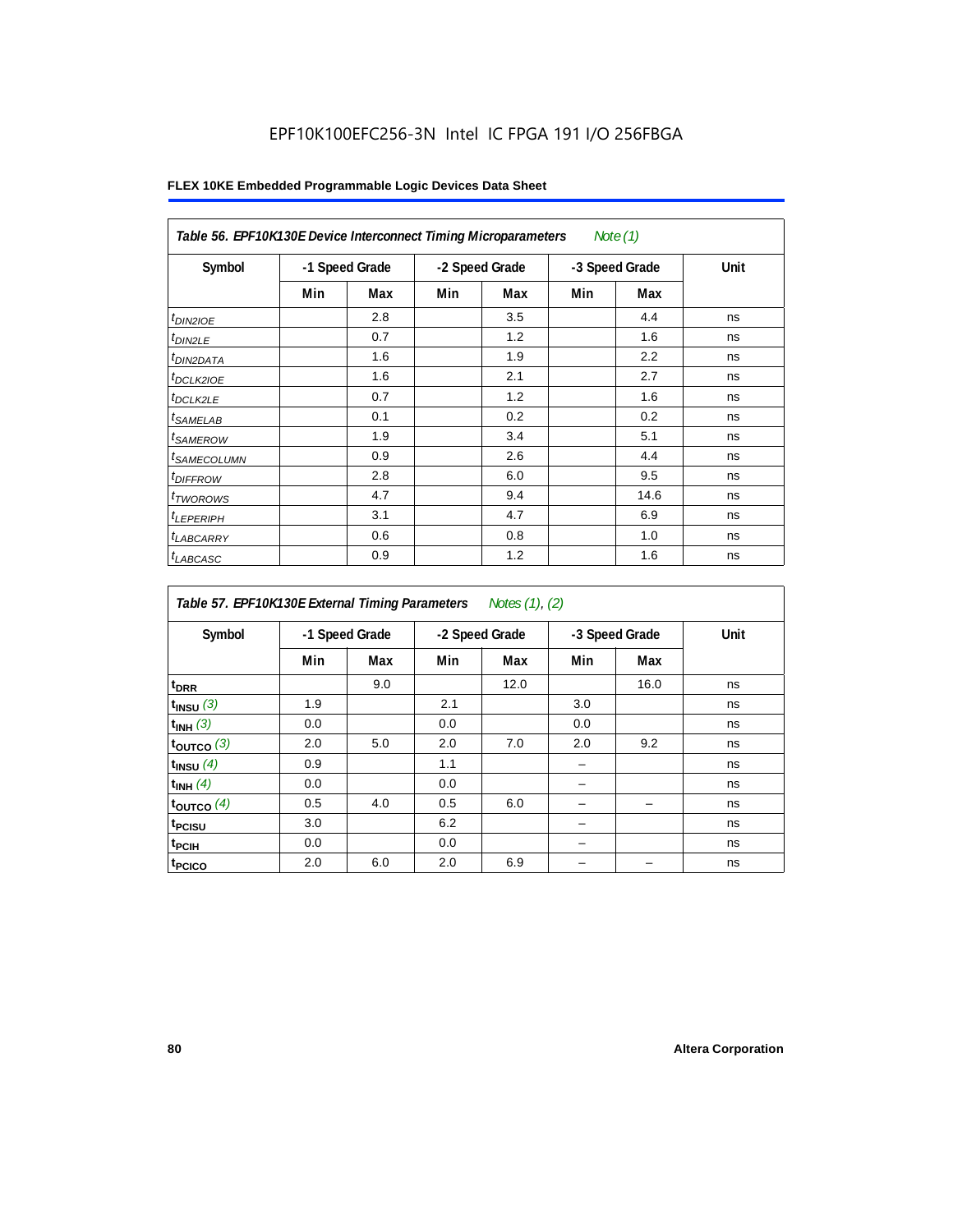| Table 58. EPF10K130E External Bidirectional Timing Parameters<br>Notes (1), (2) |                |     |                |     |                |      |      |  |  |  |
|---------------------------------------------------------------------------------|----------------|-----|----------------|-----|----------------|------|------|--|--|--|
| Symbol                                                                          | -1 Speed Grade |     | -2 Speed Grade |     | -3 Speed Grade |      | Unit |  |  |  |
|                                                                                 | Min            | Max | Min            | Max | Min            | Max  |      |  |  |  |
| $t_{INSUBIDIR}$ (3)                                                             | 2.2            |     | 2.4            |     | 3.2            |      | ns   |  |  |  |
| $\mathsf{t}_{\mathsf{INHBIDIR}}(3)$                                             | 0.0            |     | 0.0            |     | 0.0            |      | ns   |  |  |  |
| $\mathsf{t}_{\mathsf{INSUBIDIR}}$ (4)                                           | 2.8            |     | 3.0            |     |                |      | ns   |  |  |  |
| $t_{INHBIDIR}$ $(4)$                                                            | 0.0            |     | 0.0            |     |                |      | ns   |  |  |  |
| $\frac{1}{2}$ toutcobidir $\frac{3}{2}$                                         | 2.0            | 5.0 | 2.0            | 7.0 | 2.0            | 9.2  | ns   |  |  |  |
| $\mathsf{t}_{\mathsf{XZBIDIR}}$ (3)                                             |                | 5.6 |                | 8.1 |                | 10.8 | ns   |  |  |  |
| $\mathsf{t}_{\mathsf{ZXBIDIR}}(3)$                                              |                | 5.6 |                | 8.1 |                | 10.8 | ns   |  |  |  |
| toutcobidir $(4)$                                                               | 0.5            | 4.0 | 0.5            | 6.0 |                |      | ns   |  |  |  |
| $t_{XZBIDIR}$ $(4)$                                                             |                | 4.6 |                | 7.1 |                |      | ns   |  |  |  |
| $\mathsf{t}_{\mathsf{ZXBIDIR}}$ (4)                                             |                | 4.6 |                | 7.1 |                |      | ns   |  |  |  |

#### *Notes to tables:*

(1) All timing parameters are described in Tables 24 through 30 in this data sheet.<br>(2) These parameters are specified by characterization.

(2) These parameters are specified by characterization.<br>
(3) This parameter is measured without the use of the C

This parameter is measured without the use of the ClockLock or ClockBoost circuits.

(4) This parameter is measured with the use of the ClockLock or ClockBoost circuits.

#### Tables 59 through 65 show EPF10K200E device internal and external timing parameters.

| Table 59. EPF10K200E Device LE Timing Microparameters (Part 1 of 2) Note (1) |                |     |                |     |                |     |             |  |  |  |
|------------------------------------------------------------------------------|----------------|-----|----------------|-----|----------------|-----|-------------|--|--|--|
| Symbol                                                                       | -1 Speed Grade |     | -2 Speed Grade |     | -3 Speed Grade |     | <b>Unit</b> |  |  |  |
|                                                                              | Min            | Max | Min            | Max | Min            | Max |             |  |  |  |
| $t_{LUT}$                                                                    |                | 0.7 |                | 0.8 |                | 1.2 | ns          |  |  |  |
| $t_{CLUT}$                                                                   |                | 0.4 |                | 0.5 |                | 0.6 | ns          |  |  |  |
| $t_{RLUT}$                                                                   |                | 0.6 |                | 0.7 |                | 0.9 | ns          |  |  |  |
| <sup>t</sup> PACKED                                                          |                | 0.3 |                | 0.5 |                | 0.7 | ns          |  |  |  |
| $t_{EN}$                                                                     |                | 0.4 |                | 0.5 |                | 0.6 | ns          |  |  |  |
| $t_{CICO}$                                                                   |                | 0.2 |                | 0.2 |                | 0.3 | ns          |  |  |  |
| $t_{\text{GEN}}$                                                             |                | 0.4 |                | 0.4 |                | 0.6 | ns          |  |  |  |
| <sup>t</sup> CGENR                                                           |                | 0.2 |                | 0.2 |                | 0.3 | ns          |  |  |  |
| $t_{CASC}$                                                                   |                | 0.7 |                | 0.8 |                | 1.2 | ns          |  |  |  |
| $t_C$                                                                        |                | 0.5 |                | 0.6 |                | 0.8 | ns          |  |  |  |
| $t_{CO}$                                                                     |                | 0.5 |                | 0.6 |                | 0.8 | ns          |  |  |  |
| $t_{COMB}$                                                                   |                | 0.4 |                | 0.6 |                | 0.8 | ns          |  |  |  |
| $t_{\text{SU}}$                                                              | 0.4            |     | 0.6            |     | 0.7            |     | ns          |  |  |  |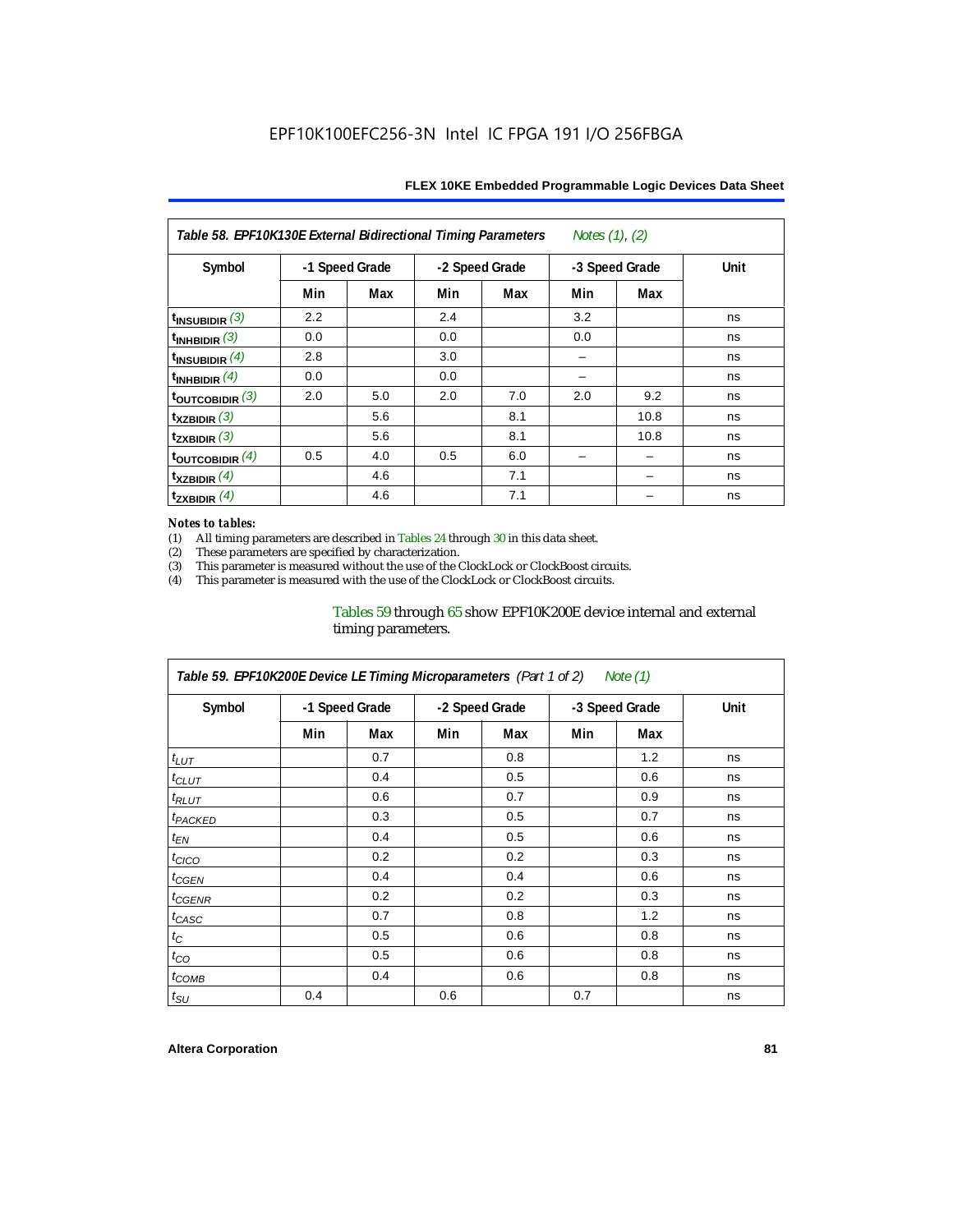| Table 59. EPF10K200E Device LE Timing Microparameters (Part 2 of 2) |     |                |     |                |     | Note (1)       |      |
|---------------------------------------------------------------------|-----|----------------|-----|----------------|-----|----------------|------|
| Symbol                                                              |     | -1 Speed Grade |     | -2 Speed Grade |     | -3 Speed Grade | Unit |
|                                                                     | Min | Max            | Min | Max            | Min | Max            |      |
| $t_H$                                                               | 0.9 |                | 1.1 |                | 1.5 |                | ns   |
| $t_{PRE}$                                                           |     | 0.5            |     | 0.6            |     | 0.8            | ns   |
| $t_{CLR}$                                                           |     | 0.5            |     | 0.6            |     | 0.8            | ns   |
| $t_{CH}$                                                            | 2.0 |                | 2.5 |                | 3.0 |                | ns   |
| $t_{CL}$                                                            | 2.0 |                | 2.5 |                | 3.0 |                | ns   |

| Table 60. EPF10K200E Device IOE Timing Microparameters Note (1) |                |     |                |     |                |      |      |  |  |
|-----------------------------------------------------------------|----------------|-----|----------------|-----|----------------|------|------|--|--|
| Symbol                                                          | -1 Speed Grade |     | -2 Speed Grade |     | -3 Speed Grade |      | Unit |  |  |
|                                                                 | Min            | Max | Min            | Max | Min            | Max  |      |  |  |
| t <sub>IOD</sub>                                                |                | 1.6 |                | 1.9 |                | 2.6  | ns   |  |  |
| $t_{\text{IOC}}$                                                |                | 0.3 |                | 0.3 |                | 0.5  | ns   |  |  |
| $t_{IOCO}$                                                      |                | 1.6 |                | 1.9 |                | 2.6  | ns   |  |  |
| $t_{IOCOMB}$                                                    |                | 0.5 |                | 0.6 |                | 0.8  | ns   |  |  |
| $t_{IOSU}$                                                      | 0.8            |     | 0.9            |     | 1.2            |      | ns   |  |  |
| $t_{IOH}$                                                       | 0.7            |     | 0.8            |     | 1.1            |      | ns   |  |  |
| $t_{IOCLR}$                                                     |                | 0.2 |                | 0.2 |                | 0.3  | ns   |  |  |
| $t_{OD1}$                                                       |                | 0.6 |                | 0.7 |                | 0.9  | ns   |  |  |
| $t_{OD2}$                                                       |                | 0.1 |                | 0.2 |                | 0.7  | ns   |  |  |
| $t_{\underline{OD3}}$                                           |                | 2.5 |                | 3.0 |                | 3.9  | ns   |  |  |
| $t_{\mathsf{XZ}}$                                               |                | 4.4 |                | 5.3 |                | 7.1  | ns   |  |  |
| $t_{ZX1}$                                                       |                | 4.4 |                | 5.3 |                | 7.1  | ns   |  |  |
| $t_{ZX2}$                                                       |                | 3.9 |                | 4.8 |                | 6.9  | ns   |  |  |
| $t_{ZX3}$                                                       |                | 6.3 |                | 7.6 |                | 10.1 | ns   |  |  |
| $t_{INREG}$                                                     |                | 4.8 |                | 5.7 |                | 7.7  | ns   |  |  |
| $t_{IOED}$                                                      |                | 1.5 |                | 1.8 |                | 2.4  | ns   |  |  |
| $t_{INCOMB}$                                                    |                | 1.5 |                | 1.8 |                | 2.4  | ns   |  |  |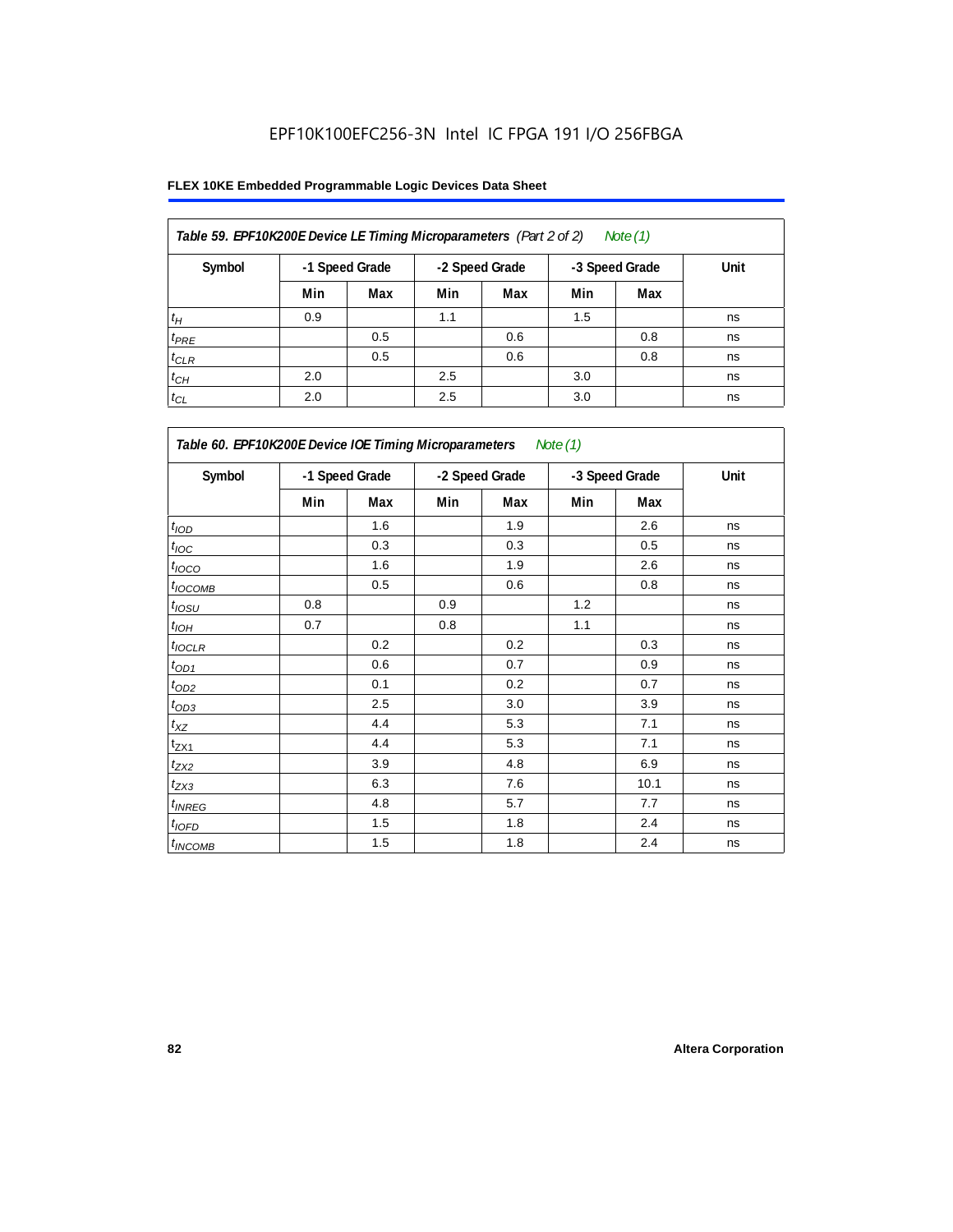| Table 61. EPF10K200E Device EAB Internal Microparameters<br>Note $(1)$ |     |                |     |                |     |                |      |  |  |
|------------------------------------------------------------------------|-----|----------------|-----|----------------|-----|----------------|------|--|--|
| Symbol                                                                 |     | -1 Speed Grade |     | -2 Speed Grade |     | -3 Speed Grade | Unit |  |  |
|                                                                        | Min | Max            | Min | Max            | Min | Max            |      |  |  |
| t <sub>EABDATA1</sub>                                                  |     | 2.0            |     | 2.4            |     | 3.2            | ns   |  |  |
| t <sub>EABDATA1</sub>                                                  |     | 0.4            |     | 0.5            |     | 0.6            | ns   |  |  |
| t <sub>EABWE1</sub>                                                    |     | 1.4            |     | 1.7            |     | 2.3            | ns   |  |  |
| t <sub>EABWE2</sub>                                                    |     | 0.0            |     | 0.0            |     | 0.0            | ns   |  |  |
| $t_{EABRE1}$                                                           |     | $\mathbf 0$    |     | $\mathbf 0$    |     | $\pmb{0}$      | ns   |  |  |
| t <sub>EABRE2</sub>                                                    |     | 0.4            |     | 0.5            |     | 0.6            | ns   |  |  |
| $t_{EABCLK}$                                                           |     | 0.0            |     | 0.0            |     | 0.0            | ns   |  |  |
| t <sub>EABCO</sub>                                                     |     | 0.8            |     | 0.9            |     | 1.2            | ns   |  |  |
| <sup>t</sup> EABBYPASS                                                 |     | 0.0            |     | 0.1            |     | 0.1            | ns   |  |  |
| $t_{EABSU}$                                                            | 0.9 |                | 1.1 |                | 1.5 |                | ns   |  |  |
| $t_{EABH}$                                                             | 0.4 |                | 0.5 |                | 0.6 |                | ns   |  |  |
| $t_{EABCLR}$                                                           | 0.8 |                | 0.9 |                | 1.2 |                | ns   |  |  |
| $t_{AA}$                                                               |     | 3.1            |     | 3.7            |     | 4.9            | ns   |  |  |
| $t_{\mathit{WP}}$                                                      | 3.3 |                | 4.0 |                | 5.3 |                | ns   |  |  |
| $t_{RP}$                                                               | 0.9 |                | 1.1 |                | 1.5 |                | ns   |  |  |
| $t_{WDSU}$                                                             | 0.9 |                | 1.1 |                | 1.5 |                | ns   |  |  |
| $t_{WDH}$                                                              | 0.1 |                | 0.1 |                | 0.1 |                | ns   |  |  |
| $t_{\text{WASU}}$                                                      | 1.3 |                | 1.6 |                | 2.1 |                | ns   |  |  |
| $t_{W\!AH}$                                                            | 2.1 |                | 2.5 |                | 3.3 |                | ns   |  |  |
| $t_{RASU}$                                                             | 2.2 |                | 2.6 |                | 3.5 |                | ns   |  |  |
| $t_{RAH}$                                                              | 0.1 |                | 0.1 |                | 0.2 |                | ns   |  |  |
| $t_{WO}$                                                               |     | 2.0            |     | 2.4            |     | 3.2            | ns   |  |  |
| $t_{DD}$                                                               |     | 2.0            |     | 2.4            |     | 3.2            | ns   |  |  |
| $t_{EABOUT}$                                                           |     | 0.0            |     | 0.1            |     | 0.1            | ns   |  |  |
| $t_{EABCH}$                                                            | 1.5 |                | 2.0 |                | 2.5 |                | ns   |  |  |
| $t_{EABCL}$                                                            | 3.3 |                | 4.0 |                | 5.3 |                | ns   |  |  |

*Table 62. EPF10K200E Device EAB Internal Timing Macroparameters (Part 1 of 2) Note (1)*

| Symbol                 | -1 Speed Grade |     | -2 Speed Grade |     | -3 Speed Grade |     | Unit |
|------------------------|----------------|-----|----------------|-----|----------------|-----|------|
|                        | Min            | Max | Min            | Max | Min            | Max |      |
| $t_{EABA}$             |                | 5.1 |                | 6.4 |                | 8.4 | ns   |
| <i><b>EABRCOMB</b></i> | 5.1            |     | 6.4            |     | 8.4            |     | ns   |
| <i>EABRCREG</i>        | 4.8            |     | 5.7            |     | 7.6            |     | ns   |
| <sup>t</sup> EABWP     | 3.3            |     | 4.0            |     | 5.3            |     | ns   |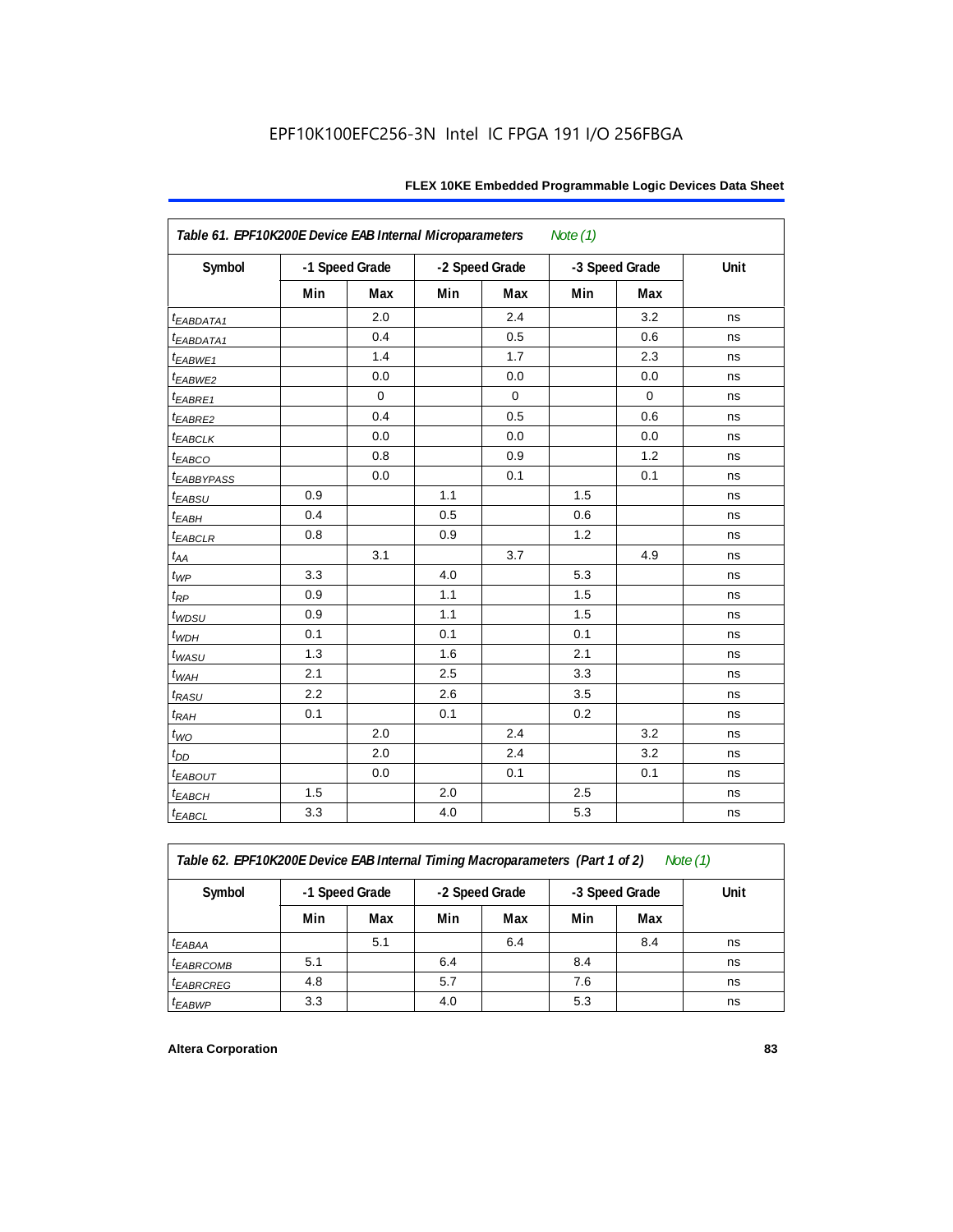| Table 62. EPF10K200E Device EAB Internal Timing Macroparameters (Part 2 of 2)<br>Note (1) |     |                |     |                |      |                |      |  |  |
|-------------------------------------------------------------------------------------------|-----|----------------|-----|----------------|------|----------------|------|--|--|
| Symbol                                                                                    |     | -1 Speed Grade |     | -2 Speed Grade |      | -3 Speed Grade | Unit |  |  |
|                                                                                           | Min | Max            | Min | Max            | Min  | Max            |      |  |  |
| <b><i>EABWCOMB</i></b>                                                                    | 6.7 |                | 8.1 |                | 10.7 |                | ns   |  |  |
| <sup>t</sup> EABWCREG                                                                     | 6.6 |                | 8.0 |                | 10.6 |                | ns   |  |  |
| <sup>t</sup> EABDD                                                                        |     | 4.0            |     | 5.1            |      | 6.7            | ns   |  |  |
| <sup>t</sup> EABDATACO                                                                    |     | 0.8            |     | 1.0            |      | 1.3            | ns   |  |  |
| <sup>t</sup> EABDATASU                                                                    | 1.3 |                | 1.6 |                | 2.1  |                | ns   |  |  |
| <sup>t</sup> EABDATAH                                                                     | 0.0 |                | 0.0 |                | 0.0  |                | ns   |  |  |
| <sup>t</sup> EABWESU                                                                      | 0.9 |                | 1.1 |                | 1.5  |                | ns   |  |  |
| <sup>t</sup> EABWEH                                                                       | 0.4 |                | 0.5 |                | 0.6  |                | ns   |  |  |
| <sup>t</sup> EABWDSU                                                                      | 1.5 |                | 1.8 |                | 2.4  |                | ns   |  |  |
| <sup>t</sup> EABWDH                                                                       | 0.0 |                | 0.0 |                | 0.0  |                | ns   |  |  |
| <sup>t</sup> EABWASU                                                                      | 3.0 |                | 3.6 |                | 4.7  |                | ns   |  |  |
| <sup>t</sup> EABWAH                                                                       | 0.4 |                | 0.5 |                | 0.7  |                | ns   |  |  |
| <sup>t</sup> EABWO                                                                        |     | 3.4            |     | 4.4            |      | 5.8            | ns   |  |  |

| Table 63. EPF10K200E Device Interconnect Timing Microparameters<br>Note $(1)$ |     |                |                |     |                |      |      |  |  |  |
|-------------------------------------------------------------------------------|-----|----------------|----------------|-----|----------------|------|------|--|--|--|
| Symbol                                                                        |     | -1 Speed Grade | -2 Speed Grade |     | -3 Speed Grade |      | Unit |  |  |  |
|                                                                               | Min | Max            | Min            | Max | Min            | Max  |      |  |  |  |
| $t_{DINZIOE}$                                                                 |     | 4.2            |                | 4.6 |                | 5.7  | ns   |  |  |  |
| $t_{DIN2LE}$                                                                  |     | 1.7            |                | 1.7 |                | 2.0  | ns   |  |  |  |
| <sup>t</sup> DIN2DATA                                                         |     | 1.9            |                | 2.1 |                | 3.0  | ns   |  |  |  |
| <sup>t</sup> DCLK2IOE                                                         |     | 2.5            |                | 2.9 |                | 4.0  | ns   |  |  |  |
| <sup>t</sup> DCLK2LE                                                          |     | 1.7            |                | 1.7 |                | 2.0  | ns   |  |  |  |
| <sup>t</sup> SAMELAB                                                          |     | 0.1            |                | 0.1 |                | 0.2  | ns   |  |  |  |
| <sup>t</sup> SAMEROW                                                          |     | 2.3            |                | 2.6 |                | 3.6  | ns   |  |  |  |
| <sup>t</sup> SAMECOLUMN                                                       |     | 2.5            |                | 2.7 |                | 4.1  | ns   |  |  |  |
| <sup>t</sup> DIFFROW                                                          |     | 4.8            |                | 5.3 |                | 7.7  | ns   |  |  |  |
| t <sub>TWOROWS</sub>                                                          |     | 7.1            |                | 7.9 |                | 11.3 | ns   |  |  |  |
| $t_{LEPERIPH}$                                                                |     | 7.0            |                | 7.6 |                | 9.0  | ns   |  |  |  |
| <sup>t</sup> LABCARRY                                                         |     | 0.1            |                | 0.1 |                | 0.2  | ns   |  |  |  |
| <sup>t</sup> LABCASC                                                          |     | 0.9            |                | 1.0 |                | 1.4  | ns   |  |  |  |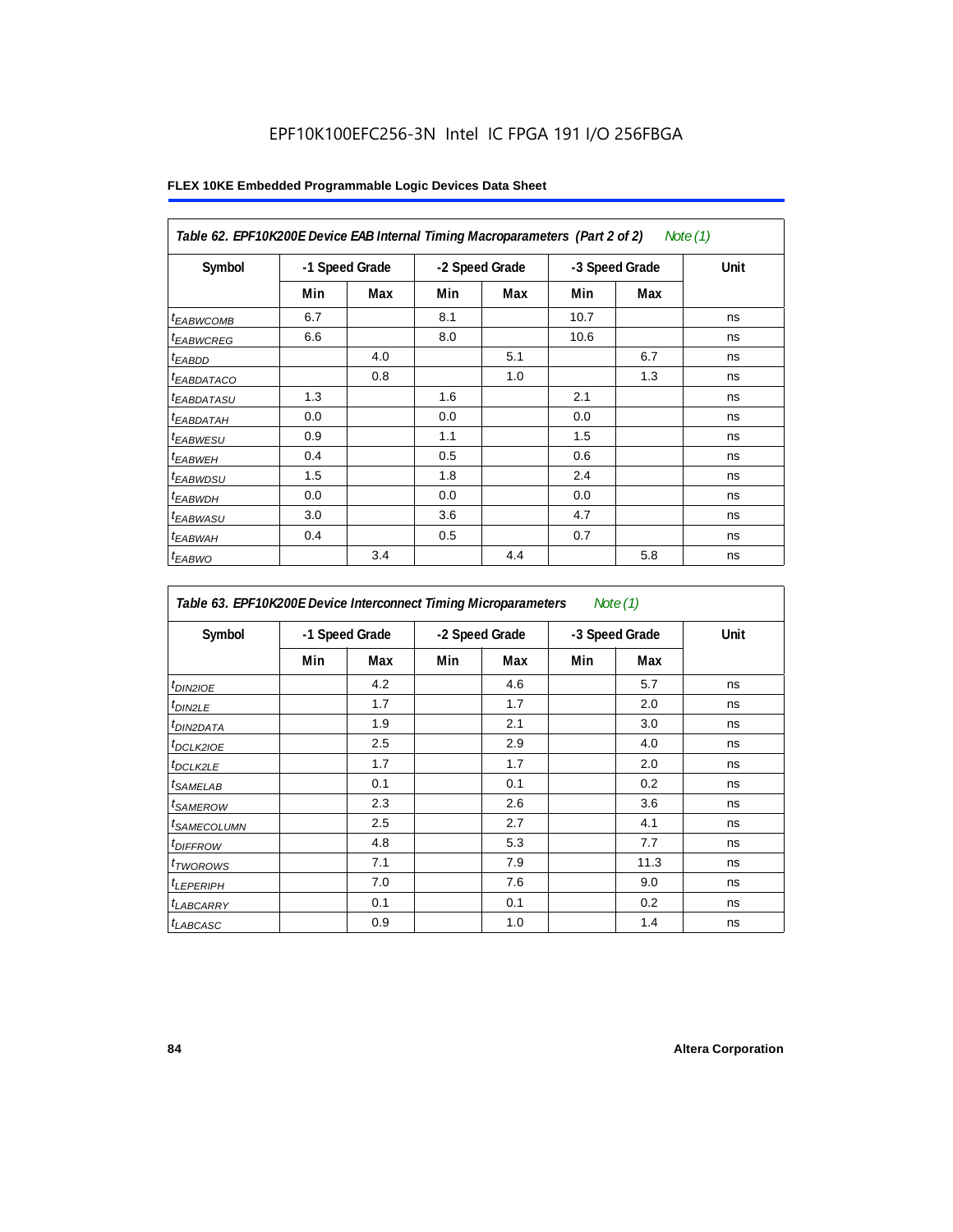| Table 64. EPF10K200E External Timing Parameters Notes (1), (2) |                |      |     |                |      |                |      |  |  |  |
|----------------------------------------------------------------|----------------|------|-----|----------------|------|----------------|------|--|--|--|
| Symbol                                                         | -1 Speed Grade |      |     | -2 Speed Grade |      | -3 Speed Grade | Unit |  |  |  |
|                                                                | Min            | Max  | Min | Max            | Min  | Max            |      |  |  |  |
| t <sub>DRR</sub>                                               |                | 10.0 |     | 12.0           |      | 16.0           | ns   |  |  |  |
| t <sub>INSU</sub>                                              | 2.8            |      | 3.4 |                | 4.4  |                | ns   |  |  |  |
| $t_{\rm INH}$                                                  | 0.0            |      | 0.0 |                | 0.0  |                | ns   |  |  |  |
| toutco                                                         | 2.0            | 4.5  | 2.0 | 5.3            | 2.0  | 7.8            | ns   |  |  |  |
| t <sub>PCISU</sub>                                             | 3.0            |      | 6.2 |                |      |                | ns   |  |  |  |
| t <sub>PCIH</sub>                                              | 0.0            |      | 0.0 |                | $\,$ |                | ns   |  |  |  |
| t <sub>PCICO</sub>                                             | 2.0            | 6.0  | 2.0 | 8.9            | ۰    | $\blacksquare$ | ns   |  |  |  |

*Table 65. EPF10K200E External Bidirectional Timing Parameters Notes (1), (2)*

| Symbol                  | -1 Speed Grade |     | -2 Speed Grade |     | -3 Speed Grade |      | Unit |  |  |  |
|-------------------------|----------------|-----|----------------|-----|----------------|------|------|--|--|--|
|                         | Min            | Max | Min            | Max | Min            | Max  |      |  |  |  |
| <sup>t</sup> INSUBIDIR  | 3.0            |     | 4.0            |     | 5.5            |      | ns   |  |  |  |
| <sup>t</sup> INHBIDIR   | 0.0            |     | 0.0            |     | 0.0            |      | ns   |  |  |  |
| <sup>T</sup> OUTCOBIDIR | 2.0            | 4.5 | 2.0            | 5.3 | 2.0            | 7.8  | ns   |  |  |  |
| <sup>t</sup> xzbidir    |                | 8.1 |                | 9.5 |                | 13.0 | ns   |  |  |  |
| <sup>t</sup> zxbidir    |                | 8.1 |                | 9.5 |                | 13.0 | ns   |  |  |  |

# *Notes to tables:*

(1) All timing parameters are described in Tables 24 through 30 in this data sheet.<br>(2) These parameters are specified by characterization.

These parameters are specified by characterization.

Tables 66 through 79 show EPF10K50S and EPF10K200S device external timing parameters.

| Table 66. EPF10K50S Device LE Timing Microparameters (Part 1 of 2)<br>Note $(1)$ |                |     |                |     |                |     |      |  |  |  |
|----------------------------------------------------------------------------------|----------------|-----|----------------|-----|----------------|-----|------|--|--|--|
| Symbol                                                                           | -1 Speed Grade |     | -2 Speed Grade |     | -3 Speed Grade |     | Unit |  |  |  |
|                                                                                  | Min            | Max | Min            | Max | Min            | Max |      |  |  |  |
| $t_{LUT}$                                                                        |                | 0.6 |                | 0.8 |                | 1.1 | ns   |  |  |  |
| $t_{CLUT}$                                                                       |                | 0.5 |                | 0.6 |                | 0.8 | ns   |  |  |  |
| $t_{RLUT}$                                                                       |                | 0.6 |                | 0.7 |                | 0.9 | ns   |  |  |  |
| <sup>t</sup> PACKED                                                              |                | 0.2 |                | 0.3 |                | 0.4 | ns   |  |  |  |
| $t_{EN}$                                                                         |                | 0.6 |                | 0.7 |                | 0.9 | ns   |  |  |  |
| $t_{CICO}$                                                                       |                | 0.1 |                | 0.1 |                | 0.1 | ns   |  |  |  |
| $t_{GEN}$                                                                        |                | 0.4 |                | 0.5 |                | 0.6 | ns   |  |  |  |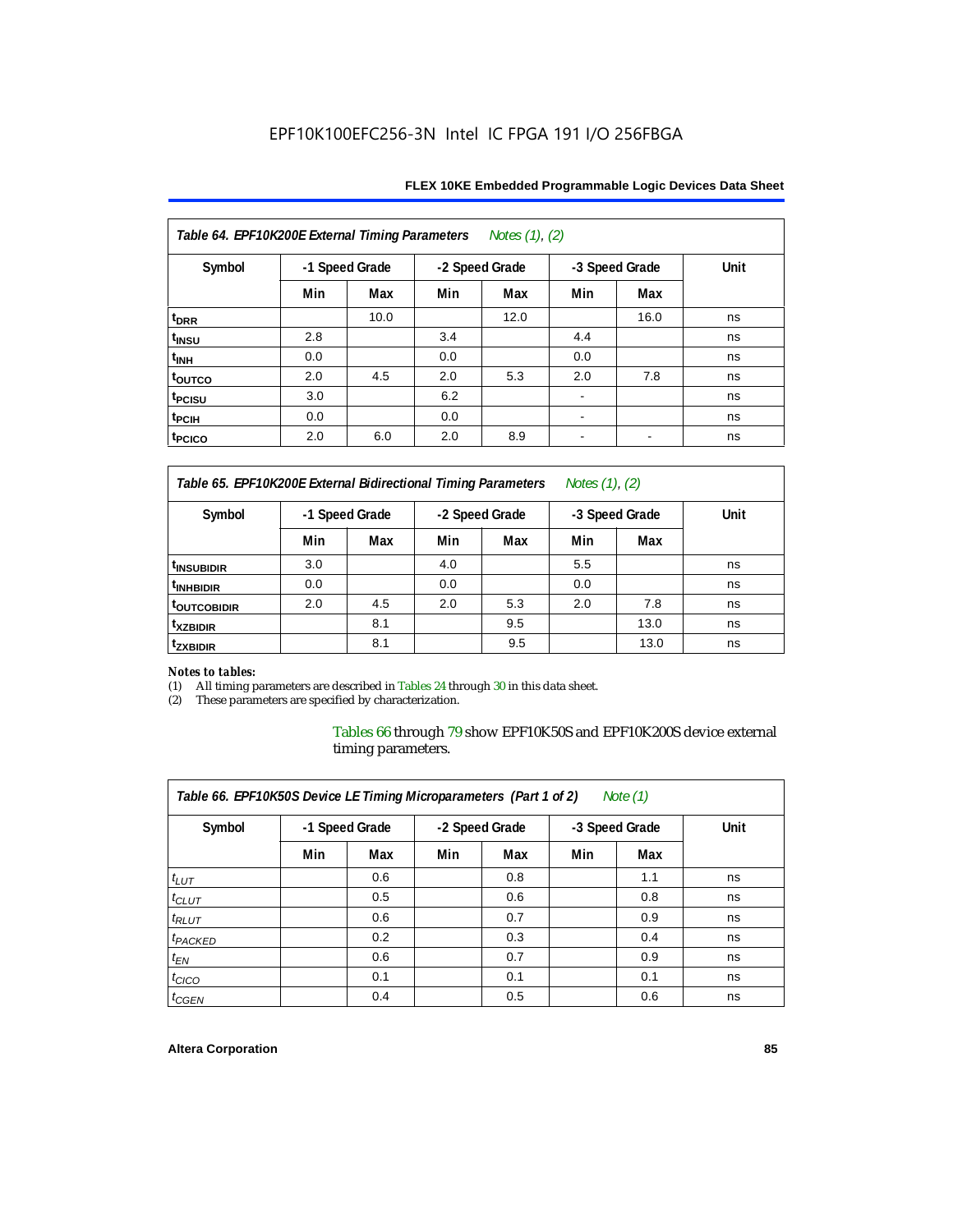| Table 66. EPF10K50S Device LE Timing Microparameters (Part 2 of 2)<br>Note (1) |                |     |                |     |                |     |      |  |  |  |
|--------------------------------------------------------------------------------|----------------|-----|----------------|-----|----------------|-----|------|--|--|--|
| Symbol                                                                         | -1 Speed Grade |     | -2 Speed Grade |     | -3 Speed Grade |     | Unit |  |  |  |
|                                                                                | Min            | Max | Min            | Max | Min            | Max |      |  |  |  |
| $t_{GENR}$                                                                     |                | 0.1 |                | 0.1 |                | 0.1 | ns   |  |  |  |
| $t_{CASC}$                                                                     |                | 0.5 |                | 0.8 |                | 1.0 | ns   |  |  |  |
| $t_C$                                                                          |                | 0.5 |                | 0.6 |                | 0.8 | ns   |  |  |  |
| $t_{CO}$                                                                       |                | 0.6 |                | 0.6 |                | 0.7 | ns   |  |  |  |
| $t_{COMB}$                                                                     |                | 0.3 |                | 0.4 |                | 0.5 | ns   |  |  |  |
| $t_{\text{SU}}$                                                                | 0.5            |     | 0.6            |     | 0.7            |     | ns   |  |  |  |
| $t_H\,$                                                                        | 0.5            |     | 0.6            |     | 0.8            |     | ns   |  |  |  |
| $t_{PRE}$                                                                      |                | 0.4 |                | 0.5 |                | 0.7 | ns   |  |  |  |
| $t_{CLR}$                                                                      |                | 0.8 |                | 1.0 |                | 1.2 | ns   |  |  |  |
| $t_{CH}$                                                                       | 2.0            |     | 2.5            |     | 3.0            |     | ns   |  |  |  |
| $t_{CL}$                                                                       | 2.0            |     | 2.5            |     | 3.0            |     | ns   |  |  |  |

| Table 67. EPF10K50S Device IOE Timing Microparameters<br>Note $(1)$ |                |     |     |                |     |                |      |  |  |
|---------------------------------------------------------------------|----------------|-----|-----|----------------|-----|----------------|------|--|--|
| Symbol                                                              | -1 Speed Grade |     |     | -2 Speed Grade |     | -3 Speed Grade | Unit |  |  |
|                                                                     | Min            | Max | Min | Max            | Min | Max            |      |  |  |
| t <sub>IOD</sub>                                                    |                | 1.3 |     | 1.3            |     | 1.9            | ns   |  |  |
| $t_{\text{IOC}}$                                                    |                | 0.3 |     | 0.4            |     | 0.4            | ns   |  |  |
| $t_{IOCO}$                                                          |                | 1.7 |     | 2.1            |     | 2.6            | ns   |  |  |
| $t_{\text{IOCOMB}}$                                                 |                | 0.5 |     | 0.6            |     | 0.8            | ns   |  |  |
| $t_{IOSU}$                                                          | 0.8            |     | 1.0 |                | 1.3 |                | ns   |  |  |
| $t_{IOH}$                                                           | 0.4            |     | 0.5 |                | 0.6 |                | ns   |  |  |
| $t_{IOCLR}$                                                         |                | 0.2 |     | 0.2            |     | 0.4            | ns   |  |  |
| $t_{OD1}$                                                           |                | 1.2 |     | 1.2            |     | 1.9            | ns   |  |  |
| $t_{OD2}$                                                           |                | 0.7 |     | 0.8            |     | 1.7            | ns   |  |  |
| $t_{OD3}$                                                           |                | 2.7 |     | 3.0            |     | 4.3            | ns   |  |  |
| $t_{\mathsf{XZ}}$                                                   |                | 4.7 |     | 5.7            |     | 7.5            | ns   |  |  |
| $t_{ZX1}$                                                           |                | 4.7 |     | 5.7            |     | 7.5            | ns   |  |  |
| $t_{ZX2}$                                                           |                | 4.2 |     | 5.3            |     | 7.3            | ns   |  |  |
| $t_{ZX3}$                                                           |                | 6.2 |     | 7.5            |     | 9.9            | ns   |  |  |
| $t_{INREG}$                                                         |                | 3.5 |     | 4.2            |     | 5.6            | ns   |  |  |
| $t_{IOED}$                                                          |                | 1.1 |     | 1.3            |     | 1.8            | ns   |  |  |
| $t_{INCOMB}$                                                        |                | 1.1 |     | 1.3            |     | 1.8            | ns   |  |  |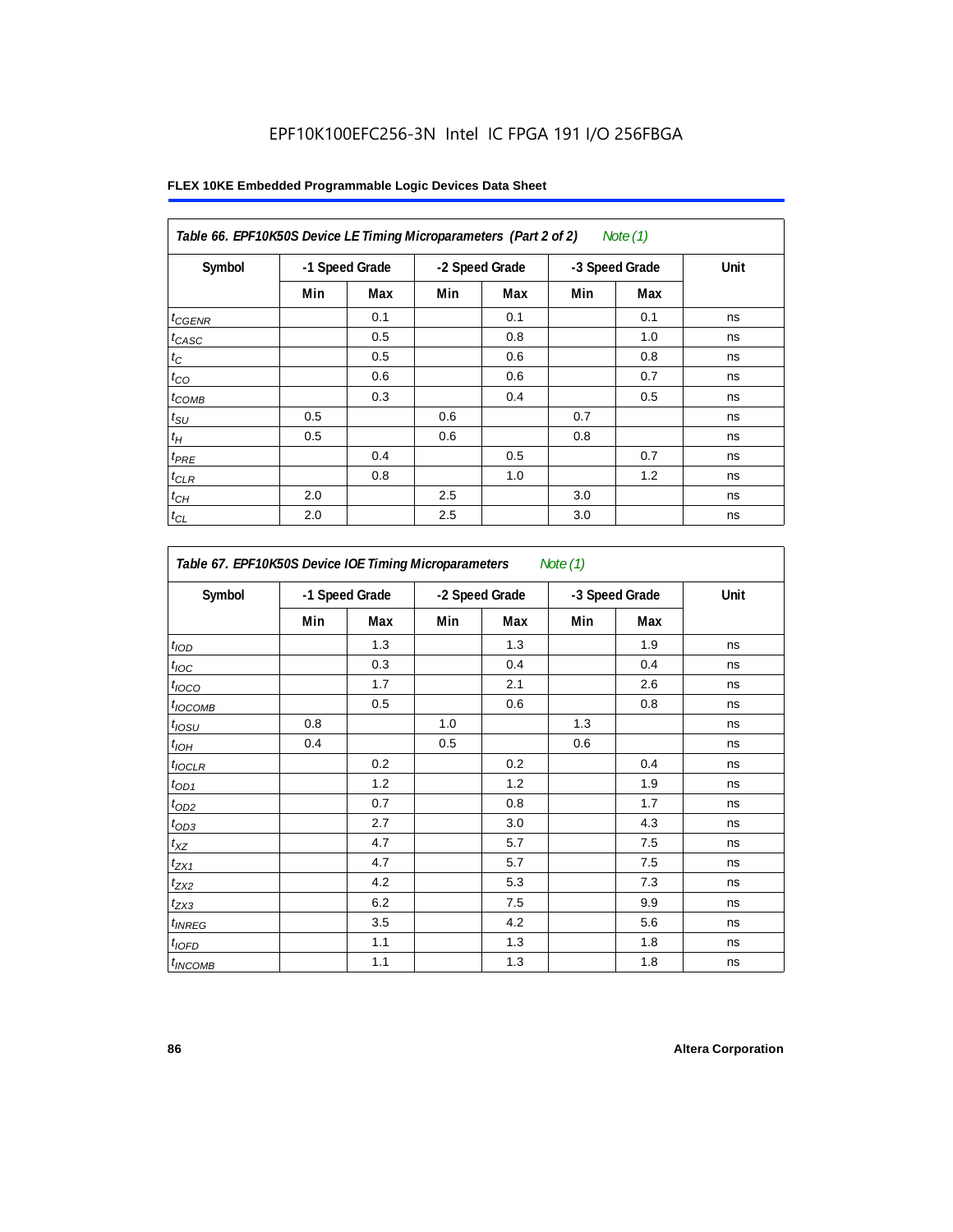| Table 68. EPF10K50S Device EAB Internal Microparameters<br>Note (1) |     |                |     |                |     |                |      |  |  |
|---------------------------------------------------------------------|-----|----------------|-----|----------------|-----|----------------|------|--|--|
| Symbol                                                              |     | -1 Speed Grade |     | -2 Speed Grade |     | -3 Speed Grade | Unit |  |  |
|                                                                     | Min | Max            | Min | Max            | Min | <b>Max</b>     |      |  |  |
| <i>EABDATA1</i>                                                     |     | 1.7            |     | 2.4            |     | 3.2            | ns   |  |  |
| t <sub>EABDATA2</sub>                                               |     | 0.4            |     | 0.6            |     | 0.8            | ns   |  |  |
| $t_{EABWE1}$                                                        |     | 1.0            |     | 1.4            |     | 1.9            | ns   |  |  |
| t <sub>EABWE2</sub>                                                 |     | 0.0            |     | 0.0            |     | 0.0            | ns   |  |  |
| $t_{EABRE1}$                                                        |     | 0.0            |     | 0.0            |     | 0.0            |      |  |  |
| t <sub>EABRE2</sub>                                                 |     | 0.4            |     | 0.6            |     | 0.8            |      |  |  |
| <b><i>EABCLK</i></b>                                                |     | 0.0            |     | 0.0            |     | 0.0            | ns   |  |  |
| t <sub>EABCO</sub>                                                  |     | 0.8            |     | 1.1            |     | 1.5            | ns   |  |  |
| <i><b>LEABBYPASS</b></i>                                            |     | 0.0            |     | 0.0            |     | 0.0            | ns   |  |  |
| $t_{EABSU}$                                                         | 0.7 |                | 1.0 |                | 1.3 |                | ns   |  |  |
| $t_{EABH}$                                                          | 0.4 |                | 0.6 |                | 0.8 |                | ns   |  |  |
| $t_{EABCLR}$                                                        | 0.8 |                | 1.1 |                | 1.5 |                |      |  |  |
| $t_{AA}$                                                            |     | 2.0            |     | 2.8            |     | 3.8            | ns   |  |  |
| $t_{WP}$                                                            | 2.0 |                | 2.8 |                | 3.8 |                | ns   |  |  |
| $t_{\!R\!P}$                                                        | 1.0 |                | 1.4 |                | 1.9 |                |      |  |  |
| $t_{WDSU}$                                                          | 0.5 |                | 0.7 |                | 0.9 |                | ns   |  |  |
| $t_{WDH}$                                                           | 0.1 |                | 0.1 |                | 0.2 |                | ns   |  |  |
| $t_{WASU}$                                                          | 1.0 |                | 1.4 |                | 1.9 |                | ns   |  |  |
| $t_{W\!AH}$                                                         | 1.5 |                | 2.1 |                | 2.9 |                | ns   |  |  |
| $t_{RASU}$                                                          | 1.5 |                | 2.1 |                | 2.8 |                |      |  |  |
| $t_{RAH}$                                                           | 0.1 |                | 0.1 |                | 0.2 |                |      |  |  |
| $t_{WO}$                                                            |     | 2.1            |     | 2.9            |     | 4.0            | ns   |  |  |
| $t_{DD}$                                                            |     | 2.1            |     | 2.9            |     | 4.0            | ns   |  |  |
| $t_{EABOUT}$                                                        |     | 0.0            |     | 0.0            |     | 0.0            | ns   |  |  |
| $t_{EABCH}$                                                         | 1.5 |                | 2.0 |                | 2.5 |                | ns   |  |  |
| $t_{EABCL}$                                                         | 1.5 |                | 2.0 |                | 2.5 |                | ns   |  |  |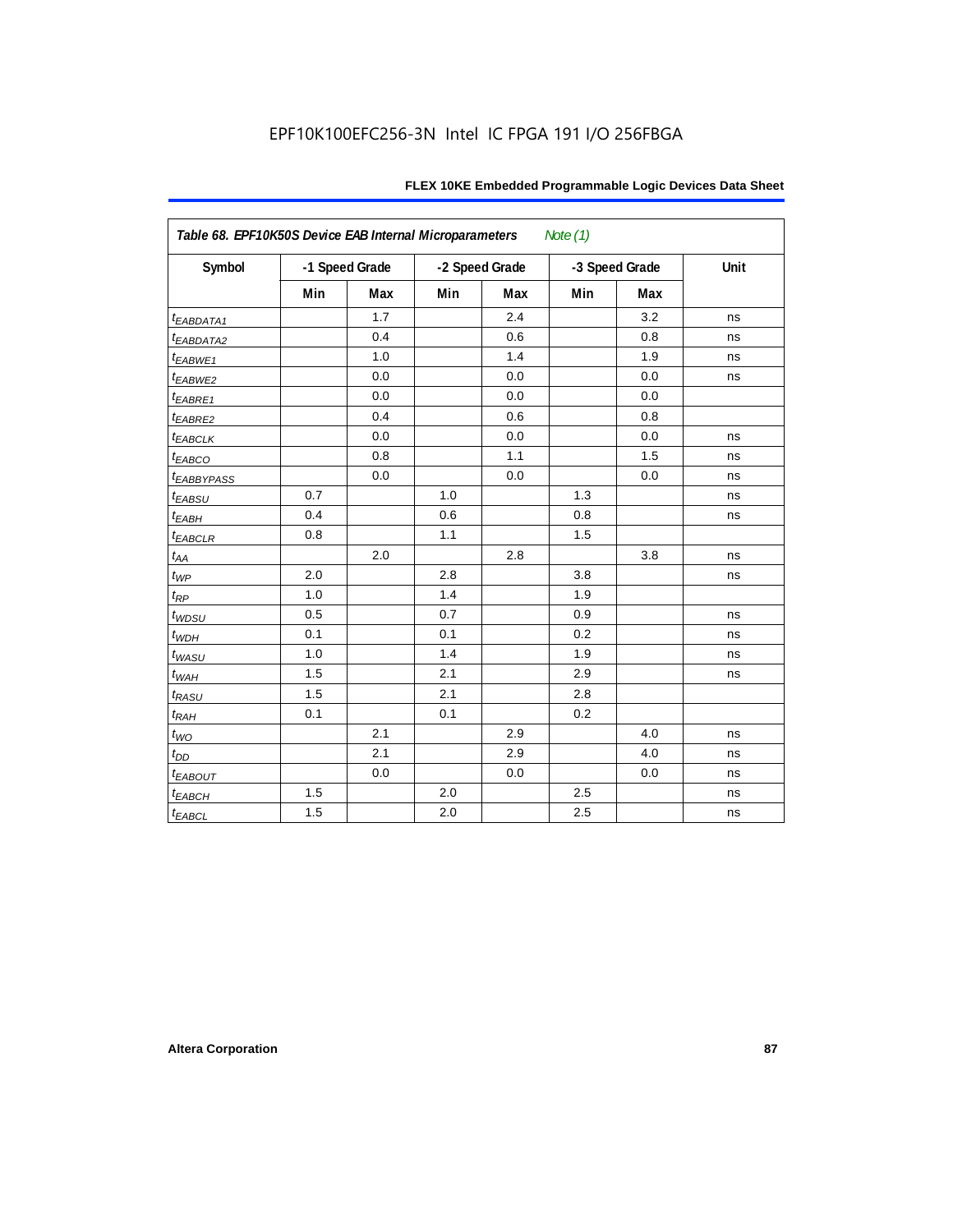| Table 69. EPF10K50S Device EAB Internal Timing Macroparameters<br>Note (1) |                |     |                |     |                |     |      |  |  |
|----------------------------------------------------------------------------|----------------|-----|----------------|-----|----------------|-----|------|--|--|
| Symbol                                                                     | -1 Speed Grade |     | -2 Speed Grade |     | -3 Speed Grade |     | Unit |  |  |
|                                                                            | Min            | Max | Min            | Max | Min            | Max |      |  |  |
| $t_{EABA}$                                                                 |                | 3.7 |                | 5.2 |                | 7.0 | ns   |  |  |
| t <sub>EABRCCOMB</sub>                                                     | 3.7            |     | 5.2            |     | 7.0            |     | ns   |  |  |
| <b>t</b> EABRCREG                                                          | 3.5            |     | 4.9            |     | 6.6            |     | ns   |  |  |
| $t_{EABWP}$                                                                | 2.0            |     | 2.8            |     | 3.8            |     | ns   |  |  |
| <sup>t</sup> ЕАВWССОМВ                                                     | 4.5            |     | 6.3            |     | 8.6            |     | ns   |  |  |
| t <sub>EABWCREG</sub>                                                      | 5.6            |     | 7.8            |     | 10.6           |     | ns   |  |  |
| $t_{EABDD}$                                                                |                | 3.8 |                | 5.3 |                | 7.2 | ns   |  |  |
| <sup>t</sup> EABDATACO                                                     |                | 0.8 |                | 1.1 |                | 1.5 | ns   |  |  |
| <i>t<sub>EABDATASU</sub></i>                                               | 1.1            |     | 1.6            |     | 2.1            |     | ns   |  |  |
| t <sub>EABDATAH</sub>                                                      | 0.0            |     | 0.0            |     | 0.0            |     | ns   |  |  |
| <sup>t</sup> EABWESU                                                       | 0.7            |     | 1.0            |     | 1.3            |     | ns   |  |  |
| t <sub>EABWEH</sub>                                                        | 0.4            |     | 0.6            |     | 0.8            |     | ns   |  |  |
| t <sub>EABWDSU</sub>                                                       | 1.2            |     | 1.7            |     | 2.2            |     | ns   |  |  |
| t <sub>EABWDH</sub>                                                        | 0.0            |     | 0.0            |     | 0.0            |     | ns   |  |  |
| <sup>t</sup> EABWASU                                                       | 1.6            |     | 2.3            |     | 3.0            |     | ns   |  |  |
| <sup>t</sup> EABWAH                                                        | 0.9            |     | 1.2            |     | 1.8            |     | ns   |  |  |
| $t_{EABWO}$                                                                |                | 3.1 |                | 4.3 |                | 5.9 | ns   |  |  |

| Symbol                     |     | -1 Speed Grade |     | -2 Speed Grade |     | -3 Speed Grade | Unit |
|----------------------------|-----|----------------|-----|----------------|-----|----------------|------|
|                            | Min | Max            | Min | Max            | Min | Max            |      |
| $t_{DIN2IOE}$              |     | 3.1            |     | 3.7            |     | 4.6            | ns   |
| <sup>t</sup> DIN2LE        |     | 1.7            |     | 2.1            |     | 2.7            | ns   |
| <sup>t</sup> DIN2DATA      |     | 2.7            |     | 3.1            |     | 5.1            | ns   |
| <sup>t</sup> DCLK2IOE      |     | 1.6            |     | 1.9            |     | 2.6            | ns   |
| <sup>t</sup> DCLK2LE       |     | 1.7            |     | 2.1            |     | 2.7            | ns   |
| <sup>t</sup> SAMELAB       |     | 0.1            |     | 0.1            |     | 0.2            | ns   |
| <sup>t</sup> SAMEROW       |     | 1.5            |     | 1.7            |     | 2.4            | ns   |
| <sup>t</sup> SAMECOLUMN    |     | 1.0            |     | 1.3            |     | 2.1            | ns   |
| <i>t<sub>DIFFROW</sub></i> |     | 2.5            |     | 3.0            |     | 4.5            | ns   |
| <sup>t</sup> TWOROWS       |     | 4.0            |     | 4.7            |     | 6.9            | ns   |
| <sup>t</sup> LEPERIPH      |     | 2.6            |     | 2.9            |     | 3.4            | ns   |
| <sup>t</sup> LABCARRY      |     | 0.1            |     | 0.2            |     | 0.2            | ns   |
| <sup>t</sup> LABCASC       |     | 0.8            |     | 1.0            |     | 1.3            | ns   |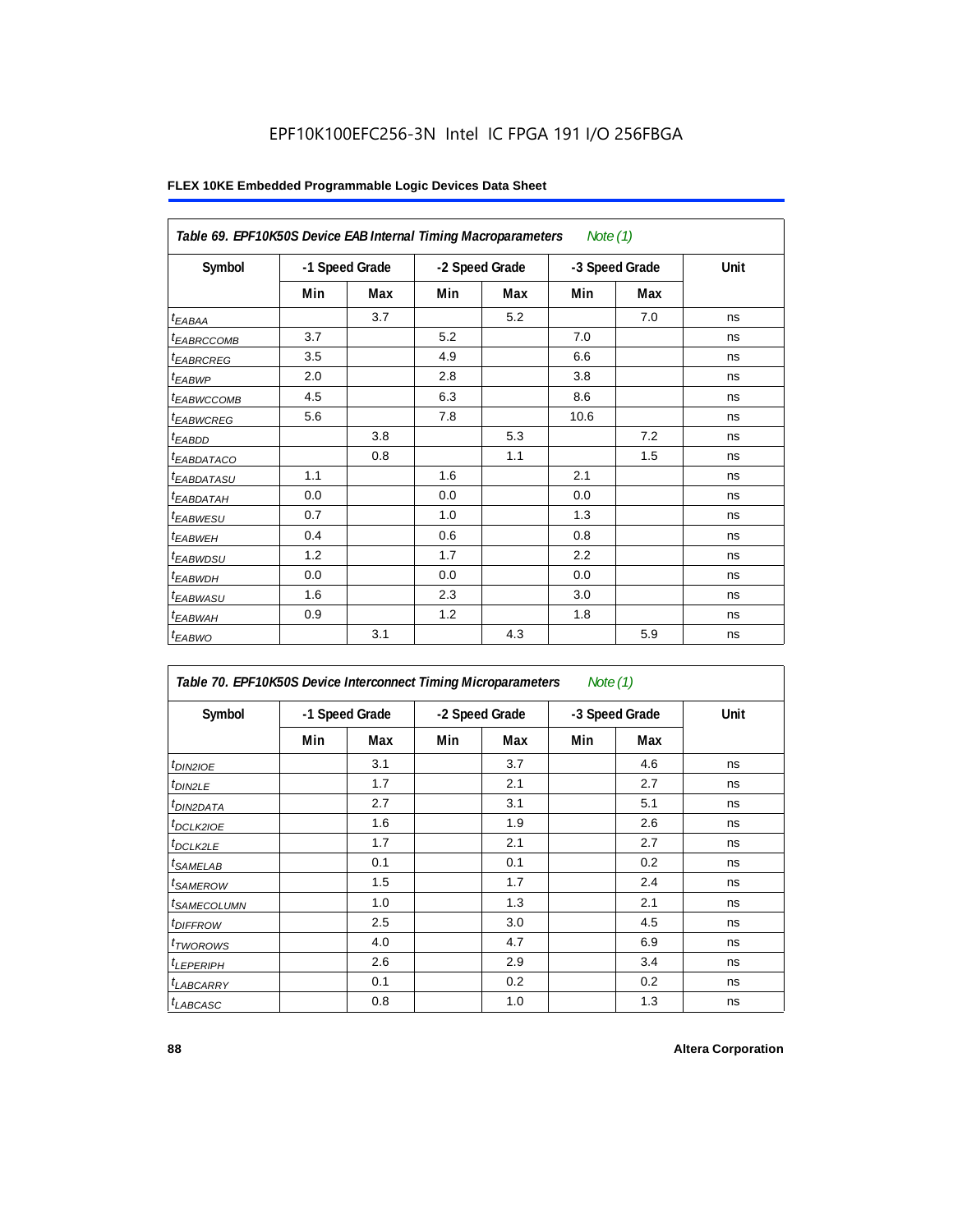| Table 71. EPF10K50S External Timing Parameters Note (1) |                |     |     |                |     |                |      |  |  |  |  |
|---------------------------------------------------------|----------------|-----|-----|----------------|-----|----------------|------|--|--|--|--|
| Symbol                                                  | -1 Speed Grade |     |     | -2 Speed Grade |     | -3 Speed Grade | Unit |  |  |  |  |
|                                                         | Min            | Max | Min | Max            | Min | Max            |      |  |  |  |  |
| t <sub>DRR</sub>                                        |                | 8.0 |     | 9.5            |     | 12.5           | ns   |  |  |  |  |
| $t_{INSU}$ (2)                                          | 2.4            |     | 2.9 |                | 3.9 |                | ns   |  |  |  |  |
| $t_{INH}$ (2)                                           | 0.0            |     | 0.0 |                | 0.0 |                | ns   |  |  |  |  |
| $t_{OUTCO}$ (2)                                         | 2.0            | 4.3 | 2.0 | 5.2            | 2.0 | 7.3            | ns   |  |  |  |  |
| $t_{INSU}$ (3)                                          | 2.4            |     | 2.9 |                |     |                | ns   |  |  |  |  |
| $t_{INH}$ (3)                                           | 0.0            |     | 0.0 |                |     |                | ns   |  |  |  |  |
| $t_{OUTCO}$ (3)                                         | 0.5            | 3.3 | 0.5 | 4.1            |     |                | ns   |  |  |  |  |
| t <sub>PCISU</sub>                                      | 2.4            |     | 2.9 |                |     |                | ns   |  |  |  |  |
| <sup>t</sup> PCIH                                       | 0.0            |     | 0.0 |                |     |                | ns   |  |  |  |  |
| t <sub>PCICO</sub>                                      | 2.0            | 6.0 | 2.0 | 7.7            |     |                | ns   |  |  |  |  |

*Table 72. EPF10K50S External Bidirectional Timing Parameters Note (1)*

| Symbol                     |     | -1 Speed Grade |     | -2 Speed Grade |     | -3 Speed Grade | Unit |  |
|----------------------------|-----|----------------|-----|----------------|-----|----------------|------|--|
|                            | Min | Max            | Min | Max            | Min | Max            |      |  |
| $t_{\text{INSUBIDIR}}(2)$  | 2.7 |                | 3.2 |                | 4.3 |                | ns   |  |
| $t_{INHBIDIR}$ (2)         | 0.0 |                | 0.0 |                | 0.0 |                | ns   |  |
| $t_{INHBIDIR}$ (3)         | 0.0 |                | 0.0 |                |     |                | ns   |  |
| $t_{INSUBIDIR}$ (3)        | 3.7 |                | 4.2 |                |     |                | ns   |  |
| $t_{\text{OUTCOBIDIR}}(2)$ | 2.0 | 4.5            | 2.0 | 5.2            | 2.0 | 7.3            | ns   |  |
| $t_{XZBIDIR}$ $(2)$        |     | 6.8            |     | 7.8            |     | 10.1           | ns   |  |
| $t_{ZXBIDIR}$ (2)          |     | 6.8            |     | 7.8            |     | 10.1           | ns   |  |
| toutcobidir $(3)$          | 0.5 | 3.5            | 0.5 | 4.2            |     |                |      |  |
| $t_{XZBIDIR}$ (3)          |     | 6.8            |     | 8.4            |     |                | ns   |  |
| $t_{ZXBIDIR}$ (3)          |     | 6.8            |     | 8.4            |     |                | ns   |  |

*Notes to tables:* All timing parameters are described in Tables 24 through 30.

(2) This parameter is measured without use of the ClockLock or ClockBoost circuits.<br>(3) This parameter is measured with use of the ClockLock or ClockBoost circuits

This parameter is measured with use of the ClockLock or ClockBoost circuits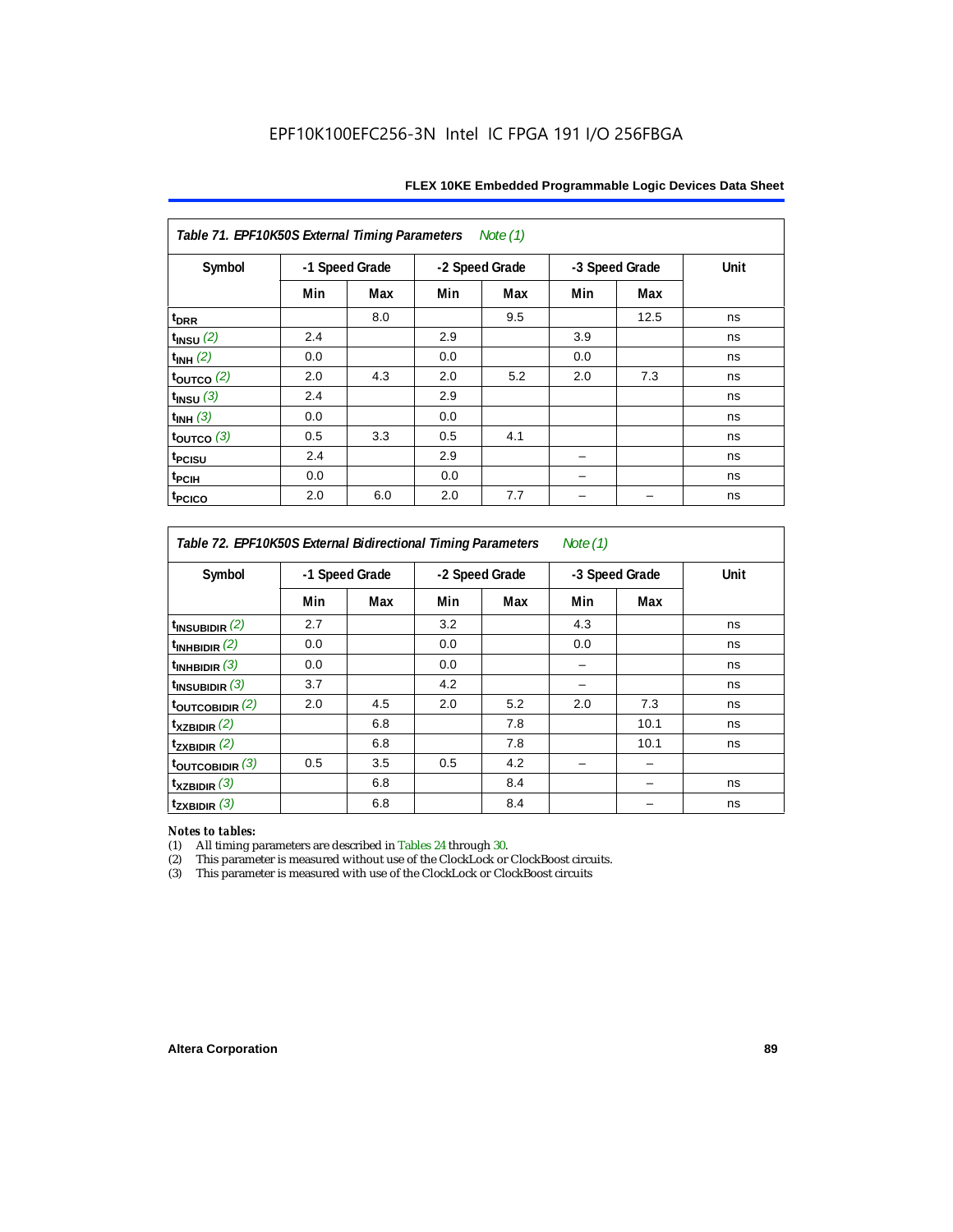| Table 73. EPF10K200S Device Internal & External Timing Parameters |                |     |     |                |                | Note $(1)$ |      |
|-------------------------------------------------------------------|----------------|-----|-----|----------------|----------------|------------|------|
| Symbol                                                            | -1 Speed Grade |     |     | -2 Speed Grade | -3 Speed Grade |            | Unit |
|                                                                   | Min            | Max | Min | Max            | Min            | Max        |      |
| $t_{LUT}$                                                         |                | 0.7 |     | 0.8            |                | 1.2        | ns   |
| $t_{CLUT}$                                                        |                | 0.4 |     | 0.5            |                | 0.6        | ns   |
| $t_{RLUT}$                                                        |                | 0.5 |     | 0.7            |                | 0.9        | ns   |
| <b>t</b> <sub>PACKED</sub>                                        |                | 0.4 |     | 0.5            |                | 0.7        | ns   |
| $t_{EN}$                                                          |                | 0.6 |     | 0.5            |                | 0.6        | ns   |
| $t_{CICO}$                                                        |                | 0.1 |     | 0.2            |                | 0.3        | ns   |
| $t_{CGEN}$                                                        |                | 0.3 |     | 0.4            |                | 0.6        | ns   |
| $t_{\text{GENR}}$                                                 |                | 0.1 |     | 0.2            |                | 0.3        | ns   |
| $t_{CASC}$                                                        |                | 0.7 |     | 0.8            |                | 1.2        | ns   |
| $t_C$                                                             |                | 0.5 |     | 0.6            |                | 0.8        | ns   |
| $t_{CO}$                                                          |                | 0.5 |     | 0.6            |                | 0.8        | ns   |
| $t_{COMB}$                                                        |                | 0.3 |     | 0.6            |                | 0.8        | ns   |
| $t_{\text{SU}}$                                                   | 0.4            |     | 0.6 |                | 0.7            |            | ns   |
| $t_H\,$                                                           | 1.0            |     | 1.1 |                | 1.5            |            | ns   |
| $t_{P\!R\!E}$                                                     |                | 0.4 |     | 0.6            |                | 0.8        | ns   |
| $t_{CLR}$                                                         |                | 0.5 |     | 0.6            |                | 0.8        | ns   |
| $t_{CH}$                                                          | 2.0            |     | 2.5 |                | 3.0            |            | ns   |
| $t_{CL}$                                                          | 2.0            |     | 2.5 |                | 3.0            |            | ns   |

| Table 74. EPF10K200S Device IOE Timing Microparameters (Part 1 of 2) Note (1) |  |  |  |
|-------------------------------------------------------------------------------|--|--|--|
|-------------------------------------------------------------------------------|--|--|--|

| Symbol           | -1 Speed Grade |     |     | -2 Speed Grade |     | -3 Speed Grade | Unit |
|------------------|----------------|-----|-----|----------------|-----|----------------|------|
|                  | Min            | Max | Min | Max            | Min | Max            |      |
| t <sub>IOD</sub> |                | 1.8 |     | 1.9            |     | 2.6            | ns   |
| $t_{\text{IOC}}$ |                | 0.3 |     | 0.3            |     | 0.5            | ns   |
| $t_{IOCO}$       |                | 1.7 |     | 1.9            |     | 2.6            | ns   |
| $t_{IOCOMB}$     |                | 0.5 |     | 0.6            |     | 0.8            | ns   |
| $t_{IOSU}$       | 0.8            |     | 0.9 |                | 1.2 |                | ns   |
| $t_{IOH}$        | 0.4            |     | 0.8 |                | 1.1 |                | ns   |
| $t_{IOCLR}$      |                | 0.2 |     | 0.2            |     | 0.3            | ns   |
| $t_{OD1}$        |                | 1.3 |     | 0.7            |     | 0.9            | ns   |
| $t_{OD2}$        |                | 0.8 |     | 0.2            |     | 0.4            | ns   |
| $t_{OD3}$        |                | 2.9 |     | 3.0            |     | 3.9            | ns   |
| $t_{XZ}$         |                | 5.0 |     | 5.3            |     | 7.1            | ns   |
| $t_{ZX1}$        |                | 5.0 |     | 5.3            |     | 7.1            | ns   |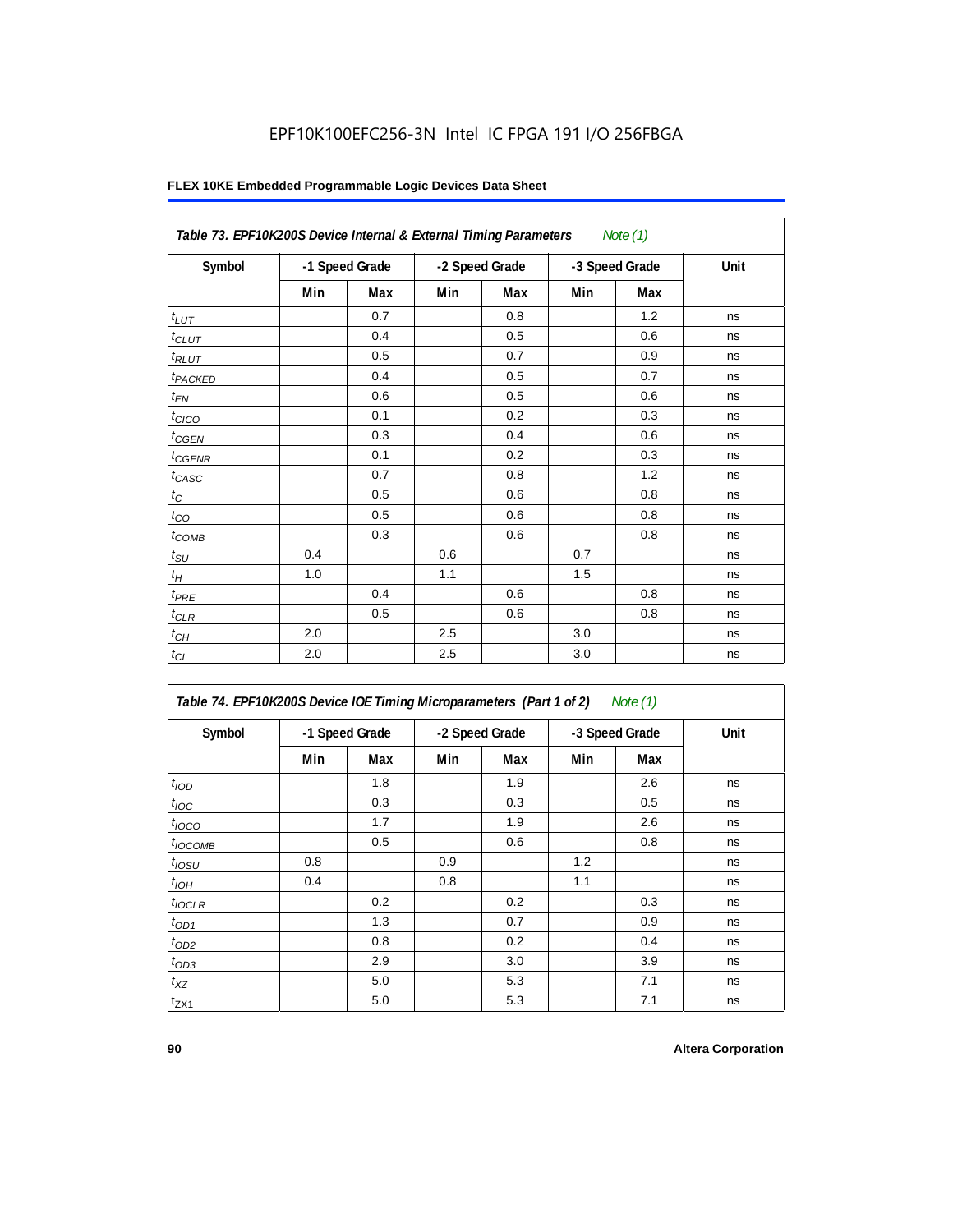| Table 74. EPF10K200S Device IOE Timing Microparameters (Part 2 of 2)<br>Note $(1)$ |                |     |     |                |     |                |      |  |  |  |  |
|------------------------------------------------------------------------------------|----------------|-----|-----|----------------|-----|----------------|------|--|--|--|--|
| Symbol                                                                             | -1 Speed Grade |     |     | -2 Speed Grade |     | -3 Speed Grade | Unit |  |  |  |  |
|                                                                                    | Min            | Max | Min | Max            | Min | Max            |      |  |  |  |  |
| $t_{ZX2}$                                                                          |                | 4.5 |     | 4.8            |     | 6.6            | ns   |  |  |  |  |
| $t_{ZX3}$                                                                          |                | 6.6 |     | 7.6            |     | 10.1           | ns   |  |  |  |  |
| $t_{INREG}$                                                                        |                | 3.7 |     | 5.7            |     | 7.7            | ns   |  |  |  |  |
| $t_{IOFD}$                                                                         |                | 1.8 |     | 3.4            |     | 4.0            | ns   |  |  |  |  |
| $t_{INCOMB}$                                                                       |                | 1.8 |     | 3.4            |     | 4.0            | ns   |  |  |  |  |

| Symbol                  |     | -1 Speed Grade |     | -2 Speed Grade |     | -3 Speed Grade | Unit |  |
|-------------------------|-----|----------------|-----|----------------|-----|----------------|------|--|
|                         | Min | Max            | Min | Max            | Min | Max            |      |  |
| t <sub>EABDATA1</sub>   |     | 1.8            |     | 2.4            |     | 3.2            | ns   |  |
| t <sub>EABDATA1</sub>   |     | 0.4            |     | 0.5            |     | 0.6            | ns   |  |
| t <sub>EABWE1</sub>     |     | 1.1            |     | 1.7            |     | 2.3            | ns   |  |
| t <sub>EABWE2</sub>     |     | 0.0            |     | $0.0\,$        |     | 0.0            | ns   |  |
| <sup>t</sup> EABRE1     |     | $\mathbf 0$    |     | $\mathbf 0$    |     | $\mathbf 0$    | ns   |  |
| t <sub>EABRE2</sub>     |     | 0.4            |     | 0.5            |     | 0.6            | ns   |  |
| t <sub>EABCLK</sub>     |     | 0.0            |     | 0.0            |     | 0.0            | ns   |  |
| t <sub>EABCO</sub>      |     | 0.8            |     | 0.9            |     | 1.2            | ns   |  |
| <b><i>EABBYPASS</i></b> |     | 0.0            |     | 0.1            |     | 0.1            | ns   |  |
| t <sub>EABSU</sub>      | 0.7 |                | 1.1 |                | 1.5 |                | ns   |  |
| <sup>t</sup> EABH       | 0.4 |                | 0.5 |                | 0.6 |                | ns   |  |
| t <sub>EABCLR</sub>     | 0.8 |                | 0.9 |                | 1.2 |                | ns   |  |
| $t_{AA}$                |     | 2.1            |     | 3.7            |     | 4.9            | ns   |  |
| $t_{WP}$                | 2.1 |                | 4.0 |                | 5.3 |                | ns   |  |
| t <sub>RP</sub>         | 1.1 |                | 1.1 |                | 1.5 |                | ns   |  |
| t <sub>WDSU</sub>       | 0.5 |                | 1.1 |                | 1.5 |                | ns   |  |
| t <sub>WDH</sub>        | 0.1 |                | 0.1 |                | 0.1 |                | ns   |  |
| t <sub>WASU</sub>       | 1.1 |                | 1.6 |                | 2.1 |                | ns   |  |
| t <sub>WAH</sub>        | 1.6 |                | 2.5 |                | 3.3 |                | ns   |  |
| t <sub>RASU</sub>       | 1.6 |                | 2.6 |                | 3.5 |                | ns   |  |
| t <sub>RAH</sub>        | 0.1 |                | 0.1 |                | 0.2 |                | ns   |  |
| $t_{WO}$                |     | 2.0            |     | 2.4            |     | 3.2            | ns   |  |
| t <sub>DD</sub>         |     | 2.0            |     | 2.4            |     | 3.2            | ns   |  |
| <b><i>EABOUT</i></b>    |     | 0.0            |     | 0.1            |     | 0.1            | ns   |  |
| t <sub>EABCH</sub>      | 1.5 |                | 2.0 |                | 2.5 |                | ns   |  |
| t <sub>EABCL</sub>      | 2.1 |                | 2.8 |                | 3.8 |                | ns   |  |

**Altera Corporation 91**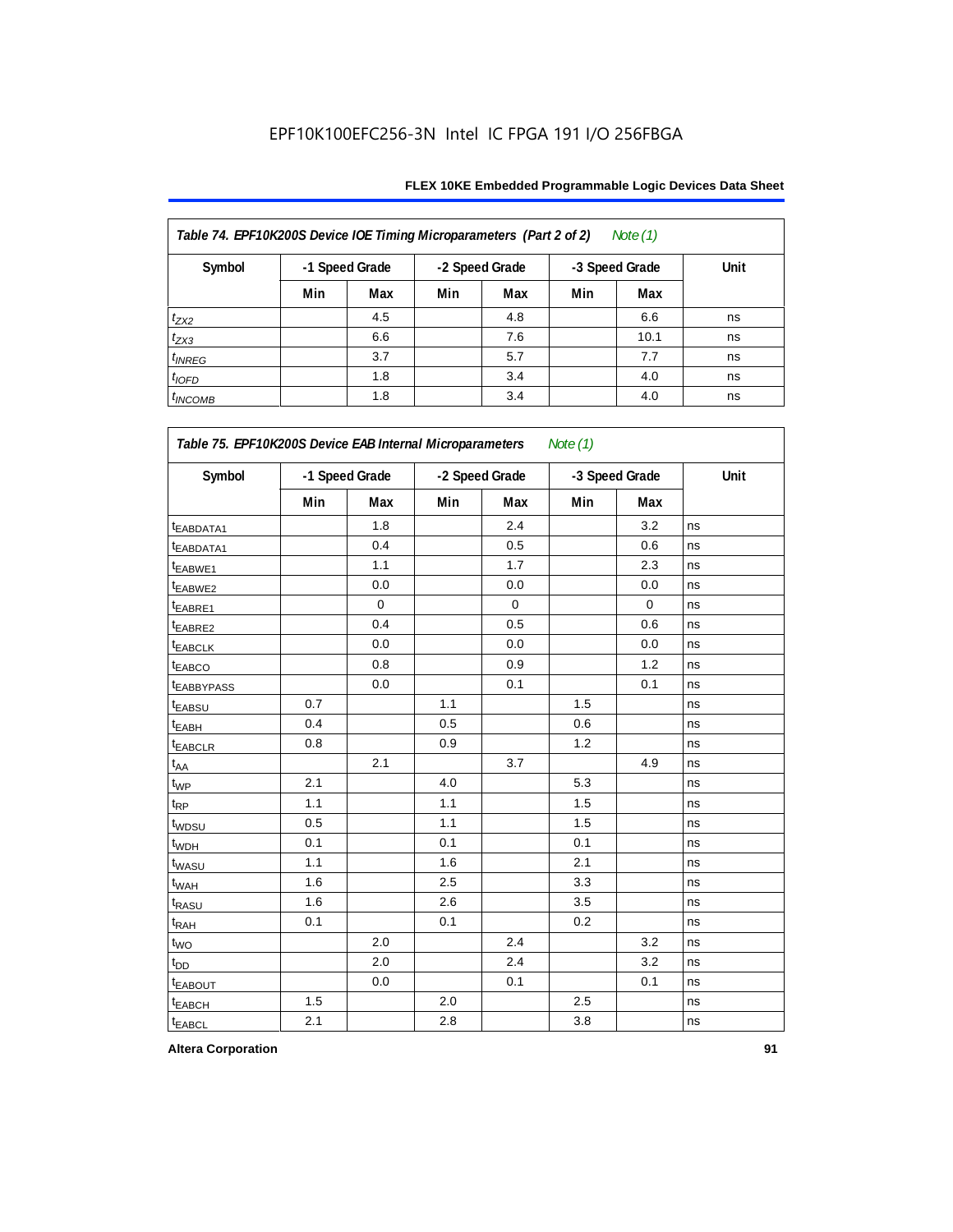| Table 76. EPF10K200S Device EAB Internal Timing Macroparameters Note (1) |                |     |                |     |                |     |      |
|--------------------------------------------------------------------------|----------------|-----|----------------|-----|----------------|-----|------|
| Symbol                                                                   | -1 Speed Grade |     | -2 Speed Grade |     | -3 Speed Grade |     | Unit |
|                                                                          | Min            | Max | Min            | Max | Min            | Max |      |
| $t_{EABA}$                                                               |                | 3.9 |                | 6.4 |                | 8.4 | ns   |
| <sup>t</sup> EABRCOMB                                                    | 3.9            |     | 6.4            |     | 8.4            |     | ns   |
| <sup>t</sup> EABRCREG                                                    | 3.6            |     | 5.7            |     | 7.6            |     | ns   |
| <sup>t</sup> EABWP                                                       | 2.1            |     | 4.0            |     | 5.3            |     | ns   |
| <sup>I</sup> EABWCOMB                                                    | 4.8            |     | 8.1            |     | 10.7           |     | ns   |
| <sup>t</sup> EABWCREG                                                    | 5.4            |     | 8.0            |     | 10.6           |     | ns   |
| $t_{EABDD}$                                                              |                | 3.8 |                | 5.1 |                | 6.7 | ns   |
| <sup>t</sup> EA <u>BDATACO</u>                                           |                | 0.8 |                | 1.0 |                | 1.3 | ns   |
| <sup>t</sup> EABDATASU                                                   | 1.1            |     | 1.6            |     | 2.1            |     | ns   |
| <sup>t</sup> EABDATAH                                                    | 0.0            |     | 0.0            |     | 0.0            |     | ns   |
| <sup>t</sup> EABWESU                                                     | 0.7            |     | 1.1            |     | 1.5            |     | ns   |
| <sup>t</sup> EABWEH                                                      | 0.4            |     | 0.5            |     | 0.6            |     | ns   |
| t <sub>EABWDSU</sub>                                                     | 1.2            |     | 1.8            |     | 2.4            |     | ns   |
| <sup>t</sup> EABWDH                                                      | 0.0            |     | 0.0            |     | 0.0            |     | ns   |
| <sup>t</sup> EABWASU                                                     | 1.9            |     | 3.6            |     | 4.7            |     | ns   |
| <sup>t</sup> EABWAH                                                      | 0.8            |     | 0.5            |     | 0.7            |     | ns   |
| $t_{EABWO}$                                                              |                | 3.1 |                | 4.4 |                | 5.8 | ns   |

| Table 77. EPF10K200S Device Interconnect Timing Microparameters (Part 1 of 2)<br>Note (1) |     |                |     |                |     |                |      |  |  |
|-------------------------------------------------------------------------------------------|-----|----------------|-----|----------------|-----|----------------|------|--|--|
| Symbol                                                                                    |     | -1 Speed Grade |     | -2 Speed Grade |     | -3 Speed Grade | Unit |  |  |
|                                                                                           | Min | Max            | Min | Max            | Min | Max            |      |  |  |
| $t_{DIN2IOE}$                                                                             |     | 4.4            |     | 4.8            |     | 5.5            | ns   |  |  |
| $t_{DIN2LE}$                                                                              |     | 0.6            |     | 0.6            |     | 0.9            | ns   |  |  |
| <sup>t</sup> DIN2DATA                                                                     |     | 1.8            |     | 2.1            |     | 2.8            | ns   |  |  |
| <sup>t</sup> DCLK2IOE                                                                     |     | 1.7            |     | 2.0            |     | 2.8            | ns   |  |  |
| <sup>t</sup> DCLK2LE                                                                      |     | 0.6            |     | 0.6            |     | 0.9            | ns   |  |  |
| <sup>t</sup> SAMELAB                                                                      |     | 0.1            |     | 0.1            |     | 0.2            | ns   |  |  |
| <sup>t</sup> SAMEROW                                                                      |     | 3.0            |     | 4.6            |     | 5.7            | ns   |  |  |
| <sup>t</sup> SAMECOLUMN                                                                   |     | 3.5            |     | 4.9            |     | 6.4            | ns   |  |  |
| <sup>t</sup> DIFFROW                                                                      |     | 6.5            |     | 9.5            |     | 12.1           | ns   |  |  |
| <sup>t</sup> TWOROWS                                                                      |     | 9.5            |     | 14.1           |     | 17.8           | ns   |  |  |
| <sup>t</sup> LEPERIPH                                                                     |     | 5.5            |     | 6.2            |     | 7.2            | ns   |  |  |
| <b><i>LABCARRY</i></b>                                                                    |     | 0.3            |     | 0.1            |     | 0.2            | ns   |  |  |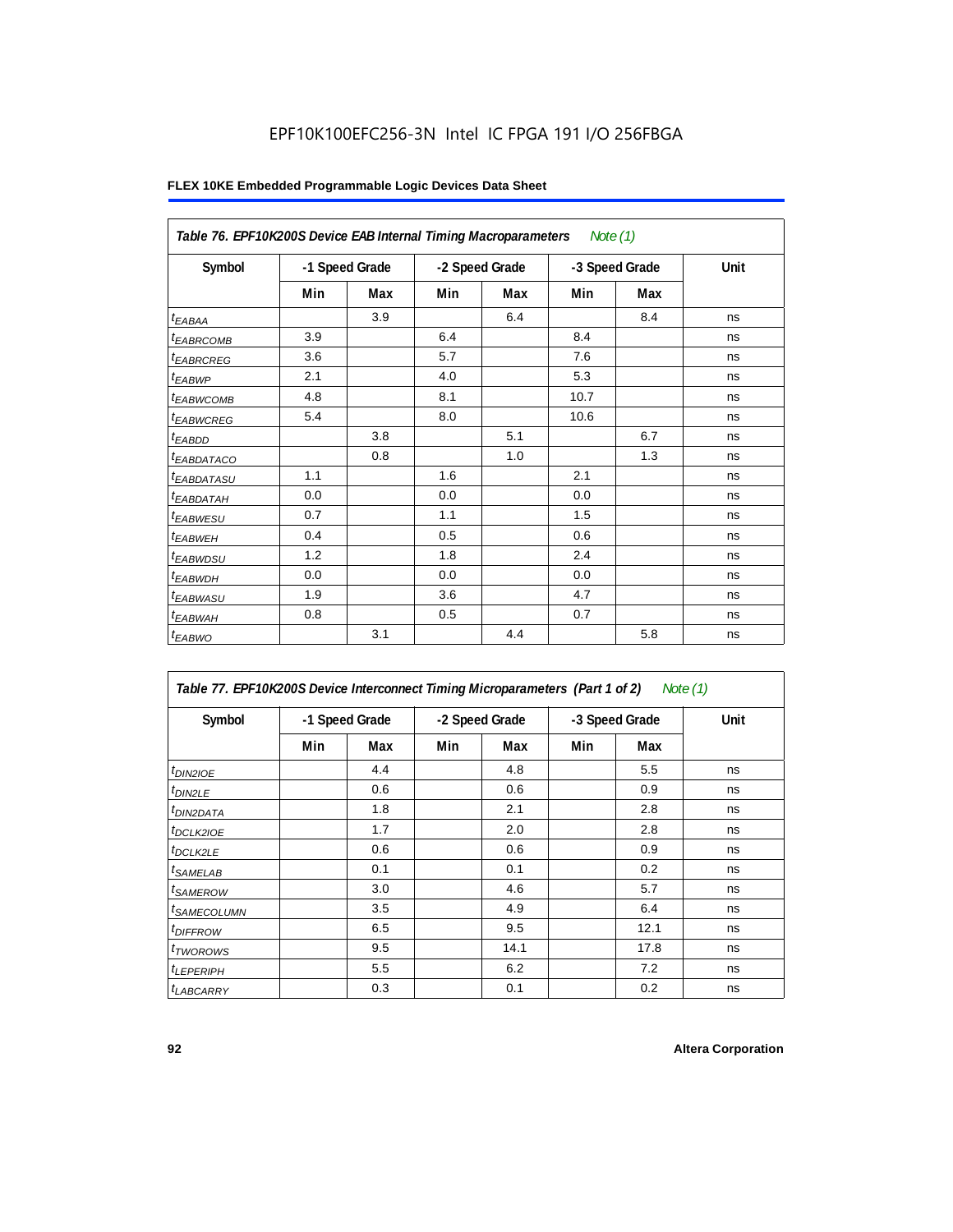#### **FLEX 10KE Embedded Programmable Logic Devices Data Sheet**

| Table 77. EPF10K200S Device Interconnect Timing Microparameters (Part 2 of 2)<br>Note $(1)$ |     |                                                    |     |     |      |     |    |  |  |
|---------------------------------------------------------------------------------------------|-----|----------------------------------------------------|-----|-----|------|-----|----|--|--|
| Symbol                                                                                      |     | -3 Speed Grade<br>-1 Speed Grade<br>-2 Speed Grade |     |     | Unit |     |    |  |  |
|                                                                                             | Min | Max                                                | Min | Max | Min  | Max |    |  |  |
| <sup>I</sup> LABCASC                                                                        |     | 0.5                                                |     | 1.0 |      | 1.4 | ns |  |  |

#### *Table 78. EPF10K200S External Timing Parameters Note (1)*

| Symbol                    |     | -1 Speed Grade |     | -2 Speed Grade |     | -3 Speed Grade | Unit |
|---------------------------|-----|----------------|-----|----------------|-----|----------------|------|
|                           | Min | Max            | Min | Max            | Min | Max            |      |
| t <sub>DRR</sub>          |     | 9.0            |     | 12.0           |     | 16.0           | ns   |
| $t$ <sub>INSU</sub> $(2)$ | 3.1 |                | 3.7 |                | 4.7 |                | ns   |
| $t_{INH}$ (2)             | 0.0 |                | 0.0 |                | 0.0 |                | ns   |
| $t_{\text{OUTCO}}(2)$     | 2.0 | 3.7            | 2.0 | 4.4            | 2.0 | 6.3            | ns   |
| $t_{INSU}(3)$             | 2.1 |                | 2.7 |                |     |                | ns   |
| $t_{INH}$ (3)             | 0.0 |                | 0.0 |                | -   |                | ns   |
| $t_{OUTCO}(3)$            | 0.5 | 2.7            | 0.5 | 3.4            | -   | -              | ns   |
| t <sub>PCISU</sub>        | 3.0 |                | 4.2 |                | -   |                | ns   |
| <sup>t</sup> PCIH         | 0.0 |                | 0.0 |                | -   |                | ns   |
| t <sub>PCICO</sub>        | 2.0 | 6.0            | 2.0 | 8.9            |     |                | ns   |

| Table 79. EPF10K200S External Bidirectional Timing Parameters<br>Note $(1)$ |     |     |                |     |                |     |      |
|-----------------------------------------------------------------------------|-----|-----|----------------|-----|----------------|-----|------|
| Symbol<br>-1 Speed Grade                                                    |     |     | -2 Speed Grade |     | -3 Speed Grade |     | Unit |
|                                                                             | Min | Max | Min            | Max | Min            | Max |      |
| $t_{\text{INSUBIDIR}}(2)$                                                   | 2.3 |     | 3.4            |     | 4.4            |     | ns   |
| $t_{INHBIDIR}$ (2)                                                          | 0.0 |     | 0.0            |     | 0.0            |     | ns   |
| $t_{INSUBIDIR}$ (3)                                                         | 3.3 |     | 4.4            |     |                |     | ns   |
| $t_{INHBIDIR}$ (3)                                                          | 0.0 |     | 0.0            |     |                |     | ns   |
| toutcobidir $(2)$                                                           | 2.0 | 3.7 | 2.0            | 4.4 | 2.0            | 6.3 | ns   |
| $t_{XZBIDIR}$ (2)                                                           |     | 6.9 |                | 7.6 |                | 9.2 | ns   |
| $t_{ZXBIDIR}$ (2)                                                           |     | 5.9 |                | 6.6 |                |     | ns   |
| $t_{\text{OUTC}OBIDIR}$ (3)                                                 | 0.5 | 2.7 | 0.5            | 3.4 |                |     | ns   |
| $t_{XZBIDIR}$ (3)                                                           |     | 6.9 |                | 7.6 |                | 9.2 | ns   |
| $t_{ZXBIDIR}$ (3)                                                           |     | 5.9 |                | 6.6 |                |     | ns   |

# *Notes to tables:*<br>(1) All timing p

(1) All timing parameters are described in Tables  $24$  through  $30$  in this data sheet.<br>
(2) This parameter is measured without the use of the ClockLock or ClockBoost ci

(2) This parameter is measured without the use of the ClockLock or ClockBoost circuits.<br>(3) This parameter is measured with the use of the ClockLock or ClockBoost circuits.

This parameter is measured with the use of the ClockLock or ClockBoost circuits.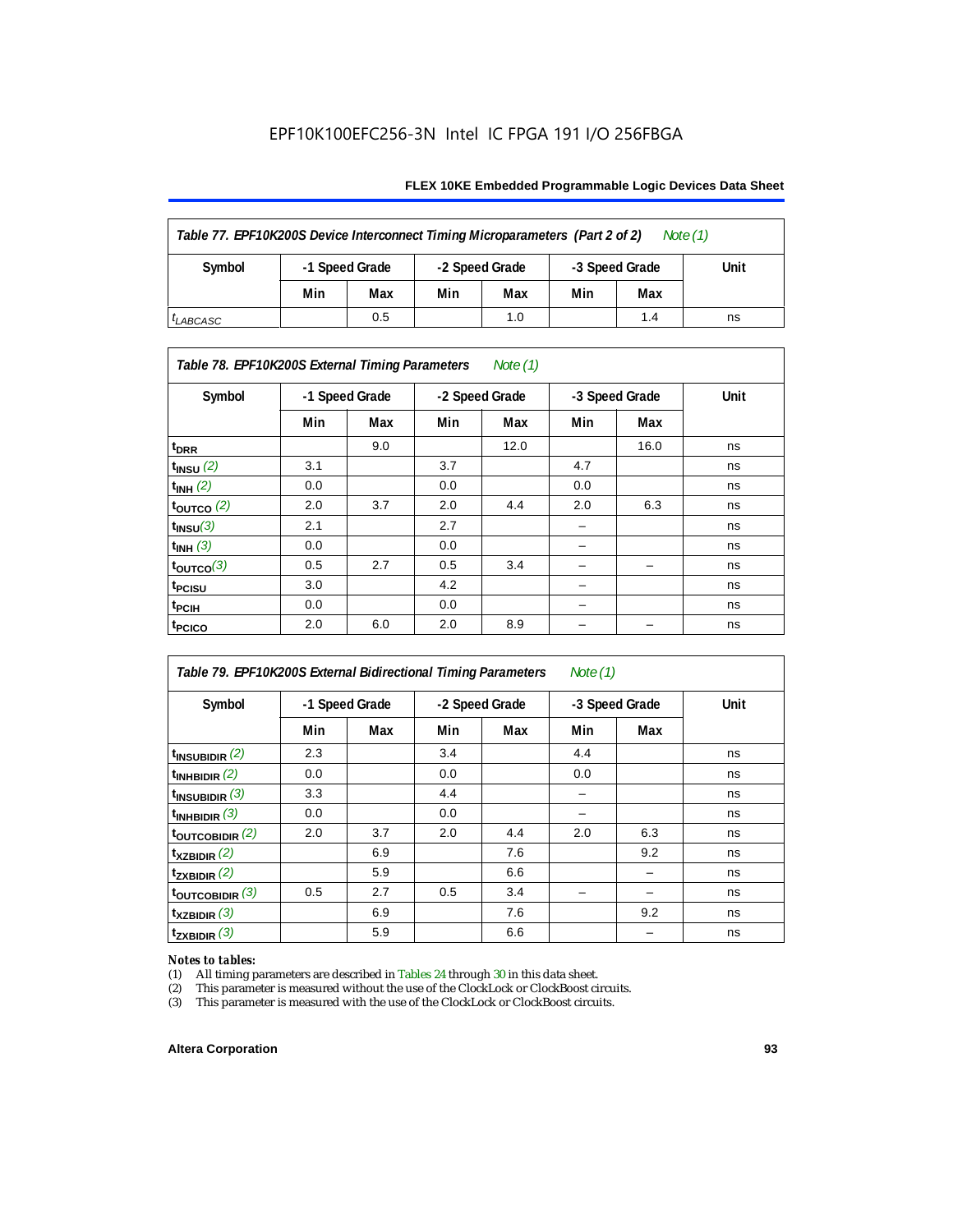| <b>Power</b><br>Consumption                                                                                                                                                                                                    | The supply power (P) for FLEX 10KE devices can be calculated with the<br>following equation:<br>$P = P_{INT} + P_{IO} = (I_{COSTANDBY} + I_{CCACTIVE}) \times V_{CC} + P_{IO}$<br>The $I_{\text{CCACTIVE}}$ value depends on the switching frequency and the<br>application logic. This value is calculated based on the amount of current<br>that each LE typically consumes. The $P_{IO}$ value, which depends on the<br>device output load characteristics and switching frequency, can be<br>calculated using the guidelines given in Application Note 74 (Evaluating<br><b>Power for Altera Devices).</b><br>Compared to the rest of the device, the embedded array consumes a<br>negligible amount of power. Therefore, the embedded array can be<br>ignored when calculating supply current. |  |  |                                                                  |  |                                                                                                                                         |  |  |  |
|--------------------------------------------------------------------------------------------------------------------------------------------------------------------------------------------------------------------------------|-----------------------------------------------------------------------------------------------------------------------------------------------------------------------------------------------------------------------------------------------------------------------------------------------------------------------------------------------------------------------------------------------------------------------------------------------------------------------------------------------------------------------------------------------------------------------------------------------------------------------------------------------------------------------------------------------------------------------------------------------------------------------------------------------------|--|--|------------------------------------------------------------------|--|-----------------------------------------------------------------------------------------------------------------------------------------|--|--|--|
|                                                                                                                                                                                                                                |                                                                                                                                                                                                                                                                                                                                                                                                                                                                                                                                                                                                                                                                                                                                                                                                     |  |  |                                                                  |  | The I <sub>CCACTIVE</sub> value can be calculated with the following equation:                                                          |  |  |  |
|                                                                                                                                                                                                                                |                                                                                                                                                                                                                                                                                                                                                                                                                                                                                                                                                                                                                                                                                                                                                                                                     |  |  |                                                                  |  | $I_{\text{CCACTIVE}} = K \times f_{\text{MAX}} \times N \times \text{tog}_{\text{LC}} \times \frac{\mu A}{\text{MHz} \times \text{LE}}$ |  |  |  |
| Where:                                                                                                                                                                                                                         |                                                                                                                                                                                                                                                                                                                                                                                                                                                                                                                                                                                                                                                                                                                                                                                                     |  |  |                                                                  |  |                                                                                                                                         |  |  |  |
| = Maximum operating frequency in MHz<br>$f_{MAX}$<br>N<br>= Total number of LEs used in the device<br>Average percent of LEs toggling at each clock<br>$\log_{LC}$<br>$=$<br>(typically $12.5\%$ )<br>K<br>Constant<br>$=$ $-$ |                                                                                                                                                                                                                                                                                                                                                                                                                                                                                                                                                                                                                                                                                                                                                                                                     |  |  |                                                                  |  |                                                                                                                                         |  |  |  |
|                                                                                                                                                                                                                                |                                                                                                                                                                                                                                                                                                                                                                                                                                                                                                                                                                                                                                                                                                                                                                                                     |  |  | Table 80 provides the constant (K) values for FLEX 10KE devices. |  |                                                                                                                                         |  |  |  |
| Table 80. FLEX 10KE K Constant Values                                                                                                                                                                                          |                                                                                                                                                                                                                                                                                                                                                                                                                                                                                                                                                                                                                                                                                                                                                                                                     |  |  |                                                                  |  |                                                                                                                                         |  |  |  |
| <b>Device</b>                                                                                                                                                                                                                  | <b>K</b> Value                                                                                                                                                                                                                                                                                                                                                                                                                                                                                                                                                                                                                                                                                                                                                                                      |  |  |                                                                  |  |                                                                                                                                         |  |  |  |
| EPF10K30E                                                                                                                                                                                                                      | 4.5                                                                                                                                                                                                                                                                                                                                                                                                                                                                                                                                                                                                                                                                                                                                                                                                 |  |  |                                                                  |  |                                                                                                                                         |  |  |  |
| EPF10K50E<br>4.8                                                                                                                                                                                                               |                                                                                                                                                                                                                                                                                                                                                                                                                                                                                                                                                                                                                                                                                                                                                                                                     |  |  |                                                                  |  |                                                                                                                                         |  |  |  |
| <b>EPF10K50S</b><br>4.5                                                                                                                                                                                                        |                                                                                                                                                                                                                                                                                                                                                                                                                                                                                                                                                                                                                                                                                                                                                                                                     |  |  |                                                                  |  |                                                                                                                                         |  |  |  |
| EPF10K100E<br>4.5                                                                                                                                                                                                              |                                                                                                                                                                                                                                                                                                                                                                                                                                                                                                                                                                                                                                                                                                                                                                                                     |  |  |                                                                  |  |                                                                                                                                         |  |  |  |
| EPF10K130E<br>4.6                                                                                                                                                                                                              |                                                                                                                                                                                                                                                                                                                                                                                                                                                                                                                                                                                                                                                                                                                                                                                                     |  |  |                                                                  |  |                                                                                                                                         |  |  |  |
| EPF10K200E<br>4.8                                                                                                                                                                                                              |                                                                                                                                                                                                                                                                                                                                                                                                                                                                                                                                                                                                                                                                                                                                                                                                     |  |  |                                                                  |  |                                                                                                                                         |  |  |  |
| EPF10K200S<br>4.6                                                                                                                                                                                                              |                                                                                                                                                                                                                                                                                                                                                                                                                                                                                                                                                                                                                                                                                                                                                                                                     |  |  |                                                                  |  |                                                                                                                                         |  |  |  |

This calculation provides an  $\rm I_{CC}$  estimate based on typical conditions with no output load. The actual I $_{\rm CC}$  should be verified during operation because this measurement is sensitive to the actual pattern in the device and the environmental operating conditions.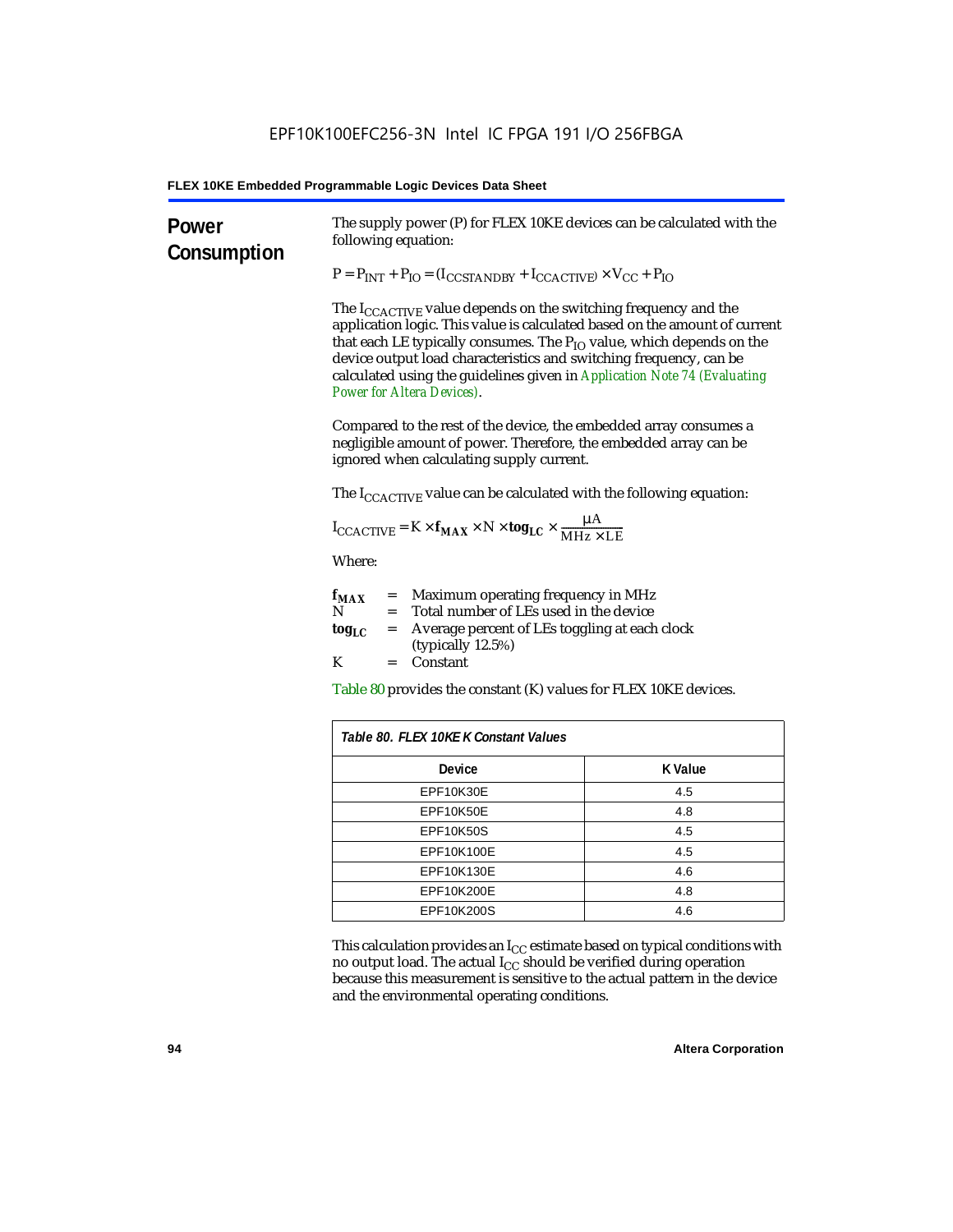To better reflect actual designs, the power model (and the constant K in the power calculation equations) for continuous interconnect FLEX devices assumes that LEs drive FastTrack Interconnect channels. In contrast, the power model of segmented FPGAs assumes that all LEs drive only one short interconnect segment. This assumption may lead to inaccurate results when compared to measured power consumption for actual designs in segmented FPGAs.

Figure 31 shows the relationship between the current and operating frequency of FLEX 10KE devices.



*Figure 31. FLEX 10KE I<sub>CCACTIVE</sub> vs. Operating Frequency (Part 1 of 2)*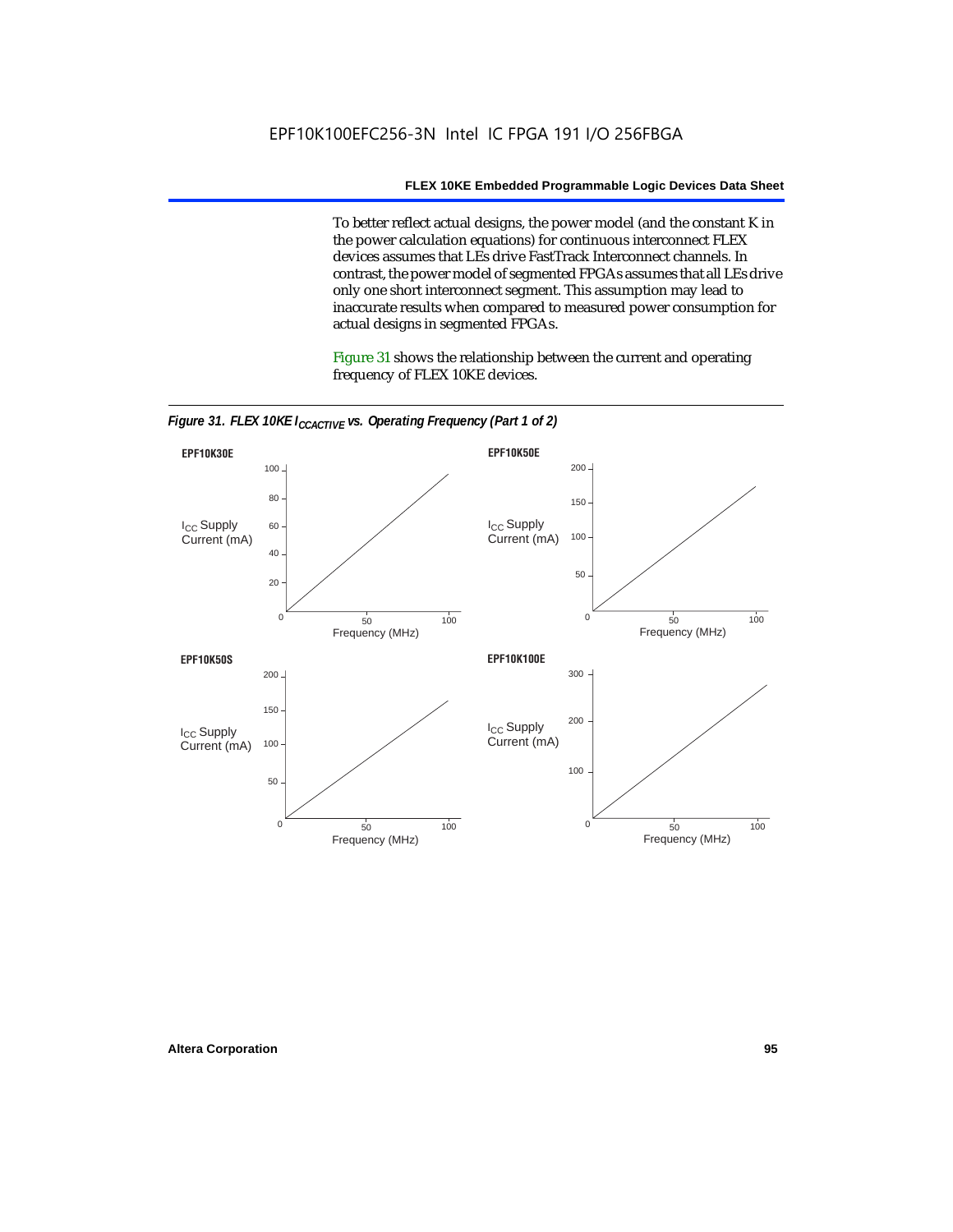

#### *Figure 31. FLEX 10KE I<sub>CCACTIVE</sub> vs. Operating Frequency (Part 2 of 2)*

# **Configuration & Operation**

The FLEX 10KE architecture supports several configuration schemes. This section summarizes the device operating modes and available device configuration schemes.

### **Operating Modes**

The FLEX 10KE architecture uses SRAM configuration elements that require configuration data to be loaded every time the circuit powers up. The process of physically loading the SRAM data into the device is called *configuration.* Before configuration, as  $V_{CC}$  rises, the device initiates a Power-On Reset (POR). This POR event clears the device and prepares it for configuration. The FLEX 10KE POR time does not exceed 50 µs.

When configuring with a configuration device, refer to the respective configuration device data sheet for POR timing information.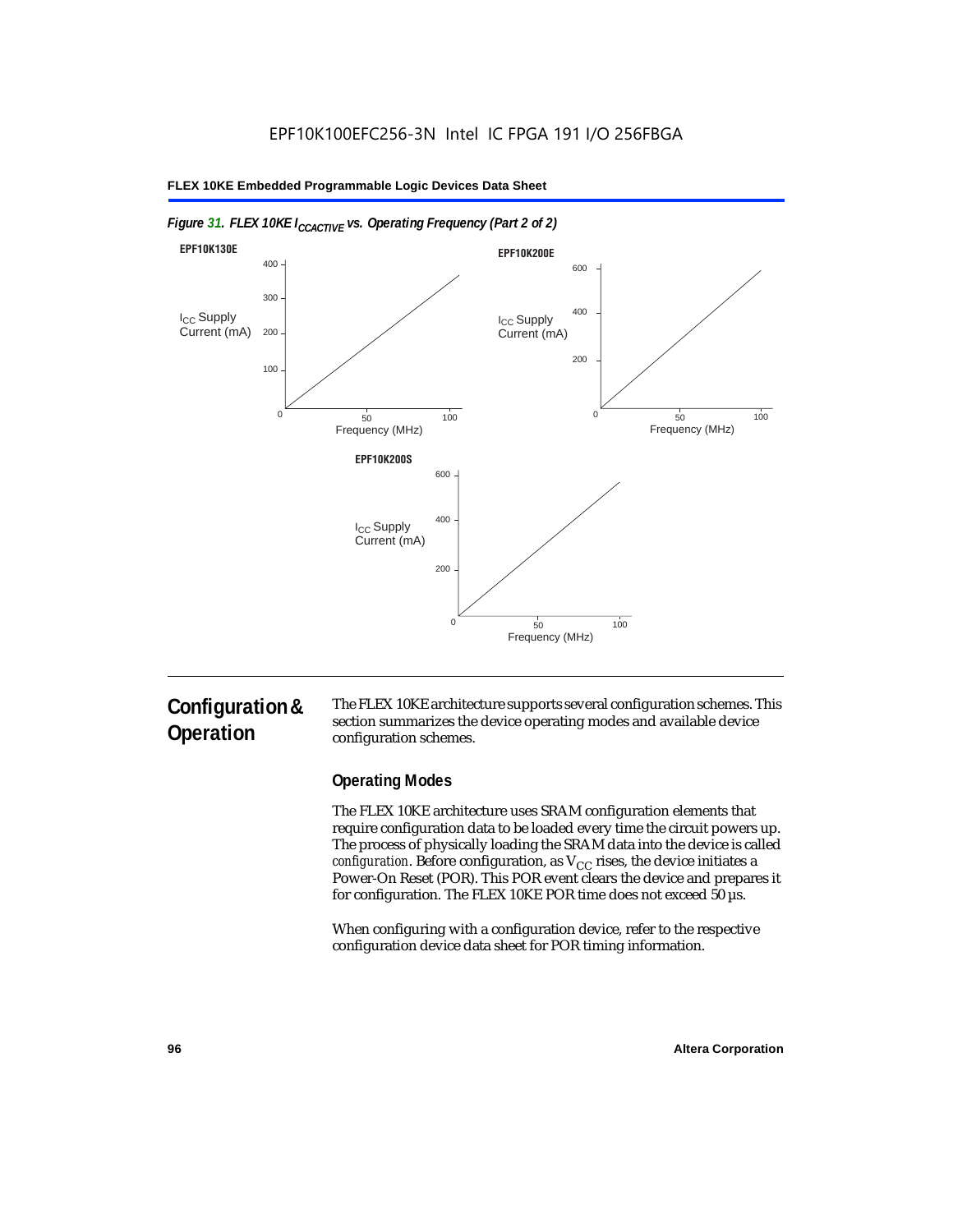During initialization, which occurs immediately after configuration, the device resets registers, enables I/O pins, and begins to operate as a logic device. The I/O pins are tri-stated during power-up, and before and during configuration. Together, the configuration and initialization processes are called *command mode*; normal device operation is called *user mode*.

SRAM configuration elements allow FLEX 10KE devices to be reconfigured in-circuit by loading new configuration data into the device. Real-time reconfiguration is performed by forcing the device into command mode with a device pin, loading different configuration data, reinitializing the device, and resuming user-mode operation. The entire reconfiguration process requires less than 85 ms and can be used to reconfigure an entire system dynamically. In-field upgrades can be performed by distributing new configuration files.

Before and during configuration, all I/O pins (except dedicated inputs, clock, or configuration pins) are pulled high by a weak pull-up resistor.

#### **Programming Files**

Despite being function- and pin-compatible, FLEX 10KE devices are not programming- or configuration file-compatible with FLEX 10K or FLEX 10KA devices. A design therefore must be recompiled before it is transferred from a FLEX 10K or FLEX 10KA device to an equivalent FLEX 10KE device. This recompilation should be performed both to create a new programming or configuration file and to check design timing in FLEX 10KE devices, which has different timing characteristics than FLEX 10K or FLEX 10KA devices.

FLEX 10KE devices are generally pin-compatible with equivalent FLEX 10KA devices. In some cases, FLEX 10KE devices have fewer I/O pins than the equivalent FLEX 10KA devices. Table 81 shows which FLEX 10KE devices have fewer I/O pins than equivalent FLEX 10KA devices. However, power, ground, JTAG, and configuration pins are the same on FLEX 10KA and FLEX 10KE devices, enabling migration from a FLEX 10KA design to a FLEX 10KE design.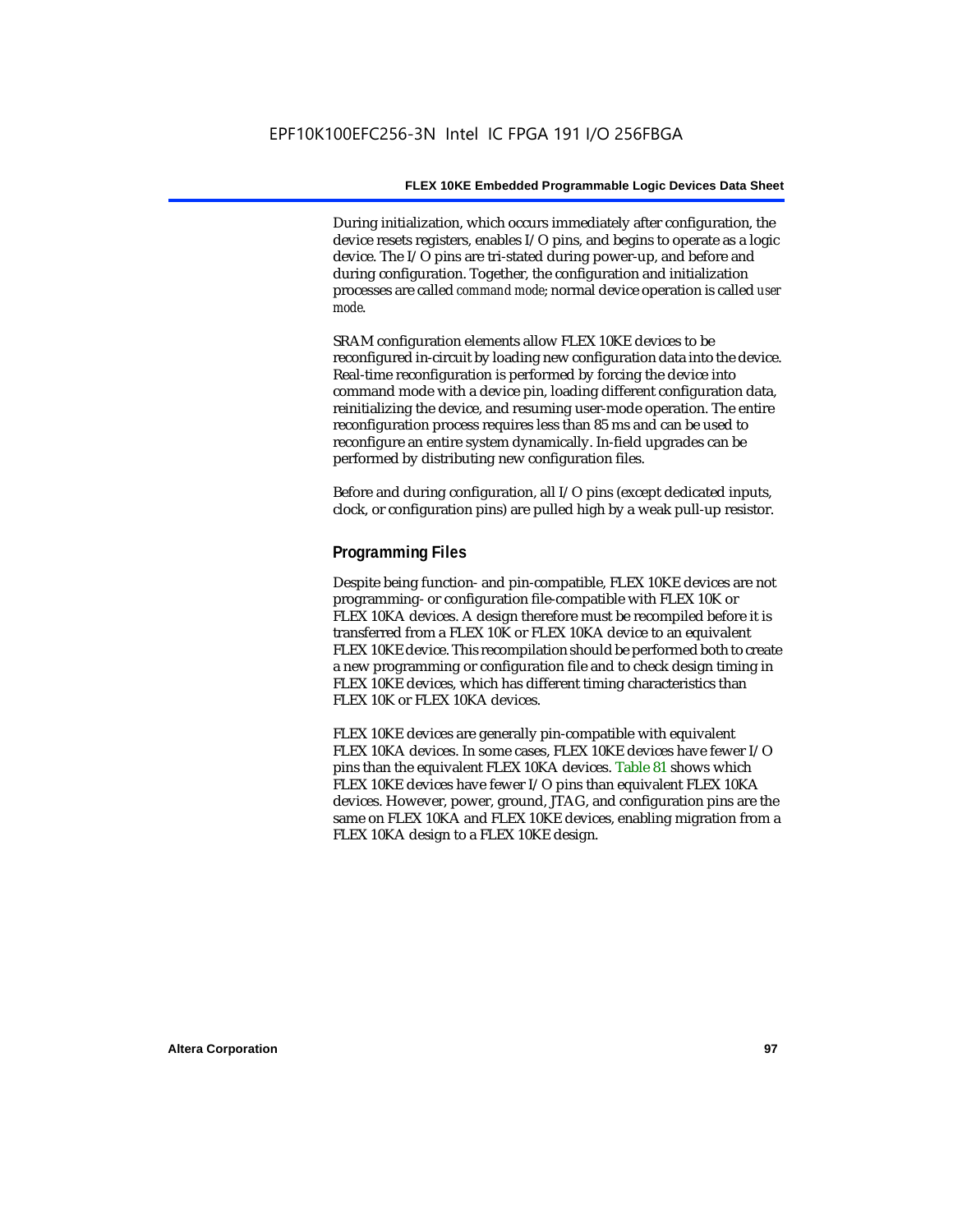Additionally, the Altera software offers several features that help plan for future device migration by preventing the use of conflicting I/O pins.

| Table 81. I/O Counts for FLEX 10KA & FLEX 10KE Devices |           |                  |           |  |
|--------------------------------------------------------|-----------|------------------|-----------|--|
| <b>FLEX 10KA</b>                                       |           | <b>FLEX 10KE</b> |           |  |
| <b>Device</b>                                          | I/O Count | Device           | I/O Count |  |
| EPF10K30AF256                                          | 191       | EPF10K30EF256    | 176       |  |
| EPF10K30AF484                                          | 246       | EPF10K30EF484    | 220       |  |
| EPF10K50VB356                                          | 274       | EPF10K50SB356    | 220       |  |
| EPF10K50VF484                                          | 291       | EPF10K50EF484    | 254       |  |
| EPF10K50VF484                                          | 291       | EPF10K50SF484    | 254       |  |
| EPF10K100AF484                                         | 369       | EPF10K100EF484   | 338       |  |

#### **Configuration Schemes**

The configuration data for a FLEX 10KE device can be loaded with one of five configuration schemes (see Table 82), chosen on the basis of the target application. An EPC1, EPC2, or EPC16 configuration device, intelligent controller, or the JTAG port can be used to control the configuration of a FLEX 10KE device, allowing automatic configuration on system power-up.

Multiple FLEX 10KE devices can be configured in any of the five configuration schemes by connecting the configuration enable (nCE) and configuration enable output (nCEO) pins on each device. Additional FLEX 10K, FLEX 10KA, FLEX 10KE, and FLEX 6000 devices can be configured in the same serial chain.

| Table 82. Data Sources for FLEX 10KE Configuration |                                                                                                     |
|----------------------------------------------------|-----------------------------------------------------------------------------------------------------|
| <b>Configuration Scheme</b>                        | Data Source                                                                                         |
| Configuration device                               | EPC1, EPC2, or EPC16 configuration device                                                           |
| Passive serial (PS)                                | BitBlaster, ByteBlasterMV, or MasterBlaster download cables,<br>or serial data source               |
| Passive parallel asynchronous (PPA)                | Parallel data source                                                                                |
| Passive parallel synchronous (PPS)                 | Parallel data source                                                                                |
| <b>JTAG</b>                                        | BitBlaster or ByteBlasterMV download cables, or<br>microprocessor with a Jam STAPL file or JBC file |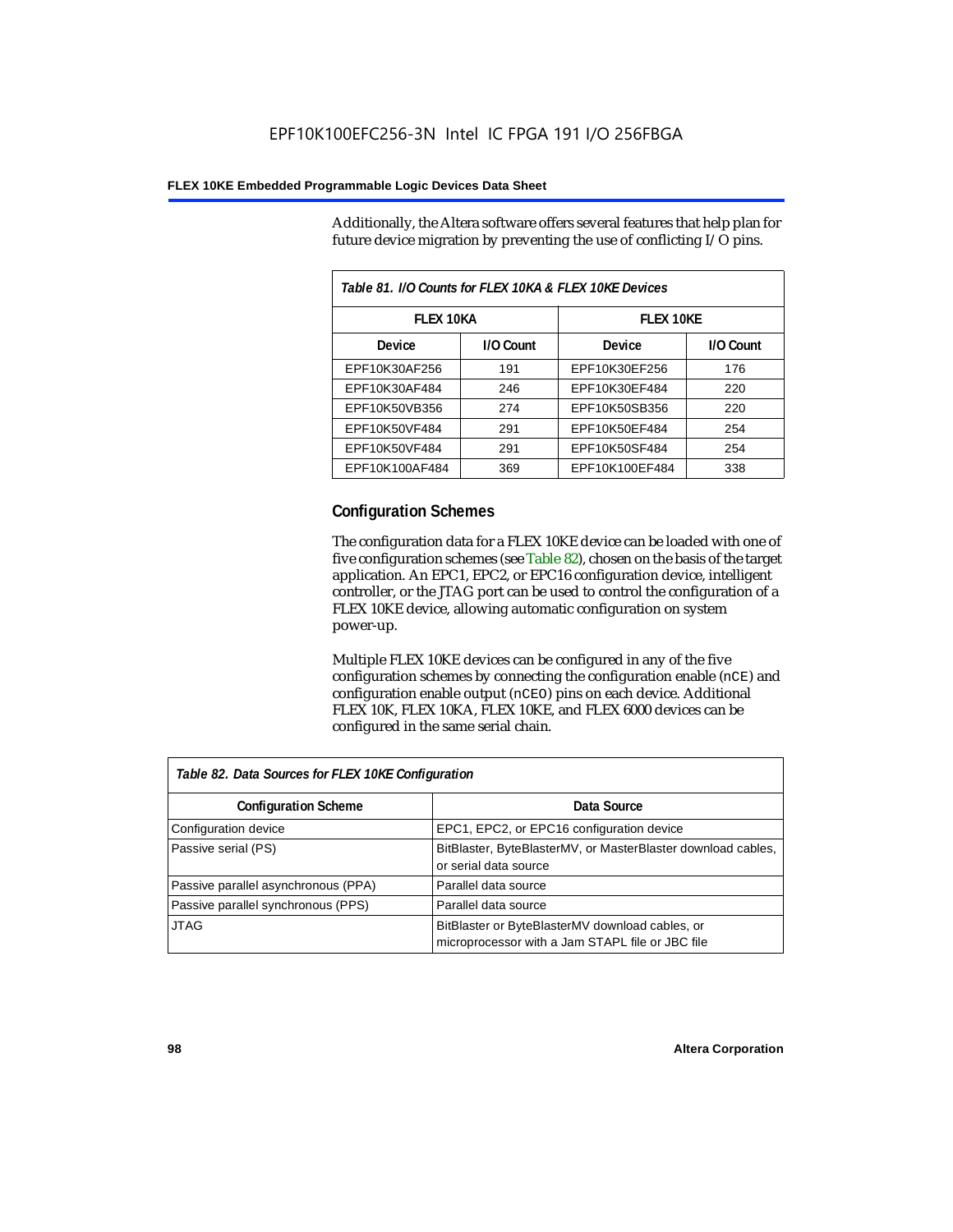| <b>Device</b><br><b>Pin-Outs</b>  | See the Altera web site (http://www.altera.com) or the Altera Digital<br>Library for pin-out information.                                                  |  |  |
|-----------------------------------|------------------------------------------------------------------------------------------------------------------------------------------------------------|--|--|
| <b>Revision</b><br><b>History</b> | The information contained in the FLEX 10KE Embedded Programmable Logic<br>Data Sheet version 2.5 supersedes information published in previous<br>versions. |  |  |
|                                   | Version 2.5                                                                                                                                                |  |  |
|                                   | The following changes were made to the FLEX 10KE Embedded<br><i>Programmable Logic Data Sheet version 2.5:</i>                                             |  |  |
|                                   | <i>Note (1)</i> added to Figure 23.<br>Text added to "I/O Element" section on page 34.<br><b>Updated Table 22.</b>                                         |  |  |
|                                   | Version 2.4                                                                                                                                                |  |  |
|                                   | The fillends a decorate come and details. IT EV 101/E Each dd.d                                                                                            |  |  |

The following changes were made to the *FLEX 10KE Embedded Programmable Logic Data Sheet* version 2.4: updated text on page 34 and page 63.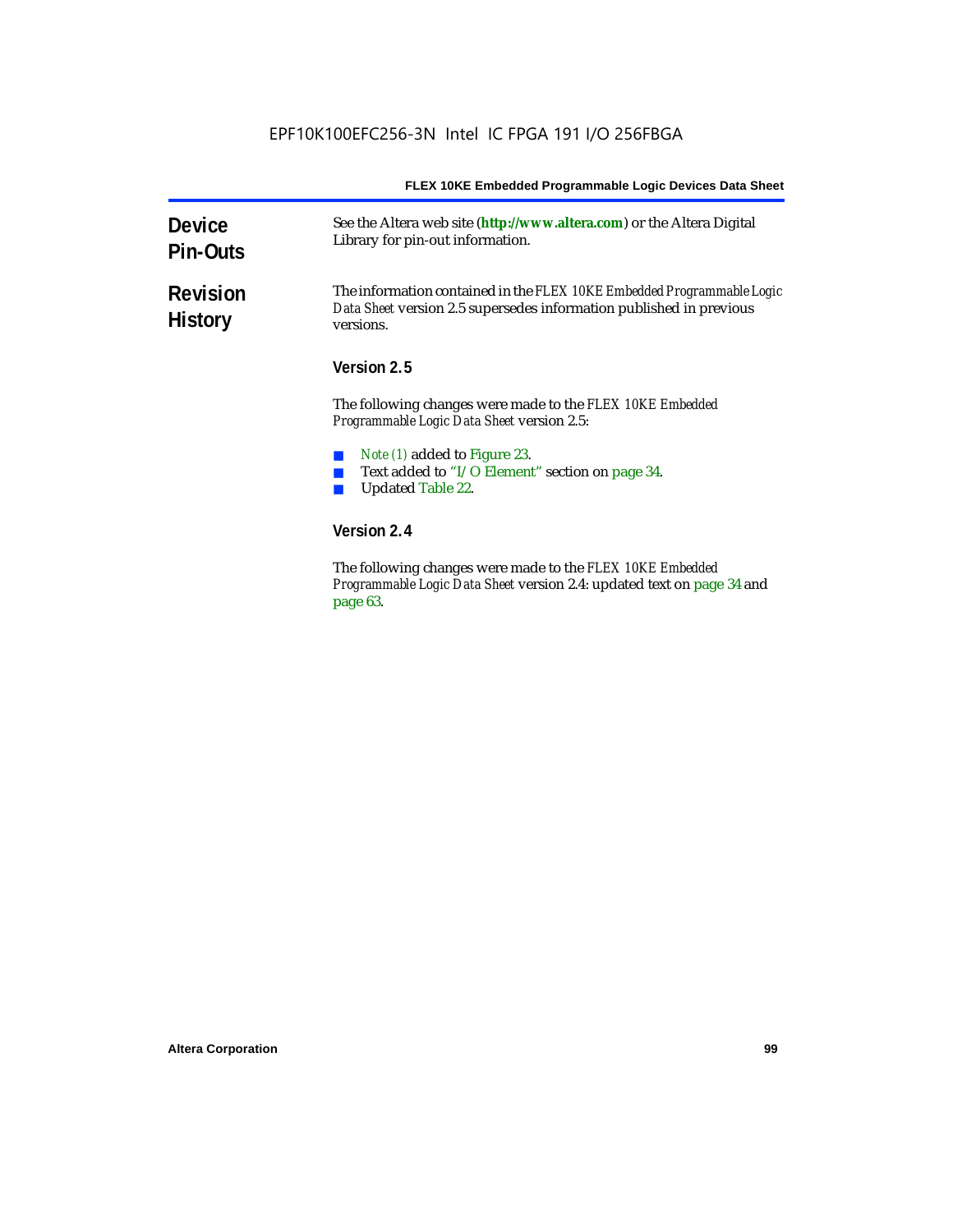

101 Innovation Drive San Jose, CA 95134 (408) 544-7000 http://www.altera.com Applications Hotline: (800) 800-EPLD Literature Services: lit\_req@altera.com

Copyright © 2003 Altera Corporation. All rights reserved. Altera, The Programmable Solutions Company, the stylized Altera logo, specific device designations, and all other words and logos that are identified as trademarks and/or service marks are, unless noted otherwise, the trademarks and service marks of Altera Corporation in the U.S. and other countries. All other product or service names are the property of their respective holders. Altera products are protected under numerous U.S. and foreign patents and pending

applications, maskwork rights, and copyrights. Altera warrants performance of its semiconductor products to current specifications in accordance with Altera's standard warranty, but reserves the right to make changes to any products and services at any time without notice. Altera assumes no responsibility or liability arising out of the application or use of any information, product, or service described herein except as expressly agreed to in writing by Altera Corporation. Altera customers are advised to obtain the latest version of device specifications before relying on any published information and before placing orders for products or services.



**100 Altera Corporation**